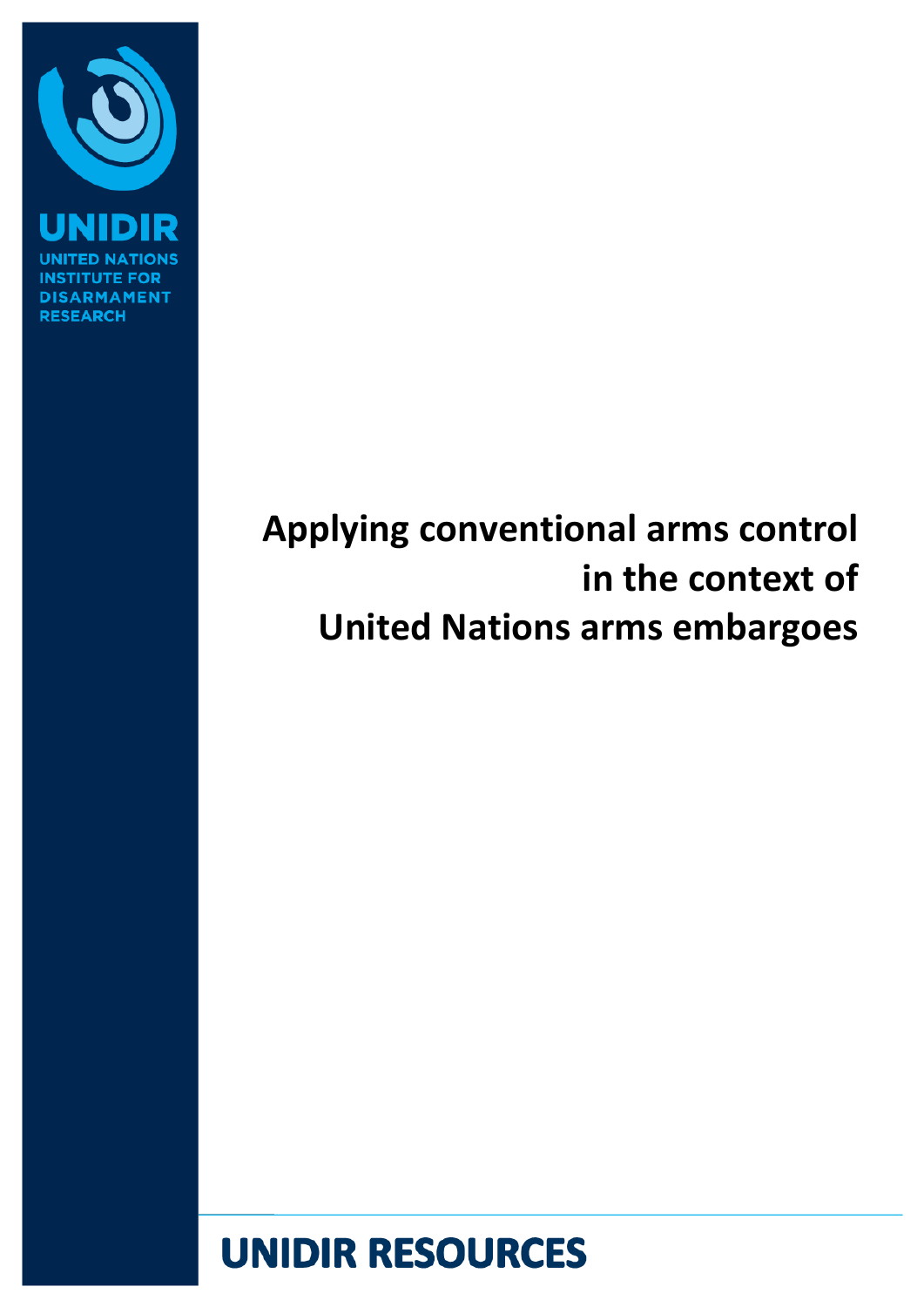## **Acknowledgements**

Support from UNIDIR core funders provides the foundation for all of the Institute's activities. This project is supported by the Governments of Germany and Switzerland.

This report was made possible through the facilitation and cooperation of former and current members of the Security Council. UNIDIR would like to express its appreciation to the United Nations partners, namely the United Nations Department of Political Affairs, United Nations Mine Action Service and the United Nations Office for Disarmament Affairs, which all contributed to this study. Additionally, UNIDIR would like to thank former and current members of the Panel of Experts for their valuable inputs and feedback on this report. This report would not have been possible without the support and close cooperation of all partners mentioned above.

Savannah de Tessières drafted this report, with support from Himayu Shiotani, Jonah Leff, Franziska Seethaler and Sebastian Wilkin. Himayu Shiotani edited this report, with support from Sebastian Wilkin and John Borrie. At UNIDIR, Himayu Shiotani managed this project.

### **About UNIDIR**

The United Nations Institute for Disarmament Research (UNIDIR)—an autonomous institute within the United Nations—conducts research on disarmament and security. UNIDIR is based in Geneva, Switzerland, the centre for bilateral and multilateral disarmament and non-proliferation negotiations, and home of the Conference on Disarmament. The Institute explores current issues pertaining to a variety of existing and future armaments, as well as global diplomacy and local tensions and conflicts. Working with researchers, diplomats, government officials, NGOs and other institutions since 1980, UNIDIR acts as a bridge between the research community and Governments. UNIDIR activities are funded by contributions from Governments and donor foundations.

### **Note**

The designations employed and the presentation of the material in this publication do not imply the expression of any opinion whatsoever on the part of the Secretariat of the United Nations concerning the legal status of any country, territory, city or area, or of its authorities, or concerning the delimitation of its frontiers or boundaries. The views expressed in the publication are the sole responsibility of the individual authors. They do not necessary reflect the views or opinions of the United Nations, UNIDIR, its staff members or sponsors.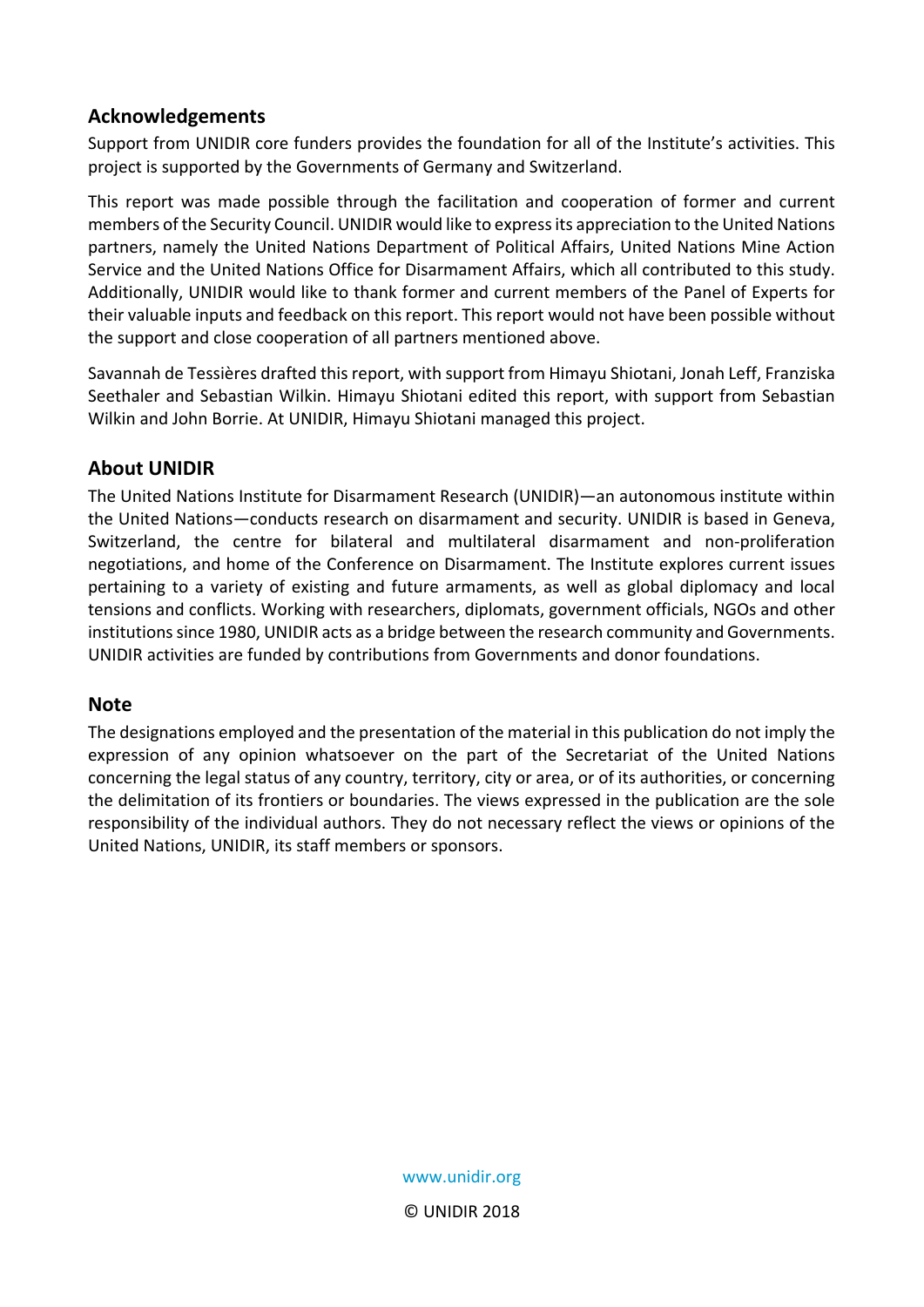## **CONTENTS**

| $\mathbf{1}$ |     |                                                                                         |  |  |  |  |  |  |  |
|--------------|-----|-----------------------------------------------------------------------------------------|--|--|--|--|--|--|--|
| $\mathbf{2}$ |     |                                                                                         |  |  |  |  |  |  |  |
|              | 2.1 |                                                                                         |  |  |  |  |  |  |  |
|              | 2.2 |                                                                                         |  |  |  |  |  |  |  |
| 3            |     |                                                                                         |  |  |  |  |  |  |  |
|              | 3.1 |                                                                                         |  |  |  |  |  |  |  |
|              | 3.2 |                                                                                         |  |  |  |  |  |  |  |
| 4            |     |                                                                                         |  |  |  |  |  |  |  |
|              | 4.1 |                                                                                         |  |  |  |  |  |  |  |
|              | 4.2 |                                                                                         |  |  |  |  |  |  |  |
| 5            |     |                                                                                         |  |  |  |  |  |  |  |
| 6            |     | Sources of information supporting the assessment and modification of arms embargoes  13 |  |  |  |  |  |  |  |
|              | 6.1 |                                                                                         |  |  |  |  |  |  |  |
|              |     |                                                                                         |  |  |  |  |  |  |  |
|              |     |                                                                                         |  |  |  |  |  |  |  |
|              |     |                                                                                         |  |  |  |  |  |  |  |
|              |     |                                                                                         |  |  |  |  |  |  |  |
|              |     |                                                                                         |  |  |  |  |  |  |  |
|              |     |                                                                                         |  |  |  |  |  |  |  |
| 7            |     |                                                                                         |  |  |  |  |  |  |  |
|              | 7.1 | Arms control obligations related to United Nations arms embargoes17                     |  |  |  |  |  |  |  |
|              | 7.2 | Specific arms control obligations related to transfers of exempted materiel 23          |  |  |  |  |  |  |  |
|              |     |                                                                                         |  |  |  |  |  |  |  |
|              |     |                                                                                         |  |  |  |  |  |  |  |
|              | 7.3 |                                                                                         |  |  |  |  |  |  |  |
|              | 7.4 |                                                                                         |  |  |  |  |  |  |  |
| 8            |     |                                                                                         |  |  |  |  |  |  |  |
|              | 8.1 |                                                                                         |  |  |  |  |  |  |  |
|              | 8.2 |                                                                                         |  |  |  |  |  |  |  |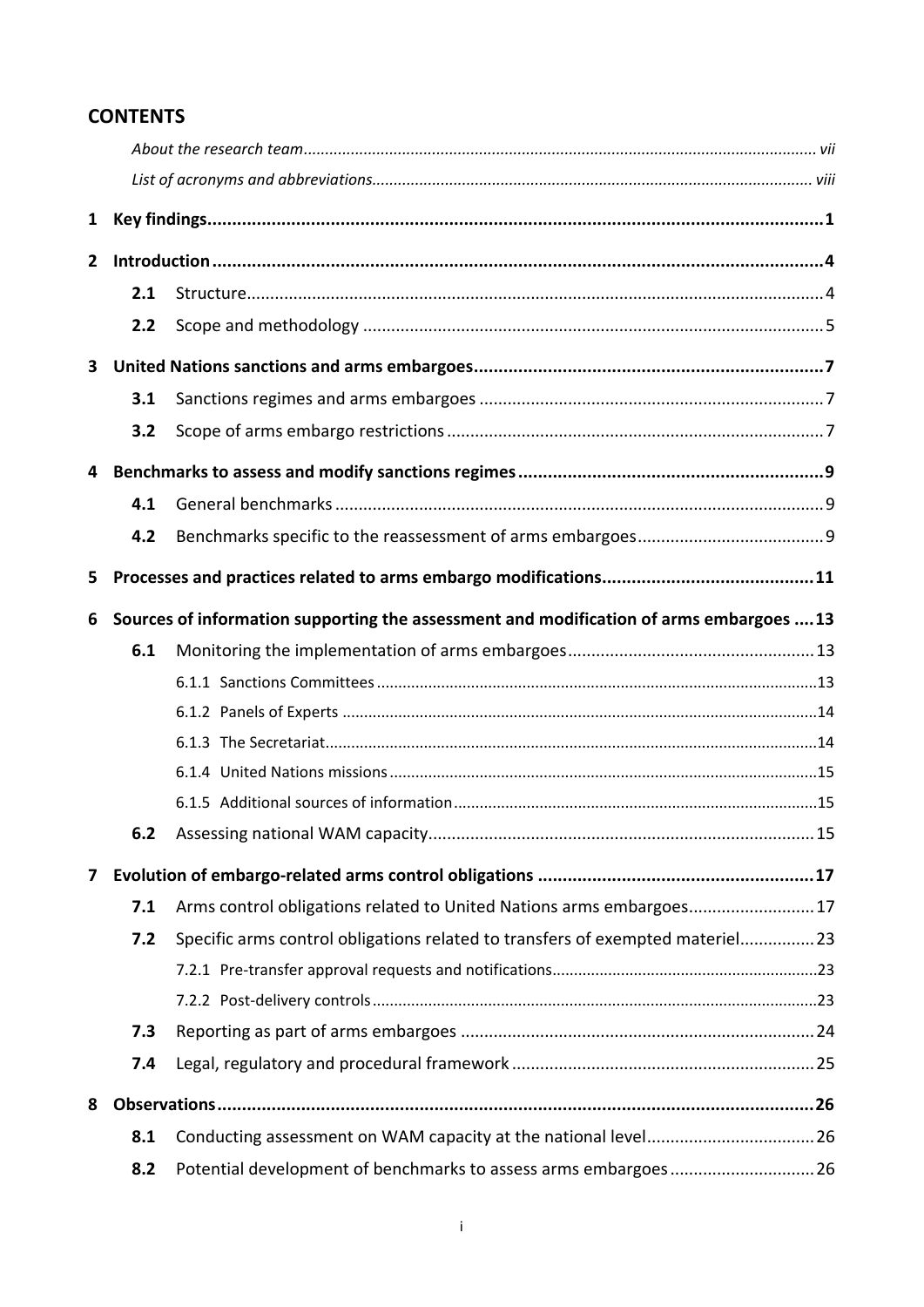|              | 8.3                 | Promoting a cooperative approach with national authorities, including development of                                                                                                                                                                    |
|--------------|---------------------|---------------------------------------------------------------------------------------------------------------------------------------------------------------------------------------------------------------------------------------------------------|
|              | 8.4                 | Strengthening and tailoring the design and use of arms control obligations 28                                                                                                                                                                           |
|              | 8.5                 |                                                                                                                                                                                                                                                         |
|              | 8.6                 | Supporting Security Council members in building their knowledge and understanding                                                                                                                                                                       |
|              | <b>Case Studies</b> |                                                                                                                                                                                                                                                         |
| $\mathbf{1}$ |                     |                                                                                                                                                                                                                                                         |
|              | 1.1                 |                                                                                                                                                                                                                                                         |
|              | 1.2                 |                                                                                                                                                                                                                                                         |
|              | 1.3                 |                                                                                                                                                                                                                                                         |
| 2            |                     |                                                                                                                                                                                                                                                         |
| 3            |                     |                                                                                                                                                                                                                                                         |
|              | 3.1                 | December 2013: Establishment of arms embargo and Sanctions Committee (resolution                                                                                                                                                                        |
|              |                     |                                                                                                                                                                                                                                                         |
|              | 3.2                 | January 2014: The Security Council extends the arms embargo, specifies exemptions,                                                                                                                                                                      |
|              | 3.3                 | April 2014: MINUSCA is established with the mandate to assist the 2127 committee                                                                                                                                                                        |
|              | 3.4                 | January 2015: Following the Panel of Experts stressing the lack of progress, the<br>Security Council extends key arms embargo provisions and calls on transitional<br>authorities to develop national WAM capacities (resolution 2196) 36               |
|              | 3.5                 | January 2016: The Security Council extends arms embargo provisions, specifies<br>exemptions and highlights the regional nature of arms proliferation (resolution                                                                                        |
|              | 3.6                 | January 2017: The Council calls for the development of national WAM capacity and<br>requests the Secretariat to propose options for the elaboration of benchmarks                                                                                       |
|              | 3.7                 | January 2018: Developments related to national commission on small arms and light<br>weapons, cooperation with neighbouring states, MINUSCA's arms embargo working<br>group and identification of benchmarks to assess arms embargo (resolution 2399)40 |
| 4            |                     |                                                                                                                                                                                                                                                         |
| 5.           |                     |                                                                                                                                                                                                                                                         |
|              |                     | Annex 2: Evolution and termination of the arms embargo in Côte d'Ivoire 45                                                                                                                                                                              |
| $\mathbf{1}$ |                     |                                                                                                                                                                                                                                                         |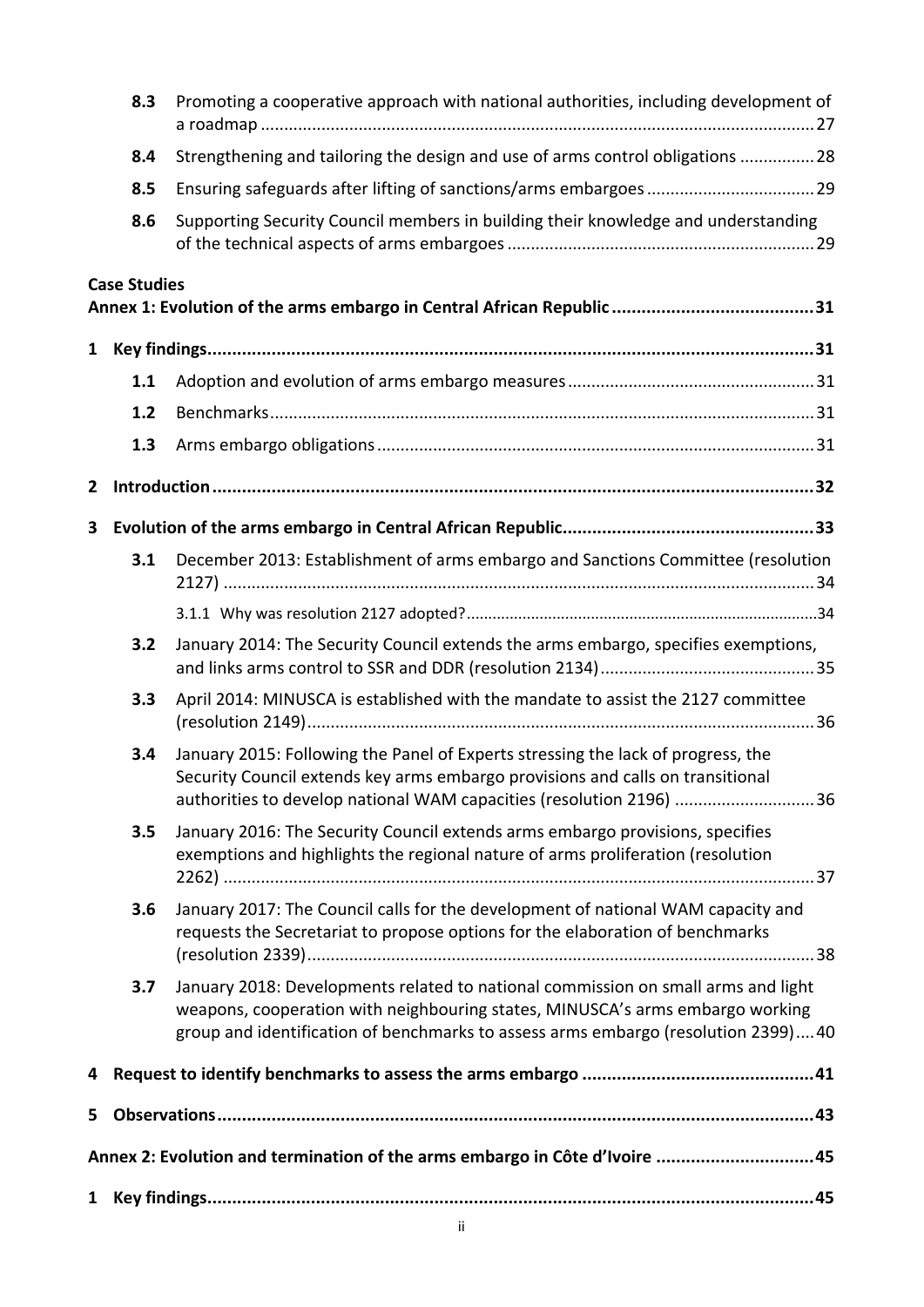|              | 1.1 |                                                                                                                                                                          |  |
|--------------|-----|--------------------------------------------------------------------------------------------------------------------------------------------------------------------------|--|
|              | 1.2 |                                                                                                                                                                          |  |
|              | 1.3 |                                                                                                                                                                          |  |
|              | 1.4 |                                                                                                                                                                          |  |
| $\mathbf{2}$ |     |                                                                                                                                                                          |  |
| 3            |     |                                                                                                                                                                          |  |
|              | 3.1 | 2004 and 2015: Original arms embargo provisions (resolutions 1572 and 1584)  47                                                                                          |  |
|              | 3.2 | 2010: The Security Council reaffirms the potential for exemptions for essential                                                                                          |  |
|              | 3.3 | 2011: The Security Council links arms embargo exemptions to SSR (resolution 1980). 49                                                                                    |  |
|              | 3.4 | 2012: Partial lifting of arms embargo relating to security training and civilian vehicles,<br>and easing of measures relating to non-lethal materiel (resolution 2045)49 |  |
|              |     |                                                                                                                                                                          |  |
|              |     |                                                                                                                                                                          |  |
|              | 3.5 | 2014: Partial lifting of embargo relating to non-lethal material and easing of measures                                                                                  |  |
|              |     |                                                                                                                                                                          |  |
|              |     |                                                                                                                                                                          |  |
|              | 3.6 | 2016: Lifting of the arms embargo and entire sanctions regime (resolution 2283)52                                                                                        |  |
|              |     |                                                                                                                                                                          |  |
| 4            |     |                                                                                                                                                                          |  |
|              |     |                                                                                                                                                                          |  |
| $\mathbf{1}$ |     |                                                                                                                                                                          |  |
|              | 1.1 |                                                                                                                                                                          |  |
|              | 1.2 |                                                                                                                                                                          |  |
|              | 1.3 |                                                                                                                                                                          |  |
|              | 1.4 |                                                                                                                                                                          |  |
| $\mathbf{2}$ |     |                                                                                                                                                                          |  |
| 3            |     |                                                                                                                                                                          |  |
|              | 3.1 | November 1992: Adoption of the first arms embargo (resolution 788) 60                                                                                                    |  |
|              | 3.2 | May 2001: End of the first arms embargo and the adoption of second (resolution                                                                                           |  |
|              |     |                                                                                                                                                                          |  |
|              | 3.3 | December 2003: End of the second arms embargo and adoption of the third                                                                                                  |  |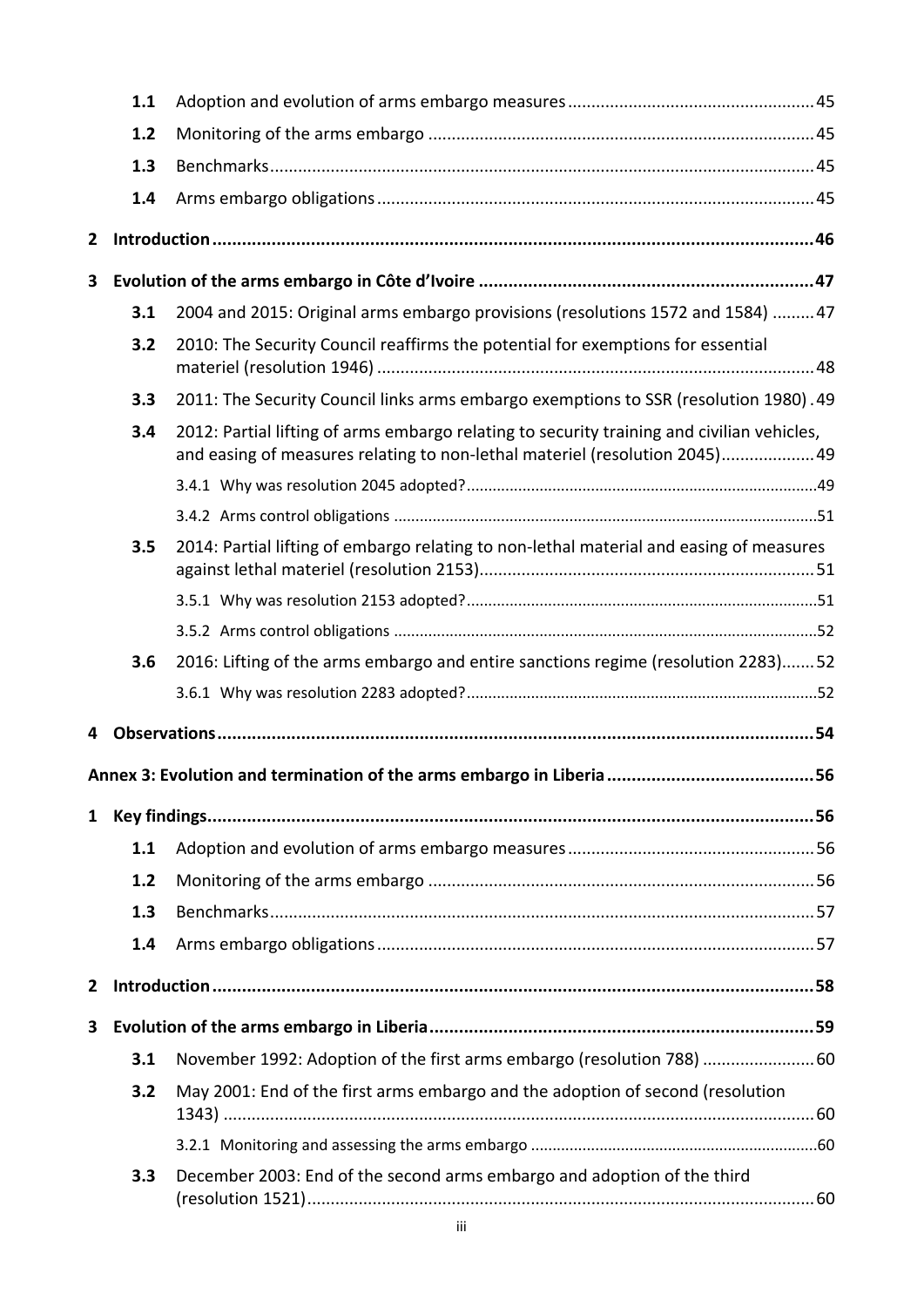|   | 3.4   |                                                                                                                                                                      |  |
|---|-------|----------------------------------------------------------------------------------------------------------------------------------------------------------------------|--|
|   |       |                                                                                                                                                                      |  |
|   |       |                                                                                                                                                                      |  |
|   | 3.5   | December 2006: Easing of measures against non-lethal materiel (excluding weapons                                                                                     |  |
|   | 3.6   | December 2009: Easing of arms embargo provisions for the Government (resolution                                                                                      |  |
|   |       |                                                                                                                                                                      |  |
|   |       |                                                                                                                                                                      |  |
|   | 3.7   | December 2013: Further easing of the arms embargo (resolution 2128) 64                                                                                               |  |
|   | 3.8   | December 2014: The Security Council requests additional monitoring of WAM capacity                                                                                   |  |
|   | 3.9   | May 2016: Lifting of the arms embargo and termination of the sanctions regime                                                                                        |  |
|   |       |                                                                                                                                                                      |  |
| 4 |       |                                                                                                                                                                      |  |
|   |       |                                                                                                                                                                      |  |
|   |       |                                                                                                                                                                      |  |
|   |       |                                                                                                                                                                      |  |
|   |       |                                                                                                                                                                      |  |
|   | 1.1   |                                                                                                                                                                      |  |
|   | $1.2$ |                                                                                                                                                                      |  |
|   | 1.3   |                                                                                                                                                                      |  |
| 2 |       |                                                                                                                                                                      |  |
| 3 |       |                                                                                                                                                                      |  |
|   | 3.1   | February 2011: Imposition of the arms embargo (resolution 1970)69                                                                                                    |  |
|   | 3.2   | March 2011: Protection of civilians and no-fly zone (resolution 1973) 70                                                                                             |  |
|   | 3.3   | September 2011: Significant easing of provisions regarding transfers of all arms and                                                                                 |  |
|   |       |                                                                                                                                                                      |  |
|   |       |                                                                                                                                                                      |  |
|   | 3.4   | October 2011: The Security Council requests an assessment and recommendations<br>regarding the regional threat posed by weapons proliferation from Libya (resolution |  |
|   | 3.5   | March 2012: Alleged embargo renewed and monitoring further reduced (resolution                                                                                       |  |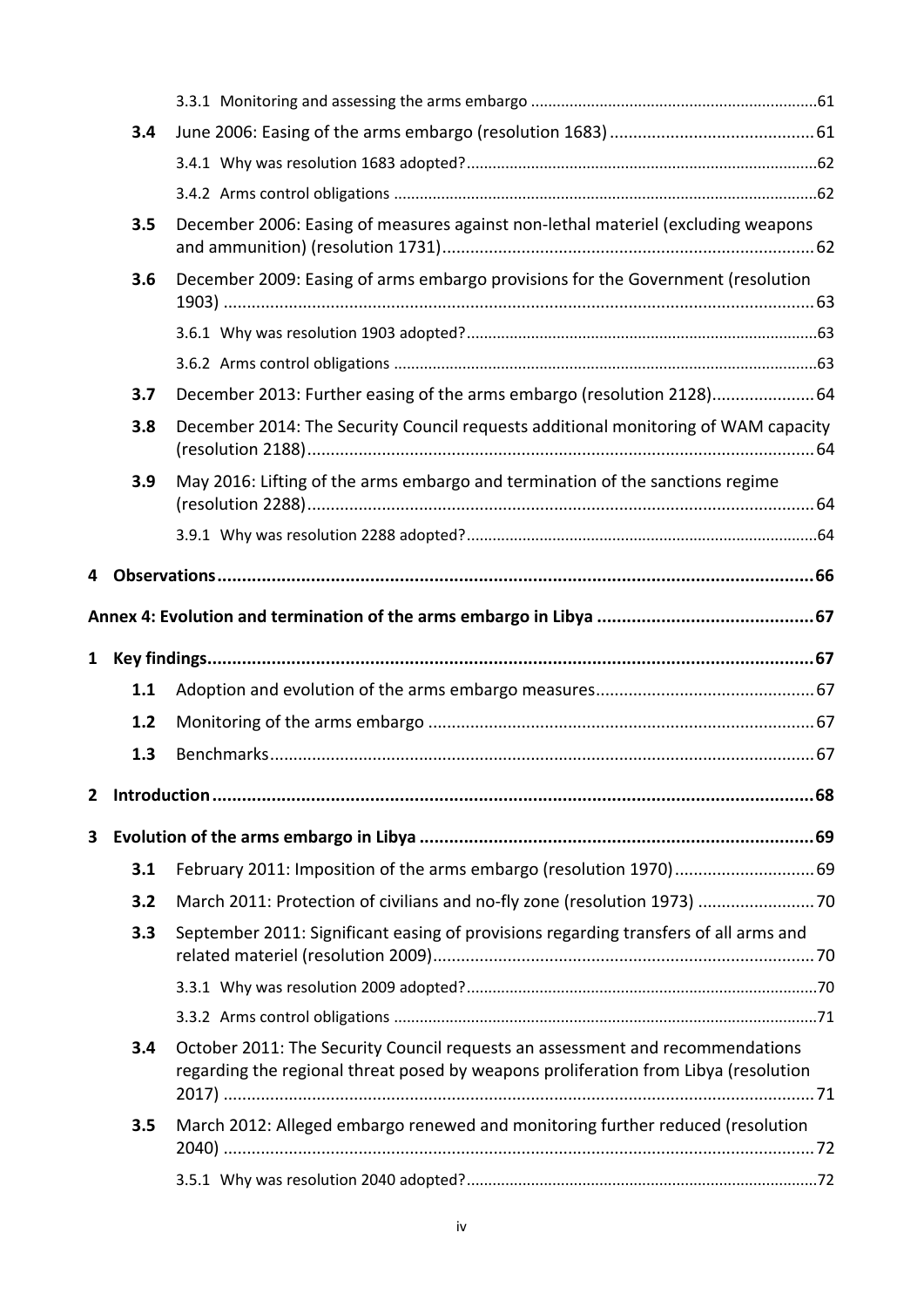|   | 3.6 |                                                                                                                                                                      |  |
|---|-----|----------------------------------------------------------------------------------------------------------------------------------------------------------------------|--|
|   |     |                                                                                                                                                                      |  |
|   |     |                                                                                                                                                                      |  |
|   | 3.7 | August 2014: Reinforcement of the arms embargo provisions (resolution 2174)74                                                                                        |  |
|   |     |                                                                                                                                                                      |  |
|   |     |                                                                                                                                                                      |  |
|   | 3.8 | March 2016: The Security Council requests additional arms control measures related<br>to the implementation of the arms embargo and provision of additional guidance |  |
|   |     |                                                                                                                                                                      |  |
|   | 3.9 | June 2016: The Security Council authorizes inspections on the high seas of vessels                                                                                   |  |
| 4 |     |                                                                                                                                                                      |  |
|   |     |                                                                                                                                                                      |  |
|   |     |                                                                                                                                                                      |  |
| 1 |     |                                                                                                                                                                      |  |
|   | 1.1 |                                                                                                                                                                      |  |
|   | 1.2 |                                                                                                                                                                      |  |
|   | 1.3 |                                                                                                                                                                      |  |
| 2 |     |                                                                                                                                                                      |  |
| 3 |     |                                                                                                                                                                      |  |
|   |     | 3.1 2013: Partial suspension of the arms embargo (resolution 2093)  81                                                                                               |  |
|   |     |                                                                                                                                                                      |  |
|   | 3.2 | July 2013: Advance approval requirement for certain categories of conventional                                                                                       |  |
|   |     |                                                                                                                                                                      |  |
|   | 3.3 | March 2014: Further stringent arms control requirements and requests the Secretary-<br>General to develop options relevant to implementation of the arms embargo     |  |
|   |     |                                                                                                                                                                      |  |
|   | 3.4 | October 2014: Introducing the Joint Verification Team and reporting on captured                                                                                      |  |
|   |     |                                                                                                                                                                      |  |
|   | 3.5 | October 2015: One-time baseline inventory of military equipment in possession of<br>national security forces and to assess it against needs (resolution 2244) 88     |  |
|   |     |                                                                                                                                                                      |  |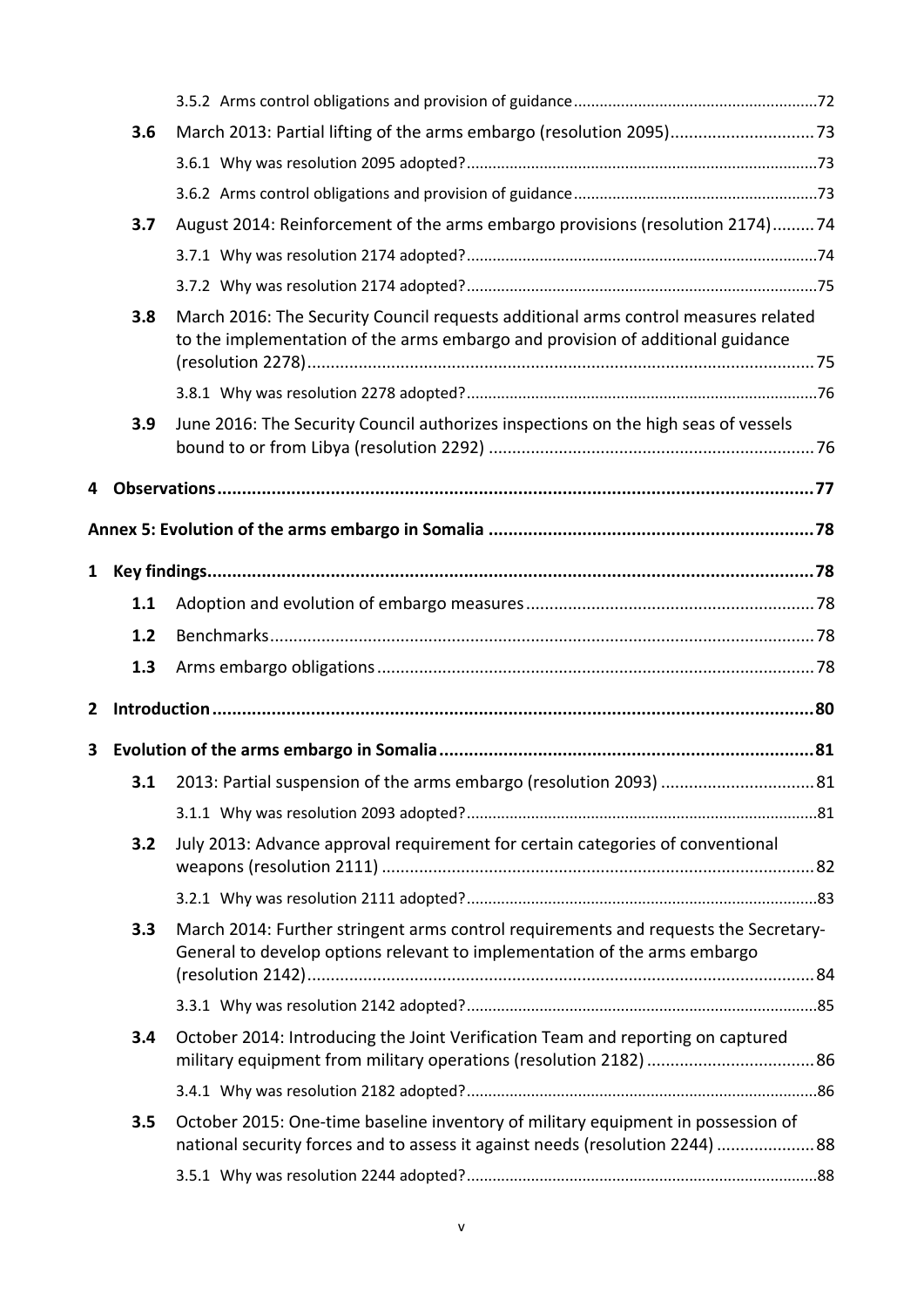|   | 3.6 | October 2016: Enhanced focus on security sector matters within arms embargo |  |
|---|-----|-----------------------------------------------------------------------------|--|
|   |     |                                                                             |  |
|   | 3.7 | Recent developments relevant to the arms embargo: Development of a roadmap  |  |
| 4 |     |                                                                             |  |
|   | 4.1 |                                                                             |  |
|   | 4.2 |                                                                             |  |
|   |     |                                                                             |  |
|   |     |                                                                             |  |
|   |     |                                                                             |  |
|   |     |                                                                             |  |
|   |     |                                                                             |  |

## **LIST OF BOXES**

| BOX 3: KEY MODIFICATIONS TO THE ARMS EMBARGO IN CENTRAL AFRICAN REPUBLIC  33 |  |
|------------------------------------------------------------------------------|--|
|                                                                              |  |
|                                                                              |  |
| BOX 6: ARMS EMBARGO AND WAM IN CÔTE D'IVOIRE FROM A NATIONAL PERSPECTIVE  55 |  |
|                                                                              |  |
|                                                                              |  |
|                                                                              |  |
|                                                                              |  |
|                                                                              |  |

## **LIST OF TABLES**

| TABLE 1: LIST OF ARMS CONTROL PROVISIONS APPLICABLE TO THE EMBARGOED STATE SET BY UNITED |  |  |  |
|------------------------------------------------------------------------------------------|--|--|--|
|                                                                                          |  |  |  |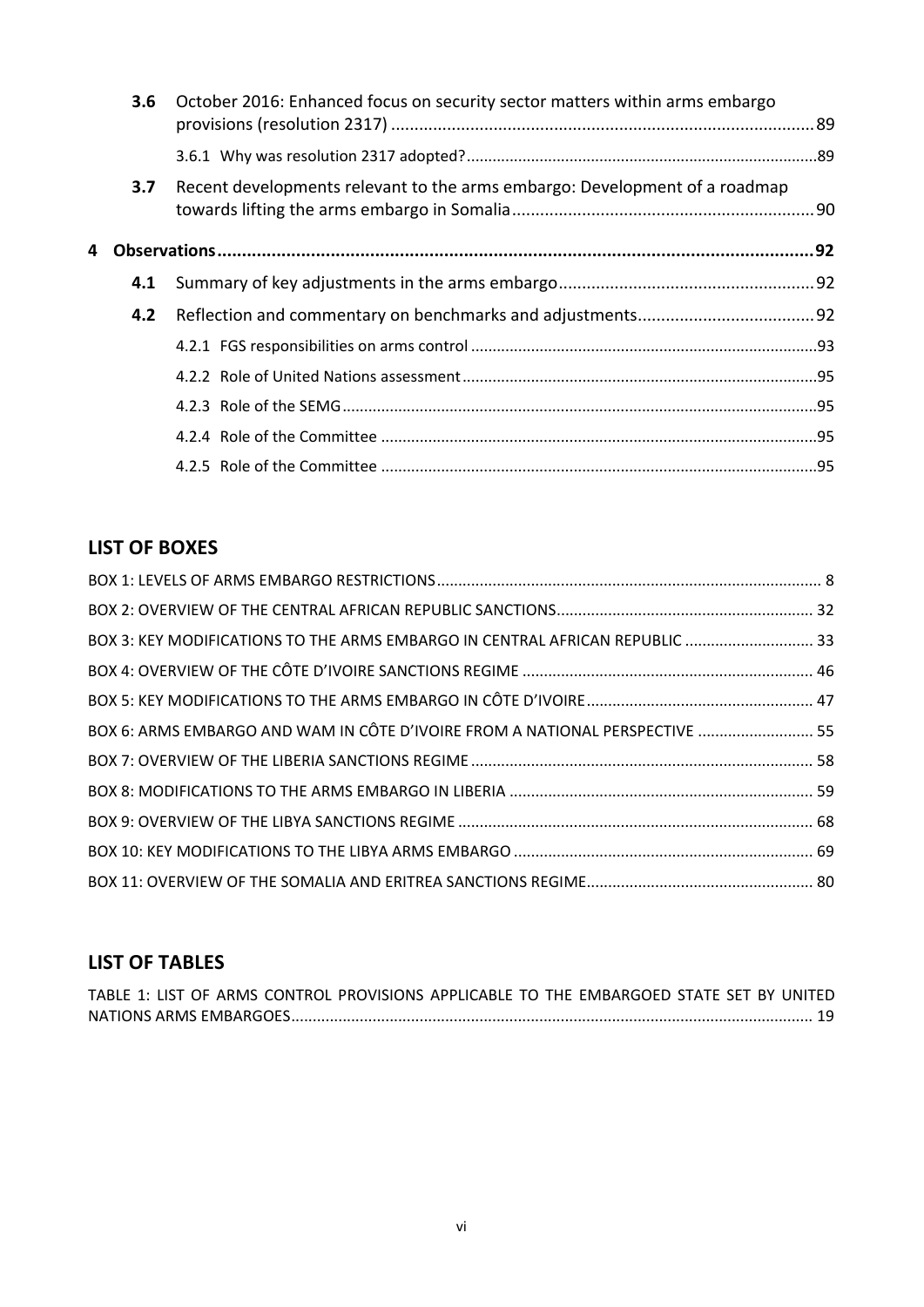### <span id="page-8-0"></span>**About the research team**

**Savannah de Tessières** is a consultant for the United Nations and the Small Arms Survey with over 12 years of experience working in the international security and arms fields, including extensive field research across Africa and the MENA region. In 2017 she worked for UNIDIR, the Department of Peacekeeping Operations and the Office for Disarmament Affairs. Between 2011 and 2016, she was an arms expert on the United Nations Panel of Experts on Libya in charge of monitoring the United Nations Sanctions Regime and served as the Panel's Coordinator between 2015 and 2016. Between 2007 and 2011, she worked for the Small Arms Survey in Geneva, where she designed and led largescale research projects into conflict analysis and arms proliferation across Africa. She holds Master's degrees from La Sorbonne University in Paris and the Graduate Institute of International and Development Studies in Geneva. She has published numerous reports and articles on conflict analysis, security sector reform, international sanctions, arms trafficking and armed actors.

**Himayu Shiotani** is a Programme Lead and a focal point for conventional arms control at UNIDIR. He manages the Conventional Arms Programme, which covers issues related to weapon and ammunition management in conflict-affected settings; prevention of diversion in arms transfers; multilateral approaches to address the threat of explosives; and supporting the implementation of multilateral agreements and instruments relevant to conventional arms. Prior to his work with UNIDIR, he worked as a Research Associate at the James Martin Center for Nonproliferation Studies in Monterey, California, covering issues related to chemical, biological, radiological and nuclear threats. He holds a Master's degree in International Policy Studies, with a Certificate in Nonproliferation Studies, from the Monterey Institute of International Studies.

**Franziska Seethaler** is a Project Coordinator with UNIDIR's Conventional Arms Programme. She has previously worked on mediation and disarmament, demobilization and reintegration (DDR) for the United Nations. She has also been an Advisor on Dialogue with Non-State Armed Groups for International Committee of the Red Cross (ICRC). She holds a dual Master's degree in International Security and Conflict Resolution from Columbia University and Sciences Po Paris.

**Sebastian Wilkin** is a Programme Assistant with UNIDIR's Conventional Arms Programme. He is an English-qualified lawyer from New Zealand, with a BA in Law from Oxford University and an Advanced MA in International Public Law from the University of Leiden. He has previously worked as an associate in the London Office of the law firm Freshfields Bruckhaus Deringer LLP and as an intern and consultant with UNDP in Timor-Leste.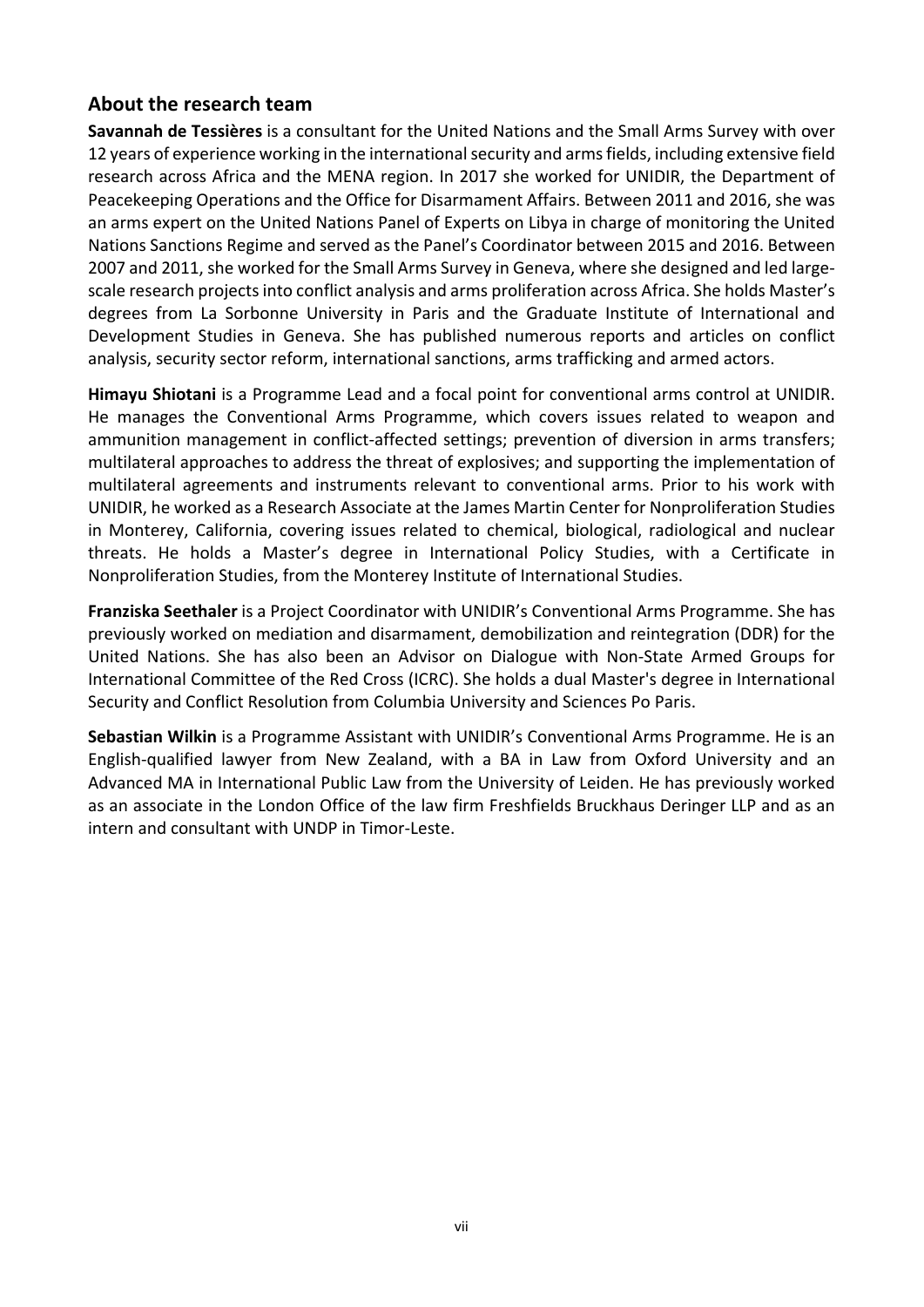## <span id="page-9-0"></span>**List of acronyms and abbreviations**

| <b>ADN</b>     | <b>Advance Delivery Notification</b>                                            |
|----------------|---------------------------------------------------------------------------------|
| AMISOM         | African Union Mission in Somalia                                                |
| <b>BINUCA</b>  | United Nations Integrated Peacebuilding Office in the Central African Republic  |
| <b>CAR</b>     | Central African Republic                                                        |
| COMNAT-ALPC    | National Commission on Small Arms and Light Weapons                             |
| <b>CME</b>     | <b>Captured Military Equipment</b>                                              |
| <b>DDR</b>     | Disarmament, Demobilization and Reintegration                                   |
| <b>ECOWAS</b>  | Economic Community of West African States                                       |
| <b>EUC</b>     | <b>End-User Certificate</b>                                                     |
| <b>FSG</b>     | <b>Federal Government of Somalia</b>                                            |
| <b>GNA</b>     | Government of National Accord of Libya                                          |
| GoE            | Group of Experts                                                                |
| <b>IAN</b>     | <b>Implementation Assistance Notice</b>                                         |
| <b>JVT</b>     | <b>Joint Verification Team</b>                                                  |
| <b>MANPADS</b> | Man-Portable Air-Defence System                                                 |
| <b>MENA</b>    | Middle East and North Africa                                                    |
| <b>MINUSCA</b> | United Nations Multidimensional Integrated Stabilization Mission in the Central |
|                | African Republic                                                                |
| <b>MISCA</b>   | African-led International Support Mission in the Central African Republic       |
| <b>NTC</b>     | National Transitional Council of Libya                                          |
| <b>PDC</b>     | Post-Delivery Confirmation                                                      |
| <b>PDN</b>     | <b>Post-Distribution Notification</b>                                           |
| PoE            | Panel of Experts                                                                |
| <b>PSSM</b>    | Physical Security and Stockpile Management                                      |
| SALW           | <b>Small Arms and Light Weapons</b>                                             |
| <b>SCAD</b>    | <b>Security Council Affairs Division</b>                                        |
| <b>SEMG</b>    | Somalia and Eritrea Monitoring Group                                            |
| <b>SSR</b>     | <b>Security Sector Reform</b>                                                   |
| <b>UNMAS</b>   | <b>United Nations Mine Action Service</b>                                       |
| <b>UNMIL</b>   | United Nations Mission in Liberia                                               |
| <b>UNOCI</b>   | United Nations Operation in Côte d'Ivoire                                       |
| <b>UNSMIL</b>  | United Nations Support Mission in Libya                                         |
| <b>WAM</b>     | <b>Weapons and Ammunition Management</b>                                        |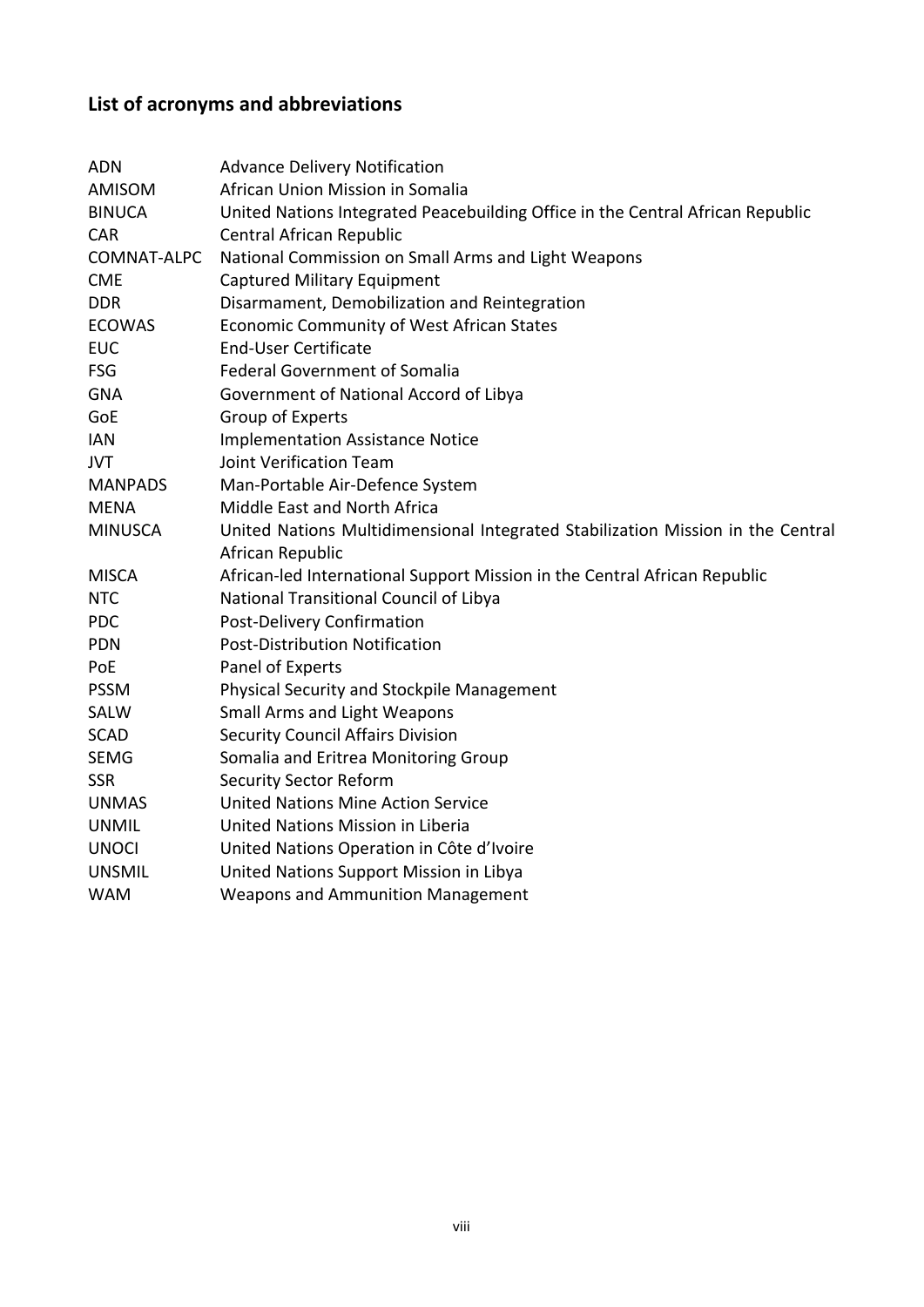# <span id="page-10-0"></span>**1** Key findings

Processes and practices related to modifications of arms embargoes

- There are no formal processes at the Security Council level to reassess and modify sanctions regimes.
- The imposition, modification and termination of embargoes by the Security Council members are primarily political considerations, giving some the impression that decisions may not always be evidence-based, particularly when adjustments, or the lack thereof, are at odds with the security situation on the ground.
- Some elected Security Council members<sup>[1](#page-10-1)</sup> note that they are not able to influence decisionmaking as much as they would like as their sanctions expertise may be limited compared to that of the Permanent Members, which are often the primary actors drafting resolutions and designing adjustments.
- Cross-regime analysis of adjustments of United Nations arms embargoes indicates that they are in fact rarely random and, most of the time, reflect the achievement of security and political milestones on the ground, or on the contrary, serious deterioration of the situation, and are in line with analysis from the Panel of Experts and other United Nations sanctions monitoring actors.

### Sources of information to assess arms embargoes

- From the wide range of information sources at the disposal of Committee members, Panel of Experts' reports are considered the most informative. They are regarded as particularly crucial by elected Security Council members which may not all have diplomatic representation in States under sanctions and have limited intelligence-gathering capabilities in conflict-affected areas.
- Security Council members are constantly looking for innovative ideas to reinforce the implementation of arms embargoes, which spurs the development of new practices.
- Security Council members, particularly those that have been elected, have expressed a strong interest in receiving independent complementary analysis from specialized entities within and beyond the United Nations system in the form of briefings or reports, particularly on the weapon and ammunition management capacity of embargoed authorities.

## Arms control obligations

- The Security Council has increasingly used arms control obligations when easing arms embargoes to support national authorities in managing adjustments and preventing exempted transfers from fueling insecurity.
- This reflects the development of stronger weapon and ammunition management expertise among wider United Nations sanctions actors, as well as increased sensitization to the development of global arms control instruments and guidelines.
- Arms control obligations observed from existing and past arms embargo regimes primarily focus on national stockpile management, legal frameworks and the safeguarding of exempted transfers.

<span id="page-10-1"></span> $1$  The term "elected members" refers to non-permanent members of the Security Council that have been elected for a defined period of time. The term "elected members" is used interchangeably with the term "non-permanent members" in this report.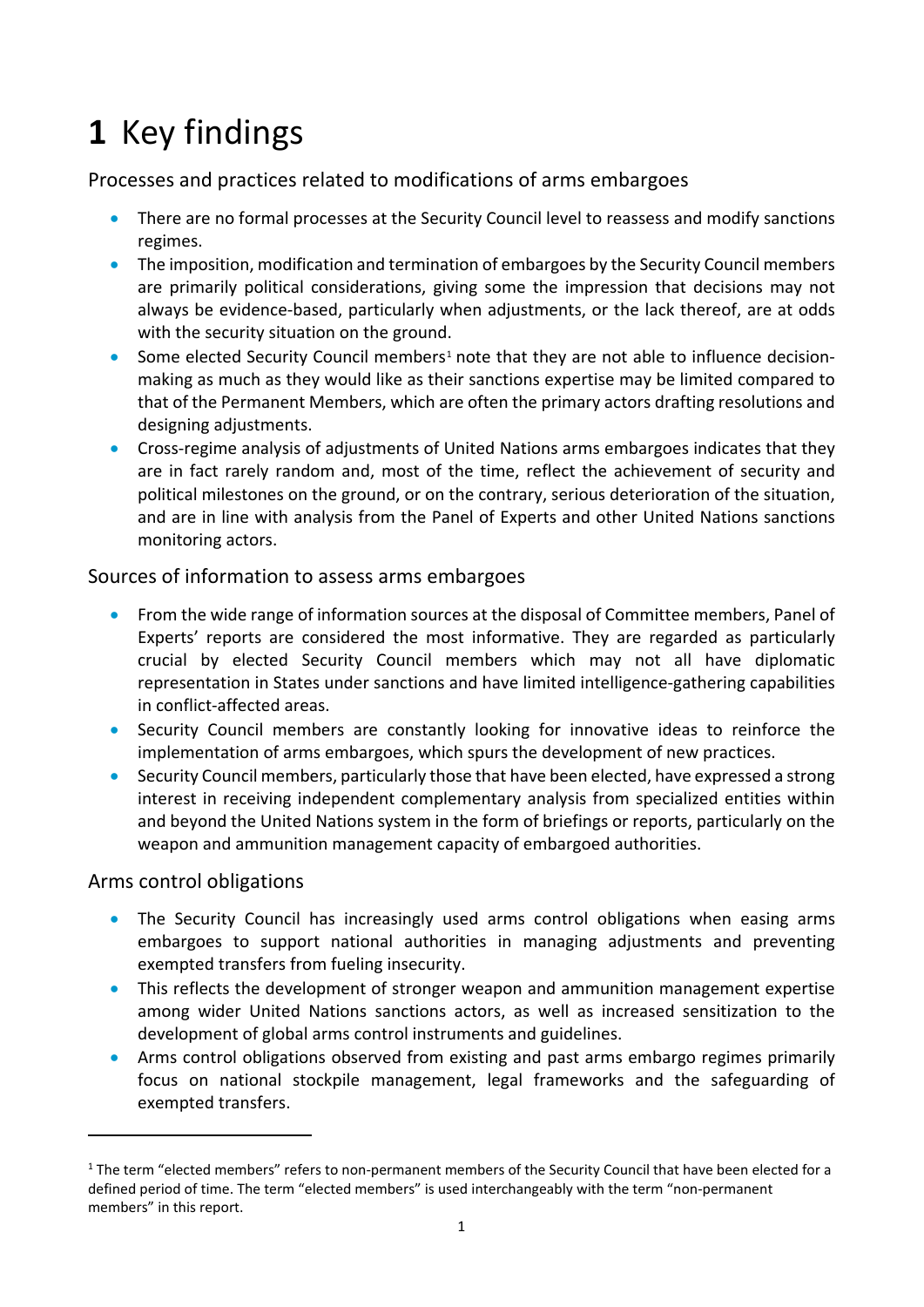- Pre-delivery control obligations of exempted materiel see greater levels of compliance than post-delivery obligations, reflecting a developing trend, the provisions and implementation of which need reinforcing.
- Innovative ideas cross-fertilize across regimes, with the Libya and Somalia regimes being among the primary cases with observed new approaches.
- While ammunition and explosives are covered under the phrase "arms and related materiel", there are limited dedicated obligations for ammunition and explosive management in the regimes reviewed for this study.
- While most Security Council members are not in favour of establishing transitional monitoring or oversight obligations for arms transfers in post-lifting stage, many acknowledged the value and the need to support the State's efforts in building weapon and ammunition management capacity, and to track illicit arms trafficking developments after the lifting of the arms embargo. Other suggestions for post-lifting measures included cooperation with neighbouring States and regional organizations to address illicit proliferation of arms, with particular focus placed on addressing regionally manufactured and/or trafficked arms.

### Benchmarks to assess arms embargoes

- Benchmarks are generally established at the outset of regimes, aligning with their overall objectives, and apply to all sanctions measures, including arms embargoes.
- Several Security Council members, as well as Member States currently or formerly under embargo, believe that, on a case-by-case basis, development of complementary arms embargo-focused benchmarks—including measures related to weapon and ammunition management at the national level—would be useful to support the assessment of arms embargoes. Such exercises would be appropriate for those national authorities willing to cooperate with the Security Council to effectively implement the arms embargo and its related arms control obligations.
- In recent years, the Security Council has considered a wider range of options to assess arms embargoes, including by requesting the United Nations Secretary-General to conduct specialized assessments focused on arms management, as well as to identify benchmarks relevant to arms embargoes. This practice has generally been well received by Security Council members and target States and is increasingly being adopted across regimes.
- Development of arms embargo related benchmarks could be examined in the context of contributing to broader objectives applicable to the target State, including support to security sector reform processes, advancement of political processes, building capacity of national authorities to manage arms and related materiel, and addressing illicit proliferation of arms.
- While technical benchmarks should not drive reassessments of embargoes, they can play an essential role in supporting them by providing a basis for dialogue among Security Council members, as well as between the Security Council and the target States<sup>[2](#page-11-0)</sup>. The establishment of an adaptable and flexible benchmarking system is generally supported by several Security Council members.

<span id="page-11-0"></span><sup>&</sup>lt;sup>2</sup> The term "target State" refers to those States that are under United Nations sanctions. Target State is used interchangeably with the terms "embargoed authorities" and "national authorities under arms embargo" in this report.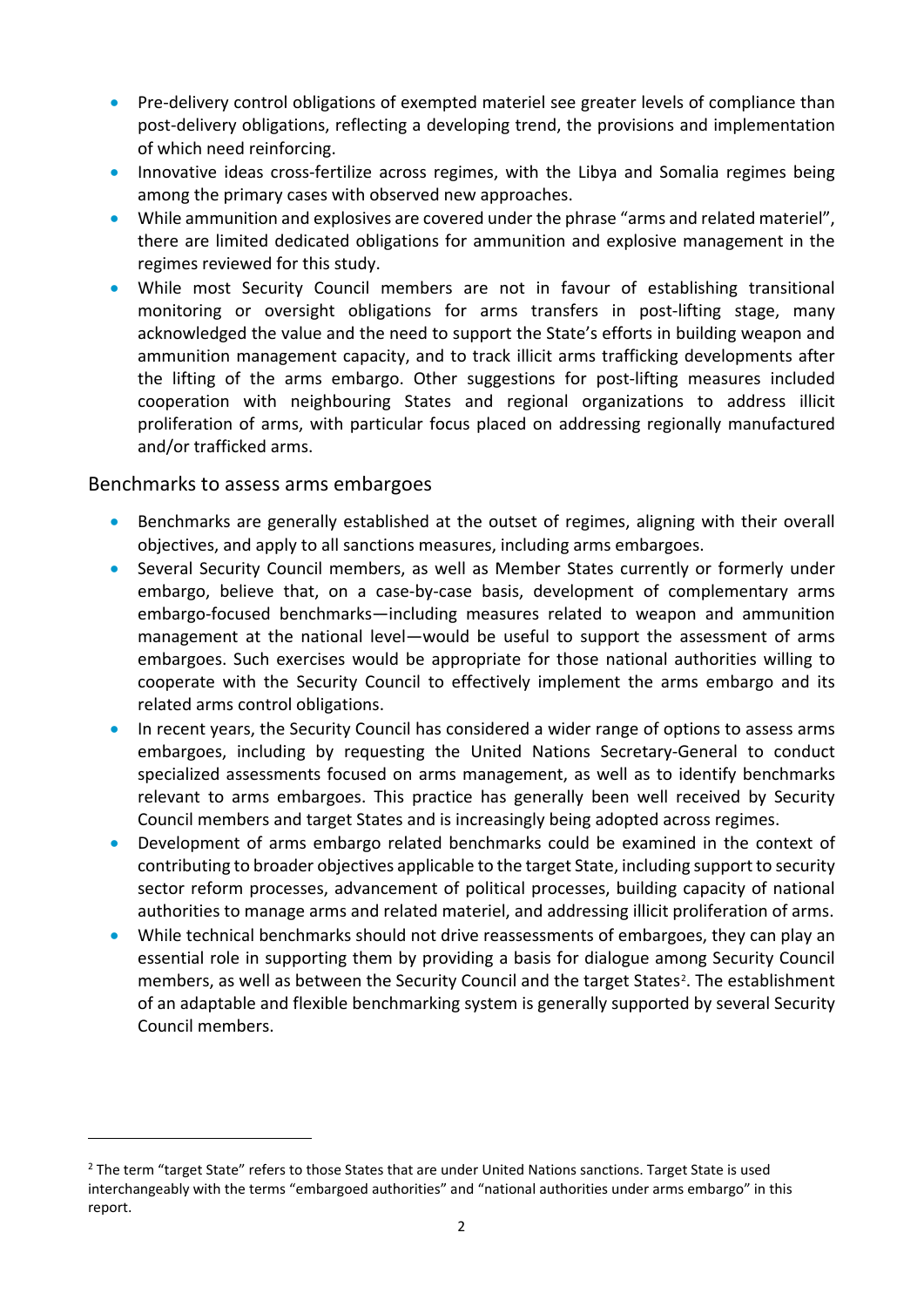• The institutional and technical capacity of national authorities in target States to manage weapons throughout its supply chain—from the point of entry, distribution, storage to eventual disposal—is closely linked to their ability to effectively implement arms embargoes. As such, the weapon and ammunition management capacity of the target State should be an essential benchmark for supporting the assessment and modification of measures related to arms embargoes.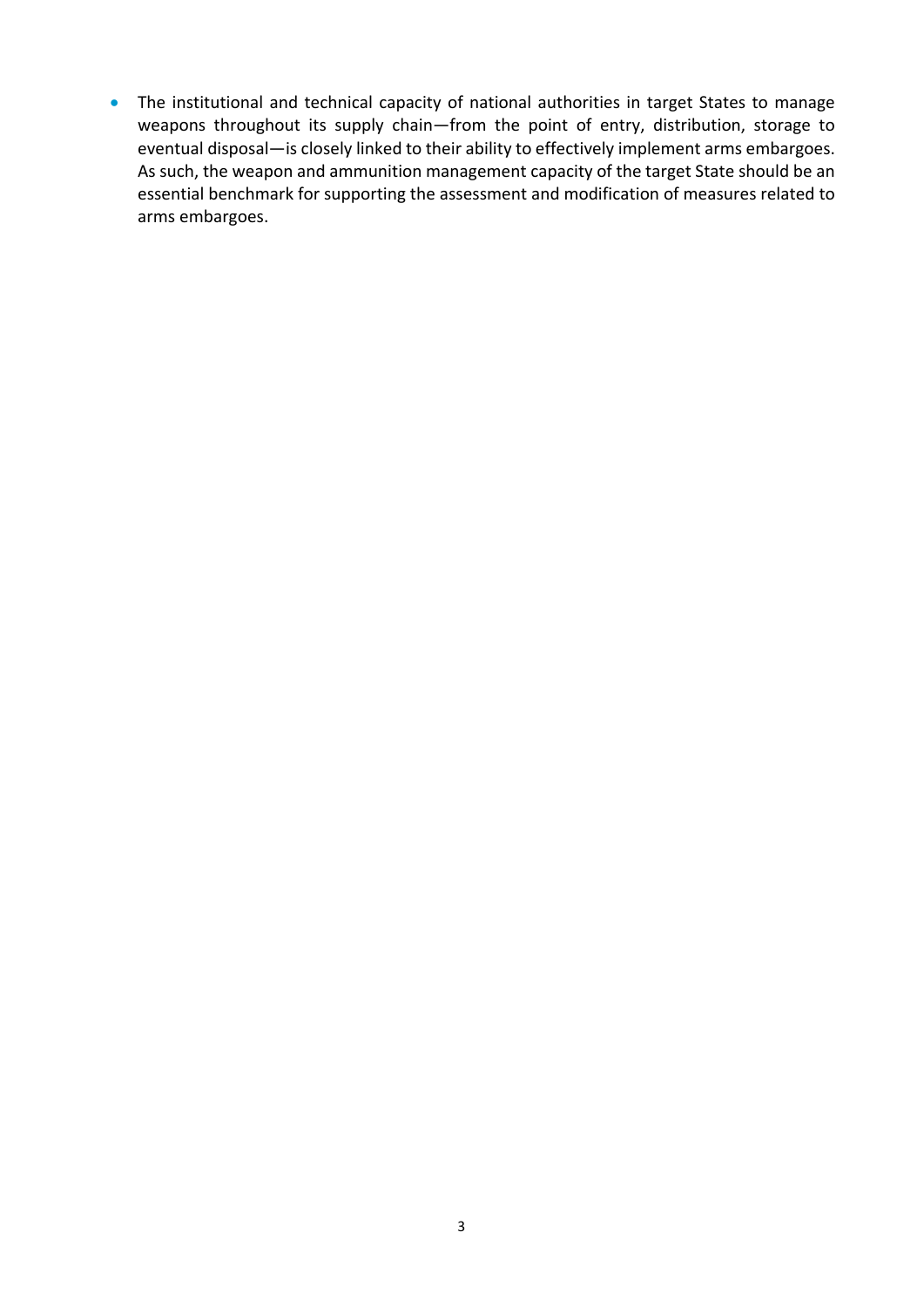# <span id="page-13-0"></span>**2** Introduction

The past decade has witnessed the highest number of United Nations arms embargoes running concurrently across the globe. However, to date, the process to reassess or adjust arms embargoes, as well as to terminate them, has not received enough attention from academic or United Nations research bodies. This study is therefore timely: two new arms embargoes were recently adopted (Central African Republic in 2014 and Yemen in 2015), two were reassessed and fully lifted (Liberia and Côte d'Ivoire, 2016), and a fifth was reassessed and partially suspended (Somalia, 2013). This provides an opportunity to examine the processes involved, identify lessons learned, and suggest ways to further support the Security Council in assessing the extent to which arms control could help to inform the modification and or termination of arms embargoes.

Sanctions regimes are, for the most part, adopted in conflict or peacekeeping contexts—that is, in contexts where the weapons and ammunition management (WAM) capacity of State actors has been significantly degraded or depleted; diversions are routine; pre-crisis procurement procedures and management tools have been abandoned; volumes and types of materiel held in state arsenals are not known; and boundaries between formal security agencies and non-State actors are often blurred. Transfers of military materiel into these settings present high security risks.

Nevertheless, many of the existing sanctions regimes are in place to support national authorities in their stabilization and post-conflict reconstruction efforts, including the completion of disarmament, demobilization and reintegration (DDR) and security sector reform (SSR) being standard benchmarks by which to assess and ultimately lift sanctions, and a key part of the mandate of many United Nations missions. Such sanction regimes also recognize the need to train and equip national forces adequately to fulfil both public security and defence requirements in environments plagued by significant levels of criminality, armed non-State actors and, increasingly, terrorism. However, an influx of new exempted materiel, without adequate control and oversight mechanisms in place, may fuel onward proliferation and serious human rights violations, and be counterproductive to the objectives of the sanctions regime and the broader stabilization of the country. In Libya, for example, Panels of Experts reported that deliveries of materiel that complied with the eased provisions of the arms embargoes had nonetheless been diverted to illicit markets and armed groups, hence fueling instability (see Libya case study).

## <span id="page-13-1"></span>**2.1** Structure

This report first presents the scope and methodology used for this study. Following this, the report provides a brief overview of the evolution of the use of arms embargo measures throughout United Nations sanctions history. It then examines some of the challenges related to benchmarking and other processes used to reassess and adjust sanctions regimes and offers a comprehensive overview of sources of information used by Member States to inform these processes, as well as an analysis of the increasing use of arms control obligations that accompany these adjustments. Finally, the report introduces preliminary observations for potential approaches to more systematically integrate the analysis of national WAM capacities into assessments of arms embargoes, and a more robust use of arms control obligations to support the objectives of embargoes and sanctions regimes.

The report provides five case studies of previous and ongoing arms embargoes, including analyses of processes, benchmarks, reassessments and adjustments of provisions, and justifications. In summary: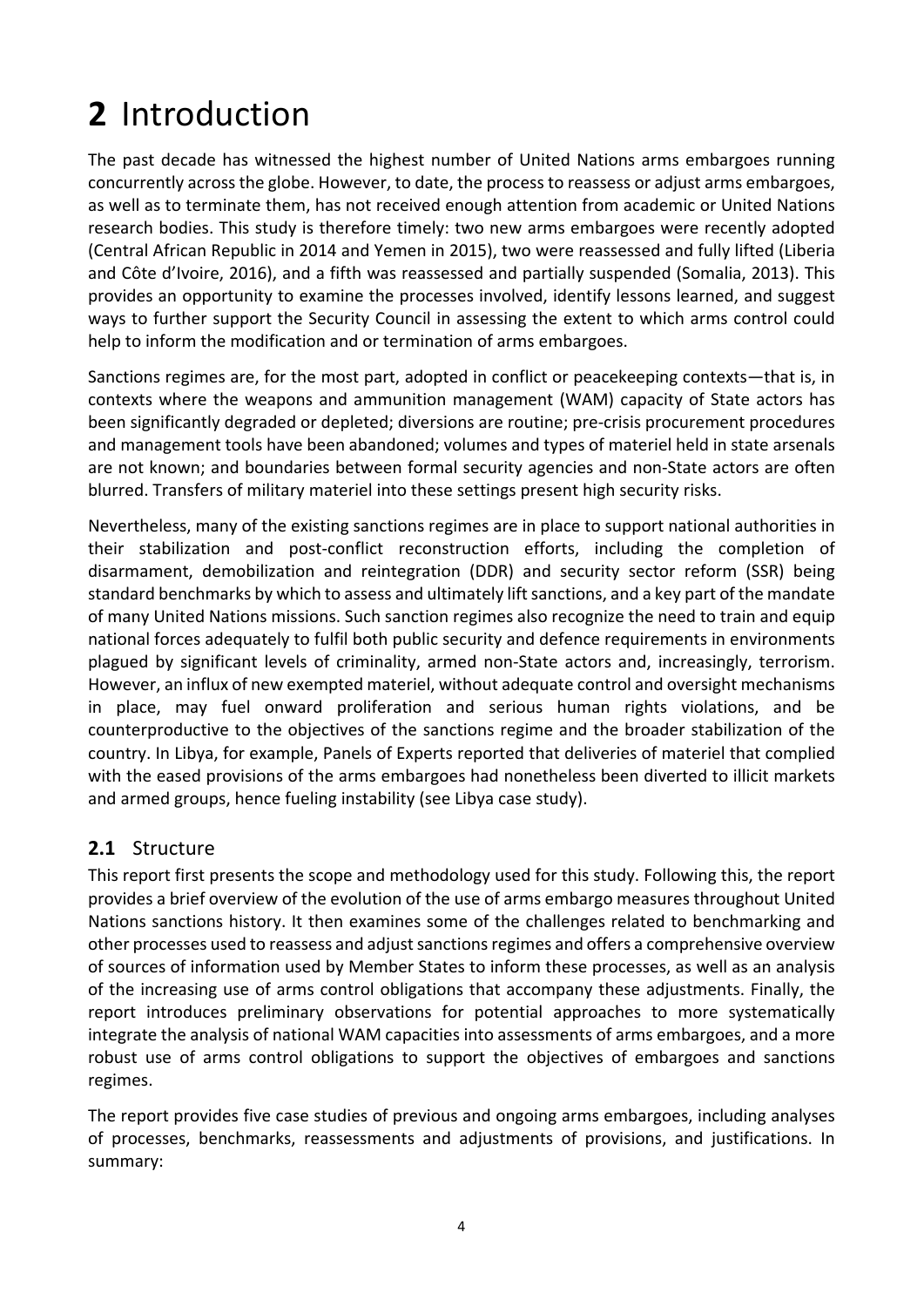- **Central African Republic (CAR)**: This case of a relatively young sanctions regime (adopted in 2014) provides insight into the national authorities' repeated plea for the lifting of the arms embargo despite regular violations reported by the CAR Sanctions Committee's Panel of Experts, which led to a request by the Security Council for the Secretariat to identify benchmarks to support the assessment of the embargo.
- **Côte d'Ivoire**: Lifted in 2016 as part of the total removal of the sanctions regime and termination of the United Nations Operation in Côte d'Ivoire's mandate, this case is widely regarded within the United Nations system as a "success story" and provides details of innovative approaches to the WAM efforts implemented by the national authorities.
- **Liberia**: This long-running sanctions regime (1992–2016) included three separate rounds of arms embargoes. It therefore constitutes a highly informative case regarding the evolution of the design of arms embargoes and the related arms control obligations in a country where the national authorities did not actively seek for the embargo to be lifted, and where WAM capacity remains a challenge.
- **Libya**: The arms embargo against Libya is an interesting case on multiple levels. Not only does the embargo apply to materiel both coming in and going out of the country—unlike most other cases—but the lack of national control over substantial stockpiles has resulted in multiple violations of the regime and contributed to the destabilization of the region. Despite the absence of a formal security sector and the presence of armed actors operating autonomously, in 2011 the Security Council decided to ease the arms embargo for several years, which, despite its requests for stricter arms control obligations, contributed to the transfer, diversion and misuse of significant amounts of materiel.
- **Somalia**: The partial lifting of the Somali arms embargo in 2013 is an interesting case given the imposition by the Security Council of a number of innovative arms control obligations in parallel, which were subsequently reinforced on the recommendations of an in-country mission set up at the request of the Security Council to assess the national authorities' capacity for WAM. The evolution of the Somali arms embargo and related arms control obligations has set a precedent and influenced provisions of several other sanctions regimes.

## <span id="page-14-0"></span>**2.2** Scope and methodology

Comprehensive assessments of United Nations arms embargoes require analysis of multiple, often complex national and international parameters, and go beyond the scope of this report. This study primarily explores assessments and adjustments of United Nations arms embargoes from the perspective of the arms management capacities of the target authorities.

Five case studies—CAR, Côte d'Ivoire, Liberia, Libya and Somalia—are set out to identify common trends, including the identification of the processes that sit behind the adoption and evolution of different arms embargoes, as well as the different triggers that enable the easing or strengthening of the provisions and the arms control obligations related to them. This report focuses on United Nations arms embargoes related to conventional arms control, adopted in Africa and the Middle East and North Africa (MENA) region. The report excludes "non-proliferation regimes", including the Democratic People's Republic of Korea and Iran, where conventional arms embargoes have been adopted primarily to apply pressure on other sectors, and where monitoring approaches and benchmarks differ significantly.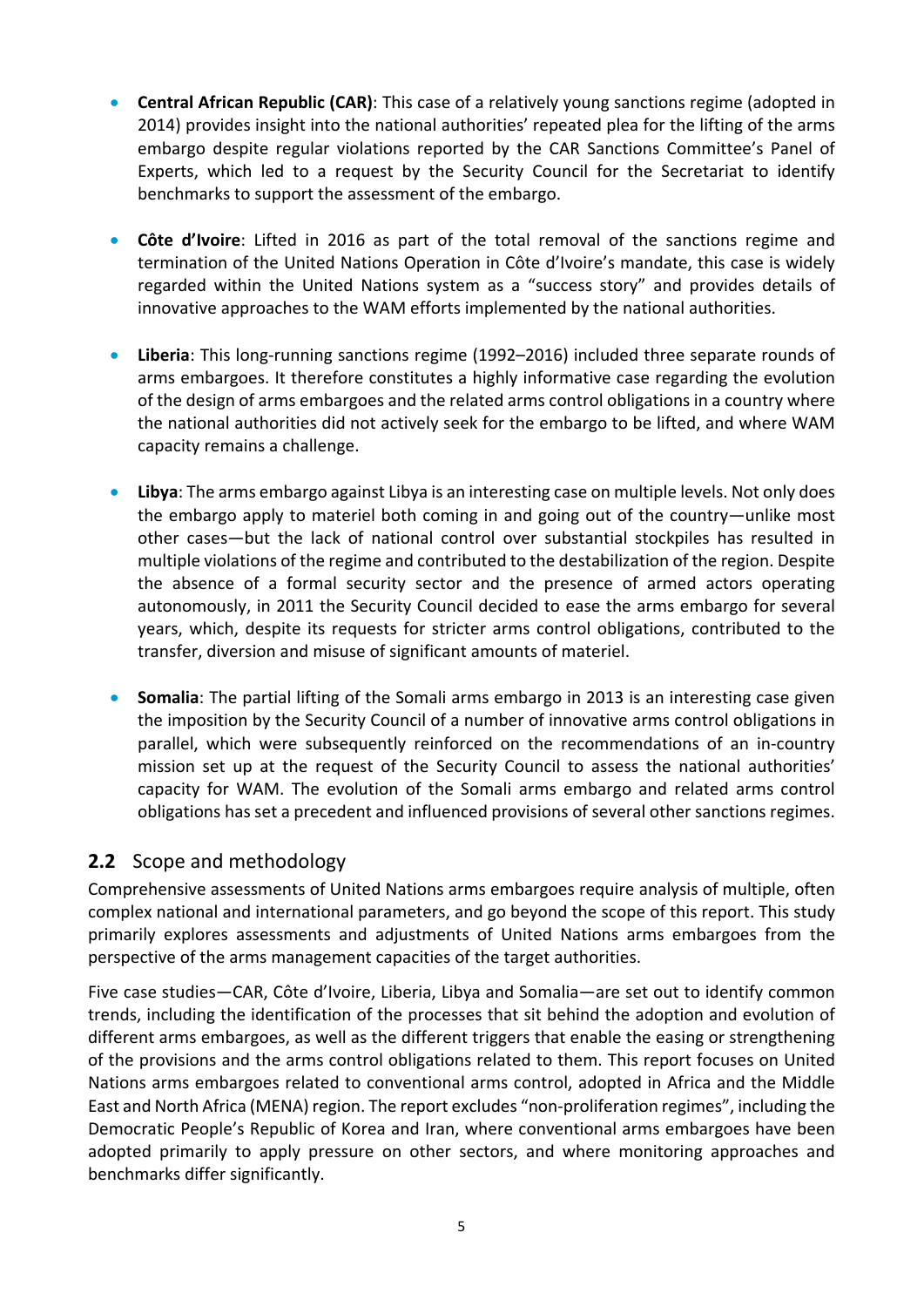The case studies are based on a review of resolutions, Sanctions Committee-related documents, including reports by United Nations Panels of Experts responsible for monitoring sanctions regimes, United Nations Secretary-General reports, and statements made in various United Nations forums, as well as exchanges with current and former members of Panels of Experts, representatives of the Security Council members, and other key practitioners. This approach allowed for wide-ranging analysis that ultimately defined the scope of the study, and the development of focused research tools, including a questionnaire and a protocol for informal consultations with Member States.

A team from UNIDIR organized a series of informal consultations in New York in September 2017 with sanctions specialists from two Permanent Members and five elected Security Council members, as well as two States formerly or currently under embargo, both of which are also the subject of case studies. A bilateral consultation was held with a third Permanent Member following the informal consultations in New York. Two States provided written responses based on their experience in the Security Council, in 2015-2016 and on the present Council respectively. Consultations were also organized with the Security Council Affairs Division (SCAD) of the United Nations Department of Political Affairs and representatives of other relevant United Nations agencies, including the Counter-Terrorism Committee Executive Directorate, the DDR section of the Department of Peacekeeping Operations, the United Nations Mine Action Service and the United Nations Office for Disarmament Affairs.

The purpose of these consultative sessions was to identify relevant sources of information for Security Council members, identify processes and tools available to support assessment processes, as well as needs and shortcomings, and gather innovative ideas from Security Council members and relevant United Nations bodies to inform and make the arms embargoes and arms control related obligations more effective.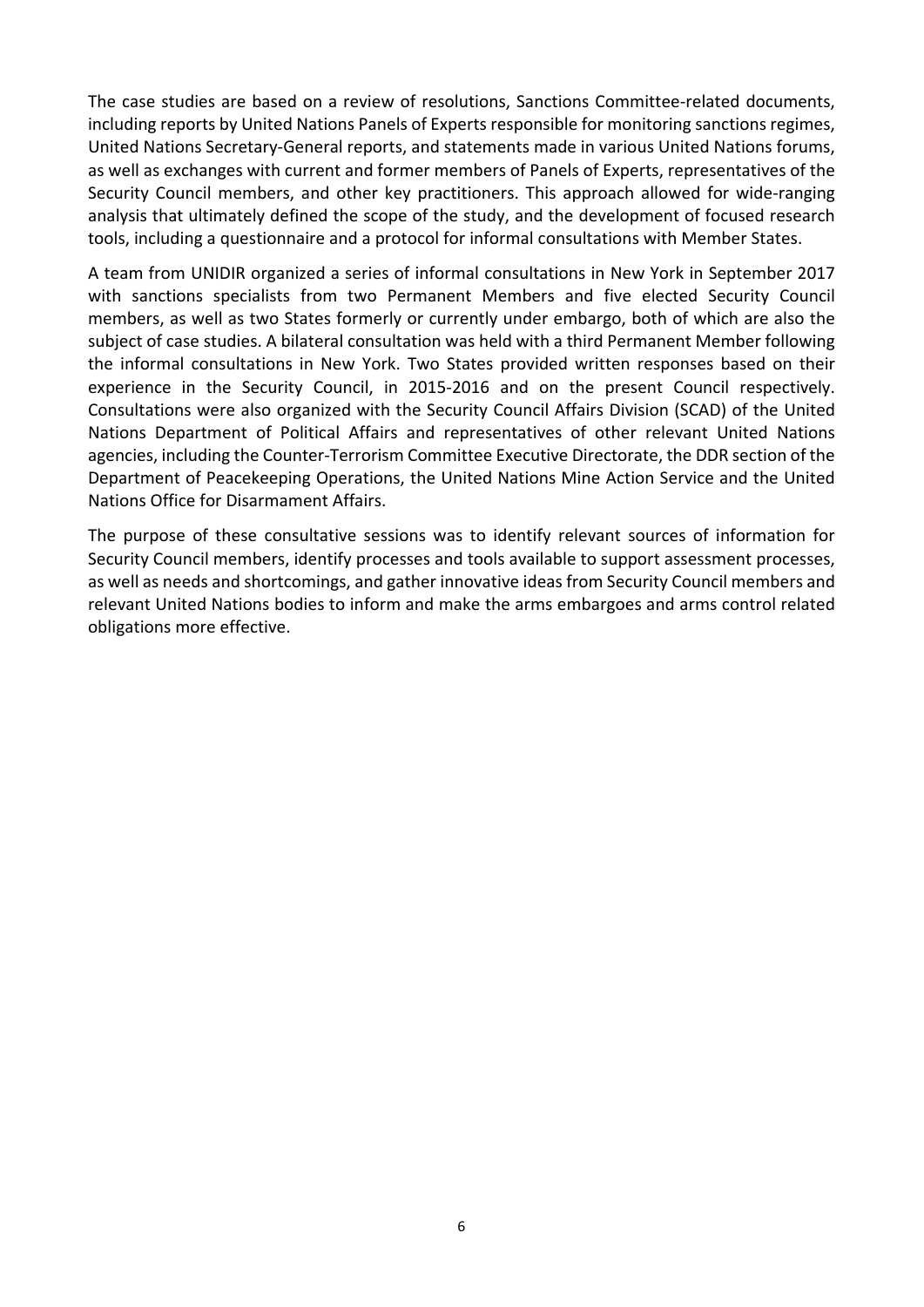# <span id="page-16-0"></span>**3** United Nations sanctions and arms embargoes

## <span id="page-16-1"></span>**3.1** Sanctions regimes and arms embargoes

In order to maintain and restore international peace and security, the Security Council has adopted [3](#page-16-3)0 sanctions regimes since 1966.<sup>3</sup> These regimes have included different types of sanctions with varying goals, including supporting peaceful transition and protecting human rights, and have, over time, become increasingly targeted.

Sanctions regimes have increasingly been used in conjunction with other Security Council "tools", including peacekeeping operations, which render such regimes more effective. In the history of United Nations sanctions, arms embargoes have been adopted in nearly 90 per cent of cases, with 9 sanctions regimes currently including arms embargo provisions.[4](#page-16-4) Arms embargoes have been deployed as a stand-alone measure (in 9 cases); however, this practice was deemed ineffective<sup>[5](#page-16-5)</sup> and they have increasingly—and now systematically—been adopted in conjunction with other sanctions. The most common combination includes an arms embargo, a travel ban and an asset freeze (50 per cent of cases), and occasionally a commodities ban. Nevertheless, all effective cases of United Nations sanctions regimes have included an arms embargo, thus: "they appear to be a necessary, but not a sufficient condition for effectiveness [if used on their own]".[6](#page-16-6)

The language used to set the terms of arms embargoes in United Nations resolutions has become increasingly detailed: "15 years ago, the arms embargo section was a very small paragraph",<sup>[7](#page-16-7)</sup> while these days more comprehensive guidance is provided about implementation and exceptions.

### <span id="page-16-2"></span>**3.2** Scope of arms embargo restrictions

1

There are various levels of restrictions regarding the targeted territory (full territory/specific regions), actors (all armed actors, non-State actors only), types of materiel, and the possibilities of exemptions. Based on an analysis of the evolution of the arms embargo provisions as set out in the five case studies presented here, the most common incremental levels of arms embargo restrictions that the Security Council has imposed on national authorities are identified as:

<span id="page-16-3"></span><sup>&</sup>lt;sup>3</sup> See list of sanctions regimes at https://www.un.org/sc/suborg/en/sanctions/information.

<span id="page-16-4"></span><sup>&</sup>lt;sup>4</sup> While most embargoes apply to territories or specific individuals or entities on a given territory, some sanctions regimes, including those applicable to the Islamic State in Iraq and the Levant (ISIL, or Daesh) and to Al-Qaida, as well as to the Taliban regimes, include targeted embargo measures applied to individuals and entities without territorial limitations; T. Biersteker et al., *The effectiveness of United Nations Targeted Sanctions*, The Graduate Institute, 2013, p. 8; See list of sanctions regimes at https://www.un.org/sc/suborg/en/sanctions/information.

<span id="page-16-5"></span><sup>5</sup> T. Biersteker, *Types of UN Targeted Sanctions and their Effectiveness: Research Note*, 23 July 2014, pg. 2.

<span id="page-16-6"></span><sup>6</sup> T. Biersteker, *Types of UN Targeted Sanctions and their Effectiveness: Research Note*, 23 July 2014, pg. 4.

<span id="page-16-7"></span><sup>7</sup> Consultation with a representative of a Council member, New York, August 2017.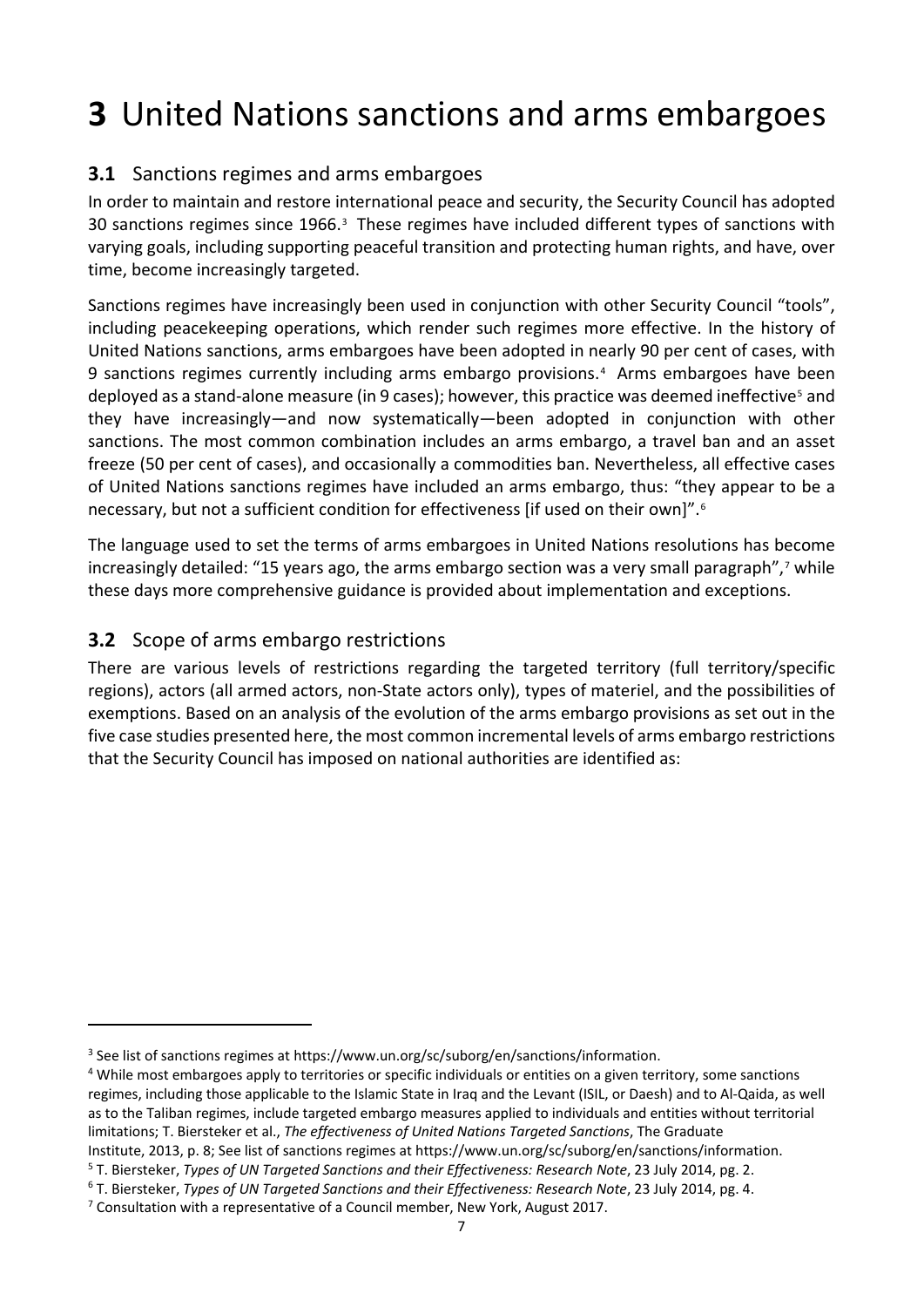### **BOX 1: LEVELS OF ARMS EMBARGO RESTRICTIONS**



<span id="page-17-0"></span><sup>&</sup>lt;sup>8</sup> Where approval is required, transfers may proceed only after the Sanctions Committee has given explicit approval; where notification is required, a transfer may proceed only in the absence of a negative decision by the Sanctions Committee within a given period after such a notification, generally five working days. Practices by Sanctions Committees may differ.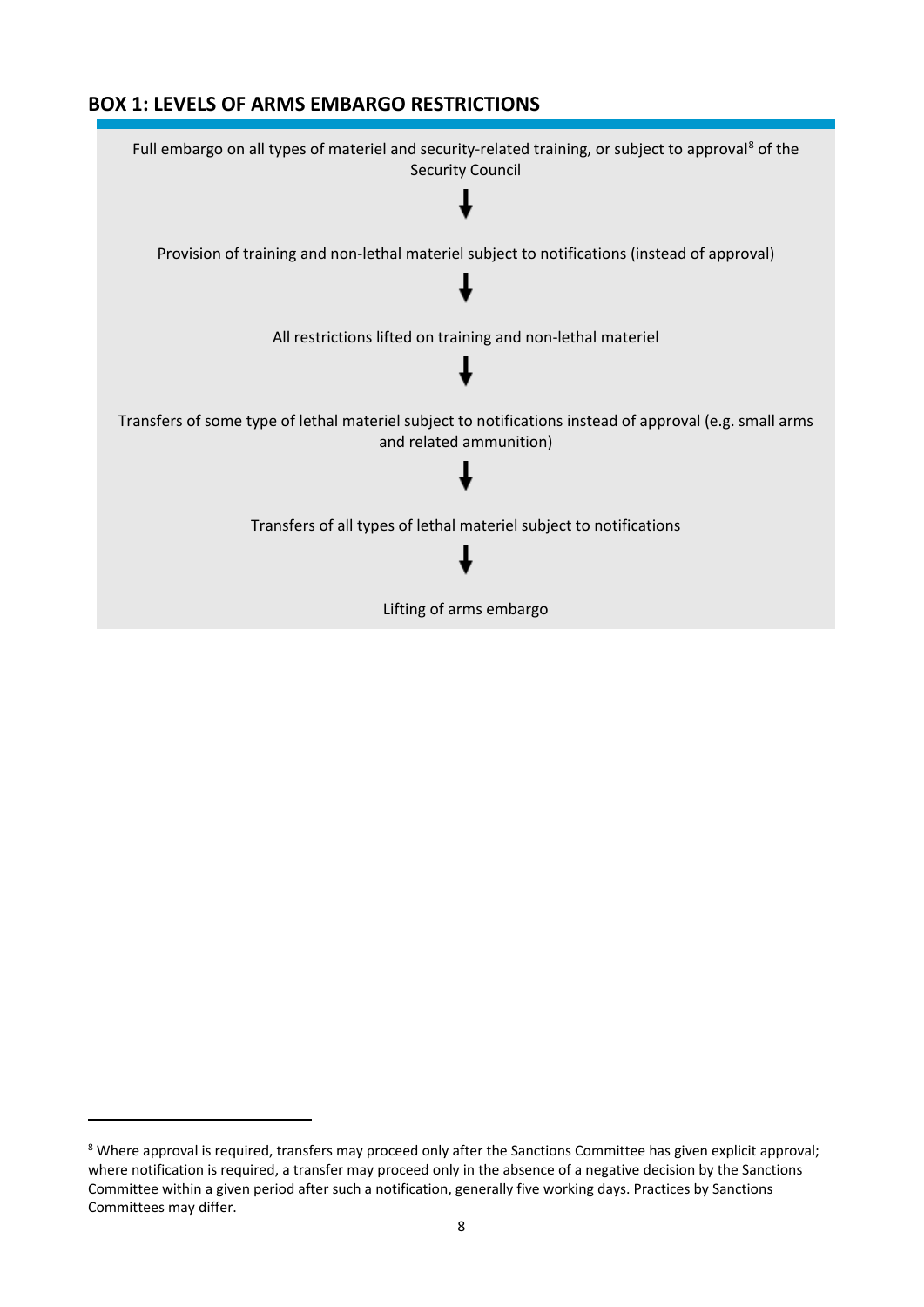# <span id="page-18-0"></span>**4** Benchmarks to assess and modify sanctions regimes

## <span id="page-18-1"></span>**4.1** General benchmarks

Arms embargoes across the sanctions regimes do not have the same objectives—it is therefore understandable that there is no universal mechanism to ease or lift embargoes, or a list of preconditions to do so. In Côte d'Ivoire, the arms embargo was adopted to prevent the rehabilitation of the capacity of the Air Force (2004; see case study). In the Sudan and Libya (2001; see case study), the embargoes were originally adopted to stop the governments' policies of repression towards certain populations. In Iran and the Democratic People's Republic of Korea, arms embargoes were imposed mainly to apply pressure on sectors that are not linked to conventional armament but to the development of weapons of mass destruction.

For most regimes, the Security Council sets general benchmarks for the review of provisions in line with the objectives of the sanctions; these include:

• stabilization (CAR, Mali);

1

- evolution of the situation/developments (Libya, Yemen, Somalia);
- progress on post-conflict reconstruction: DDR, SSR, elections (Côte d'Ivoire, Liberia, Somalia); and
- compliance with sanctions measures (CAR, Libya, Mali, Somalia).

These benchmarks are generally set up at the outset of the sanctions regimes and apply to all components. For instance, in its resolution setting the most recent regime in Mali (2017)—which does not include an arms embargo—the Security Council stipulates that it is prepared to review all measures "at any time in light of the progress achieved in the stabilization of the country and [the] compliance with this resolution".[10](#page-18-4)

## <span id="page-18-2"></span>**4.2** Benchmarks specific to the reassessment of arms embargoes

Resolutions setting up sanctions regimes including arms embargoes rarely stipulate specific benchmarks for the assessment, adjustments or lifting of those embargoes. Embargoes are considered alongside other components of multifaceted regimes with their impact assessed collectively.

However, practice has evolved and following requests over the past few years from several Member States under embargo to lift restrictions on their arms imports, the Security Council has expressly requested the assessment of their national WAM capacities and requirements to identify options or to create benchmarks to better support the reassessment process (see CAR and Somalia case studies). The Security Council has also imposed additional reporting requirements on several national authorities under arms embargoes, mainly in relation to the structure of their armed forces, as well as arms control obligations regarding exempted transfers of materiel and the management of their stockpiles. In 2014, following repeated pleas from the Somali authorities to lift the arms embargo provisions against them, the Security Council requested an in-country assessment be conducted by the Secretariat in order to provide Security Council members with options and

<span id="page-18-4"></span><span id="page-18-3"></span><sup>9</sup> For this study, the term "benchmark" refers to the points of reference explicitly mentioned by the Security Council in resolutions against which it will review and potentially adjust sanctions measures, including arms embargo provisions. <sup>10</sup> See Security Council, UN document S/RES/2374, 5 September 2017, para. 20.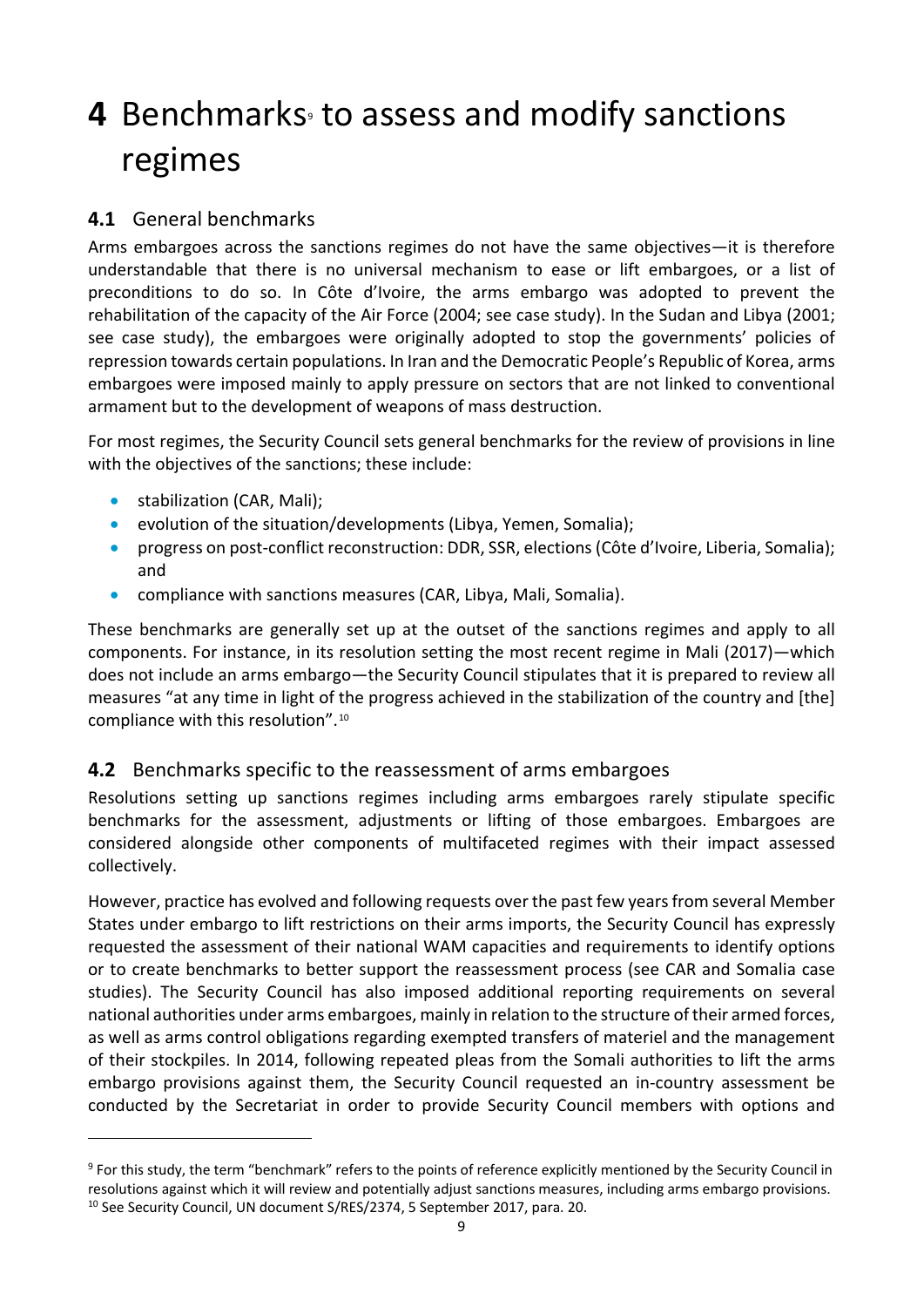recommendations for the provision of technical assistance to the Government to support them in complying with the embargo requirements and reinforcing its WAM capacity. This assessment supported the Security Council in establishing specific arms embargo-related benchmarks (see Somalia case study).

Member States currently or formerly under embargo interviewed for this study expressed concern about the absence of specific WAM benchmarks for review, or the lack of a clear roadmap to enable restrictions on transfers imposed on national authorities to be lifted. This view was also shared by a few Security Council members. One said: "There is a need for the [Security] Council to indicate clear prerequisites that a [State] under embargo should implement".[11](#page-19-0) However, a number of other Security Council members, while acknowledging the usefulness of technical benchmarks in supporting reassessments, highlighted that they should not drive the process.

-

<span id="page-19-0"></span><sup>&</sup>lt;sup>11</sup> Consultation with a representative of a Council member, New York, August 2017.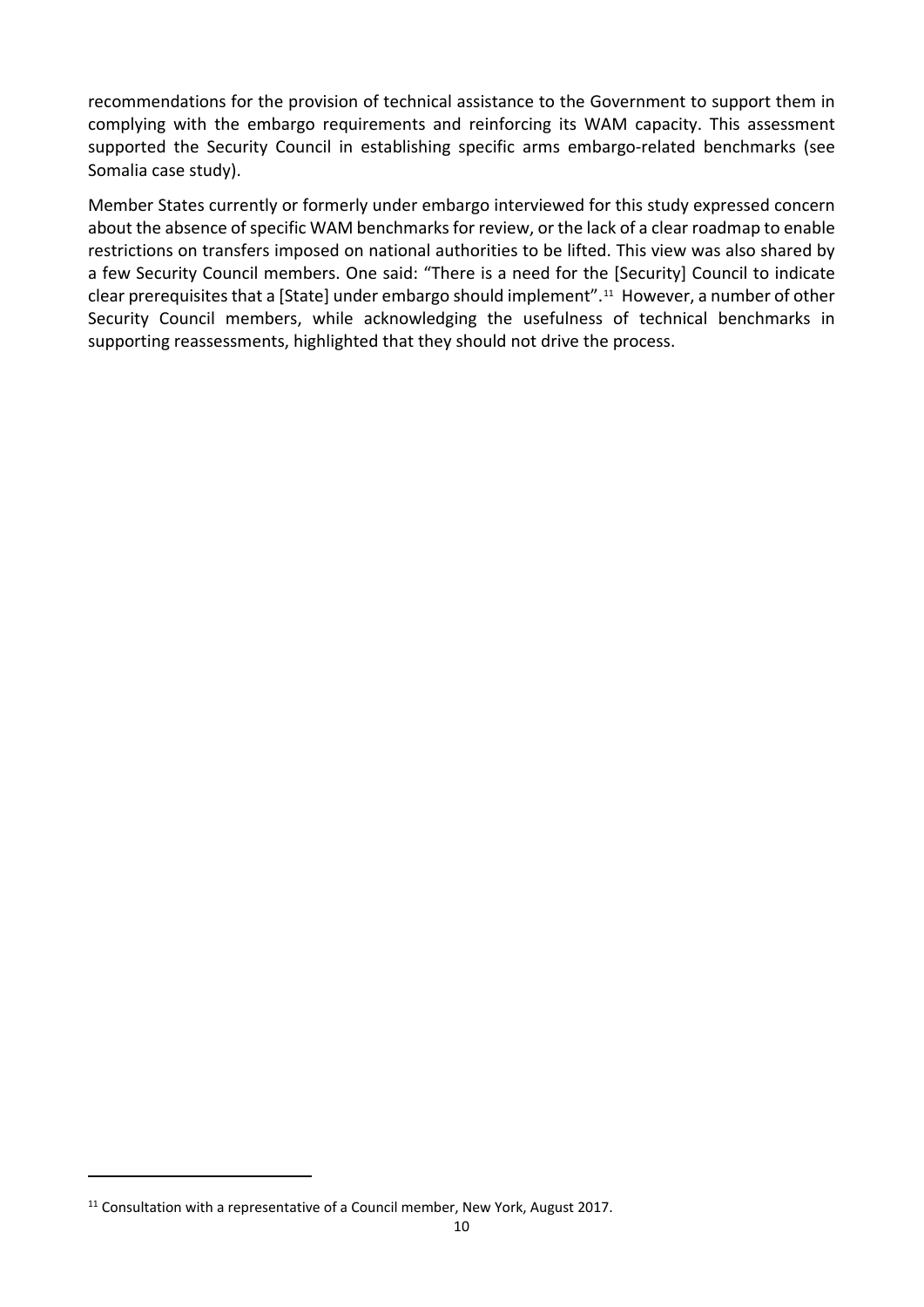## <span id="page-20-0"></span>**5** Processes and practices related to arms embargo modifications

According to current and former Security Council members contacted, there are no formal Security Council processes for setting or adjusting arms embargoes. Adjustments are seen by Security Council members as decisions primarily based on political considerations. Several Security Council members however, expressed concern about the ad hoc nature of certain modification processes, with one noting, "We sometimes witness the blind technical rollover of sanctions regimes while the situation on the ground has evolved".<sup>[12](#page-20-1)</sup>

Consultations indicate that Permanent Members, and penholders<sup>[13](#page-20-2)</sup> in particular, have a significant amount of influence on the modification processes of sanctions regimes. In principle, the penholders possess strong subject matter expertise on sanctions-related issues and act as the primary focal point on drafting language for resolutions. Consultations also reveal that the level of cooperation among Security Council members on modification processes differ by sanctions regimes and issues, with one noting, "Some penholders share resolutions with us [elected Security Council members prior to their official circulation] as a courtesy, but the level of cooperation in the drafting process is inversely proportional to the political significance of the issue".[14](#page-20-3) 

In the absence of specific benchmarks and processes related to their modifications, the review of sanction regimes undertaken for this report indicates that arms embargoes have often been imposed, adjusted or lifted with limited technical assessments of target States' capacity to manage transfers of military materiel. However, the case studies also suggest that adjustments and lifting of embargoes are in fact rarely ad hoc. Across the board, easing of arms embargoes has often been in response to perceived improvements in a situation (often political or security), achievements of milestones (elections, setting of transitional authorities, etc.) or as a way for Security Council members to send a positive message to national authorities. Easing of arms embargo provisions related to training and non-lethal materiel<sup>[15](#page-20-4)</sup> are, for instance, likely to take into account needs to manage the relationship with the target State by indicating that the evolution of the regime is moving in a positive direction, particularly when the authorities are calling for the lifting or easing of the measures. Strengthening of arms embargoes generally reflects an acute deterioration of the situation on the ground (see Libya case study), or a realization on the part of the Security Council that national authorities have struggled to adequately manage imported exemption materiel as part of a partial lifting of the embargo since arms control measures at the national level remain underdeveloped.

Justifications provided in resolutions easing embargoes include the following, which often respond to benchmarks set by the Security Council in resolutions (see previous section):

• progress towards stabilization and improvement of security situation (Côte d'Ivoire, Liberia, Libya);

-

<span id="page-20-1"></span><sup>&</sup>lt;sup>12</sup> Consultation with a representative of a Council member, New York, August 2017.

<span id="page-20-2"></span><sup>&</sup>lt;sup>13</sup> "Penholders" are those Security Council members responsible for drafting resolutions.

<span id="page-20-3"></span><sup>&</sup>lt;sup>14</sup> Consultation with a representative of a Council member, New York, August 2017.

<span id="page-20-4"></span><sup>&</sup>lt;sup>15</sup> The distinction between lethal and non-lethal materiel is not always consistent across regimes; transfers of nonlethal materiel are often incorrectly assessed as having a minimal impact on security in settings that are not yet ready for transfers of lethal materiel. As an example, non-armed military vehicles can currently be transferred to the Libyan authorities despite significant diversions of these items in a context where they can provide critical strategic advantage to any armed actor in the country.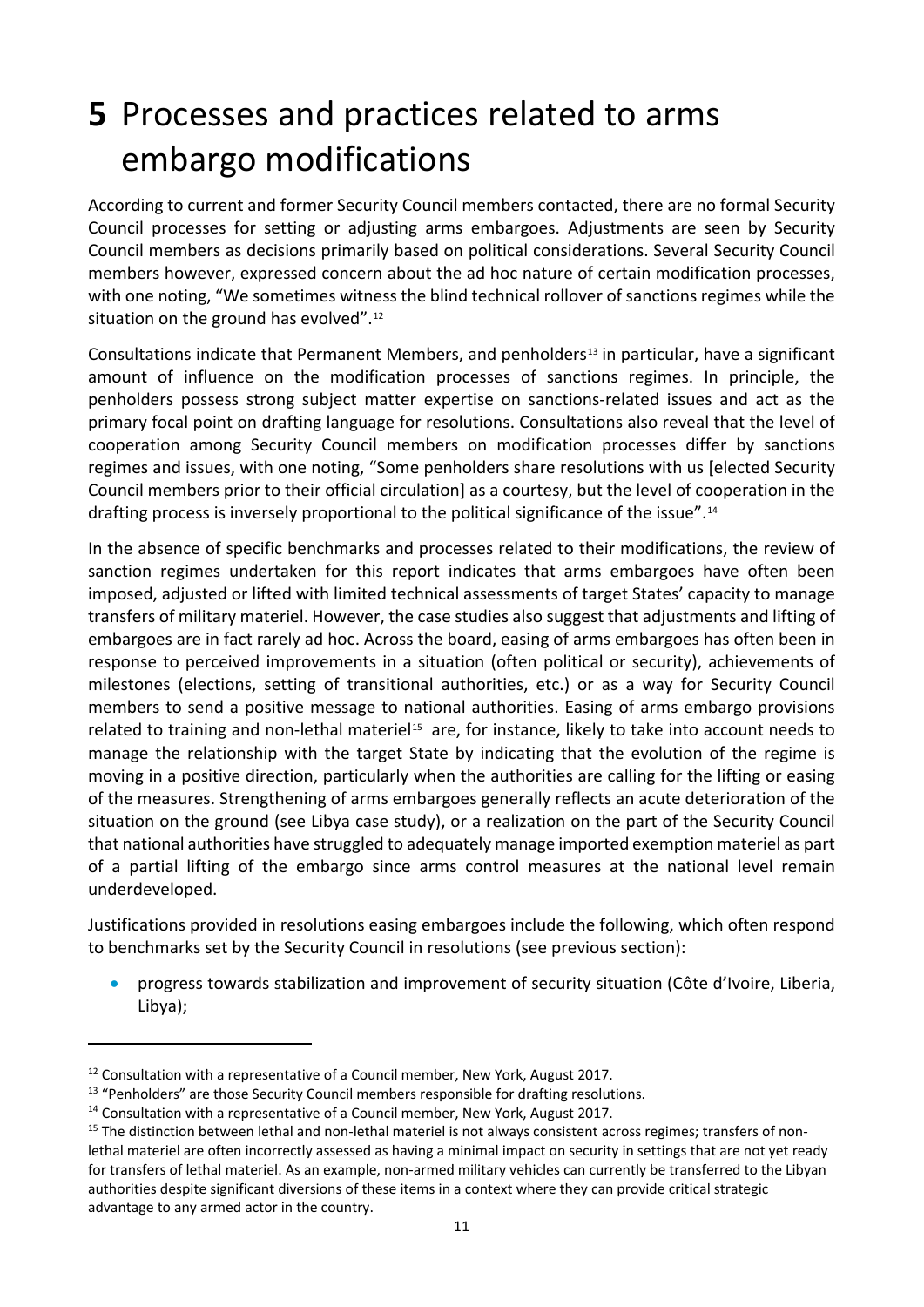- SSR needs and capacity-building of national forces—for instance, in Côte d'Ivoire the need to equip security forces with adequate crowd control equipment and vehicles, including to monitor arms trafficking, or in Somalia to tackle security challenges and terrorism (see case studies); and
- repeated requests from the national authorities to lift the ban on their imports (Côte d'Ivoire, Libya, Somalia).

In several of the cases studied in this report, the incremental easing or lifting of the arms embargo provisions was aligned with the analysis of both the Secretary-General and the group of experts' reports regarding the situation on the ground, and the needs of national authorities in providing security (see Côte d'Ivoire case study, for instance). However, easing, or the absence of reinforcement of provisions, has sometimes been adopted at odds with the situation on the ground. This can sometimes reflect the lack of consensus among Security Council members, which see the use of sanctions differently or have competing agendas regarding the State under sanctions. An elected Security Council member noted how political deadlock in the Security Council would inhibit several Committees' abilities to formally assess and strengthen the provisions of arms embargoes. In other instances, premature easing was a result of the fact that the Security Council either did not have the appropriate monitoring mechanisms in place or that the political and economic considerations were prioritized over evidence of significant security challenges on the ground such as arms proliferation concerns.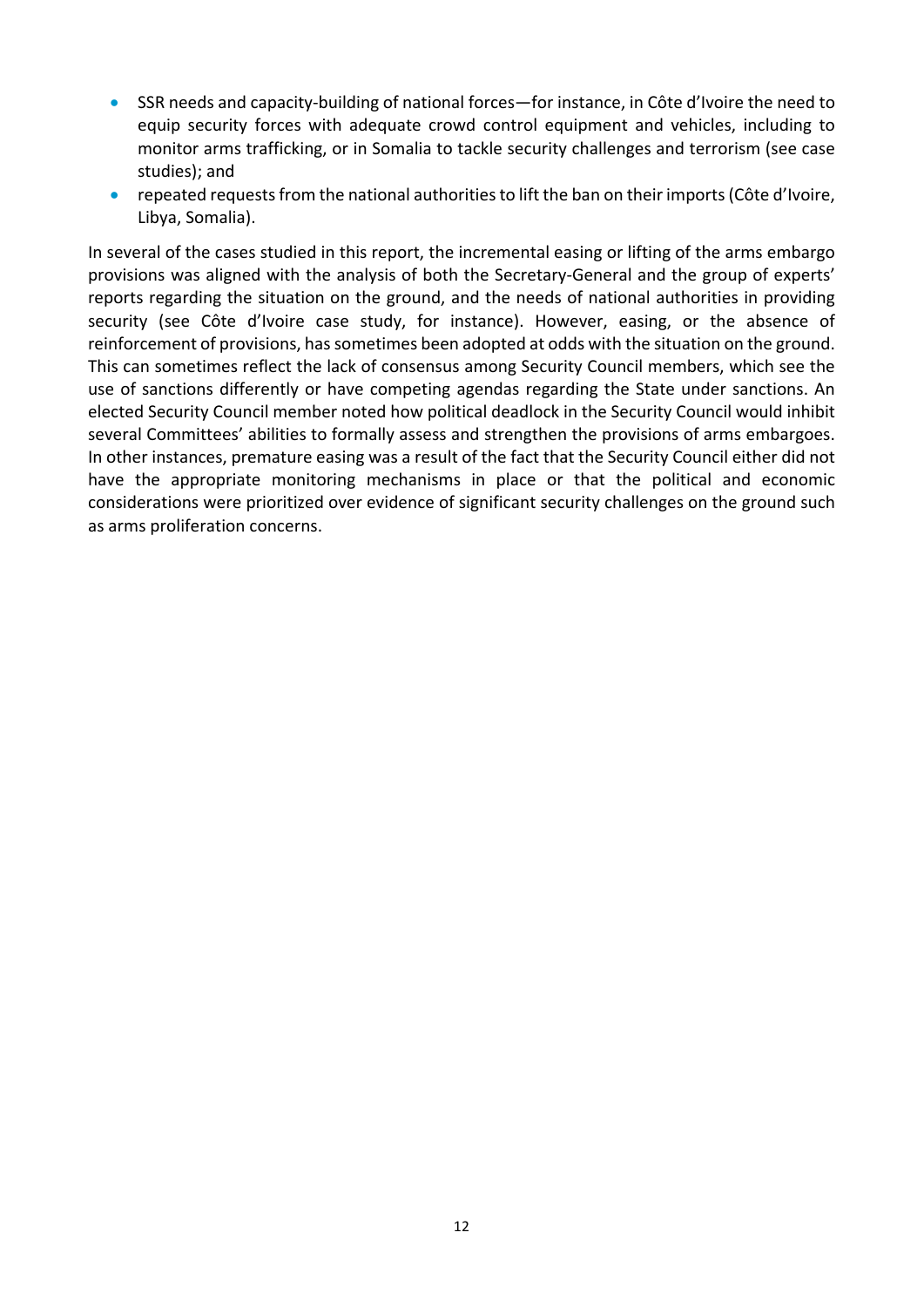# <span id="page-22-0"></span>**6** Sources of information supporting the assessment and modification of arms embargoes

## <span id="page-22-1"></span>**6.1** Monitoring the implementation of arms embargoes

In addition to the multiple stakeholders that are mandated by the Security Council to monitor and report on the implementation of sanctions, Security Council members also have access to a wide range of information-providers that can potentially support evidence-based decision-making processes in relation to assessments and reviews of sanctions regimes, including arms embargoes in particular.

### <span id="page-22-2"></span>**6.1.1 Sanctions Committees**

When imposing a sanctions regime, it is now standard practice for the Security Council to create a Sanctions Committee to administer the regime, including monitoring the implementation of sanctions, taking action in case of non-compliance, and establishing and issuing guidelines to facilitate the implementation of control measures.

To monitor the implementation of arms embargoes, these Committees have a variety of tools at their disposal:

- **Panels of Experts**: "the eyes and ears" of Committees, responsible for gathering and analysing information on their behalf;
- **notes verbales**: which the Committee can send to Member States to request information on specific issues;
- **implementation reports**: Member States are required to report back to Sanctions Committees on the steps they have taken to effectively implement control measures. These generally focus on the relevant national legal frameworks in place;
- **inspection reports**: In some cases, Member States are required to provide information on any specific violations of arms embargoes they may have detected (see the Libya case study, for example, where the sanctions regime obliges Member States to send detailed inspection reports to the Committee in the event they discover embargoed materiel);
- **Committee meetings**: These take several forms: a) meetings to which the Committee can either invite the target State or other interested Member States (particularly those in the region) to discuss the implementation of control measures, b) meetings to exchange with relevant Panels of Experts about their workplans and findings, and c) meetings to which other subject matter experts are invited to provide briefings to the Committee on specific issues. For example, the United Nations Mine Action Service has been invited to brief several Committees on weapons contamination and WAM challenges in States under embargoes; and
- **in-country visits**: Chairs or Committee members can visit target and regional Member States to collect information, build relationships with key stakeholders, provide guidance and assess the situation directly.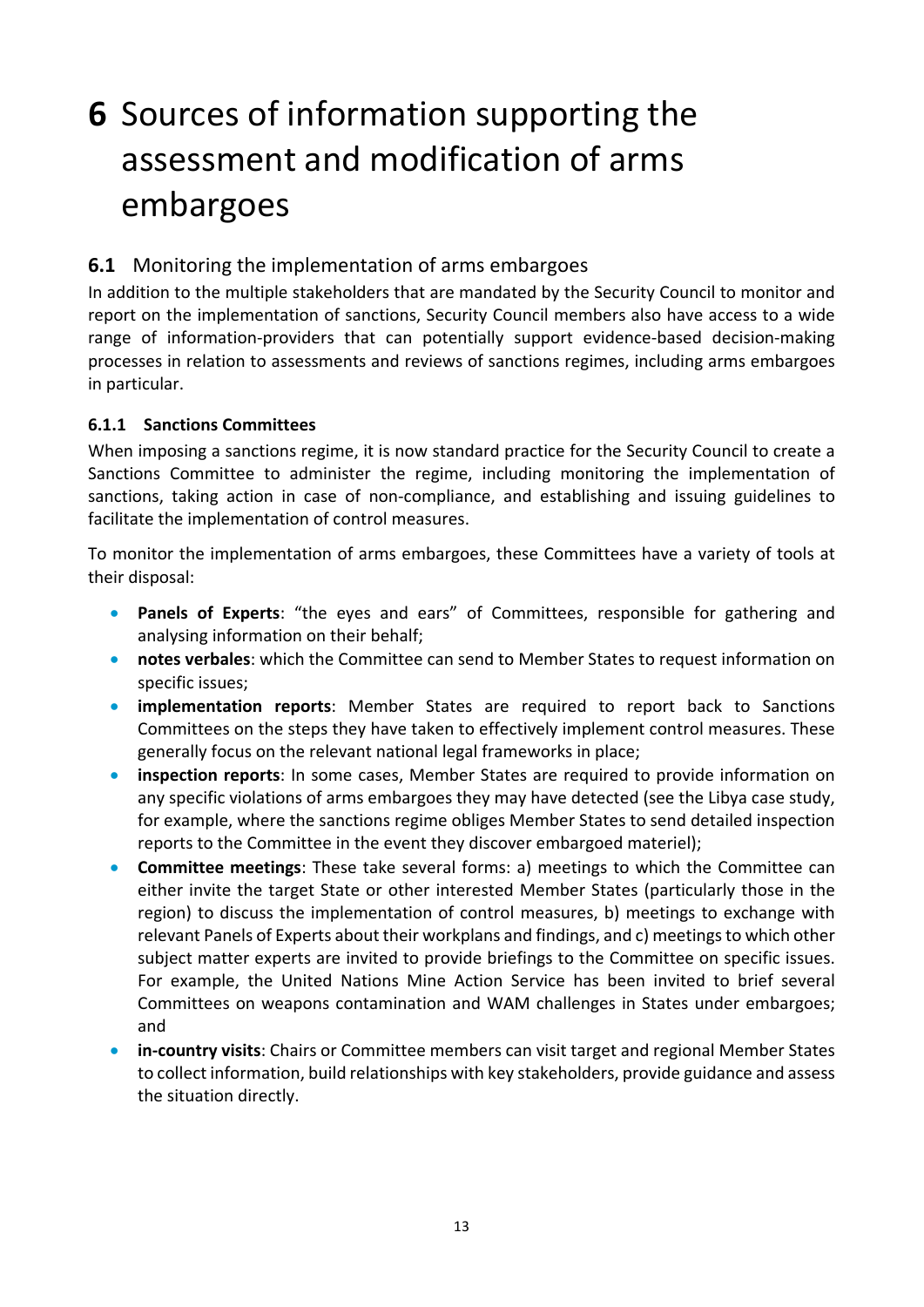### <span id="page-23-0"></span>**6.1.2 Panels of Experts**[16](#page-23-2)

At the outset of most regimes, the Security Council generally requests the Secretary-General to establish a Panel of Experts to support the work of Sanctions Committees. Panels are small groups of independent consultants responsible for monitoring the implementation of sanctions, collecting information on individuals and entities breaching the sanctions or meeting designation criteria, and advising the Committee. In the 16 years of their existence, these Panels have been deployed across the globe to monitor 13 sanctions regime.<sup>[17](#page-23-3)</sup>

The Panels' reports were cited as a primary source of information regarding the implementation of arms embargoes by all Security Council members interviewed for this study. These reports provide essential support to elected Security Council members, which may have limited expertise in a given region, or limited intelligence-gathering capacity in conflict-affected areas.

The Panels' reports were cited as a primary source of information regarding the implementation of arms embargoes by all Security Council members interviewed for this study. These reports provide essential support to elected Security Council members, which may have limited expertise in a given region, or limited intelligence-gathering capacity in conflict-affected areas.

### <span id="page-23-1"></span>**6.1.3 The Secretariat**

The support of the Secretariat to the Security Council's assessment and potential adjustment of sanctions comes in two main forms: a) through SCAD, also referred to as the "Sanctions Branch", and b) in the form of reports and briefs from the Secretary-General on the situation in States under sanctions and on United Nations peacekeeping missions, as well as those resulting from specific assessments requested by the Security Council. In the past, in the absence of dedicated monitoring teams (see Liberia case study, for example) and, more recently, prior to the establishment of Panels of Experts (see Côte d'Ivoire case study), the Secretary-General was singularly responsible for reporting back to the Security Council on the implementation of the arms embargo.

In 2014, the Security Council requested the Secretary-General to conduct two assessment missions: one into the partial lifting of the arms embargo against Somalia, and a second into the termination of sanctions in Liberia. The Secretary-General's conclusions from these missions were regarded by Security Council members as having provided useful insight into the effectiveness of the embargoes and the capacity of embargoed States to manage transfers of military materiel and provided Security Council members with evidence for pursuing (or not) adjustments. In 2017, the Security Council requested the Secretariat to provide options for the elaboration of benchmarks to assess the arms embargo measures in CAR.[18](#page-23-4) In doing so, the United Nations Secretariat identified UNIDIR, among other relevant actors, as one of the key actors to support this exercise.[19](#page-23-5) 

SCAD has, over the past few years, strengthened its analytical capacity; as one Security Council member commented, "SCAD is [now] stronger and has, along with the Panels [of Experts, which SCAD oversees administratively], become something of an ideas factory".<sup>20</sup> Through its Secretaries on each of the Sanctions Committees, the Secretariat provides guidance and facilitates the sharing of good and innovative practice across Committees.

<span id="page-23-2"></span><sup>&</sup>lt;sup>16</sup> Also called "Group of Experts" or "Monitoring Teams".

<span id="page-23-3"></span><sup>&</sup>lt;sup>17</sup> See Security Council, UN document S/2017/534, 2017, pg. 15.

<span id="page-23-4"></span><sup>18</sup> See Security Council, UN document S/2017/2339, para. 29.

<span id="page-23-5"></span><sup>&</sup>lt;sup>19</sup> See Security Council, UN document S/2017/597, 2017.

<span id="page-23-6"></span><sup>&</sup>lt;sup>20</sup> Consultation with a representative of a Council member, New York, August 2017.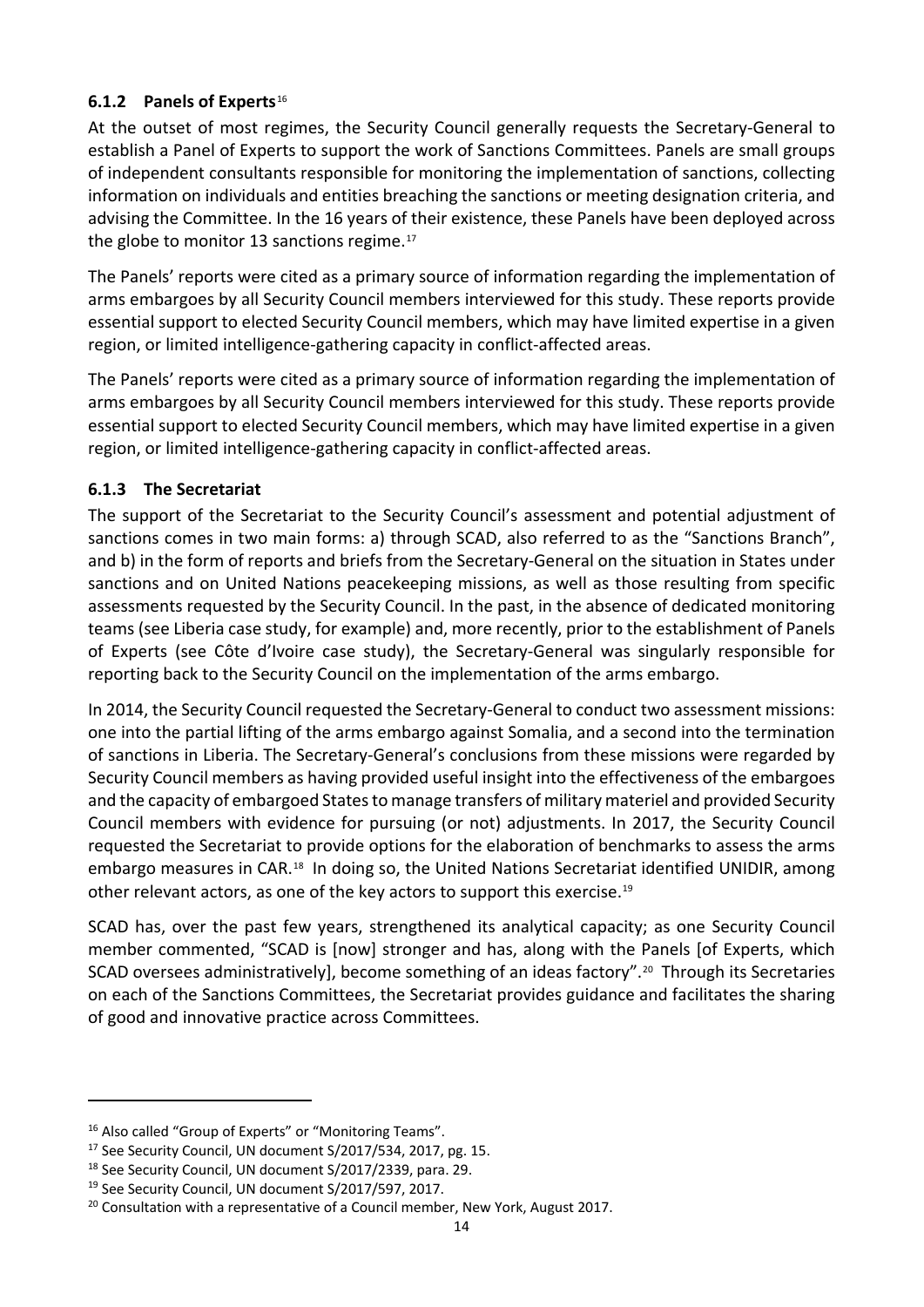### <span id="page-24-0"></span>**6.1.4 United Nations missions**

The mandates of a number of United Nations missions include implementation support for arms embargoes. Specifically, this may include monitoring implementation (e.g. United Nations Multidimensional Integrated Stabilization Mission in the Central African Republic—MINUSCA, United Nations Organization Stabilization Mission in the Democratic Republic of the Congo— MONUSCO, African Union–United Nations Hybrid Operation in Darfur—UNAMID, and United Nations Operation in Côte d'Ivoire—UNOCI), supporting national authorities in navigating the exemptions (e.g. UNOCI), or cooperating with Panels of Experts by providing information, as required (e.g. MINUSCA and United Nations Support Mission in Libya—UNSMIL).

UNOCI was the first mission to set up a dedicated arms embargo cell in August 2006, at the suggestion of the Panel of Experts, in order to fulfil the operation's monitoring mandate, including inspections of national stockpiles. Similar mechanisms were created in United Nations Mission in Liberia (UNMIL, 2006) and in MONUSCO (2016), where the cells are mandated to gather information related to illicit arms trafficking and to conduct outreach regarding the provisions of the embargo. More recently, following a request from the Security Council and based on the recommendations of the CAR Panel of Experts, the Secretary-General provided options for the establishment of a MINUSCA arms embargo working group, further developing the prerogatives of a mission-specific embargo monitoring mechanism.<sup>[21](#page-24-3)</sup> In concept, the working group would coordinate MINUSCA's efforts to implement its embargo responsibilities, including through collecting and managing information on arms trafficking (through the development of standard operating procedures and training of MINUSCA staff); sharing information with the Panel of Experts; reporting to the Committee on inspections, seizures and the disposal of materiel, as well as breaches of the embargo; assisting national authorities with exemption requests; and coordinating other capacitybuilding assistance in support of implementation of the arms embargo. In January 2018 the Security Council through Resolution 2399 welcomed the establishment of the arms embargo working group within the MINUSCA and encouraged it to "to serve as a channel for information-sharing on arms trafficking and for recommendations on the control activities to be carried out...".<sup>22</sup>

### <span id="page-24-1"></span>**6.1.5 Additional sources of information**

During consultations held as part of this study, Security Council members also cited other sources of information that support them in assessing the implementation and effectiveness of arms embargoes, including their diplomatic representations in States under sanctions, if any. Elected Security Council members also cited information provided by Security Council members with strong sanctions expertise and intelligence gathering capacity—primarily from Permanent Members—as particularly valuable.

Several elected Security Council members also commented that they would welcome additional independent analysis from specialized research entities, such as UNIDIR, through the circulation of reports or briefings during informal Committee meetings upon request.

## <span id="page-24-2"></span>**6.2** Assessing national WAM capacity

Panels of Experts are generally not expressly mandated to provide an analysis of national WAM capacity (for example on the target State's capacity to manage imported materiel). However, given their work in support of Committees in monitoring arms embargoes and making recommendations for improvement, Panel reports often include information relevant to WAM. In addition to

<span id="page-24-3"></span><sup>&</sup>lt;sup>21</sup> See Security Council, UN document S/2017/597, 2017.

<span id="page-24-4"></span><sup>&</sup>lt;sup>22</sup> See Security Council, UN document S/RES/2399, 2018, para. 5.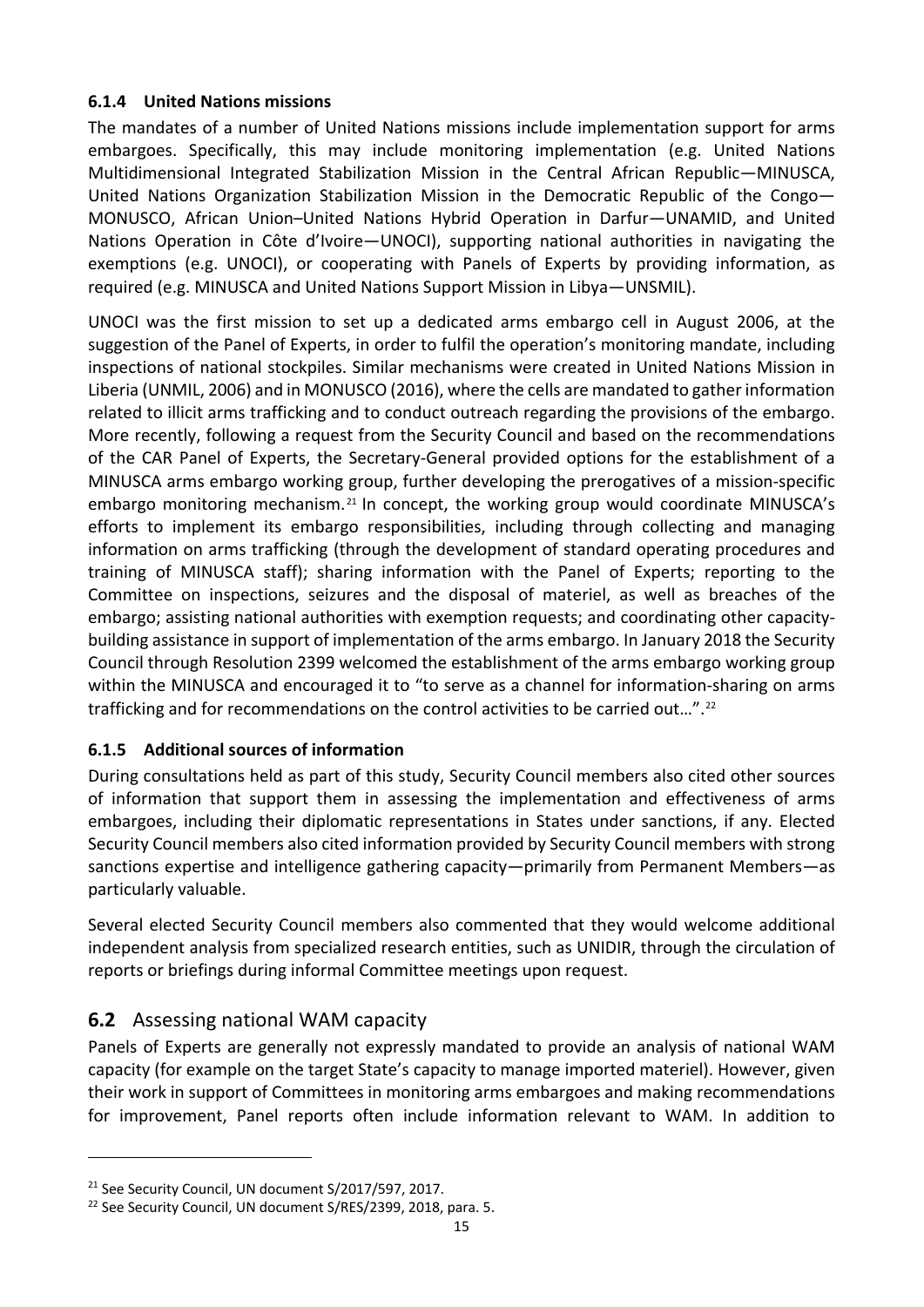highlighting shortcomings in national WAM capacity and providing evidence on related progress, Panel reports also identify specific challenges related to exempted transfers (see Libya case study, for example), and provide recommendations for the inclusion of additional arms control obligations, as well as updates on the implementation of those specified in the relevant resolution (see Côte d'Ivoire, Libya and Somalia case studies). Furthermore, the Security Council can also request Panels to report on progress by national authorities related to WAM, such as on issues pertinent to postdistribution of imported materiel, stockpile management measures, and training requirements, as in the case of the Somalia sanctions regime.<sup>[23](#page-25-0)</sup>

Panel of Experts reports, alongside those produced by the Secretary-General on United Nations missions with a mandate to reinforce WAM capacity, are the first source of information cited by elected Security Council members for WAM. However, Panel reports often do not provide detailed evidence-based research regarding the exact state of WAM and potential processes to improve the situation in embargoed States, since this is generally not in their mandate. The Security Council has therefore requested the Secretary-General to conduct specific, targeted missions to conduct WAM capacity and needs assessments, and to suggest practicable benchmarks or options for regime adjustment (see Somalia and CAR case studies as well as section 8 of this report).

Finally, specialized United Nations entities that have mandates related to WAM in embargoed States, such as the United Nations Mine Action Service, have increasingly been invited by Committees to share their views regarding WAM in the context of sanctions regimes. Consultations conducted as part of this study indicate that briefings carried out by the United Nations Mine Action Service so far have been well received and several current elected Security Council members have expressed their interest in receiving additional, independent technical WAM assessments to inform their analysis on arms embargoes. This is particularly relevant in cases where the host State has expressed interest to work cooperatively with the Security Council to design a process for assessing the arms embargo.

-

<span id="page-25-0"></span><sup>&</sup>lt;sup>23</sup> See Security Council, UN document S/RES/2093, 2013, para. 41.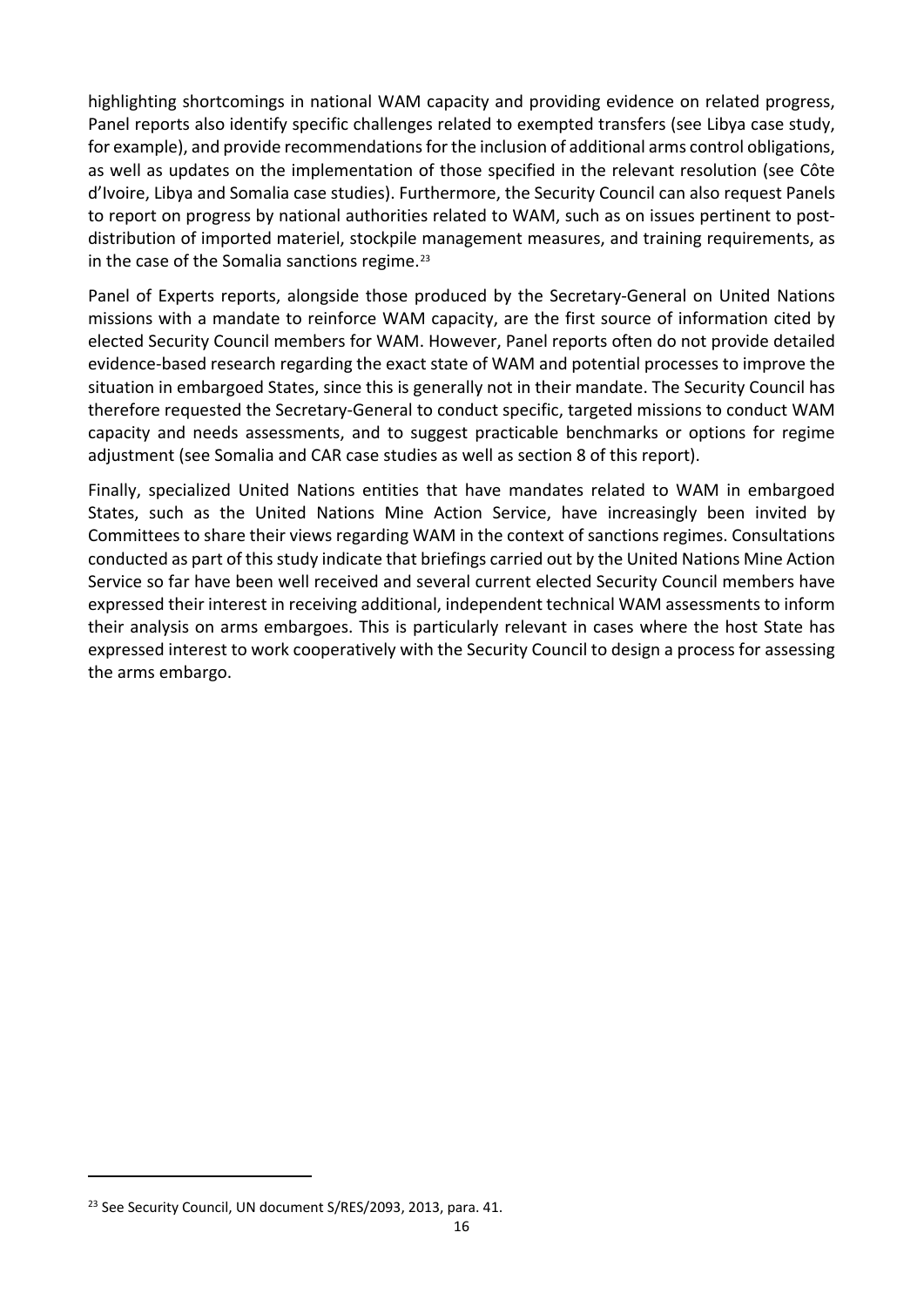# <span id="page-26-0"></span>**7** Evolution of embargo-related arms control obligations

Most arms embargoes target both national authorities and non-State actors at the outset of the regime, with provisions placed on the authorities usually eased over time (see section 3). The Security Council has increasingly introduced arms control obligations for national authorities to support them in their management of arms as part of the gradual easing of arms embargoes, and to avoid exempted materiel fueling further insecurity and frustrating the core objectives of the sanctions regime. Consultations conducted as part of this study reveal that the recent trends to better utilize arms control measures to support the implementation of arms embargoes are well received by select Security Council members. This is because such trends promote a tailored approach that is reflective of the needs and situation on the ground. However, others advised caution on widening the scope of arms embargo obligations, in particular in the area of postshipment controls, as this may have implications on the capacity of the Security Council to monitor such provisions closely.

Analysis of the evolution of arms control obligations and embargo implementation guidance tools included in resolutions shows a healthy flexibility: innovative approaches implemented by one sanctions regime have been transferred to others, either at the suggestion of Panels of Experts, the Committee Secretary, the Committee Chair, or the penholder. Security Council members that have a cross-cutting sanctions team, rather than single diplomats responsible for specific Committees, generally have greater awareness of practices across the board, which facilitates the process of encouraging and spreading good practice, and enabling the development of innovative ideas.<sup>24</sup> For instance, in 2013, the Somalia arms embargo was partially lifted while the transfer of some particularly sensitive categories of materiel, including man-portable air-defence systems (MANPADS) for example, still required the Security Council's prior approval (see Somalia case study). A year later, the Security Council adopted the same approach for Côte d'Ivoire (see case study).

In terms of guidance, more broadly, an increasing number of Sanctions Committees have been issuing Implementation Assistance Notices (IANs) to support Member States in implementing their obligations and navigating sanctions, including when the language of resolutions is not clear or does not provide adequate detail. The first IAN was issued in 2009 by the Iran Sanctions Committee and related to the reporting of non-compliance regarding the transfer of arms-related materiel. This tool has since been used by several other Committees—the Democratic People's Republic of Korea, Libya, Somalia and the Sudan—in relation to multiple kinds of sanctions, including arms embargoes. In the case of Libya, for example, IANs were issued to summarize embargo provisions that were spread over several resolutions, and to list the exact information required for exemption requests (Libya IAN 2), or report on the detection of violations (Libya IAN 3).[25](#page-26-3)

## <span id="page-26-1"></span>**7.1** Arms control obligations related to United Nations arms embargoes

Over the past ten years, the Security Council has tightened its requirements regarding the management of national stockpiles. In addition, it has started to be more systematic across

<span id="page-26-2"></span><sup>&</sup>lt;sup>24</sup> Consultation with a representative of a Council Member, New York, August 2017.

<span id="page-26-3"></span><sup>&</sup>lt;sup>25</sup> Se[e https://www.un.org/sc/suborg/en/sanctions/1970/implementation-assistance.](https://www.un.org/sc/suborg/en/sanctions/1970/implementation-assistance)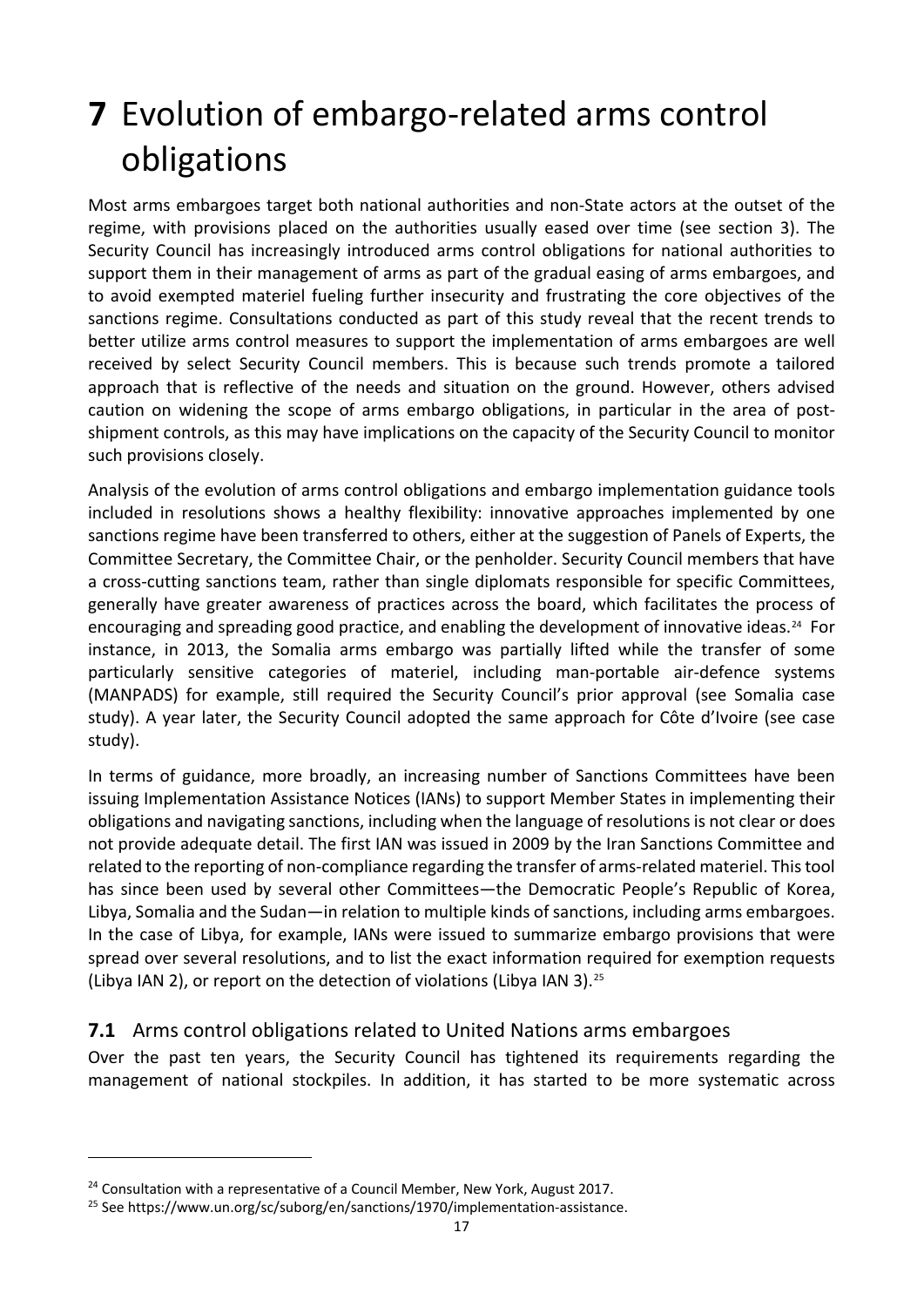sanctions regimes, reflecting better arms control expertise from the United Nations sanctions stakeholders and significant development of global arms control instruments and norms.

Somalia and Libya are the two regimes where the arms control obligations relating to the management of stockpiles are central to their sanctions regimes, and therefore most elaborate and complex. This may be explained by a "high risk and low capacity" concept—that is, particularly low management capacity of the authorities to govern arms and ammunition (despite existence of imported exempt military materiel in country) and the risk of diversions or illicit proliferation of some of this materiel. Both States are also assessed as likely to procure large amounts of military materiel, including arms and ammunition, as a result of the support they are receiving from international partners in their fight against terrorism. Other possible explanations include the fact that the Panels of Experts in both countries have provided strong implementable recommendations on the matter, and that the resolutions for both regimes were drafted by the same penholder, facilitating cross-regime fertilization.

According to the five case studies presented here (see table 1), the most common WAM requirements set by the Security Council at the post-delivery stages are the registration of arms and ammunition (Côte d'Ivoire, Liberia, Somalia), marking of weapons (Côte d'Ivoire, Liberia, Somalia), and the establishment of safe and secure storage infrastructure, including procedures for physical security and stockpile management (CAR, Libya, Somalia). Additionally, Somalia was requested to complete a stocktaking against the needs of the armed forces, as well as to verify stocks against records of distributed materiel imported as part of the partial lifting of the arms embargo. Further, Libya was requested to establish a transparent procurement system with a single point of contact and approval. Finally, the Security Council requested CAR, Libya and Somalia to document, register or dispose of captured or seized illicit arms and ammunition.<sup>26</sup>

Interestingly, while the Security Council and its monitoring bodies recognized the threat posed by unsafe and insecure ammunition (for example in the Libya case)—and while ammunition is often understood to be included in the term "arms and related materiel"—review of the sanctions regimes undertaken as part of this study revealed that none of the five arms embargo regimes included arms control obligations specifically dedicated to establishing or implementing ammunition or explosives management. In this regard, the arms embargo provisions assumed that an arms control obligation (such as physical security and stockpile management) applied to both arms and ammunition, or, where an explicit reference was made to ammunition, it was grouped with arms (that is, arms and ammunition), thereby not being reflective of the specific control considerations that are often needed to implement safe and secure management of ammunition and explosives.

The table below presents a cross-regime list of arms control obligations set as part of United Nations arms embargoes. The following subsections highlight and elaborate some of the key arms controlrelated measures utilized by the Security Council as part of arms embargoes.

<span id="page-27-0"></span><sup>&</sup>lt;sup>26</sup> Similar obligations existed in Côte d'Ivoire and Liberia, with the responsibilities placed on UNOCI and UNMIL respectively.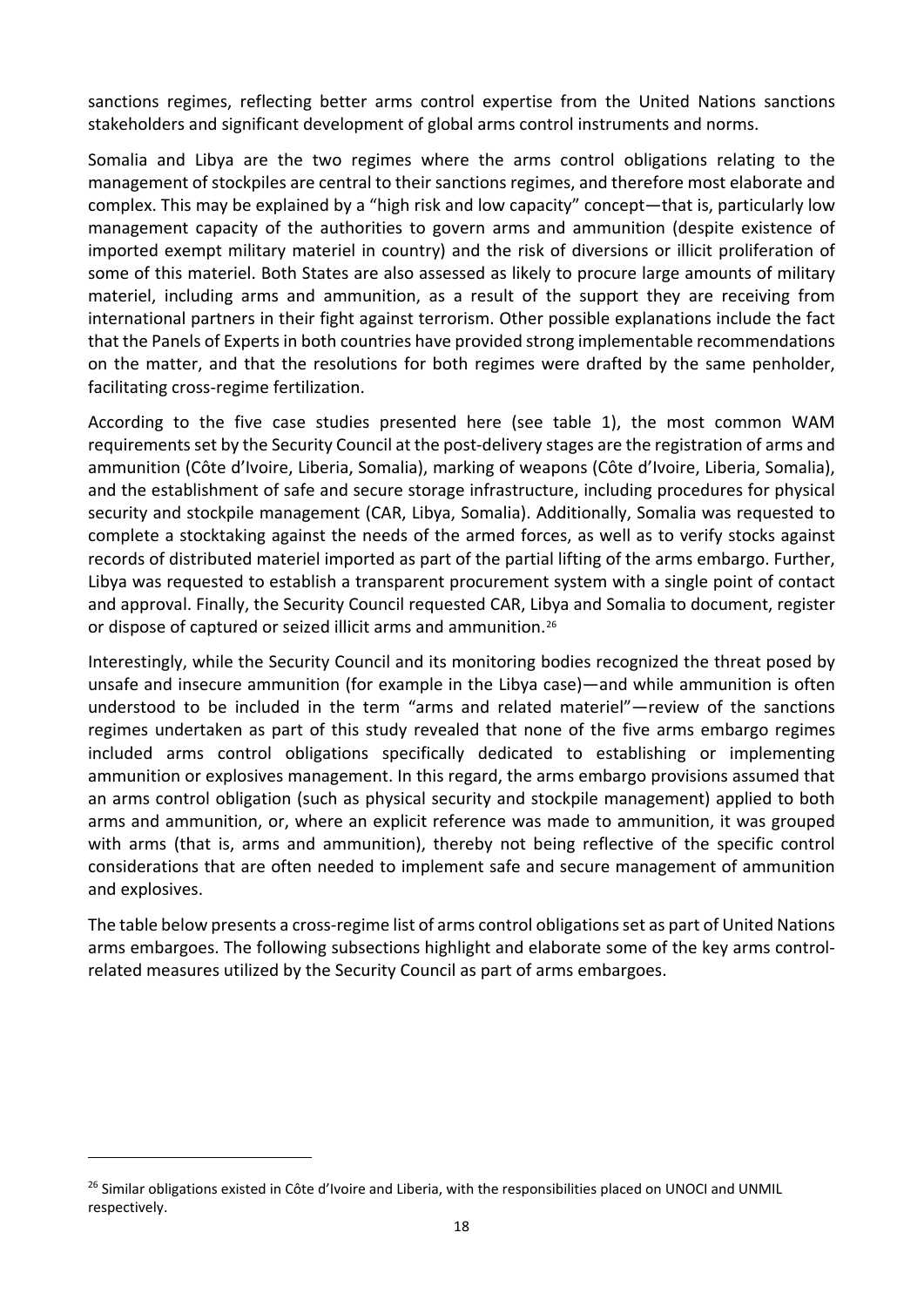## **TABLE 1: LIST OF ARMS CONTROL PROVISIONS APPLICABLE TO THE EMBARGOED STATE SET BY UNITED NATIONS ARMS EMBARGOES**[27](#page-28-0)

| <b>List of Conventional Arms Control Measures</b>                                                    | <b>Somalia</b> | Libya    | <b>Côte</b><br>d'Ivoire | <b>Liberia</b> | <b>CAR</b> |  |  |
|------------------------------------------------------------------------------------------------------|----------------|----------|-------------------------|----------------|------------|--|--|
| <b>Institutional Capacity</b>                                                                        |                |          |                         |                |            |  |  |
| National legal (legislation /regulation) framework for arms and<br>related materiel                  |                |          |                         | $X^{28}$       |            |  |  |
| Reporting on the structure / composition of armed forces                                             | $X^{29}$       | $X^{30}$ | $X^{31}$                |                |            |  |  |
| Establishment of point of contact / focal point related to<br>arms embargo or WAM                    | $X^{32}$       | $X^{33}$ |                         |                |            |  |  |
| Ratification and implementation of relevant international<br>conventions, agreements and instruments | $X^{34}$       | $X^{35}$ | $X^{36}$                |                |            |  |  |
| DDR related provisions as part of the arms embargo                                                   |                |          | $X^{37}$                | $X^{38}$       | $X^{39}$   |  |  |
| SSR related provisions as part of the arms embargo                                                   | $X^{40}$       |          | $X^{41}$                | $X^{42}$       | $X^{43}$   |  |  |

<span id="page-28-1"></span><sup>28</sup> Security Council, UN document S/RES/2128, 2013, para. 11.

<u>.</u>

- <span id="page-28-2"></span><sup>29</sup> Security Council, UN document S/RES/2093, 2013, para. 39.
- <span id="page-28-3"></span><sup>30</sup> Security Council, UN document S/RES/2278, 2016, para. 6.
- <span id="page-28-5"></span><span id="page-28-4"></span> $31$  Security Council, UN document S/RES/158, 2005, para. 8.  $32$  Security Council, UN document S/RES/2244, 2015, para 9.
- 
- <span id="page-28-6"></span>33 Security Council, UN document S/RES/2278, 2016, para. 6.
- 
- <span id="page-28-8"></span><span id="page-28-7"></span> $34$  Security Council, UN document S/RES/1343, 2001, para. 17.<br> $35$  Security Council, UN document S/RES/2009, 2001, para. 5(e).
- <span id="page-28-9"></span><sup>36</sup> Security Council, UN document S/RES/1980, 2011, para. 4.
- <span id="page-28-10"></span><sup>37</sup> Security Council, UN document S/RES/1584, 2005, para. 8.
- <span id="page-28-11"></span><sup>38</sup> Security Council, UN document S/RES/1521, 2003, para 5.

<span id="page-28-0"></span><sup>&</sup>lt;sup>27</sup> This table is non-exhaustive, non-exclusive and for illustrative purposes only. The table references the resolution that first introduced the applicable provision.

<span id="page-28-12"></span> $39$  Security Council, UN document S/RES/2134, 2014, para. 9.<br> $40$  Security Council, UN document S/RES/2111, 2013, para. 11(a).

<span id="page-28-14"></span><span id="page-28-13"></span><sup>&</sup>lt;sup>41</sup> Security Council, UN document S/RES/1980, 2011, para. 9.<br><sup>42</sup> Security Council, UN document S/RES/1521, 2003, para 5.

<span id="page-28-16"></span><span id="page-28-15"></span><sup>&</sup>lt;sup>43</sup> Security Council, UN document S/RES/2134, 2014, para. 9.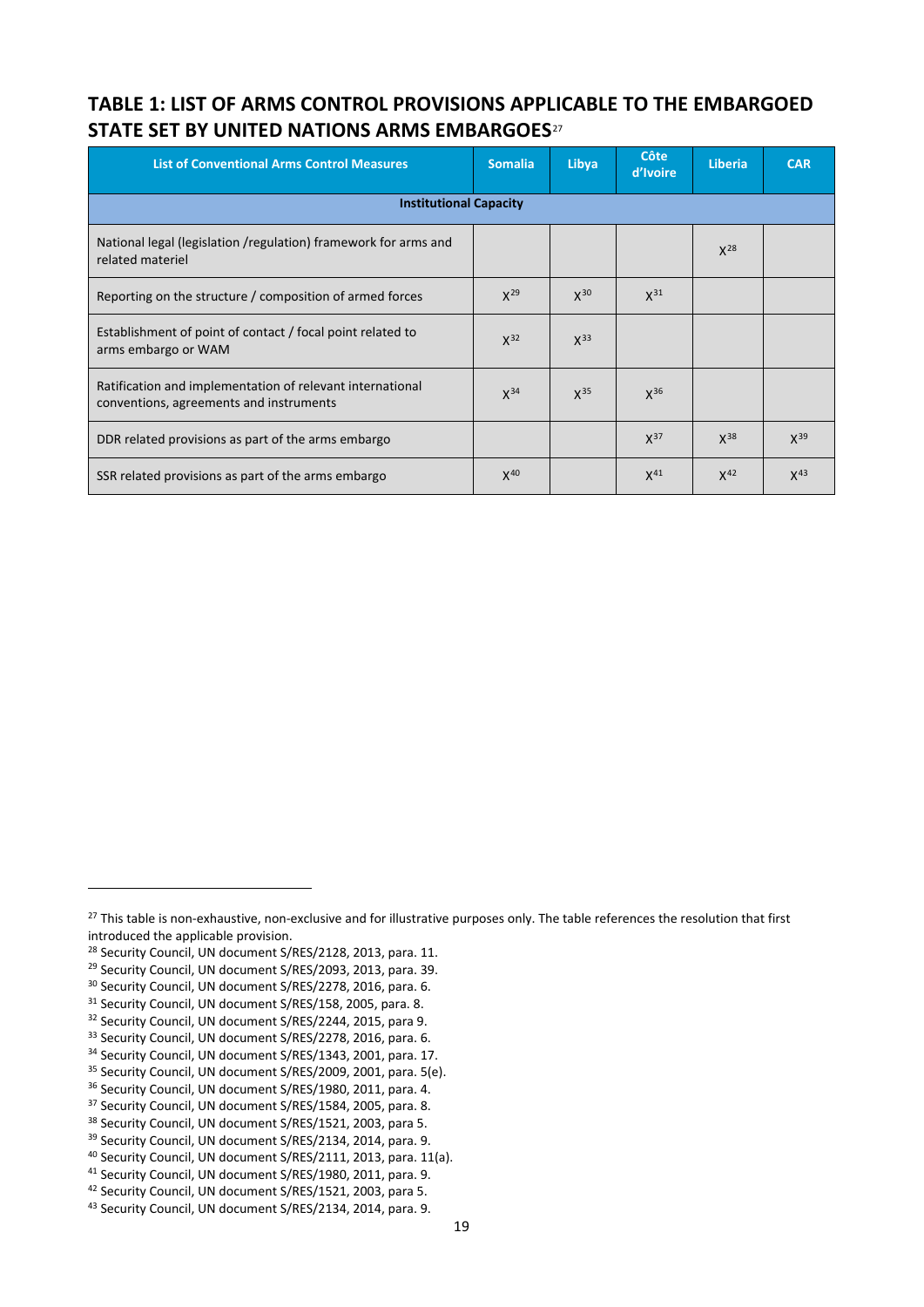| <b>List of Conventional Arms Control Measures</b>                                                                                    | <b>Somalia</b> | Libya    | Côte<br>d'Ivoire | Liberia  | <b>CAR</b> |  |  |
|--------------------------------------------------------------------------------------------------------------------------------------|----------------|----------|------------------|----------|------------|--|--|
| <b>Transfer Controls</b>                                                                                                             |                |          |                  |          |            |  |  |
| Established transparent procurement system                                                                                           |                | $X^{44}$ |                  |          |            |  |  |
| Advanced approval for military items<br>(including exemptions requests)                                                              | $X^{45}$       | $X^{46}$ | $X^{47}$         | $X^{48}$ | $X^{49}$   |  |  |
| Advanced notification on military items                                                                                              | $X^{50}$       | $X^{51}$ | $X^{52}$         | $X^{53}$ |            |  |  |
| Advanced approval for non-lethal items                                                                                               | $X^{54}$       | $X^{55}$ | X <sup>56</sup>  | $X^{57}$ | $X^{58}$   |  |  |
| Advanced notification for non-lethal items                                                                                           | $X^{59}$       | $X^{60}$ | $X^{61}$         | $X^{62}$ | $X^{63}$   |  |  |
| End use/r restrictions on transferred items, including clauses<br>related to end use, end user                                       | $X^{64}$       | $X^{65}$ | X <sup>66</sup>  | $X^{67}$ |            |  |  |
| Measures to regulate export and/or re-export of materiel from<br>the embargoed State                                                 |                | $X^{68}$ |                  |          |            |  |  |
| Transit controls, including measures to inspect/interdict<br>shipments suspected of violating the embargo prior to their<br>delivery | $X^{69}$       | $X^{70}$ |                  |          |            |  |  |
| Post-delivery confirmation                                                                                                           | $X^{71}$       | $X^{72}$ |                  |          |            |  |  |
| Post-distribution notification                                                                                                       | $X^{73}$       |          |                  |          |            |  |  |

- <span id="page-29-2"></span><sup>46</sup> Security Council, UN document S/RES/1970, 2011, para. 9(c).
- <span id="page-29-3"></span><sup>47</sup> Security Council, UN document S/RES/1572, 2004, para. 8.
- <span id="page-29-4"></span><sup>48</sup> Security Council, UN document S/RES/788, 1992, para. 8.
- <span id="page-29-5"></span><sup>49</sup> Security Council, UN document S/RES/2127, 2013, para. 54(a).<br><sup>50</sup> Security Council, UN document S/RES/2093, 2013, para. 38.
- 
- <span id="page-29-7"></span><span id="page-29-6"></span><sup>51</sup> Security Council, UN document S/RES/1970, 2011, para. 9.
- <span id="page-29-8"></span><sup>52</sup> Security Council, UN document S/RES/2045, 2012, para. 3. <sup>53</sup> Security Council, UN document S/RES/1903,2009, para. 6.
- <span id="page-29-10"></span><span id="page-29-9"></span><sup>54</sup> Security Council, UN document S/RES/2111, 2013, para. 7.
- 
- <span id="page-29-11"></span><sup>55</sup> Security Council, UN document S/RES/1970, 2011, para. 9 (a).<br><sup>56</sup> Security Council, UN document S/RES/1572, 2004, para. 8.
- <span id="page-29-13"></span><span id="page-29-12"></span><sup>57</sup> Security Council, UN document S/RES/1343, 2001, para. 5.
- <span id="page-29-14"></span><sup>58</sup> Security Council, UN document S/RES/2127, 2013, para. 54(b).
- <span id="page-29-15"></span><sup>59</sup> Security Council, UN document S/RES/2111, 2013, para. 15.
- <span id="page-29-16"></span><sup>60</sup> Security Council, UN document S/RES/2095, 2013, para. 10.
- <span id="page-29-17"></span><sup>61</sup> Security Council, UN document S/RES/1572, 2004, para. 8.
- <span id="page-29-18"></span><sup>62</sup> Security Council, UN document S/RES/1731, 2006, para. 1(b).
- <span id="page-29-19"></span><sup>63</sup> Security Council, UN document S/RES/2262, 2016, para 1(a).
- <span id="page-29-20"></span><sup>64</sup> Security Council, UN document S/RES/2093, 2013, para. 34.
- <span id="page-29-21"></span><sup>65</sup> Security Council, UN document S/RES/2095, 2013, para. 11.
- <span id="page-29-22"></span><sup>66</sup> Security Council, UN document S/RES/2045, 2012, para. 4.
- <span id="page-29-23"></span><sup>67</sup> Security Council, UN document S/RES/1903, 2009, para. 6.
- 

<span id="page-29-0"></span><sup>44</sup> Security Council, UN document S/RES/197, 2011, para. 10.

<span id="page-29-1"></span><sup>45</sup> Security Council, UN document S/RES/733, 1992, para. 5.

<span id="page-29-25"></span><span id="page-29-24"></span><sup>&</sup>lt;sup>68</sup> Security Council, UN document S/RES/1970, 2011, para 10.<br><sup>69</sup> Security Council, UN document S/RES/2182, 2014. para 15 (ii) and (iii).<br><sup>70</sup> Security Council, UN document S/RES/2174, 2014, para 9, 10. See also Security

<span id="page-29-27"></span><span id="page-29-26"></span>

<span id="page-29-29"></span><span id="page-29-28"></span><sup>&</sup>lt;sup>72</sup> Implementation Assistance Notice 2, se[e https://www.un.org/sc/suborg/sites/www.un.org.sc.suborg/files/1970\\_ian2.pdf.](https://www.un.org/sc/suborg/sites/www.un.org.sc.suborg/files/1970_ian2.pdf)<br><sup>73</sup> Security Council, UN document S/RES/2142, 2014, para. 7.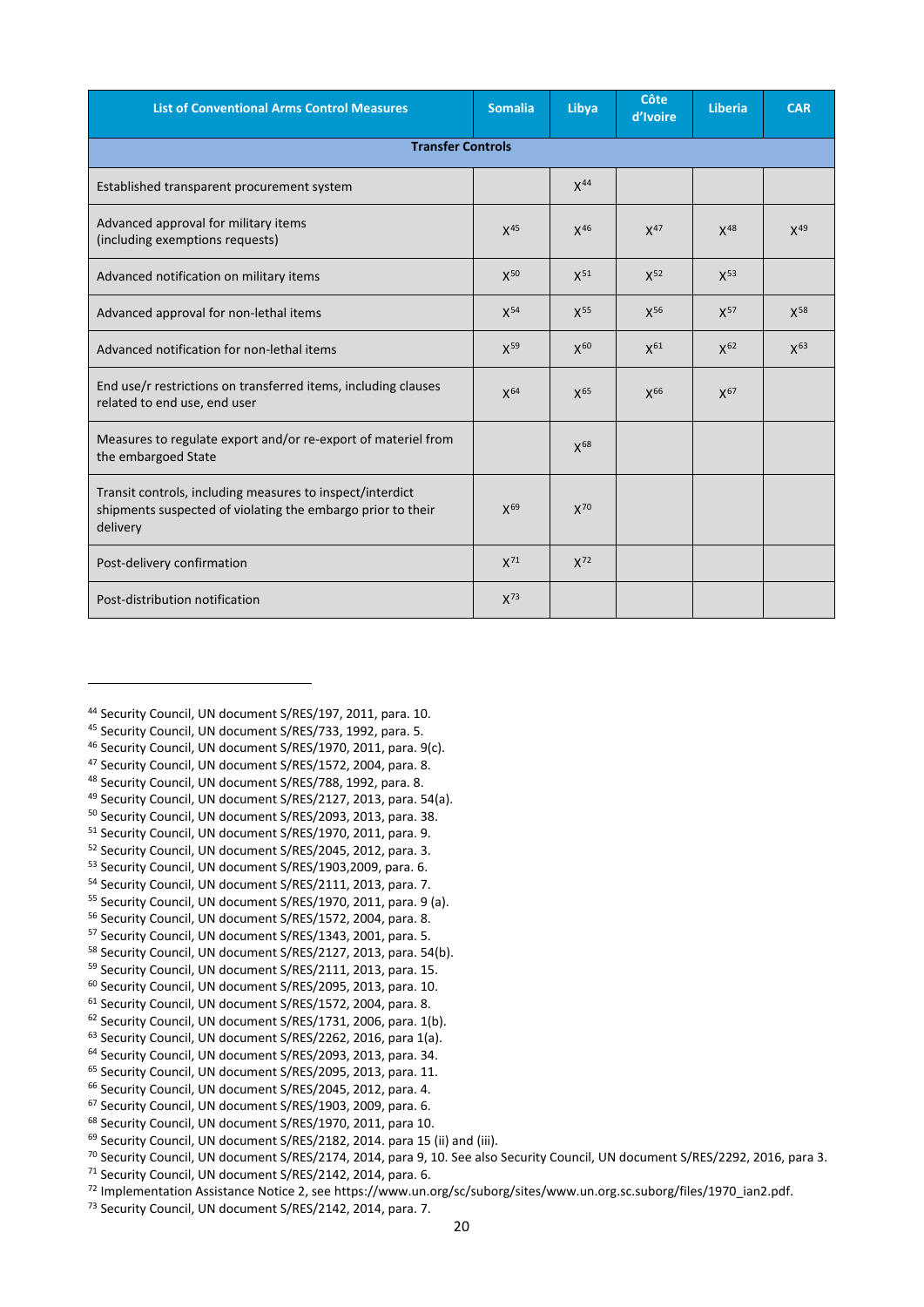| <b>List of Conventional Arms Control Measures</b>                                                                                                                   | <b>Somalia</b>  | Libya           | <b>Côte</b><br>d'Ivoire | Liberia         | <b>CAR</b>      |  |  |
|---------------------------------------------------------------------------------------------------------------------------------------------------------------------|-----------------|-----------------|-------------------------|-----------------|-----------------|--|--|
| <b>Post Delivery Controls</b>                                                                                                                                       |                 |                 |                         |                 |                 |  |  |
| Requirement to establish physical security and<br>stockpile management system                                                                                       |                 | $X^{74}$        |                         |                 | $X^{75}$        |  |  |
| Requirement to establish ammunition and<br>explosive management system                                                                                              |                 |                 |                         |                 |                 |  |  |
| Reporting on infrastructure and/or procedures related to<br>physical security and stockpile management                                                              | X <sup>76</sup> | $X^{77}$        |                         |                 |                 |  |  |
| Marking of state-owned weapons, including for<br>existing weapons and/or newly imports                                                                              | $X^{78}$        |                 | $X^{79}$                | X80             |                 |  |  |
| Establishment of recordkeeping system, e.g. maintenance and<br>oversight of records and stocks, also issue / receipt procedures                                     | X <sup>81</sup> |                 | $X^{82}$                | $X^{83}$        |                 |  |  |
| Verification of distributed arms and related materiel                                                                                                               | $X^{84}$        |                 |                         |                 |                 |  |  |
| Development of standard operational procedures (SOPs)                                                                                                               | $X^{85}$        |                 |                         |                 |                 |  |  |
| Cooperating on inspection of imported arms / related materiel                                                                                                       |                 | $X^{86}$        | $X^{87}$                | X88             |                 |  |  |
| Baseline inventory / Stock-taking against needs of armed forces                                                                                                     | $X^{89}$        |                 |                         |                 |                 |  |  |
| Cooperation with relevant monitoring/panel of expert teams                                                                                                          | $X^{90}$        | X <sup>91</sup> | X <sup>92</sup>         | X <sup>93</sup> | $X^{94}$        |  |  |
| Cooperation with relevant UN Mission, including in the area of<br>capacity building with specialized entities such as arms embargo<br>cells and/or inspection teams | X <sup>95</sup> |                 | X96                     | X <sup>97</sup> | X <sup>98</sup> |  |  |
| Adherence to voluntary international standards / guidelines                                                                                                         |                 |                 |                         |                 | X <sup>99</sup> |  |  |

<span id="page-30-25"></span><span id="page-30-24"></span><span id="page-30-23"></span><span id="page-30-22"></span><span id="page-30-21"></span><span id="page-30-20"></span><span id="page-30-19"></span><span id="page-30-18"></span><span id="page-30-17"></span><span id="page-30-16"></span><span id="page-30-15"></span><span id="page-30-14"></span><span id="page-30-13"></span><span id="page-30-12"></span><span id="page-30-11"></span><span id="page-30-10"></span><span id="page-30-9"></span><span id="page-30-8"></span><span id="page-30-7"></span><span id="page-30-6"></span><span id="page-30-5"></span><span id="page-30-4"></span><span id="page-30-3"></span><span id="page-30-2"></span><span id="page-30-1"></span><span id="page-30-0"></span><sup>74</sup> Security Council, UN document S/RES/2278, 2016, para 6.<br><sup>75</sup> Security Council, UN document S/RES/2134, 2014, para. 9. <sup>76</sup> Security Council, UN document S/RES/2093, 2013, para. 39. <sup>77</sup> Security Council, UN document S/RES/2278, 2016, para. 6. <sup>78</sup> Security Council, UN document S/RES/2182, 2014, para. 4. <sup>79</sup> Security Council, UN document S/RES/2045, 2012, para. 5. <sup>80</sup> Security Council, UN document S/RES/1683, 2006, para. 3. 81 Security Council, UN document S/RES/2142, 2014, para. 9(c). 82 Security Council, UN document S/RES/2045, 2012, para. 5. 83 Security Council, UN document S/RES/1683, 2006, para. 3. 84 Security Council, UN document S/RES/2142, 2014, para. 9(c). 85 Security Council, UN document S/RES/2317, 2016, para. 5. 86 Security Council, UN document S/RES/1970, 2011, para. 13. <sup>87</sup> Security Council, UN document S/RES/1980, 2011, para. 5. <sup>88</sup> Security Council, UN document S/RES/1683, 2006, para. 4.<br><sup>89</sup> Security Council, UN document S/RES/2244, 2015, para. 6. <sup>90</sup> Security Council, UN document S/RES/2142, 2014, para. 11. 91 Security Council, UN document S/RES/1970, 2011, para. 13. 92 Security Council, UN document S/RES/1584, 2005, para. 7 93 Security Council, UN document S/RES/1343, 2001, para. 14(a). 94 Security Council, UN document S/RES/2196, 2015, para. 21. <sup>95</sup> Security Council, UN document S/RES/2244, 2015, para. 10.<br><sup>96</sup> Security Council, UN document S/RES/1584, 2005, para. 2. 97 Security Council, UN document S/RES/1343, 2001, para. 12. 98 Security Council, UN document S/RES/2196, 2015, para 3. 99 Security Council, UN document S/RES/2262, 2016, para 4.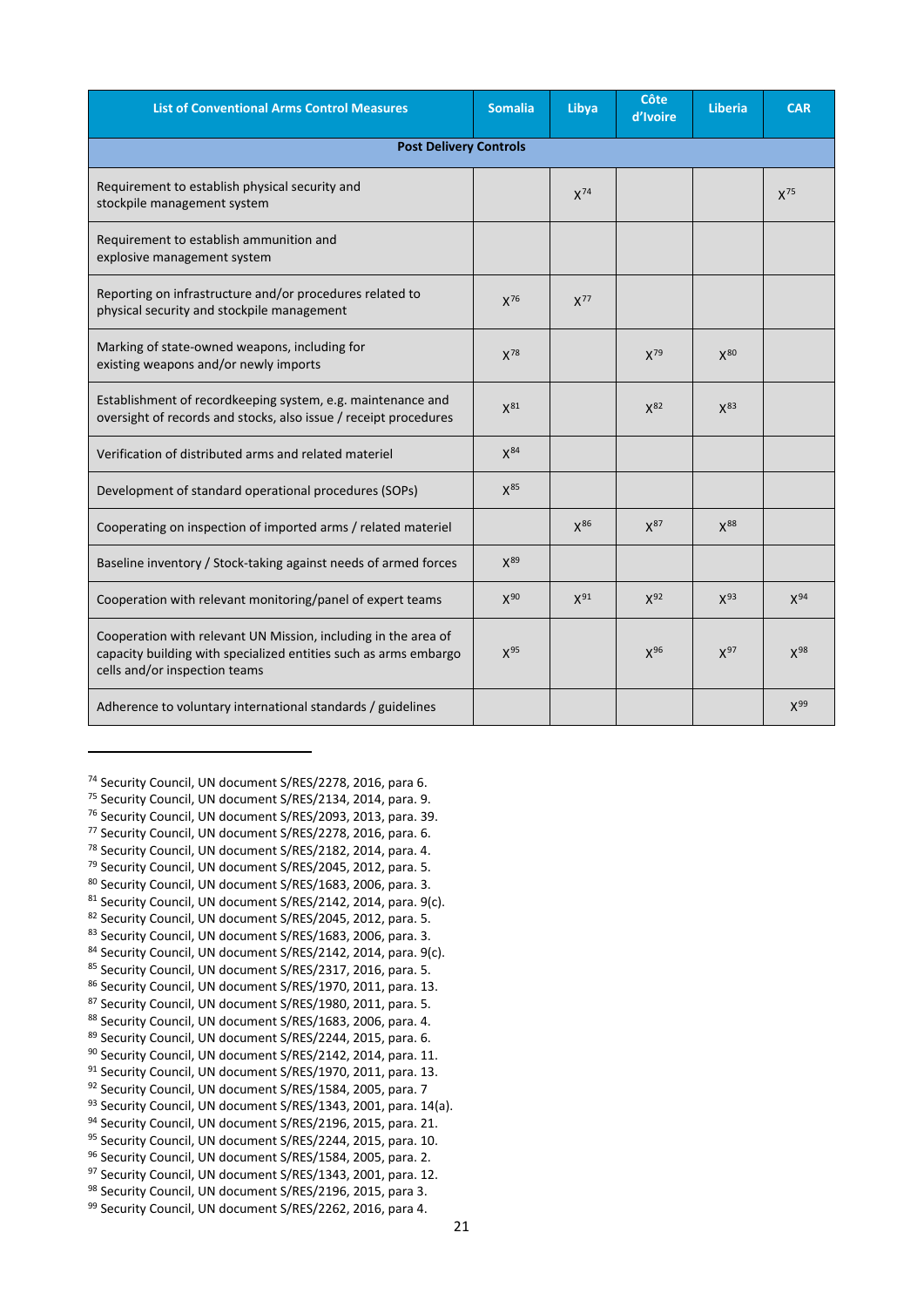| <b>List of Conventional Arms Control Measures</b>                                                     | <b>Somalia</b> | Libya            | Côte<br>d'Ivoire | <b>Liberia</b> | <b>CAR</b> |
|-------------------------------------------------------------------------------------------------------|----------------|------------------|------------------|----------------|------------|
| <b>Controls Against Illicit Proliferation</b>                                                         |                |                  |                  |                |            |
| Documentation, Registration, and/or disposal of captured<br>and/or seized illicit arms and ammunition | X100           | X <sup>101</sup> |                  |                | $X^{102}$  |
| Destruction of surplus and unserviceable arms and ammunition                                          |                |                  |                  |                | $X^{103}$  |
| Cooperation with neighbouring States                                                                  |                |                  |                  |                | $X^{104}$  |

<u>.</u>

<span id="page-31-0"></span><sup>100</sup> Security Council, UN document S/RES/2182, 2014, para. 6.

<span id="page-31-1"></span><sup>&</sup>lt;sup>101</sup> Security Council, UN document S/RES/1970, 2011, para. 12.

<span id="page-31-3"></span><span id="page-31-2"></span><sup>&</sup>lt;sup>102</sup> Security Council, UN document S/RES/2127, 2013, para. 55.

<span id="page-31-4"></span>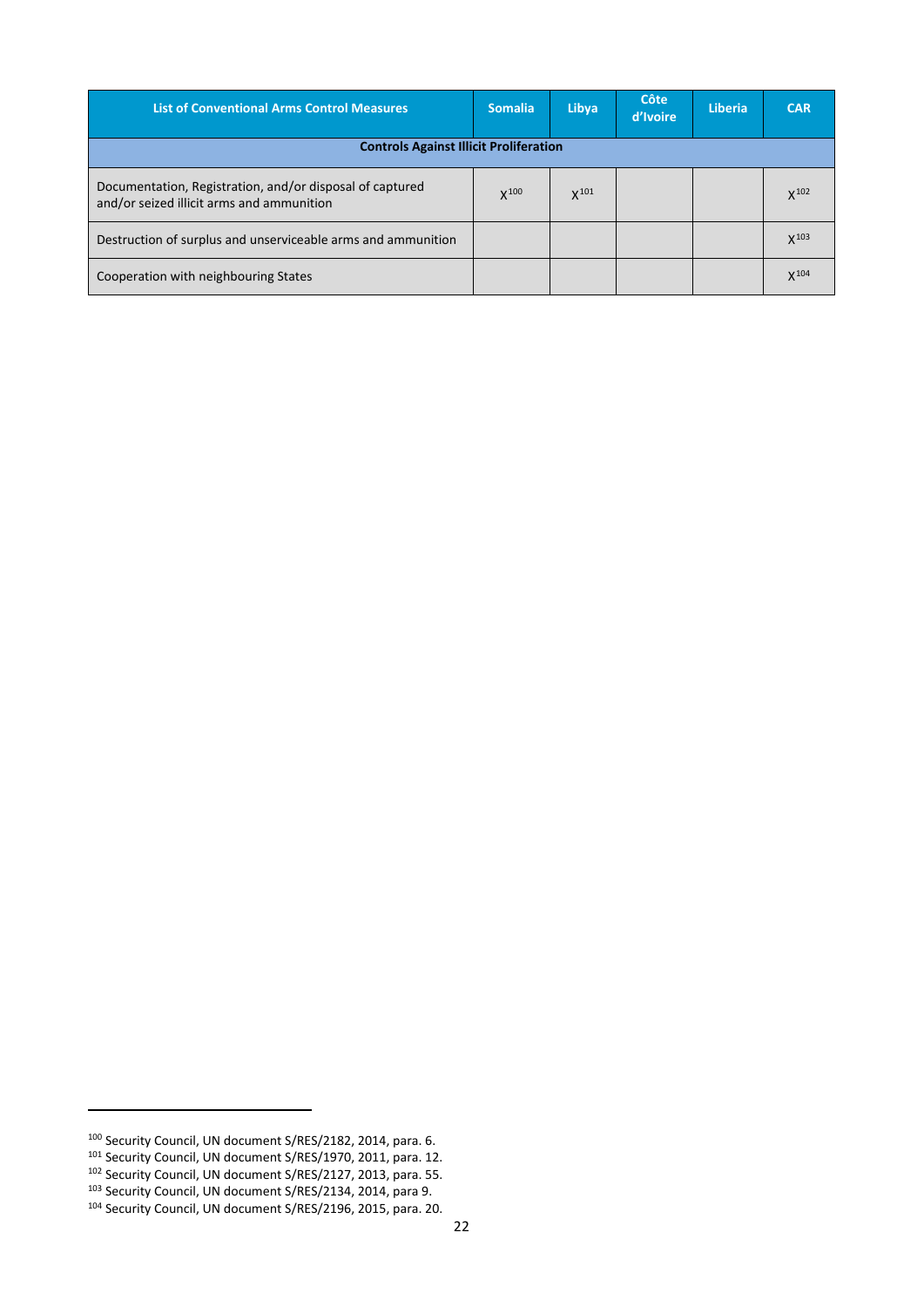## <span id="page-32-0"></span>**7.2** Specific arms control obligations related to transfers of exempted materiel

### <span id="page-32-1"></span>**7.2.1 Pre-transfer approval requests and notifications**

The practice of prior approval or notification on transfer of exempted materiel is the most common and traditional arms control practice in the framework of United Nations arms embargoes. In this regard, pre-transfer authorization or notification measures are key to monitoring and assessing compliance of the supplying and target States (and in some cases United Nations and other peacekeeping missions) with the arms embargoes. Analysis across sanctions regimes on this arms control measure indicates a great deal of similarity in provision language, as well as obligations placed on supplying and target States. Notifications and exemption requests can generally be submitted to Committees by the receiving or supplying State. They must include specific details, including the following, which are common to the five case studies: end-user; exact types and quantities of materiel; shipment itinerary; and intended date and place of delivery. In some regimes (Somalia and Côte d'Ivoire), the Security Council has maintained prior approval requirements for select military items deemed to be high risk (such as MANPADS), while easing provisions related to non-lethal items and other military equipment, such as small arms and light weapons intended to strengthen the national security forces. Such practice may be deemed useful for regimes where the security forces of the target State rapidly need to be equipped to provide security while diversion risks persist and proliferation is of concern.

The Somalia sanctions regime further requires the name of the supplier and the manufacturer(s), as well as the intended place of storage. In Libya, where diversions of national materiel have been frequently reported—even at point of delivery—and the security sector comprises mainly autonomous armed actors, the national authorities are also required to provide assurance that an End-User Certificate has been signed. The End-User Certificate should include, among other details, information on the procurement authority (in order to validate the procurement channels), and the exact unit that will control the materiel. While such detailed obligations on end-user control processes are not as common across existing or past regimes, large number of supplying States have in place an adequate end-user control system, which would include a comprehensive process of risk assessment for export licenses. In this regard, the means to support the verification of end users and to authenticate end-user documentation in contexts where proliferation is of high concern could be considered a recommended practice to prevent diversion. That is, implementation of enduser verification and end-use(r) document authentication by the supplying State could be a useful arms control measure to inform compliance by the target State with regards to end-user control obligations.

### <span id="page-32-2"></span>**7.2.2 Post-delivery controls**

In a more recent practice, in 2014, the Libya and Somalia sanctions regimes introduced post-delivery confirmation (PDC). Transfers to the Libyan authorities, for example, require the supplying Member State to confirm the transfer to the Sanctions Committee upon delivery, and to provide the exact quantity of items delivered, place(s) of delivery and exact recipient of the shipment. No later than one month after delivery, the Libyan authorities should inform the Committee about the exact location at which the materiel is being stored. PDCs have, however, very rarely been implemented by the supplying States or Libya.

In Somalia, the authorities are required to provide the serial/lot number of the arms and ammunition delivered. In addition, the Somalia sanctions regime has also introduced a series of additional innovative post-transfer controls, including a post-distribution notification, and the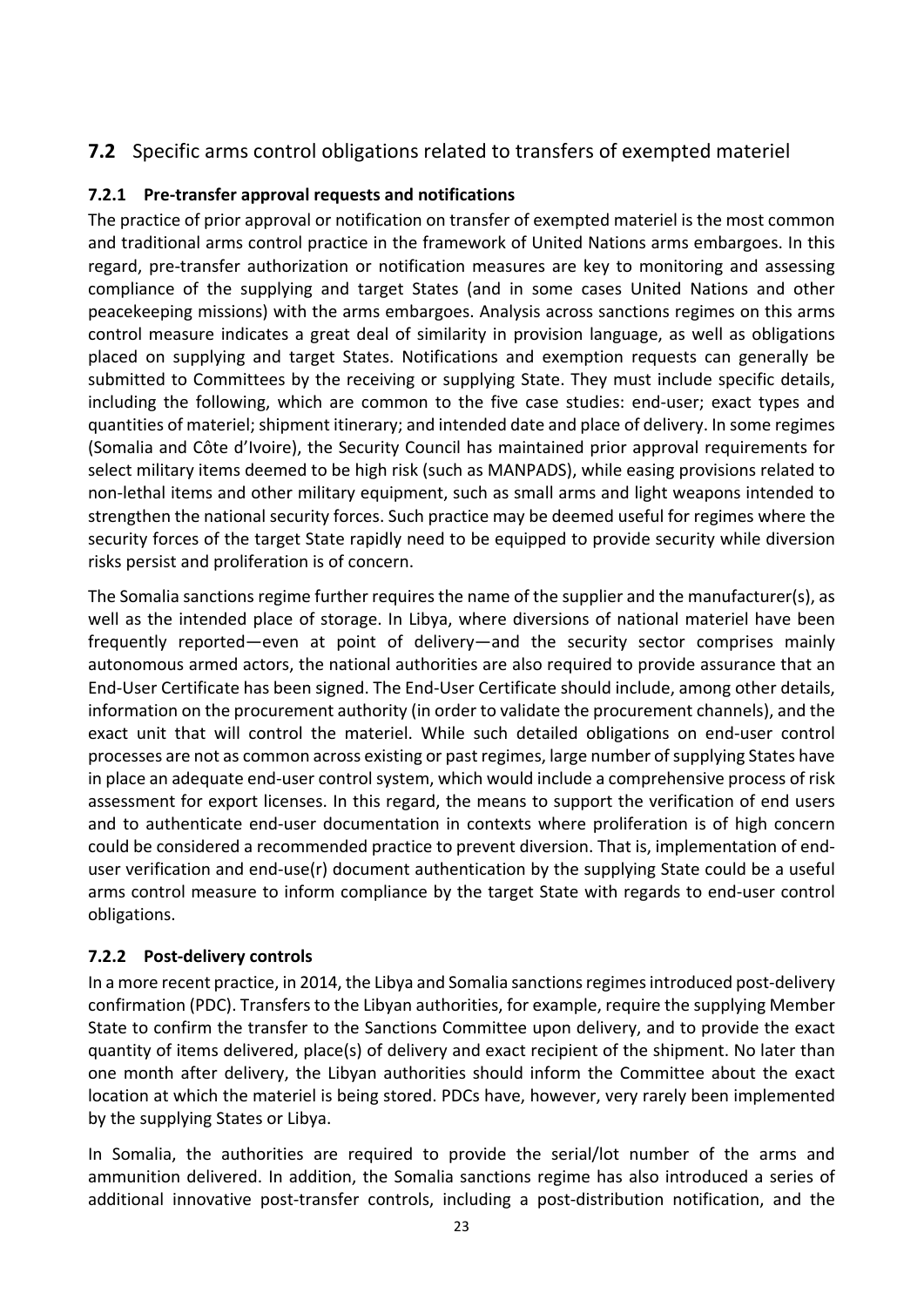establishment of a Joint Verification Team (JVT), the role of which is to inspect stockpiles, including materiel delivered, inventory records and supply chains of military materiel. Somalia continues to implement its PDC obligations, while challenges have been expressed by the national authorities on its obligations on post-distribution notification due to administrative difficulties to implement this measure (see case study).

With regard to the practice of post-delivery confirmation, while not yet a customary practice in sanctions regimes, it is a common measure requested by supplying States of recipient States in conventional arms transfers globally. In this regard, such arms control measures should not be regarded as stringent or imposing measures for target States under arms embargoes. In particular, for those embargoed States in "high risk and low capacity" environments, compliance with PDCs could be considered a viable arms control measure to inform consideration pertinent to reassessment of arms embargoes.

With regard to the JVT, this is a new, innovative arms control measure formed as part of the arms embargo in Somalia, which places the responsibility on the national authority to establish an accountability system to manage its materiel down the supply chain. It provides the State with an opportunity to build capacity in the area of record-keeping, monitoring of distributed materiel, and stockpile management, which promotes a lifecycle management approach to arms embargo implementation. In Somalia, such a system has just been set up in Mogadishu, and its implementation is yet to be evaluated. As such, the potential applicability of the JVT model in other sanctions regimes is yet to be examined. Further, successful implementation of such a comprehensive arms control measure requires high level of commitment from the target State and, more importantly, resources and international assistance to implement effectively—that is, the ability of the State to implement this obligation is not entirely down to the level of national commitment, but rather the level of technical and financial support available to institute a system (see Somalia case). As such, in considering this arms control mechanism, on the one hand, successful implementation of a JVT concept would entail strong capacity of the target State to manage military materiel imported as part of exemptions. However, on the other hand, its success depends on effective implementation of multiple arms control measures at the national level, which may be only achievable over a longer term.

## <span id="page-33-0"></span>**7.3** Reporting as part of arms embargoes

1

In addition to implementing arms control obligations, the Security Council has requested several authorities to identify a single point of contact for arms embargo-related issues, and to report back on the structure of their armed forces (Côte d'Ivoire, Libya and Somalia), as well as on their weapons and ammunition storage infrastructure, and their physical security and stockpile management (PSSM) efforts (Libya, Somalia). Reporting obligations as part of arms embargoes may be deemed useful in all regimes, but in particular for those where information may be lacking on holders of arms or systems, and on procedures in place at the national level to manage imported exemption materiel. As such, compliance with reporting obligations could be considered a viable arms control measure to inform the reassessment of the arms embargo. Additionally, the embargoed States' participation in reporting to multilateral conventional arms control instruments may also provide a useful indicator for supporting the assessment of arms embargoes.<sup>[105](#page-33-1)</sup> That said, reporting

<span id="page-33-1"></span><sup>&</sup>lt;sup>105</sup> The Security Council could also draw upon, where relevant, national reports submitted by the embargoed State to multilateral conventional arms instruments, such as the United Nations Programme of Action on Small Arms, as well as the United Nations Register of Convention Arms, to support the assessment of arms embargo.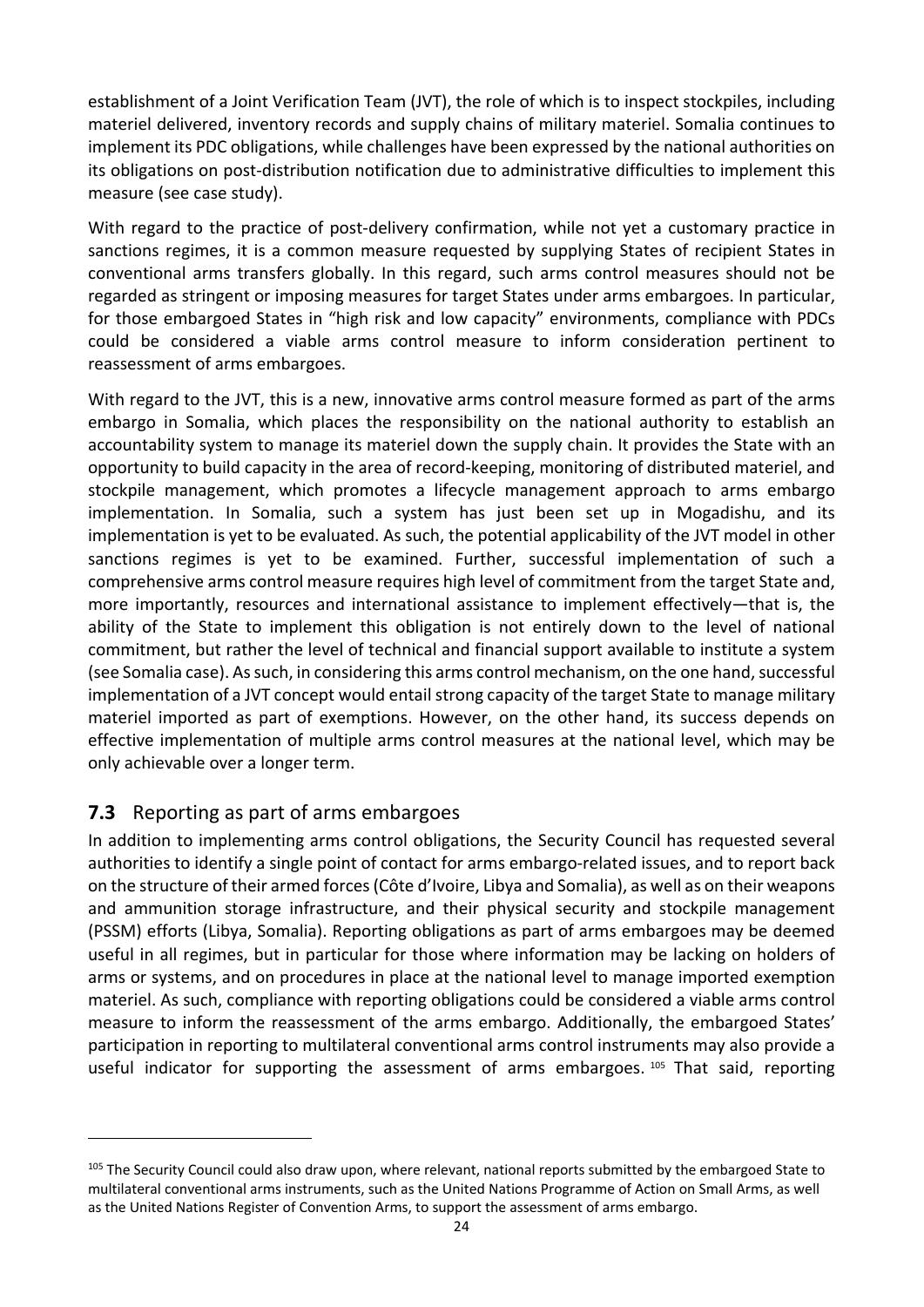obligations often lack guidance for target States on structure, format and, critically, detail related to arms control measures, thus placing a rather heavy burden on the State.

## <span id="page-34-0"></span>**7.4** Legal, regulatory and procedural framework

The Security Council has called upon several States under embargo to either draft and pass national weapons control legislation (Liberia), or ratify and implement relevant international instruments and voluntary global guidelines (Côte d'Ivoire, Liberia, Libya, Somalia). Consultations and research conducted as part of this study does not reveal sufficiently how the Security Council considers progress made by the target State in legal, regulatory or procedural frameworks on WAM to inform the reassessment or modification process in existing regimes. There are three key considerations on this matter. First, while establishment of legal frameworks is a cornerstone requirement for a successful arms control framework at the national level, the implementation of the legal and regulatory provisions at the national level is not adequately reported and analysed by the Security Council's monitoring bodies in existing and past regimes. This limits the understanding of its utility for reassessment or modification processes.<sup>[106](#page-34-1)</sup> Second, while target States acceding to international and regional conventional arms agreements and instruments is an essential measure to build international confidence, demonstrate national commitment, and promote transparency in arms control, it is not clear to what extent the Security Council draws on information provided by the target State under existing multilateral arms control processes. In turn, this means it is difficult to assess the utility of data generated through these means in the context of arms embargo implementation. Third, while establishing an effective regulatory and procedural framework on arms control requires a great amount of national coordination and planning, existing and past regimes have placed very limited focus on monitoring institutional capacity to coordinate strategic and operational plans and programmes at the national level.<sup>[107](#page-34-2)</sup> In this regard, assessing how target States have established systems and implemented measures in line with regional and international instruments may provide further insight into the capacity of the State to effectively implement an arms embargo.

<u>.</u>

<span id="page-34-1"></span> $106$  Liberia presents an exception to this observation as adoption of a national law on firearms control was closely monitored by the Security Council in the latter stages of the arms embargo regime. In another regime, the Security Council has taken note of the adoption of national or regional instruments, as witnessed in the case of Côte d'Ivoire with regards to the ECOWAS Convention and the Arms Trade Treaty.<br><sup>107</sup> CAR represents an exception to this observation as the Security Council has followed the creation of a national

<span id="page-34-2"></span>commission on small arms and called for its operationalization in resolution 2399.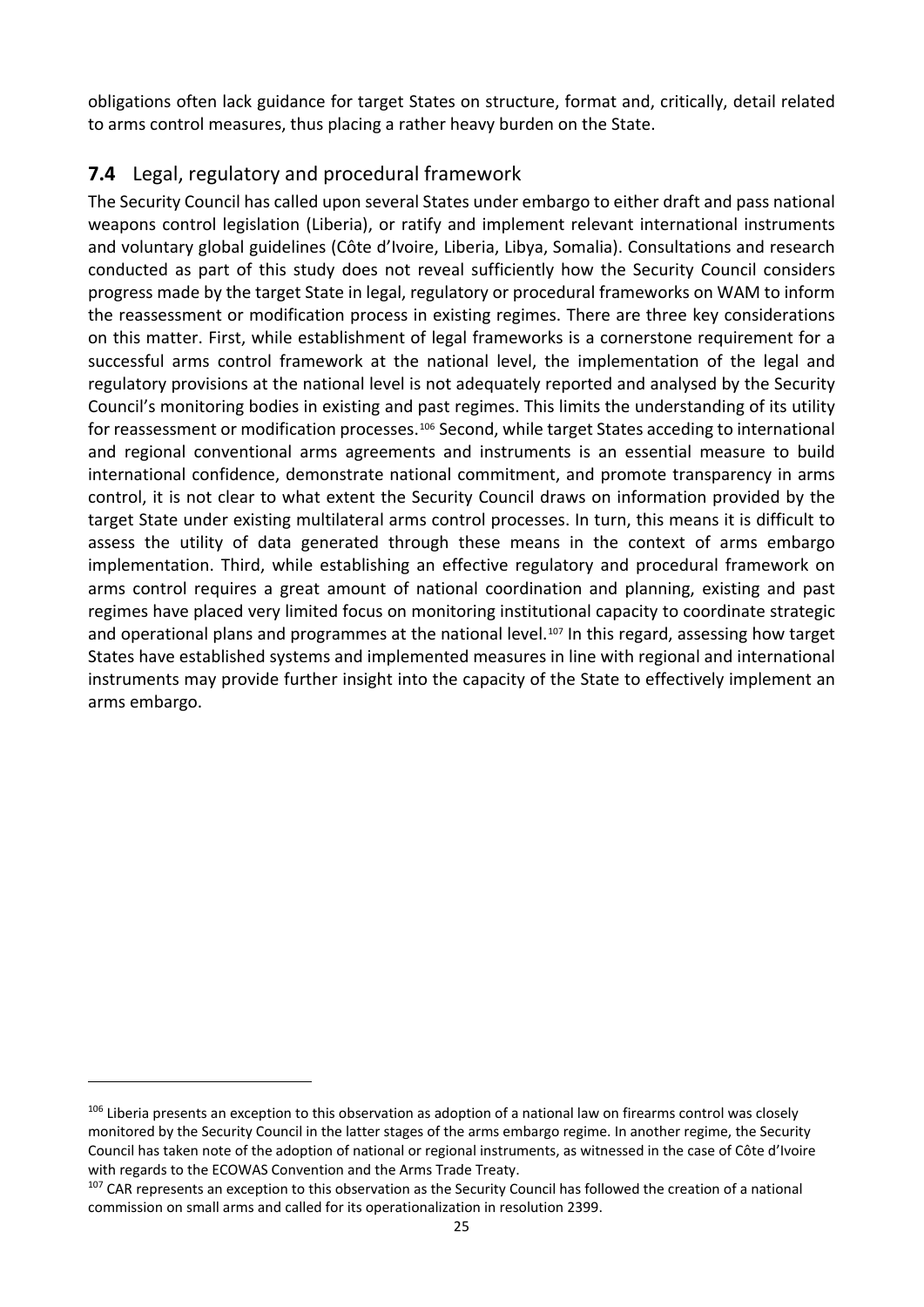# <span id="page-35-0"></span>**8** Observations

This section presents observations regarding the potential role and applicability of arms control in supporting the Security Council in its effort to reassess and modify United Nations arms embargoes. The list below reflects inputs and feedback received from current and past Security Council members, embargoed States, specialized entities, and individuals, such as former members of Panels of Experts. These preliminary observations are intended to highlight potential options and serve as a useful basis for further dialogue and consideration by the Security Council on the applicability of arms control in supporting the reassessment or modification of United Nations arms embargoes.

### <span id="page-35-1"></span>**8.1** Conducting assessment on WAM capacity at the national level

Since 2014, the Security Council has mandated the Secretary-General to conduct a series of missions to assess the implementation of sanctions regimes or specific measures, including in Liberia (2014), Somalia (2014) and Guinea-Bissau (2015 and 2016). This developing practice has generally been well received by States under sanctions and Security Council members and has proved useful in supporting dialogue and analysis by the Security Council to inform the adjustments of sanctions regimes. In particular, consultations conducted as part of this study revealed that most Security Council members welcome initiatives—such as in-country assessments—that help to increase the cooperation between the Security Council and the embargoed States to more effectively implement the arms embargoes.

While the Guinea-Bissau sanctions regime does not include an arms embargo, the Liberian and the Somali regimes do. Assessments by the Secretary-General of the latter two were conducted using different approaches with the Somalia assessment regarded as providing a more in-depth and sound analysis of the situation. Not only did the Somalia assessment focus squarely on arms embargorelated issues, it also included a field visit—unlike the Liberia assessment—allowing for a more thorough engagement with the national authorities and other stakeholders operating on the ground and the collection of first-hand information. Furthermore, the assessment team included members with relevant arms expertise drawn from multiple United Nations agencies, including the Panel of Experts.

Stakeholders consulted as part of this study also suggested that in-country assessments could be conducted more systematically across sanctions regimes, with a flexible "toolbox" including various levels of resources, types of indicators, objectives and methods, depending on the requirements of Security Council members and the particular phase of the sanctions regime (adjustment, termination, etc.). Several arms experts emphasized the importance of including experienced technical and sanctions experts in these assessments, and one suggested that the Secretariat should have a roster of arms experts on call.

## <span id="page-35-2"></span>**8.2** Potential development of benchmarks to assess arms embargoes

Security Council members explained that technical benchmarks should not drive the process of adjusting sanctions regimes. However, several Security Council members support the idea to explore, on a case-by-case basis, development of a flexible benchmarking system tailored for specific regimes to help assess the arms embargo, including examination of national WAM capabilities. The development of arms embargo related benchmarks could be examined in the context of contributing to broader objectives applicable to a target State. This may include support to security sector reform processes, advancement of political processes, building capacity of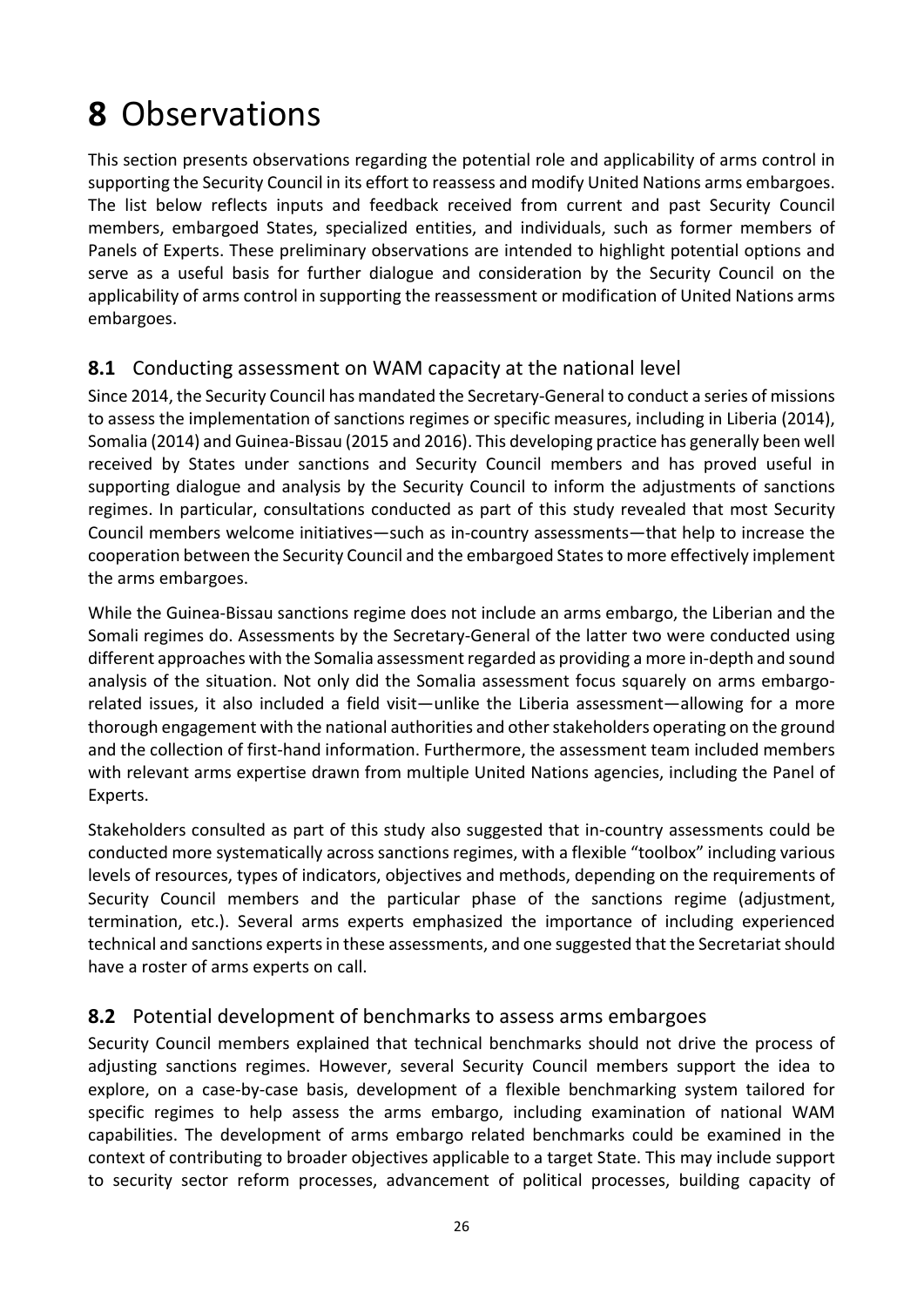national authorities to manage arms and related materiel, and addressing illicit proliferation of arms.

According to the same Security Council members, assessing progress towards set benchmarks over time would facilitate an evaluation of the impact of the new provisions and enable the building of necessary capacity to manage arms and ammunition. In this regard, established benchmarks could be supplemented by an operational plan that further clarifies targets that are measurable and timebound to support implementation. The Security Council and the target State could review and revise such a plan periodically against the set of benchmarks based on the developments and progress on the ground.

The benchmark method could also support embargoed authorities in establishing a baseline, prioritizing the most relevant arms control measures and assessing their own progress. Such an approach is also likely to support the design of capacity-building programming for international partners, including United Nations missions.

The Security Council is currently exploring such a benchmarking approach. In 2017, the Security Council asked the Secretary-General to present options for the establishment of benchmarks to reassess the CAR arms embargo. In July 2017, based on the findings of an assessment team led by the Department of Peacekeeping Operations and the Department of Political Affairs, to which MINUSCA, UNIDIR and the CAR Panel of Experts also contributed, the Secretary-General provided the Security Council with three potential approaches to develop these benchmarks: 1) a headquarters-based desk review, 2) a desk review with headquarters-based remote consultations with the field, and 3)a desk review with headquarters-based remote consultations and field-based assessment mission. In January 2018, the Security Council, through resolution 2399, made a followon request to the Secretariat to provide concrete benchmarks to assess the arms embargo in CAR on the basis of option 3 above.<sup>[108](#page-36-0)</sup> Representatives of several Security Council members, as well as States currently or formerly under embargo, highlighted that an in-country assessment is key to enable on-site observations, and to involve national experts to foster a cooperative approach to identifying possible benchmarks.

## **8.3** Promoting a cooperative approach with national authorities, including development of a roadmap

Most embargoed countries seek to have sanctions lifted; as one former embargoed State representative noted:

It was very important for our authorities to have the regime, and the arms embargo in particular, lifted as soon as possible. Sanctions prolong the feeling of being in a "crisis"—they damage the image of the country and therefore have a detrimental impact on investments …. We perceive sanctions as a punishment …. We would have liked a more positive and trustful approach from the Sanctions Committee and to be provided with more precise objectives and a clear roadmap regarding the expectations of the Security Council to lift the sanctions.<sup>[109](#page-36-1)</sup>

Several elected Security Council members, as well as the two States currently and formerly under sanctions, emphasized the importance of engaging and collaborating further with embargoed States, particularly with regard to arms embargo assessments, and taking their recommendations and expertise into account. Depending on the context, this could take the form of informal Committee meetings where the Permanent Representative of the target State is invited, possibly coupled with in-country visits by the Chair. The former generally have a positive impact on the

<span id="page-36-0"></span><sup>108</sup> See Security Council, UN document S/RES/2399, 2018, para. 43.

<span id="page-36-1"></span><sup>109</sup> Informal consultation with a formerly embargoed State, August 2017.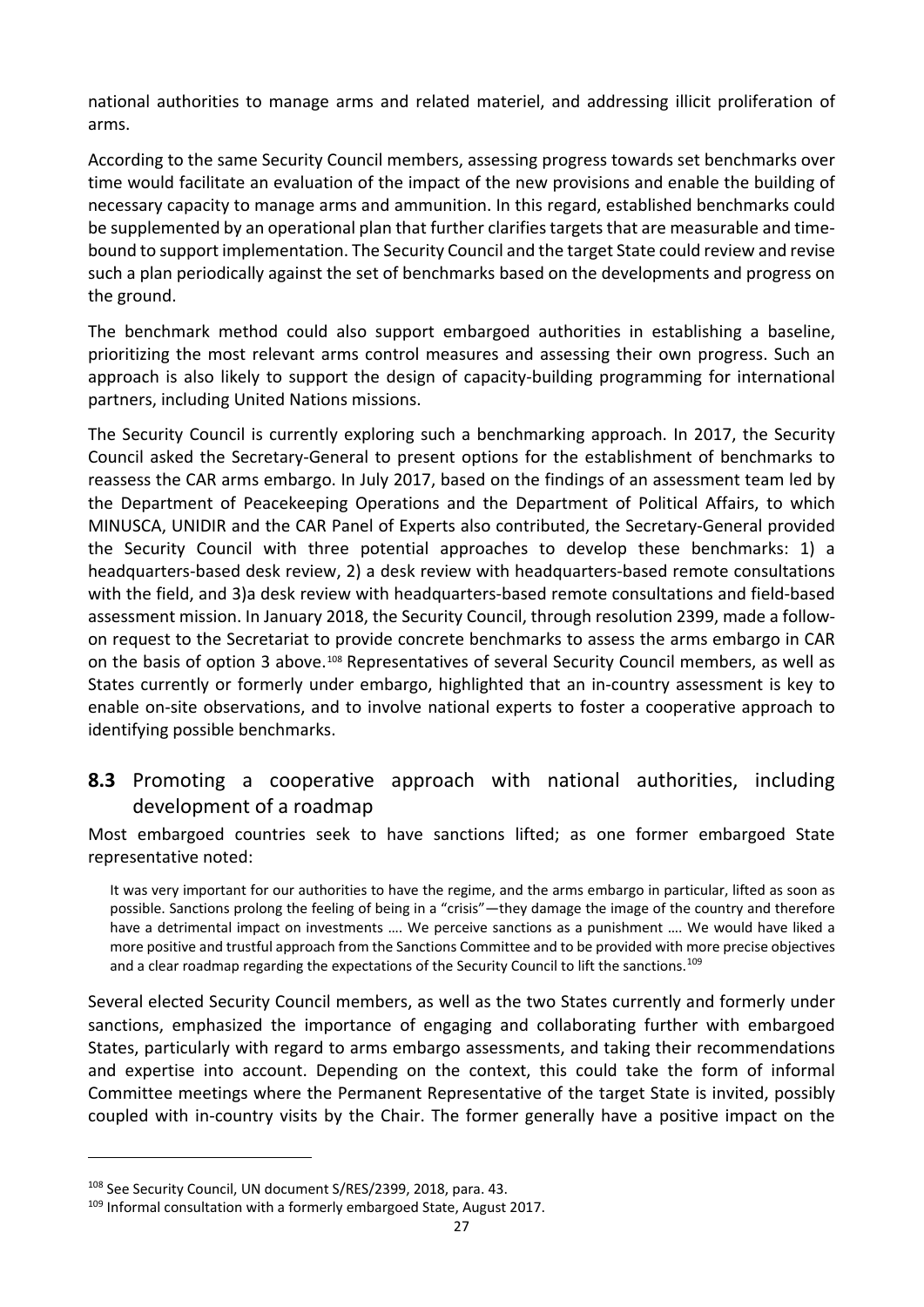relationship and willingness of the embargoed State to cooperate. In-country visits would give the Chair or the Committee members the opportunity to meet with relevant national experts based in the country and obtain first-hand information. Outreach on arms embargo provisions is key as they are often misunderstood, particularly when it comes to possible exemptions which would allow most embargoed authorities to procure materiel for SSR-related purposes.

With the support of the penholder of a sanctions regime, one State under embargo is currently exploring the opportunity to develop an innovative, cooperative roadmap towards the incremental easing of its arms embargo. This idea has been well received by some Security Council members. One Security Council member, however, said that such a roadmap approach would need to consider certain (pre-)conditions: first, that the embargoed State would need to demonstrate its willingness to cooperate with the Security Council to comply with the provisions of the arms embargo; and second, that such a roadmap exercise may be more applicable in the advanced stages of the arms embargo implementation, when the Security Council has expressed its willingness to consider potential easing of the embargo in response to notable progress made by the embargoed State. Nonetheless, some Security Council members expressed interest in the collaborative aspect of the roadmap, and the concrete actions this could generate. Finally, a roadmap could also encourage embargoed States to be more compliant with arms embargo provisions and related arms control obligations as it could help to set common and clear objectives for the Security Council and the embargoed State.

## **8.4** Strengthening and tailoring the design and use of arms control obligations

A range of arms control obligations have increasingly been used by the Security Council. However, these are primarily introduced in resolutions that seek to ease arms embargoes, or those that follow when Security Council members note that easing comes with significant security challenges and that authorities have difficulty managing the adjustment and the related transfers of materiel (for example Libya, Somalia). According to several Security Council members interviewed, the capacity of a State to govern and manage arms and ammunition should be assessed before the easing or lifting of an embargo. Thus, some arms control obligations should be requested ahead of adjusting an arms embargo, as an assessment of implementation would give Security Council members insight into the readiness of national authorities to manage the procurement of new arms and ammunition.

Arms control obligations currently in use by the Security Council include general WAM measures to be applied to national stockpiles, legal framework requirements, reporting obligations regarding the security sector and PSSM, as well as specific safeguards related to exempted transfers (see section 7). Most recommendations are provided by Panels of Experts in their reports, which also put forward suggested draft IANs to the Committee; the Security Council may not take all of their recommendations on board. Some Security Council members suggested that other relevant obligations could include marking of exempted weapons by supplying States prior to transfer, the establishment of a national institutional framework to coordinate arms control, or the destruction of surplus/unserviceable/hazardous arms and ammunition in national stockpiles to prevent diversions. Additionally, specialized organizations consulted as part of this study recommended for consideration measures related to cooperation with neighboring States, United Nations Missions and regional organizations to address locally and/or subregionally manufactured and/or trafficked weapons, including craft weapons in tackling the cross-border nature of arms proliferation.

Post-delivery control obligations are the most recent trend to have been observed, which several Security Council members consider highly significant. However, embargoed authorities and the supplying States continue to face shortfalls in complying with pre*-*delivery provisions. Finding ways to increase incentives for respecting these transfer controls is key. As one Security Council member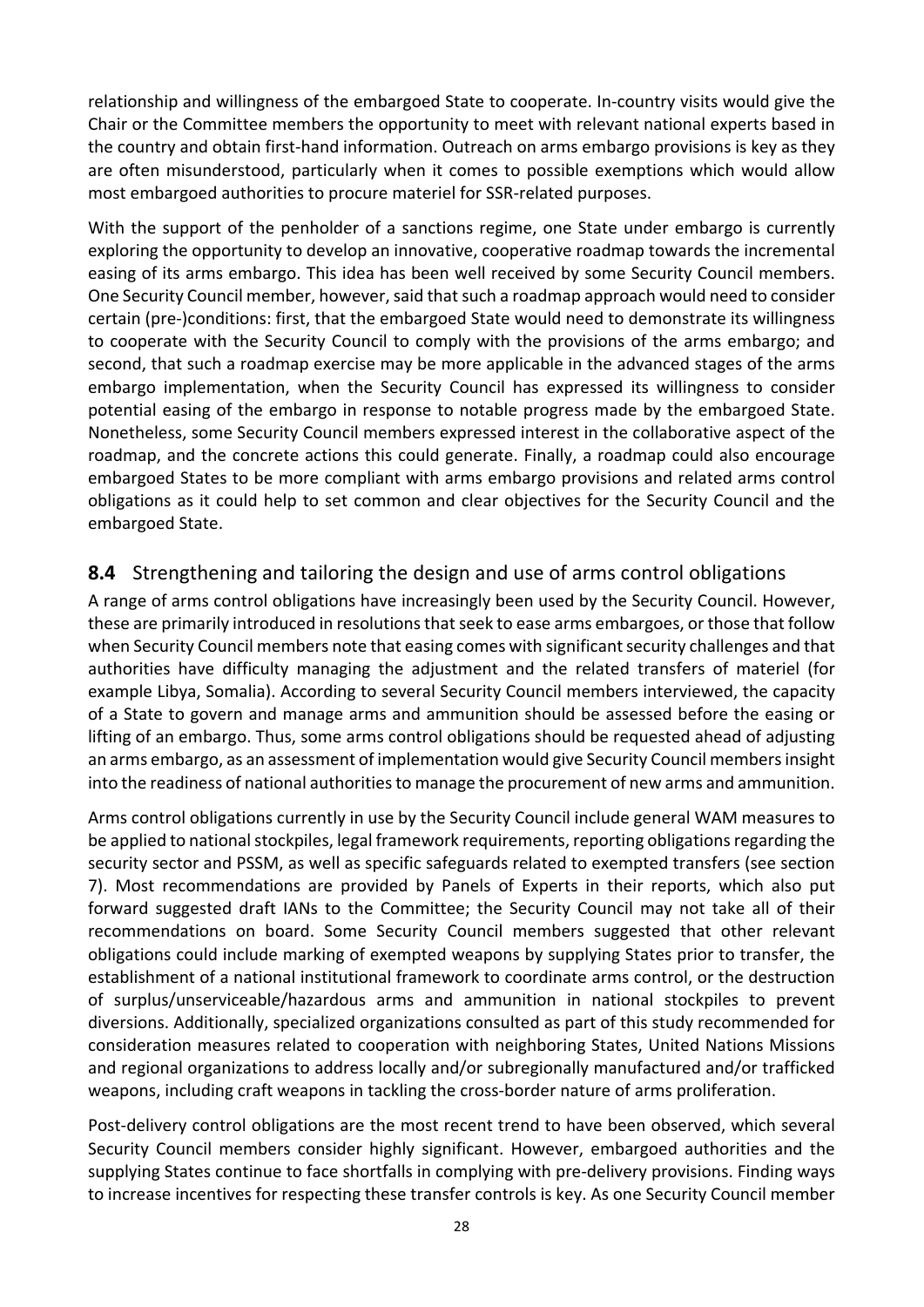explained: "We are looking for innovative ways to strengthen post-delivery verifications and we are open to ideas for better [arms embargo] implementation".[110](#page-38-0)

Arms control obligations must therefore be realistic and tailored to locally addressable shortcomings, and in line with the existing or potential future capabilities of the national authorities. For example, with adequate technical support, the stocktaking of national arsenals may be an easier first step than requesting the marking of all State-owned weapons, which demands technology and training, and is very time-consuming. Reports of stocktaking by national authorities can also provide crucial baseline information regarding the actual needs of national forces for military equipment, and guide Committee members in their decisions related to any related exemption requests.

Any arms control obligations that are imposed should also be accompanied by adequate technical arms management support and be reflected in the mandate of the United Nations mission. This would facilitate the development and implementation of WAM programming by relevant United Nations agencies, such as the Mine Action Service, in collaboration with the national authorities.

## **8.5** Ensuring safeguards after lifting of sanctions/arms embargoes

Once sanctions are lifted from a State, a large number of safeguards, monitoring tools and actors also disappear, including the Committee, the Panel of Experts, the United Nations Mission, and the sensitization and awareness of Member States towards transfers of arms to this specific country.

While most Security Council members are not in favour of transitional monitoring or oversight mechanisms of arms transfers in post-lifting stages, many also argue that a dedicated body in country (such as the United Nations country team) could be requested to continue to support the State to build WAM capacity, and to track security and illicit arms trafficking developments. One Security Council member also suggested means be explored to enhance regional cooperation by supporting States emerging from arms embargoes and encouraging them to actively participate in regional conventional arms control instruments and agreements.

As for formerly embargoed States, in its last renewal of the regime the Security Council could request the implementation of a strong national legal framework regarding arms control and the implementation of international instruments, as well as reporting details of imports and exports of arms to the United Nations Register of Conventional Arms to increase transparency on its procurement activities and thus to increase confidence.

# **8.6** Supporting Security Council members in building their knowledge and understanding of the technical aspects of arms embargoes

Most Security Council members that participated in this study commented on the need to find ways to build the knowledge and capacity of incoming Security Council members around processes and technical aspects of managing arms embargoes. Elected Security Council members mentioned the difficulty of developing enough expertise in such a short time frame (two years), compared to Permanent Members, as well as a lack of intelligence-gathering capability in conflict areas.

Several elected Security Council members suggested that newly elected members could receive a specific induction related to arms control and arms embargoes when they join the Security Council, as well as targeted training and briefing sessions. One Security Council member suggested the organization of a dedicated session of the Informal Working Group on General Issues of Sanctions, with a core focus on arms embargoes. Limited elected Security Council members referenced the

<span id="page-38-0"></span><sup>110</sup> Consultation with a representative of a Council member, New York, August 2017.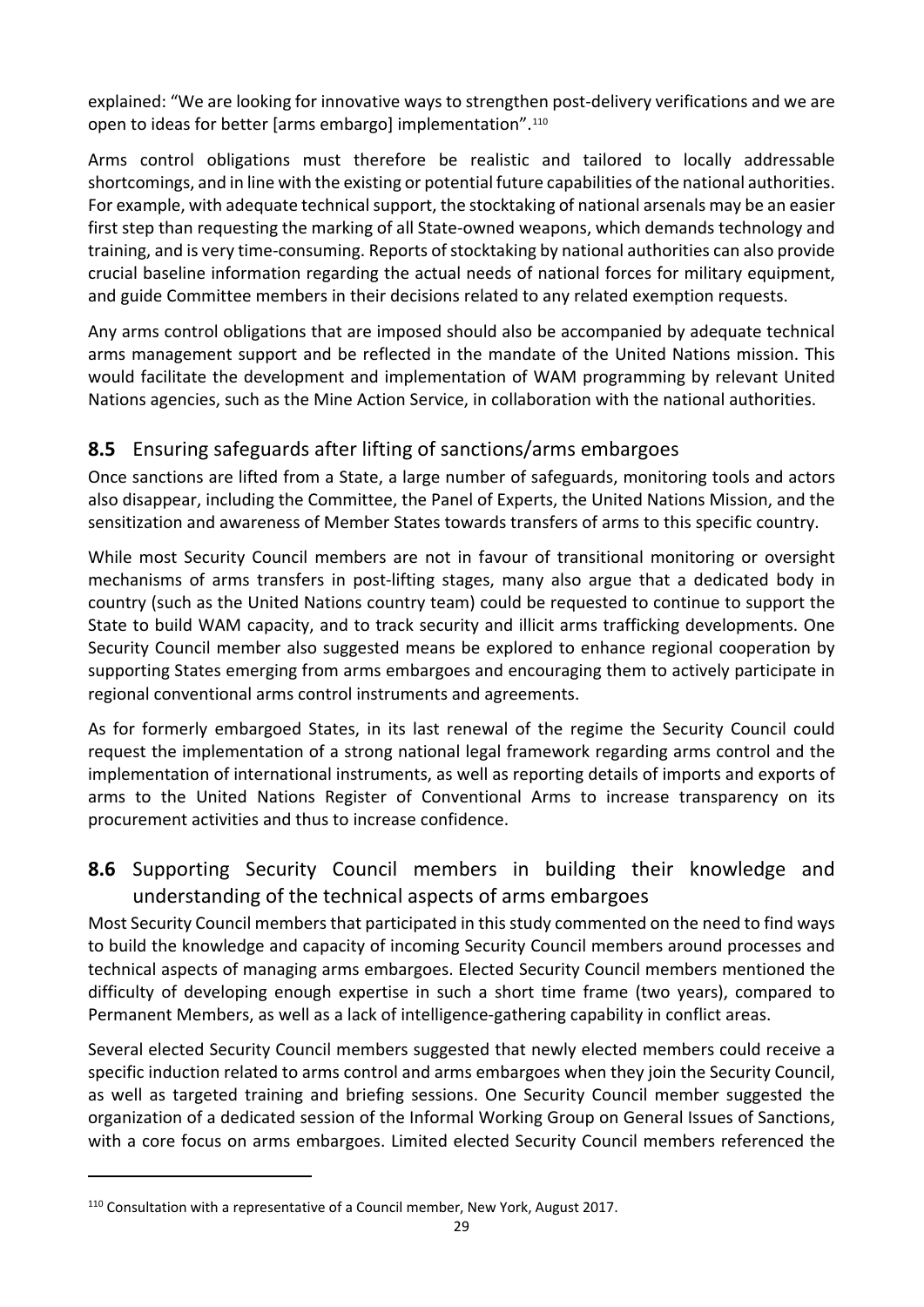training sessions offered by SCAD to incoming members on each sanctions regime, possibly reflecting the general lack of awareness among States about this resource—keeping in mind the competing priorities of the newly elected members during the intense initial period when they first join the Security Council.

Finally, in terms of informing the analysis of arms embargoes, and specifically of WAM and governance issues related to particular sanctions regimes, several elected and Permanent Members confirmed the added value of briefings and reports from a wide range of expert entities. This was also a recommendation made during the High Level Review of United Nations Sanctions:<sup>[111](#page-39-0)</sup> "The work of expert panels and their reports are an important source of information …. However, there is a need for sanctions committees to hear from a broader range of [United Nations] and other actors to ensure they receive a full range of information and perspectives before adjusting sanctions regimes."[112](#page-39-1)

<span id="page-39-0"></span><sup>111</sup> See http://www.hlr-unsanctions.org/.

<span id="page-39-1"></span><sup>&</sup>lt;sup>112</sup> See United Nations Interagency Working Group on Sanctions, Report for the High Level Review of United Nations Sanctions, 2014, p. 20, http://comcapint.com/pdfs/UN\_IAWG\_inputs\_on\_HLR\_Sanctions\_FINAL(20Oct14).pdf.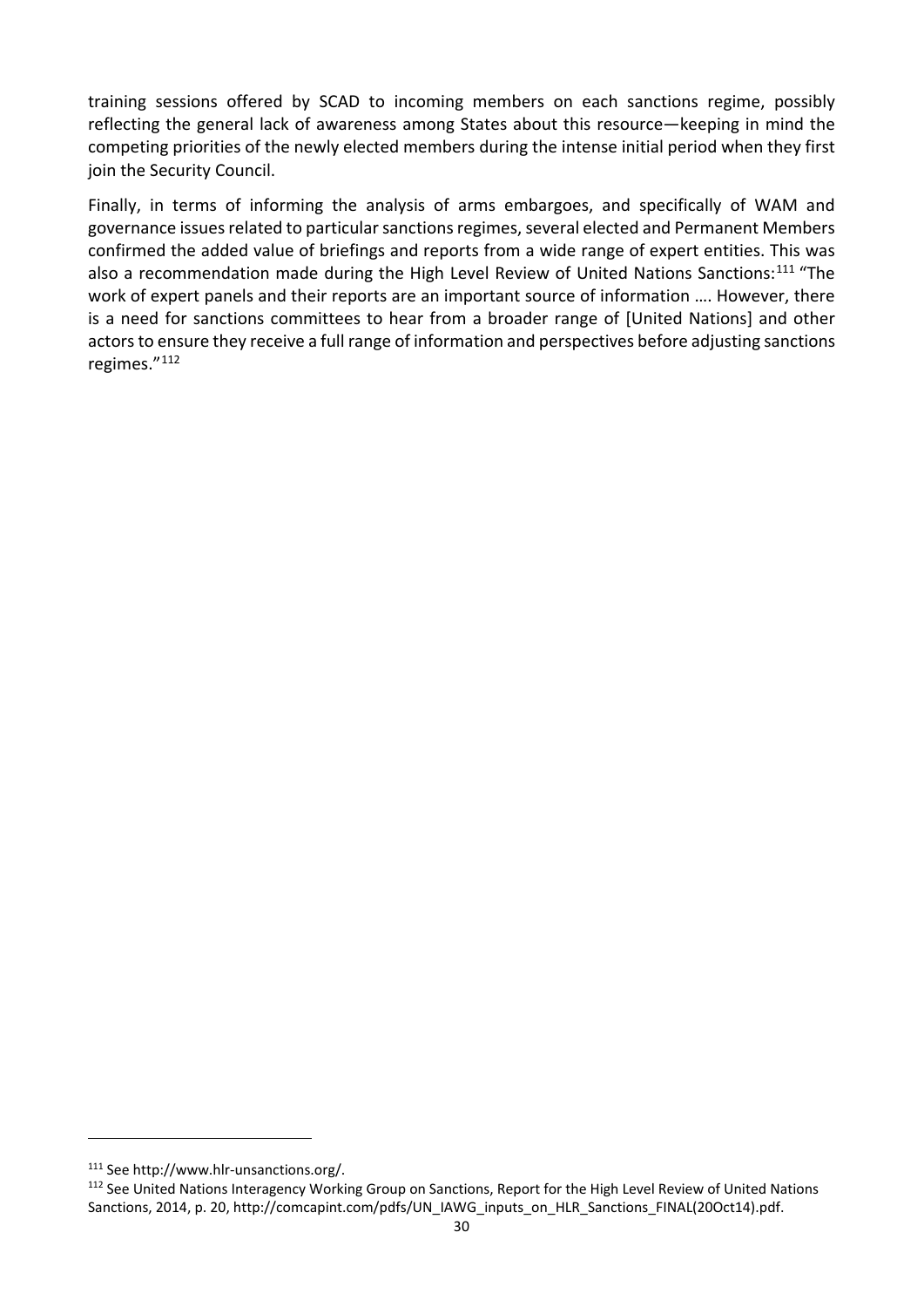# Case Studies

# Annex 1: Evolution of the arms embargo in Central African Republic[113](#page-40-0)

# **1** Key findings

- **1.1** Adoption and evolution of arms embargo measures
	- Despite the establishment of an arms embargo in December 2013, in-country circulation of small arms and light weapons (SALW) and illicit trafficking of weapons and ammunition into the Central African Republic (CAR) have continued.
	- National weapon and ammunition management (WAM) capacity of CAR authorities is limited, but focus is placed on the operationalization of WAM with support of international partners.

## **1.2** Benchmarks

-

• The Security Council requests the Secretariat to provide benchmarks to assess the arms embargo measures according to the progress of the SSR, including FACA and internal security forces and their needs on the basis of option 3 of the letter of the Secretary-General.<sup>[114](#page-40-1)</sup>

## **1.3** Arms embargo obligations

- Obligations include disarmament, demobilization and reintegration (DDR) and security sector reform (SSR)-related provisions as well as provisions related to stockpile management systems and the documentation, registration, or disposal of captured or seized illicit arms and ammunition.
- Exemptions to the arms embargo include supplies intended for the United Nations Multidimensional Integrated Stabilization Mission in the Central African Republic (MINUSCA), the African Union Regional Task Force, and the European Union missions and French forces deployed in CAR (subject to advance approval) as well as non-lethal equipment for use in the SSR process (subject to advance notification).
- Sanctionable criteria reflect developments on the ground and, since January 2017, include sexual and gender-based violence.
- The Security Council calls on the CAR authorities to fully operationalize the National Commission on Small Arms and Light Weapons (COMNAT-ALPC) to address the illicit proliferation of arms.
- The Security Council also encourages neighbouring States to cooperate with CAR authorities to address the illicit flow of arms into CAR, in particular for sub-regionally manufactured and trafficked arms.

<span id="page-40-0"></span><sup>&</sup>lt;sup>113</sup> This case study is based on the analysis of relevant Security Council resolutions, CAR Sanctions Committee documents, records of Security Council meetings and other United Nations documents. Additionally, the study reflects inputs received through in-country informal consultations with national authorities, as well as with representatives of the United Nations Panel of Experts. This case study examines relevant information and documentation up to January 2018. Any changes, or new developments, that take place after this date are not captured in the case study.

<span id="page-40-1"></span><sup>114</sup> See Security Council, UN document S/2017/597, 2017.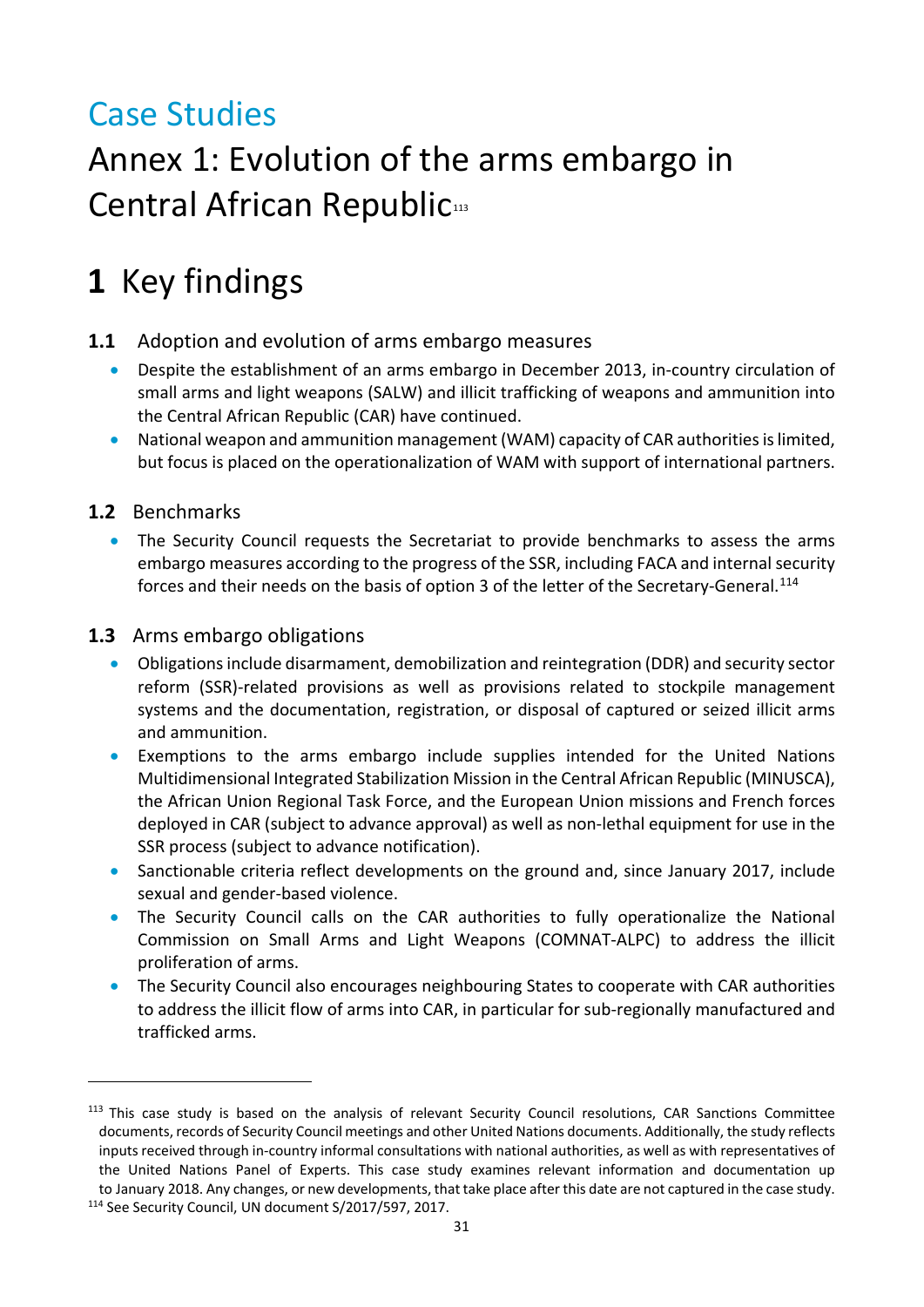# **2** Introduction

The Security Council first imposed sanctions on the CAR on 5 December 2013 with the adoption of resolution 2127, following violent clashes and a coup that ousted President Francois Bozizé. As of October 2017, the sanctions regime has been extended four times.<sup>[115](#page-41-0)</sup> The CAR Sanctions Committee and a Panel of Experts were established pursuant to resolution 2127 and oversee the sanctions measures imposed by the Security Council. Box 2 presents an overview of the sanctions regime applicable to CAR.

### **BOX 2: OVERVIEW OF THE CENTRAL AFRICAN REPUBLIC SANCTIONS**

**Duration:** 5 December 2013 – present

**Penholder:** France

1

**Objectives:** cessation of hostilities, stabilization, peace enforcement, security sector reform

**Sanctions types**: individual targeted sanctions (asset freeze and travel ban, as designated by the CAR sanctions Committee) and sectoral sanctions (arms embargo, including technical assistance, training, financial and other assistance related to military activities, and provision of armed mercenary personnel); exemptions include United Nations forces and government forces undergoing SSR, with Committee approval.

**Arms embargo:** Exemptions to the arms embargo, established in December 2013, include MINUSCA, the African Union Regional Task Force, and the European Union missions and French forces deployed in CAR (subject to advance approval) as well as non-lethal equipment for use in the SSR process (subject to advance notification). Some of the measures have been shifted from prior approval to prior notification over time. Increasingly, the focus has shifted to strengthening national WAM capacity and the development of benchmarks to assess progress.

**Other sanctions:** European Union, African Union (travel restriction and asset freeze in 2013), and unilateral sanctions (e.g. the United States); the Kimberley Process suspended CAR from trading in diamonds in 2013 (the export of rough diamonds from CAR has resumed).

In the following sections the evolution of the arms embargo in CAR will be delineated, highlighting the key adjustments as well as the factors that may be behind them. The case study will also discuss benchmarks, where applicable, established by Security Council resolutions.

<span id="page-41-0"></span><sup>115</sup> See Security Council, UN document S/RES/2134, 2014; Security Council, UN document S/RES/2196, 2015; Security Council, UN document S/RES/2262, 2016; and Security Council, UN document S/RES/2339, 2017.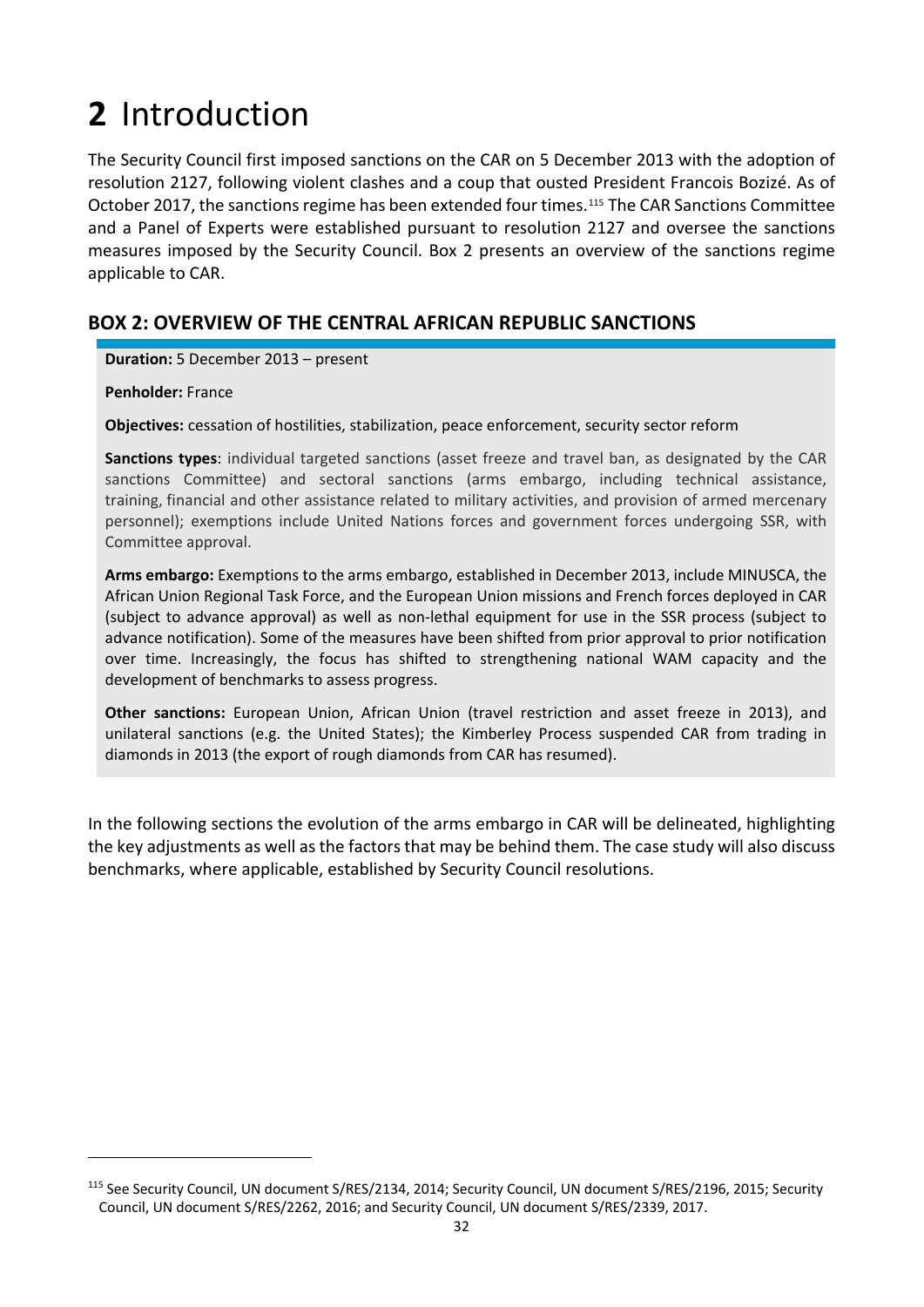# **3** Evolution of the arms embargo in Central African Republic

This section provides a detailed overview of the key adjustments, the contributing factors that led to their adoption, and the evolution of the related arms control stipulations, as well as additional guidance provided by the Security Council and its Committee to facilitate compliance with the arms embargo provisions. Box 3 provides an overview of the key modifications made to the arms embargo in CAR.

## **BOX 3: KEY MODIFICATIONS TO THE ARMS EMBARGO IN CENTRAL AFRICAN REPUBLIC**

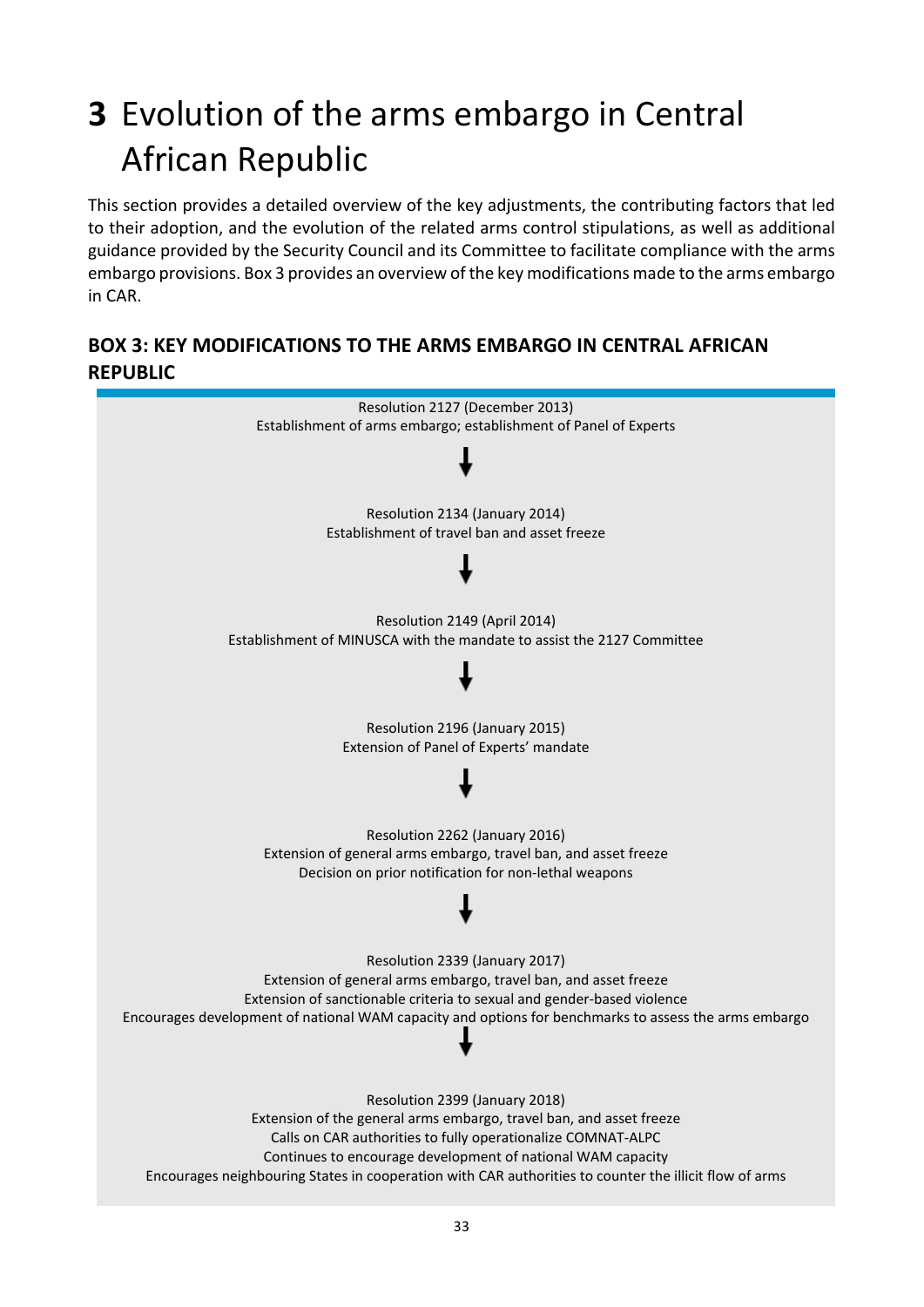## **3.1** December 2013: Establishment of arms embargo and Sanctions Committee (resolution 2127)

Following violent clashes and the ousting of President Francois Bozizé in the beginning of 2013, the situation in CAR was described as a "continuing deterioration of the security situation in the CAR, characterized by a total breakdown in law and order, the absence of the rule of law, intersectarian tensions…". [116](#page-43-0) After the adoption of resolution 2121, [117](#page-43-1) which reinforced the United Nations Integrated Peacebuilding Office in the Central African Republic (BINUCA) and supported the deployment of an African-led International Support Mission in the Central African Republic, the Security Council unanimously adopted resolution 2127 on 5 December 2013.

This resolution, which also authorized the deployment of the African-led International Support Mission to CAR (MISCA),<sup>[118](#page-43-2)</sup> included provisions on the arms embargo, future measures, and the establishment of the Sanctions Committee. The resolution imposed an arms embargo on the supply of arms and related materiel, but also stated that exemptions included United Nations-authorized international military forces<sup>[119](#page-43-3)</sup> and CAR security forces, intended solely for support of or use in the CAR process of SSR, as approved in advanced by the CAR Sanctions Committee. [120](#page-43-4) Further exemptions included non-lethal military equipment intended solely for humanitarian or protective use, pending prior approval by the CAR Sanctions Committee, as well as small arms and related equipment intended solely for use in international patrols against poaching and smuggling.[121](#page-43-5) In the resolution, the Security Council also authorized all Member States to "seize, register, and dispose [of] items the supply, sale, transfer or export of which is prohibited...".<sup>[122](#page-43-6)</sup>

The resolution also established the Sanctions Committee to monitor implementation and review information, and called upon all Member States to report on steps taken to effectively implement the arms embargo.[123](#page-43-7) Furthermore, under the direction of the Sanctions Committee, a five-person Panel of Experts was established, tasked with assisting the Committee in carrying out its mandate, as well as gathering information from States, relevant United Nations bodies, regional organizations and other interested parties regarding implementation.<sup>[124](#page-43-8)</sup>

### **3.1.1 Why was resolution 2127 adopted?**

In the months leading up to the adoption of resolution 2127, the United Nations and the Security Council had expressed deep concern with the security situation in CAR, including in the area of weapons proliferation. In his report on the situation in CAR, the Secretary-General noted that, "the proliferation of weapons and the impunity with which armed actors operate continued to cause widespread fear among the people, preventing large numbers of internally displaced persons from returning to their homes".[125](#page-43-9) Importantly, the Secretary-General in this report called on the Security

<span id="page-43-0"></span><sup>&</sup>lt;sup>116</sup> See Security Council, UN document S/RES/2127, 2013.

<span id="page-43-1"></span><sup>&</sup>lt;sup>117</sup> See Security Council, UN document S/RES/2121, 2013.

<span id="page-43-2"></span><sup>&</sup>lt;sup>118</sup> Resolution 2127 already took note that MISCA might eventually be transformed into a peacekeeping mission (see para. 46).

<span id="page-43-3"></span><sup>119</sup> This includes Mission for the Consolidation of Peace in the Central African Republic (MICOPAX), MISCA, BINUCA and its guard unit, the African Union Regional Task Force, and the French forces deployed in CAR; see Security Council, UN document S/RES/2127, 2013, para. 54(a).

<span id="page-43-5"></span><span id="page-43-4"></span> $120$  Ibid.<br> $121$  Ibid.

<span id="page-43-6"></span> $122$  Ibid, para. 55.

<span id="page-43-7"></span> $123$  Ibid, para. 54.

<span id="page-43-8"></span> $124$  Ibid, para. 59(a) and (b).

<span id="page-43-9"></span><sup>125</sup> See Security Council, UN document S/2013/470, 2013, para. 42.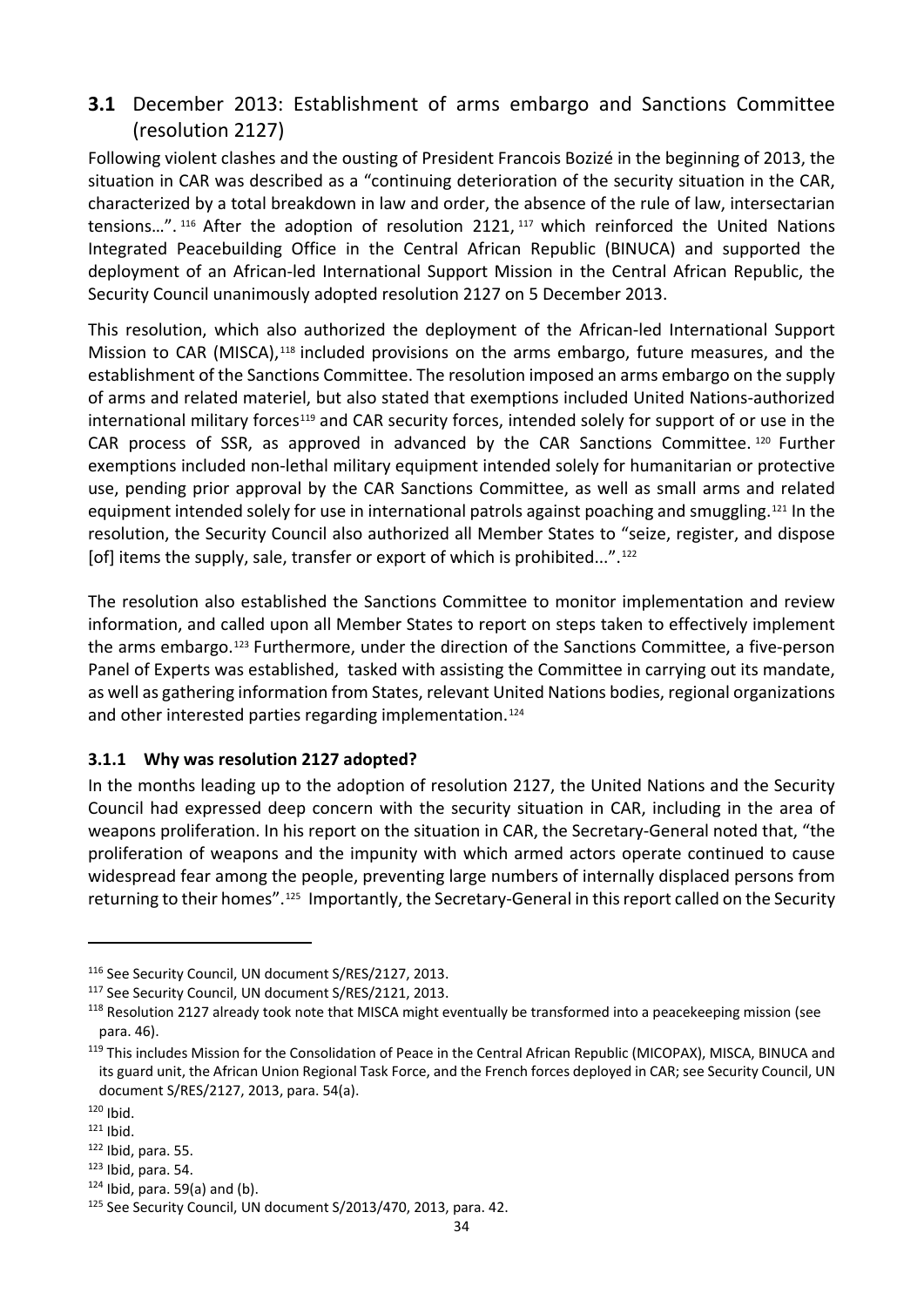Council "to consider appropriate options, including the adoption of sanctions or the establishment of a panel of experts".[126](#page-44-0)

Following the release of the Secretary-General's report in August 2013, a briefing on the situation in CAR was held by the Security Council, where members of the Security Council stressed that the armed conflict in CAR posed a serious threat to the stability of CAR and the region, and expressed grave concerns about the significant deterioration of the humanitarian situation as well as violations of international humanitarian law and reports of widespread human rights violations.[127](#page-44-1)

In August 2013 the United Nations expressed concern over weapons proliferation and armed groups, and noted the need to support CAR authorities in SSR and DDR processes.<sup>[128](#page-44-2)</sup> The Security Council in October 2013 expressed grave concerns about the threat to peace and security in CAR arising from the illicit transfer, destabilizing accumulation and misuse of small arms and light weapons, and expressed "its readiness to consider appropriate responses in this regard".<sup>[129](#page-44-3)</sup>

## **3.2** January 2014: The Security Council extends the arms embargo, specifies exemptions, and links arms control to SSR and DDR (resolution 2134)

Prior to the adoption of resolution 2134, a two-week mission was deployed by the United Nations Mine Action Service (UNMAS) "to assess the status of unsafe stored ammunition causing an immediate threat to civilians as well as to United Nations personnel."<sup>[130](#page-44-4)</sup> The mission found that since the last technical assessment conducted in December 2012, 82 per cent of the obsolete ammunition and 98 per cent of small arms ammunition has been looted.<sup>[131](#page-44-5)</sup> The report noted that the UNMAS team will "return to Bangui to establish an effective coordination mechanism, provide risk education sessions and destroy remaining unsafe stockpiles."<sup>[132](#page-44-6)</sup>

Against the background of the deteriorating security situation in CAR, resolution 2134 was adopted on 28 January 2014. The resolution extended BINUCA's mandate and authorized a travel ban and asset freeze for all funds, other financial assets and economic resources of individuals and entities designated by the Committee.[133](#page-44-7) The resolution extended the arms embargo by a year, but also delineated exemptions, which include supply to European Union operations that are authorized in the same resolution.[134](#page-44-8) In addition, the Security Council:

[c]alls upon the Transitional Authorities, with the assistance of BINUCA and international partners, to address the illicit transfer, destabilizing accumulation, and misuse of small arms and light weapons in the CAR and to ensure the safe and effective management, storage and security of their stockpiles of small arms and light weapons, and the collection and/or destruction of surplus, seized, unmarked, or illicitly held weapons and ammunition, and further stresses the importance of incorporating such elements into SSR and DDR/R[epatriation] programs.[135](#page-44-9)

<span id="page-44-0"></span><sup>126</sup> See ibid., para. 56.

<span id="page-44-1"></span><sup>&</sup>lt;sup>127</sup> See Security Council, UN document SC/11093-AFR/2678, 2013; see also Security Council,

UN document S/PV.7017, 2013.<br><sup>128</sup> See Security Council, UN document S/PV.7017, 2013.

<span id="page-44-3"></span><span id="page-44-2"></span><sup>129</sup> See Security Council, UN document S/RES/2121, 2013, para. 18.

<span id="page-44-4"></span><sup>130</sup> Security Council, UN document S/2013/787, 2013, para. 71.

<span id="page-44-5"></span> $131$  Ibid.

<span id="page-44-6"></span> $132$  Ibid.

<span id="page-44-7"></span><sup>133</sup> This includes individuals and entities acting in violation of the arms embargo, those who commit international humanitarian law and international human rights law violations, recruit and use children in armed conflict, or support armed groups.

<span id="page-44-8"></span><sup>134</sup> See Security Council, UN document S/RES/2134, 2014, para. 40.

<span id="page-44-9"></span><sup>135</sup> Ibid., para. 9.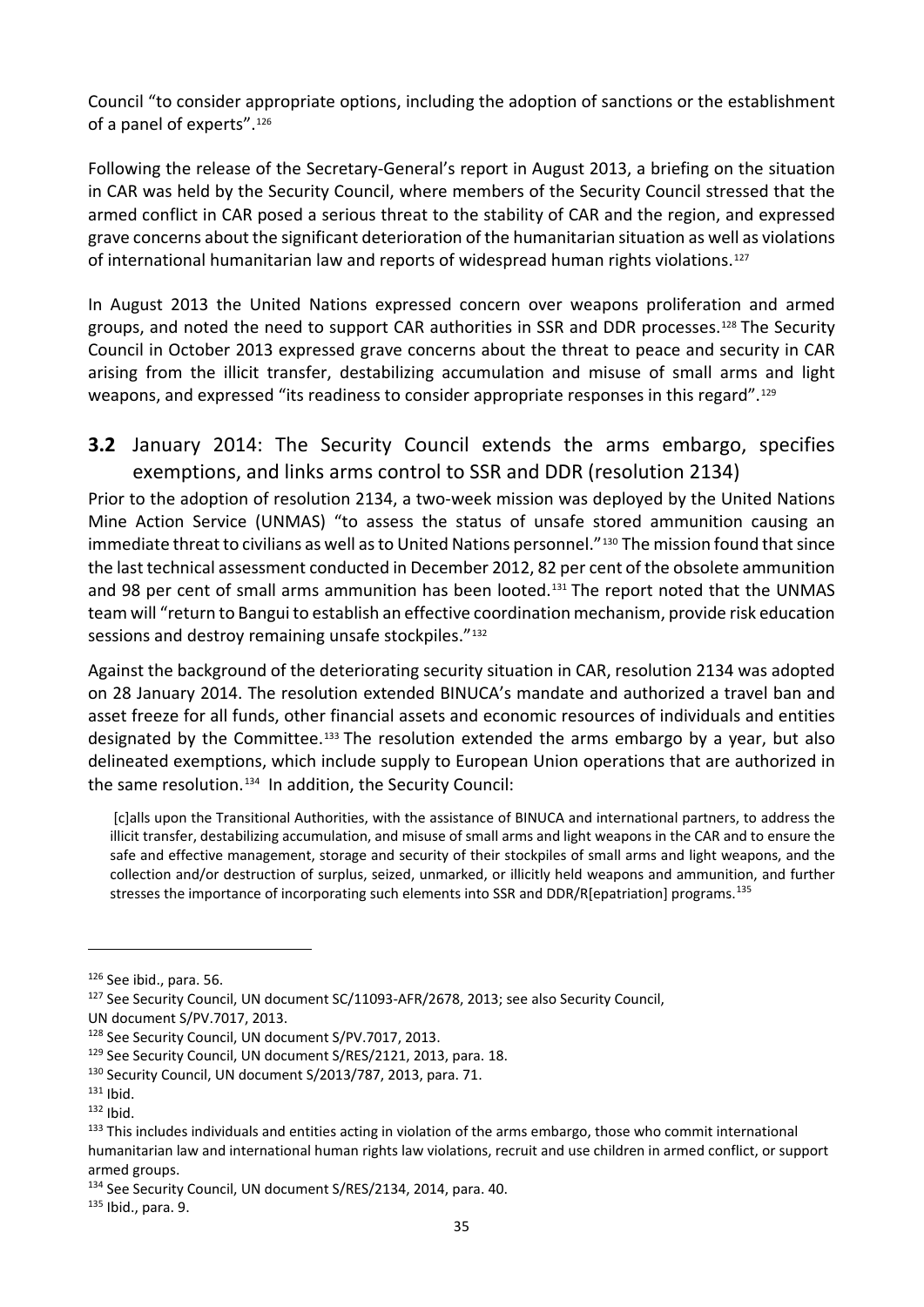The importance of linking DDR with SSR and stabilization was already underlined in the Secretary-General's report on the situation in CAR in December 2013.[136](#page-45-0)

## **3.3** April 2014: MINUSCA is established with the mandate to assist the 2127 committee (resolution 2149)

Three months later, resolution 2149 established MINUSCA. Acknowledging the "contribution of the Council-mandated arms embargo…to countering the illicit transfer of arms and related materiel in CAR and its region, and in supporting post-conflict peacebuilding, [DDR] and [SSR]",[137](#page-45-1) the resolution provided MINUCSA with the mandate to assist the 2127 Committee and the Panel of Expert, including by monitoring the implementation of sanctions measures. Resolution 2149 also decided that MINUSCA's mandate included "inspecting, as it deems necessary and when appropriate without notice, all arms and related materiel regardless of location" and acting to "seize and collect arms and any related materiel the transfer of which into the CAR violates the measures imposed by paragraph 54 of resolution 2127 (2013) and to record and dispose of such arms and related materiel as appropriate".[138](#page-45-2) In paragraph 31(e), the Security Council decided that MINUSCA's mandate would further include seizing, collecting, recording and disposing of arms and any related material the transfer of which violated the arms embargo.<sup>[139](#page-45-3)</sup> Moreover, paragraph 33 recalls paragraph 9 of resolution 2134, namely the need:

to address the illicit transfer, destabilizing accumulation, and misuse of small arms and light weapons in the CAR, and to ensure the safe and effective management, storage and security of stockpiles of small arms and light weapons, and the collection and/or destruction of surplus, seized, unmarked, or illicitly held weapons and ammunition, and further stresses the importance of incorporating such elements into SSR and DDR/R[epatriation] programmes;<sup>[140](#page-45-4)</sup>

# **3.4** January 2015: Following the Panel of Experts stressing the lack of progress, the Security Council extends key arms embargo provisions and calls on transitional authorities to develop national WAM capacities (resolution 2196)

Prior to the adoption of resolution 2196, the CAR Panel of Experts presented its final report on 28 October 2014. [141](#page-45-5) In the report, the Panel of Experts underlines challenges regarding efforts to analyze and trace weapons and ammunition in circulation in CAR due to the limited information provided by Member States and arms manufacturers on weapons found or seized in the country.[142](#page-45-6) One of the main challenges the Panel of Experts highlighted was the illicit support and transfer of arms and ammunition to armed groups. The Panel identified weapons and ammunition, in several instances and in different parts of the country, that had been diverted from national stockpiles and had fallen into the hands of armed groups, which "use arms and ammunition in their possession as bargaining tools and to guarantee personal security".<sup>[143](#page-45-7)</sup> The Panel also stressed the lack of progress with regard to disarmament in the country and highlighted cases of non-compliance with the arms

<span id="page-45-0"></span><sup>136</sup> Security Council, UN document S/2013/787, 2013, p. 5.

<span id="page-45-1"></span><sup>&</sup>lt;sup>137</sup> See Security Council, UN document S/RES/2149, 2014, p. 2.

<span id="page-45-2"></span> $138$  Ibid., para. 31(d) and 31(e).<br> $139$  Ibid., para. 31(e).

<span id="page-45-3"></span>

<span id="page-45-4"></span><sup>140</sup> Ibid., para. 33.

<span id="page-45-5"></span><sup>141</sup> See Security Council, UN document S/2014/762, 2014.

<span id="page-45-6"></span><sup>142</sup> Ibid., para. 153.

<span id="page-45-7"></span><sup>143</sup> Ibid., para. 172.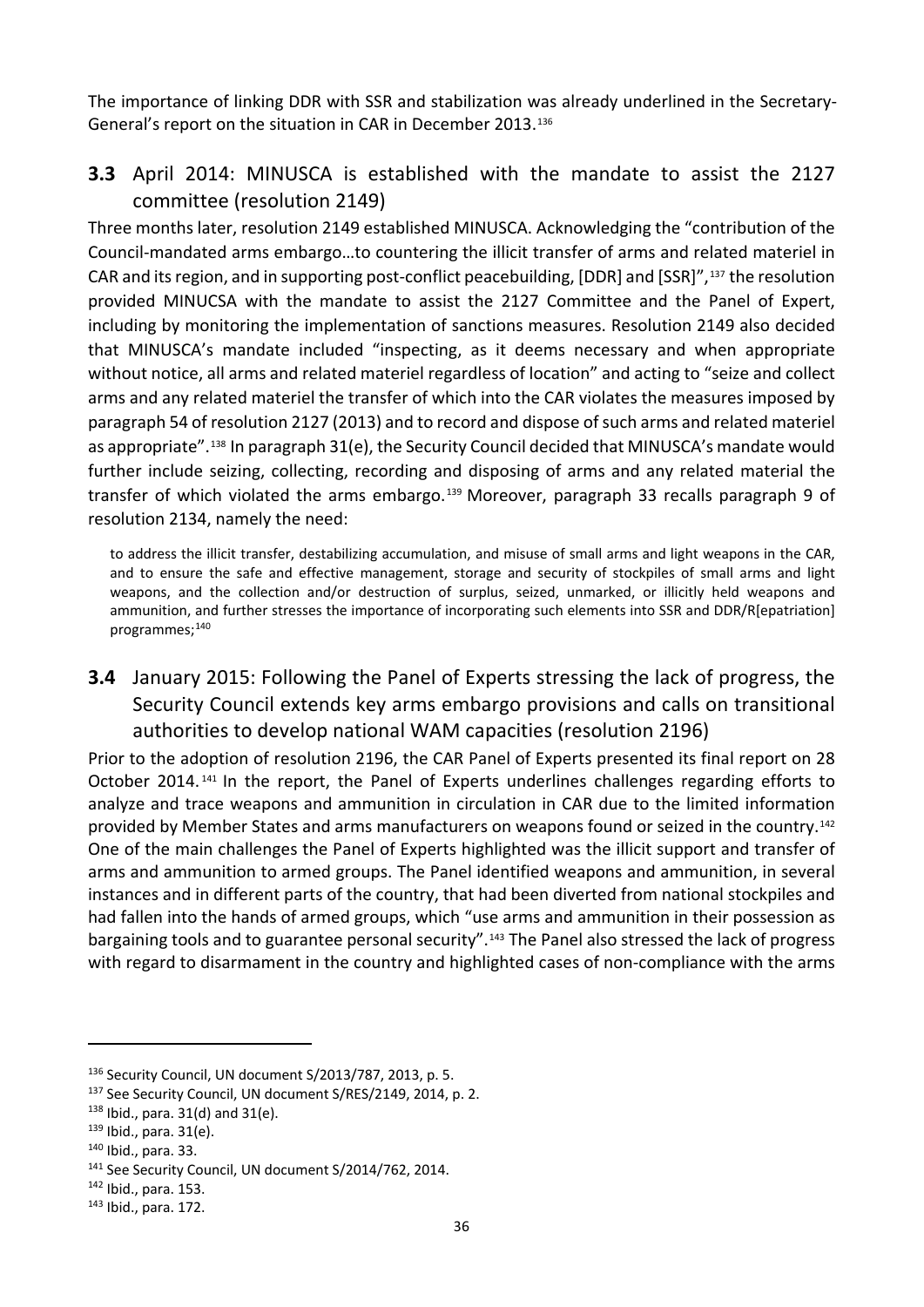embargo in which "the police and the gendarmerie of the [CAR] received equipment without prior approval by the [2127 Committee]."<sup>[144](#page-46-0)</sup>

Against this background, resolution 2196 reiterated many arms control measures applied in previous resolutions, including on stockpile management, documentation, registration and disposal, and the linking of the arms embargo to MINUSCA's peacebuilding, DDR and SSR efforts. In addition, the Security Council urged relevant actors to ensure cooperation with the Panel of Experts and the safety of its members.<sup>[145](#page-46-1)</sup>

The resolution extended the arms embargo, travel ban, as well as the work of the Committee and the Panel of Experts by another year. With regard to exemptions to the arms embargo, the resolution explicitly exempted "[s]upplies of arms and other related lethal equipment to the CAR security forces, intended solely for support of or use in the CAR process of SSR, as approved in advance by the Committee".<sup>[146](#page-46-2)</sup> Additionally, "supplies of non-lethal military equipment intended solely for humanitarian or protective use, and related technical assistance or training, as approved in advance by the Committee" were exempted.<sup>[147](#page-46-3)</sup> This provision reflected paragraph 54 of resolution 2127.

With regard to national WAM capacity, the resolution:

reiterates its call upon the transitional authorities, with the assistance of MINUSCA and international partners, to address the illicit transfer, destabilizing accumulation and misuse of small arms and light weapons in the CAR, and to ensure the safe and effective management, storage, and security of their stockpiles of small arms and light weapons and the collection and/or destruction of surplus, seized, unmarked, or illicitly held weapons and ammunition and further stresses the importance of incorporating such elements into SSR and [disarmament, demobilization, repatriation, resettlement and reintegration] programs;<sup>[148](#page-46-4)</sup>

Furthermore, resolution 2196 reiterated designation criteria for individuals and entities engaging in or providing support for acts that undermined the peace, stability or security of CAR.<sup>[149](#page-46-5)</sup>

# **3.5** January 2016: The Security Council extends arms embargo provisions, specifies exemptions and highlights the regional nature of arms proliferation (resolution 2262)

Resolution 2262 extended the general arms embargo, travel ban and asset freeze, as well as the work of the Committee and Panel of Experts by another year. Resolution 2262 reiterated many of the measures mentioned in resolution 2196 (2015) on stockpile management, documentation, registration and disposal of captured or seized illicit arms and ammunition, as well as exemption of imports for the Government of CAR through advance approval for military items.

Resolution 2262, however, eases the arms embargo measure applicable to CAR authorities on nonlethal equipment, an adjustment from "advance approval by" to "advance notification to" the Committee. The resolution noted that the embargo should not apply to:

Supplies of non-lethal equipment and provision of assistance, including operational and non-operational training to the CAR security forces, intended solely for support of or use in the CAR process of Security Sector

<span id="page-46-0"></span><sup>144</sup> Ibid., para. 179.

<span id="page-46-1"></span><sup>145</sup> See Security Council, UN document S/RES/2196, 2015, para. 21.

<span id="page-46-2"></span> $146$  Ibid., para. 1(f).

<span id="page-46-3"></span> $147$  Ibid., para.  $1(c)$ .

<span id="page-46-4"></span><sup>148</sup> Ibid., para. 3.

<span id="page-46-5"></span><sup>149</sup> Ibid., para. 11.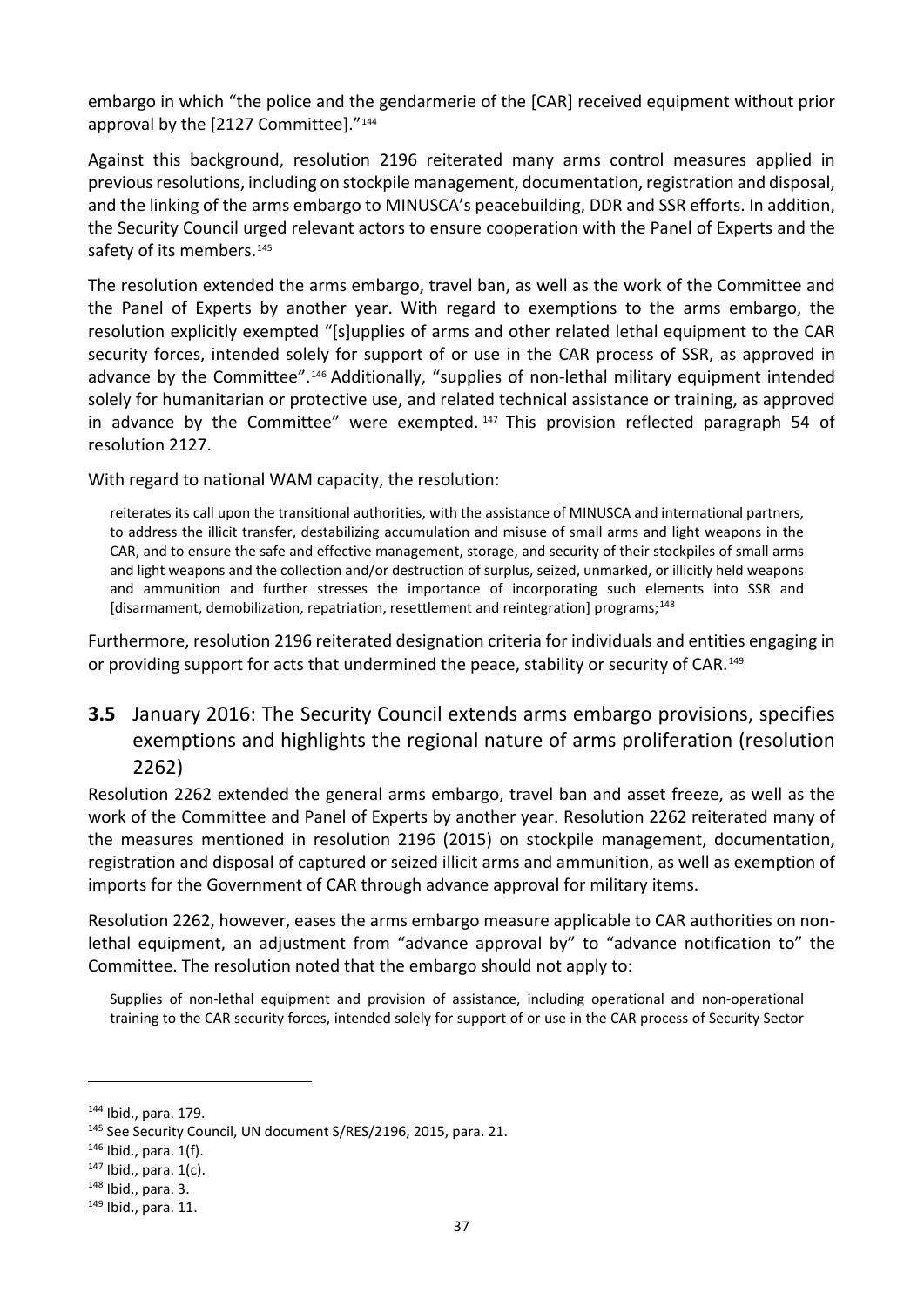Reform (SSR), in coordination with MINUSCA, and as notified in advance to the Committee, and requests MINUSCA to report on the contribution to SSR of this exemption, as part of its regular reports to the Council.<sup>[150](#page-47-0)</sup>

Prior to the adoption of resolution 2262, in a letter from the President of the Security Council addressed to the Secretary-General, the Security Council expressed grave concerns regarding the threat posed by the illicit transfer, destabilizing accumulation and misuse of SALW and highlighted the important contribution of the Council-mandated arms embargo. [151](#page-47-1) Moreover, the Security Council considered the Panel of Experts' final report, which stressed that "[r]ecent seizures of arms indicate regional circulation, in particular from neighbouring countries."[152](#page-47-2) The report further noted that cross-border trafficking from a neighbouring country continued to represent one of the main sources of supply of hunting ammunition in CAR, and that in-country circulation of arms remained significant, where improper storage and failures of stockpile management in CAR also contributed to diversion and sources of trafficking.<sup>[153](#page-47-3)</sup>

The focus on cross-border trafficking, in-country circulation and failures of stockpile management is also reflected in resolution 2262. The paragraph on exemptions for example addresses:

[s]upplies brought into the CAR by Chadian or Sudanese forces solely for their use in international patrols of the tripartite force established on 23 May 2011 in Khartoum by the CAR, Chad and Sudan, to enhance security in the common border areas, in cooperation with MINUSCA, as approved in advance by the Committee;<sup>[154](#page-47-4)</sup>

With regard to the safety and security of stockpiles, the report of the Panel of Experts noted that only one armoury inspected complied with minimum safety requirements and several units did not have proper arms registries, leading to the diversion of arms and ammunition.<sup>[155](#page-47-5)</sup> Consequently, in resolution 2262, the Security Council reiterated its call for proper WAM.[156](#page-47-6)

**3.6** January 2017: The Council calls for the development of national WAM capacity and requests the Secretariat to propose options for the elaboration of benchmarks (resolution 2339)

Resolution 2339 explicitly addresses the development of national WAM capacity. The Security Council:

[r]eiterates its call upon the CAR authorities, with the assistance of MINUSCA and international partners, to address the illicit transfer, destabilizing accumulation and misuse of small arms and light weapons in the CAR, and to ensure the collection and/or destruction of surplus, seized, unmarked, or illicitly held weapons and ammunition and further stresses the importance of incorporating such elements into SSR and [disarmament, demobilization, repatriation and reintegration] programs; [157](#page-47-7)

[s]trongly encourages the CAR authorities to increase their capacity, with the support of MINUSCA, the United Nations Mine Action Service (UNMAS), and other international partners, to store and manage weapons and ammunition in their possession, including those transferred from MINUSCA stocks, according to international best practices and norms, while ensuring that the FACA and interior forces units receiving such weapons and ammunition are fully trained and vetted;<sup>[158](#page-47-8)</sup>

<span id="page-47-1"></span><span id="page-47-0"></span><sup>&</sup>lt;sup>150</sup> Security Council, UN document S/RES/2262, 2016, para. 1(b).<br><sup>151</sup> Security Council, UN document S/2015/162, 2015, para. 18.<br><sup>152</sup> Security Council, UN document S/2015/936, 2015, p. 3.

<span id="page-47-3"></span><span id="page-47-2"></span><sup>&</sup>lt;sup>153</sup> Ibid.<br><sup>154</sup> Security Council, UN document S/RES/2262, 2016, para. 1(c).

<span id="page-47-6"></span><span id="page-47-5"></span><span id="page-47-4"></span><sup>&</sup>lt;sup>155</sup> Security Council, UN document S/2015/936, 2015, para. 47.<br><sup>156</sup> Security Council, UN document S/RES/2262, 2016, para. 4.

<span id="page-47-7"></span><sup>157</sup> Security Council, UN document S/RES/2339, paras. 3

<span id="page-47-8"></span> $158$  Ibid., para 4.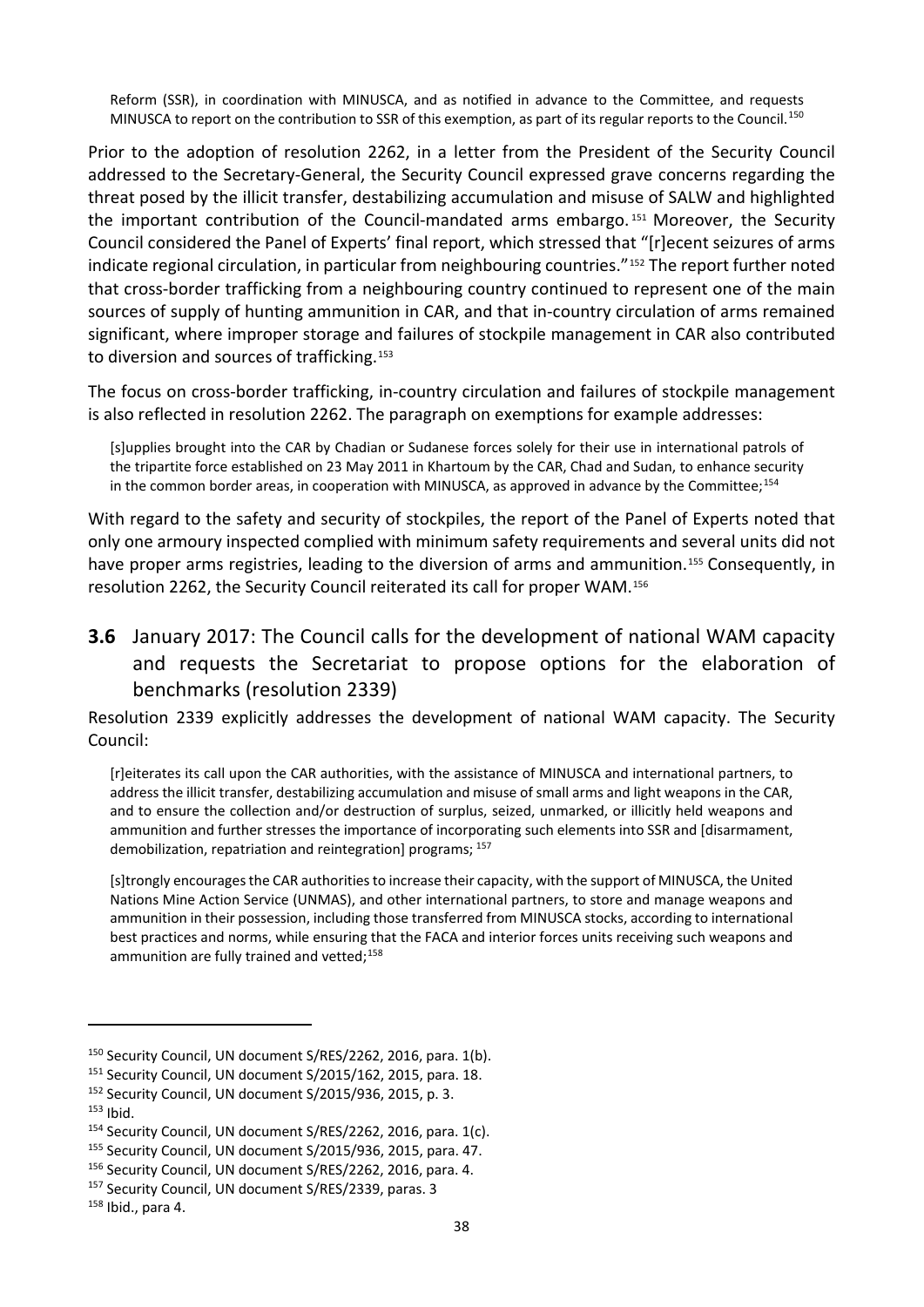In resolution 2339, the Security Council also:

[e]ncourages all Member States, in particular neighboring States and Member States of the Economic Community of the Central African States (ECCAS) and of the Central African Economic and Monetary Community (CEMAC) to utilize the advance notification and exemption procedures pursuant to paragraph 1 of this resolution to return arms and related materiel of all types belonging to the [Central African Armed Forces], or to implement technical assistance, training or other assistance related to military activities by the Central African national security and defense forces, and in this regard requests the Panel of Experts to provide the necessary assistance as per paragraph 28 (b) of this resolution;<sup>[159](#page-48-0)</sup>

Prior to the consideration of resolution 2339, the Secretary-General noted the continued threat posed by the illicit trafficking of weapons and ammunition into CAR.<sup>[160](#page-48-1)</sup> In the same letter, the Secretary-General underlined that the "national capacity of the [CAR] to prevent illicit arms trafficking is extremely limited" [161](#page-48-2) and noted the importance of operationalizing a "national legislative framework on weapons and ammunition management, which should be supported by the international community, including through the provision of technical expertise."<sup>[162](#page-48-3)</sup> The signing of Presidential Decree 17.069 on the creation of the National Commission on Small Arms and Light Weapons was noted as an important first step towards this objective. Lastly, the letter noted that the arms embargo regime remained highly politicized in the country, despite the "fact that the Committee has never refused an exemption request by the Government".[163](#page-48-4) A full list of the current exemptions can be found on the 2127 Committee website.<sup>[164](#page-48-5)</sup>

In resolution 2339, the Security Council also requested the Secretariat to provide a list of options for the elaboration of benchmarks, in coordination with the European Union Military Training Mission and others active in the field of SSR, to "assess the arms embargo measures according to the progress of the SSR."[165](#page-48-6) Paragraph 29 also requested additional information on the "Panel of Experts' recommended arms embargo working group to be potentially established within MINUSCA."[166](#page-48-7) The paragraph also explicitly referenced previous similar experiences in other United Nations peacekeeping missions. [167](#page-48-8) According to the Secretary-General's letter of 10 July 2017, an arms embargo working group "could be responsible for coordinating the Mission's efforts in the implementation of its embargo responsibilities and assisting the national authorities in this regard." [168](#page-48-9) While the reasoning for the inclusion of such assessment by the Secretariat is not referenced directly in resolution 2339, informal consultations held as part of this study reveal that the continued request by CAR authorities to the Security Council to lift the embargo, in addition to the recognition of the need to strengthen the CAR security service, may have played a role in the Security Council's consideration.

-

<span id="page-48-7"></span><sup>166</sup> Ibid.

<span id="page-48-0"></span><sup>159</sup> Ibid., para. 21.

<span id="page-48-1"></span><sup>160</sup> See Security Council, UN document S/2017/597, 2017, p. 3.

<span id="page-48-3"></span>

<span id="page-48-4"></span>

<span id="page-48-2"></span><sup>&</sup>lt;sup>162</sup> Ibid.<br><sup>162</sup> Ibid., p. 4.<br><sup>163</sup> See https://www.un.org/sc/suborg/en/sanctions/2127/exemptions\_measures/arms-embargo.

<span id="page-48-6"></span><span id="page-48-5"></span><sup>165</sup> See Security Council, UN document S/RES/2339, 2017, para. 29.

<span id="page-48-8"></span><sup>&</sup>lt;sup>167</sup> The reference to previous experiences could be a reference to the arms embargo working group of the United Nations Operation in Côte d'Ivoire.

<span id="page-48-9"></span><sup>168</sup> Security Council, UN document S/2017/597, 2017, p. 4.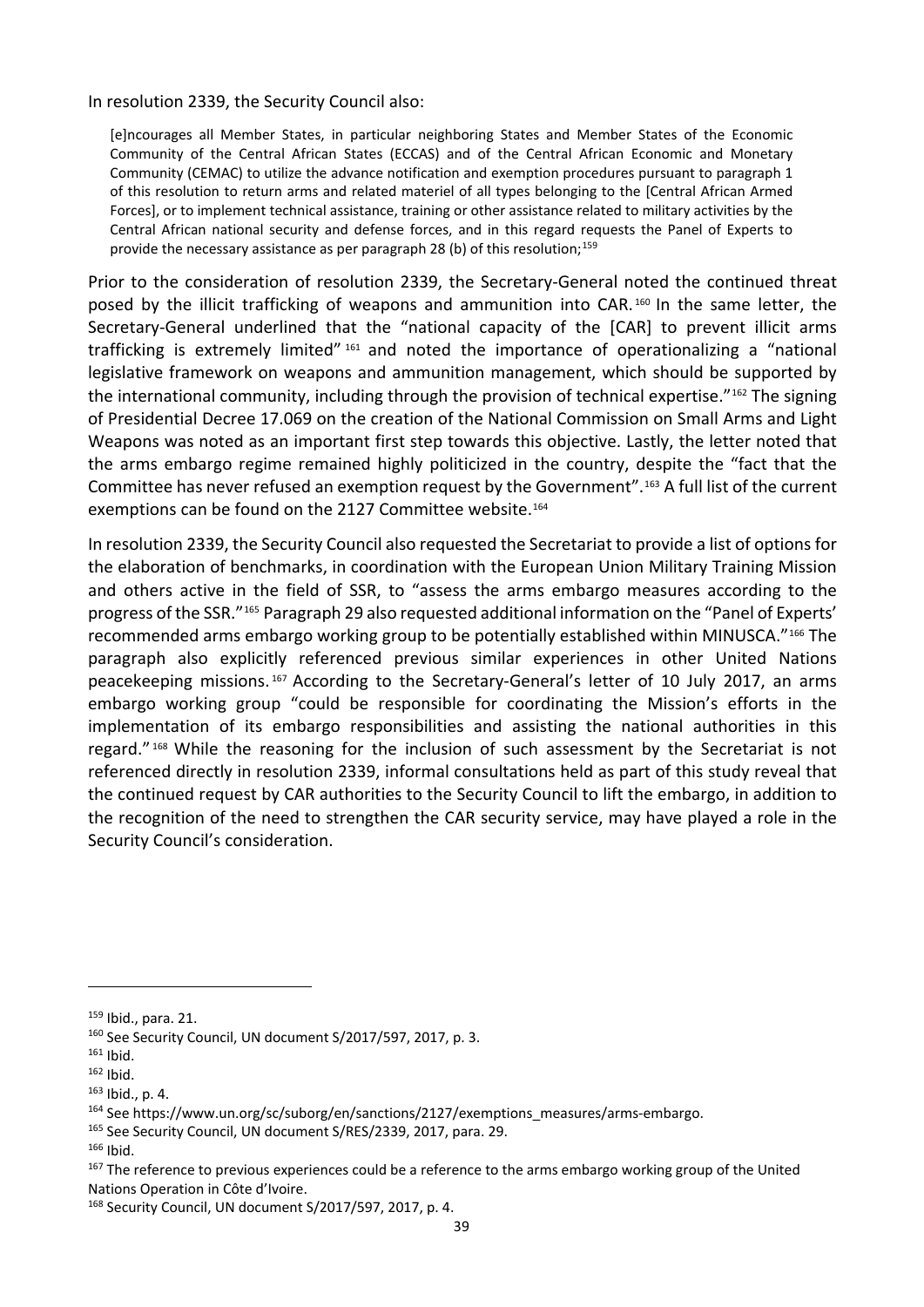**3.7** January 2018: Developments related to national commission on small arms and light weapons, cooperation with neighbouring states, MINUSCA's arms embargo working group and identification of benchmarks to assess arms embargo (resolution 2399)

With the extension of the arms embargo for a period of 12 months, resolution 2399 includes four key developments that merit attention. First, the resolution recognizes the importance of an established national coordinating body to address the issue of illicit small arms and light weapons in CAR. Paragraph four of the resolution, "[w]elcomes in this regard the creation of the "Commission nationale de lutte contre la prolifération et la circulation illicite des armes légères et de petit calibre (COMNAT-ALPC)" and calls on CAR authorities to fully operationalize it".[169](#page-49-0)

Second, the resolution brings to light the role of neighboring States to cooperate with CAR authorities in tackling the illicit flow of arms into CAR, which is a new reference under the arms embargo provisions.[170](#page-49-1) In particular, the resolution places specific focus on addressing arms that are manufactured and trafficked in the subregion, calling on neighboring States and CAR to "ensure the traceability of the weapons and ammunition produced on their territories as required by the Kinshasa Convention…".[171](#page-49-2) 

Third, the resolution welcomes the establishment of an arms embargo working group within MINUSCA and encourages the working group to support the implementation of the arms embargo. Further, the resolution encourages the arms embargo working group to "serve as a channel for information-sharing on arms trafficking and for recommendations on the control activities to be carried out including, when appropriate, the seizure of weapons, in pursuance of MINUSCA's mandate as defined in paragraph 44 of resolution 2387 (2017)".<sup>[172](#page-49-3)</sup>

Fourth, following the Secretary-General's letter on options to elaborate on benchmarks to assess the arms embargo in 2017, the resolution makes a follow-on request to the Secretariat to provide such benchmarks to the Security Council within six months of the adoption of the resolution (see section 4 of this Annex for more information). $173$ 

<span id="page-49-0"></span><sup>&</sup>lt;sup>169</sup> Security Council, UN document S/RES/2399, 2018, para. 4.<br><sup>170</sup> Ibid., para. 7.<br><sup>171</sup> Ibid., para. 7.

<span id="page-49-1"></span>

<span id="page-49-2"></span>

<span id="page-49-3"></span><sup>172</sup> Ibid., para. 5.

<span id="page-49-4"></span><sup>173</sup> Ibid., para. 43.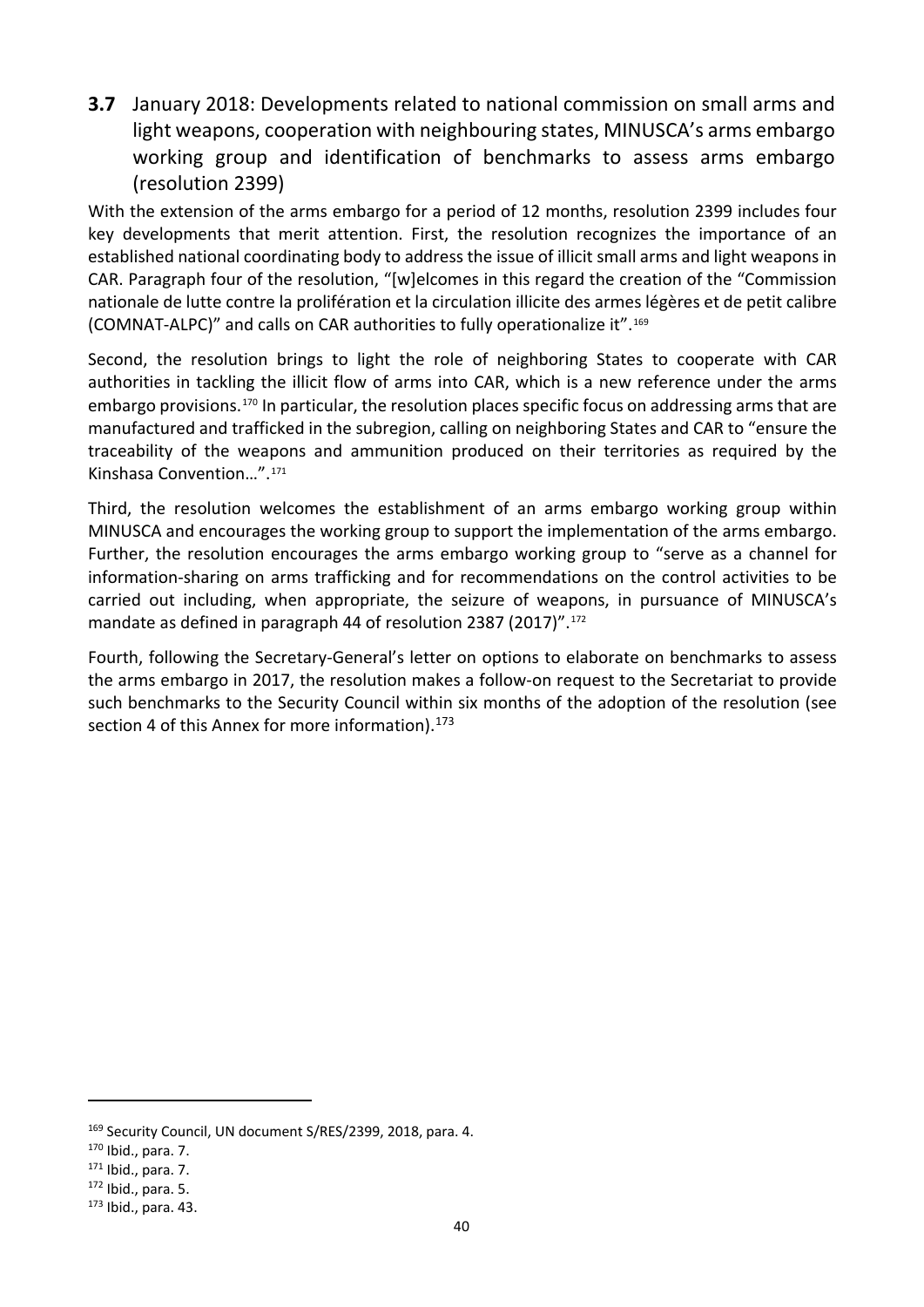# **4** Request to identify benchmarks to assess the arms embargo

In paragraph 61 of resolution 2127, the Security Council affirmed to:

keep the situation in the CAR under continuous review and that it shall be prepared to review the appropriateness of the measures contained in this resolution … as may be needed at any time in light of the progress achieved in the stabilization of the country and compliance with this resolution;<sup>[174](#page-50-0)</sup>

Subsequent resolutions have reaffirmed this measure.<sup>[175](#page-50-1)</sup> With regard to the development of specific benchmarks to reassess or adjust arms embargo measures, in operative paragraph 29 of resolution 2339, the Security Council:

[r]equests the Secretariat to provide to the Security Council, by 30 May 2017, options for the elaboration of benchmarks, in coordination with [the European Union Military Training Mission] and other active partners in the field of SSR and in consultation with the CAR Authorities, to assess the arms embargo measures according to the progress of the SSR, including [Central African Armed Forces] and Internal Security Forces and their needs<sup>[176](#page-50-2)</sup>

Requests for assessment support by the Security Council to the Secretariat have been increasingly observed in recent years, with the results of such assessments contributing to providing the Security Council with more comprehensive information on sanctions-related matters. For example, the Secretary-General's report on small arms noted how such assessment support in the past has supported the Security Council,<sup>[177](#page-50-3)</sup> including to provide detailed information on:

- the status and relevance of sanctions measures and their impact on the security situation in the country;
- the measures and their contribution to the peace process, ceasefire regimes or the cessation of hostilities agreements;
- the identification of needs for cooperation and assistance to support WAM in-country;
- issues pertaining to border control and customs; and
- the implementation of DDR and SSR processes.

In the case of CAR, in pursuance of the request made in resolution 2339, the Secretariat, after consultations with relevant actors, including MINUSCA, the Panel of Experts and UNIDIR, provided the Security Council with possible options on the elaboration of benchmarks to assess implementation of the arms embargo in CAR. The Secretary-General's letter provided several options for developing benchmarks to assess the arms embargo:<sup>[178](#page-50-4)</sup>

- option 1: headquarters-based desk review;
- option 2: desk review with headquarters-based remote consultations with the field; and
- option 3: desk review with headquarters-based remote consultations and field-based assessment mission.

Subsequently, in 2018, the Security Council proceeded to request the Secretariat to provide concrete benchmarks to assess the arms embargo in CAR on the basis of option 3 above. This

<span id="page-50-2"></span><span id="page-50-1"></span><sup>175</sup> For example, Security Council, UN document S/RES/2196, 2015, para. 24; S/RES/2399, 2018, para. 42.  $176$  Security Council, UN document S/RES/2339, 2017, para. 29.

<span id="page-50-0"></span><sup>&</sup>lt;sup>174</sup> Security Council, UN document S/RES/2127, 2013, para. 61.

<span id="page-50-3"></span><sup>&</sup>lt;sup>177</sup> See Security Council, UN document S/2017/1025, 2017, annex II, para. 15; see also Security Council,

UN document S/2017/597, 2017.

<span id="page-50-4"></span><sup>178</sup> Security Council, UN document S/2017/597, 2017.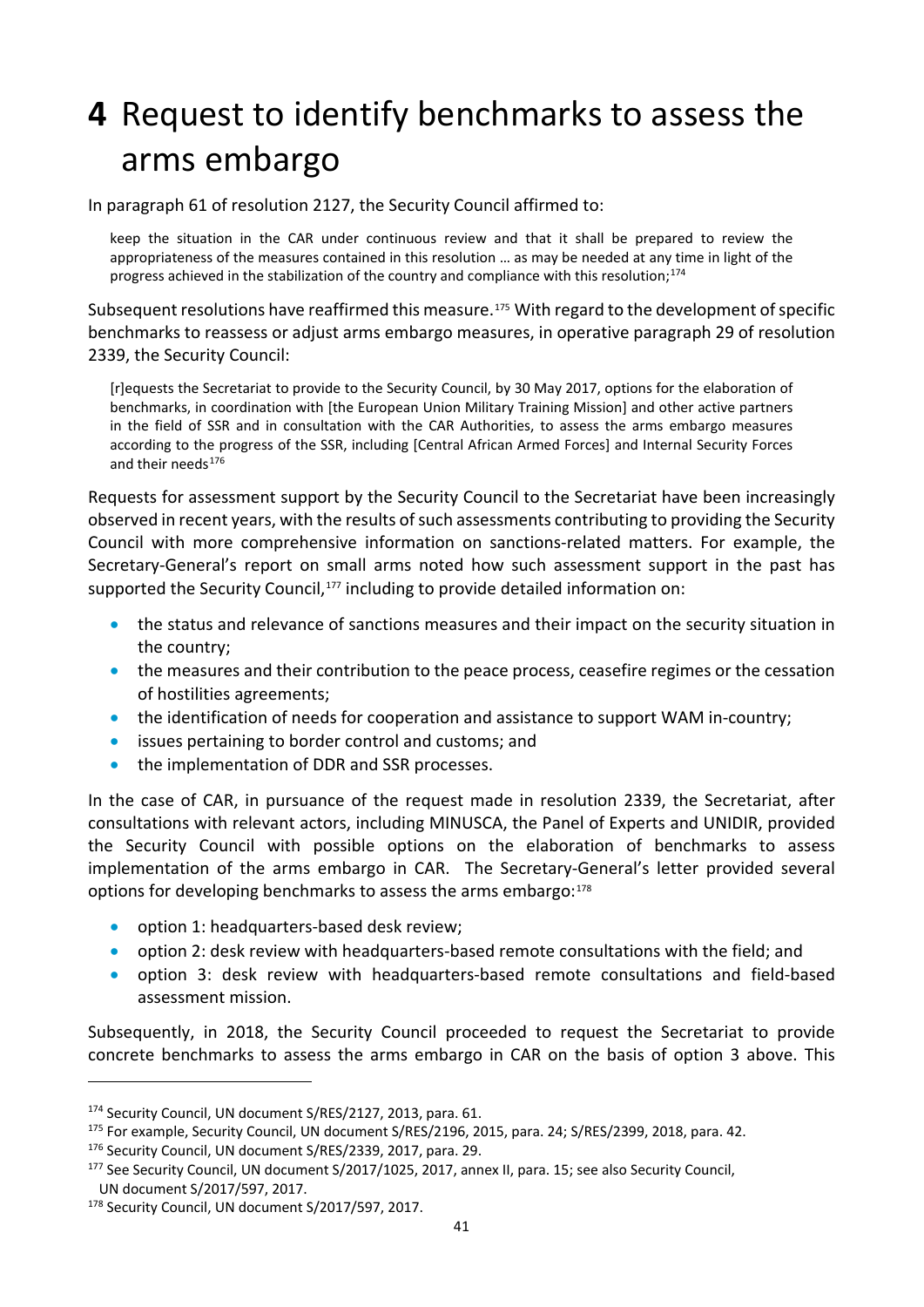request provides a unique opportunity for the Security Council, the Government of CAR and the United Nations to cooperatively identify benchmarks—including measures related to weapon and ammunition management at the national level—that help to inform the assessment of the arms embargo.

Lastly, as part of national efforts to strengthen the management of arms and ammunition in CAR, UNIDIR, together with United Nations partners, supported the Government of CAR to develop a technical roadmap on WAM in September 2017. The findings report from this assessment mission was released with restricted circulation in early 2018.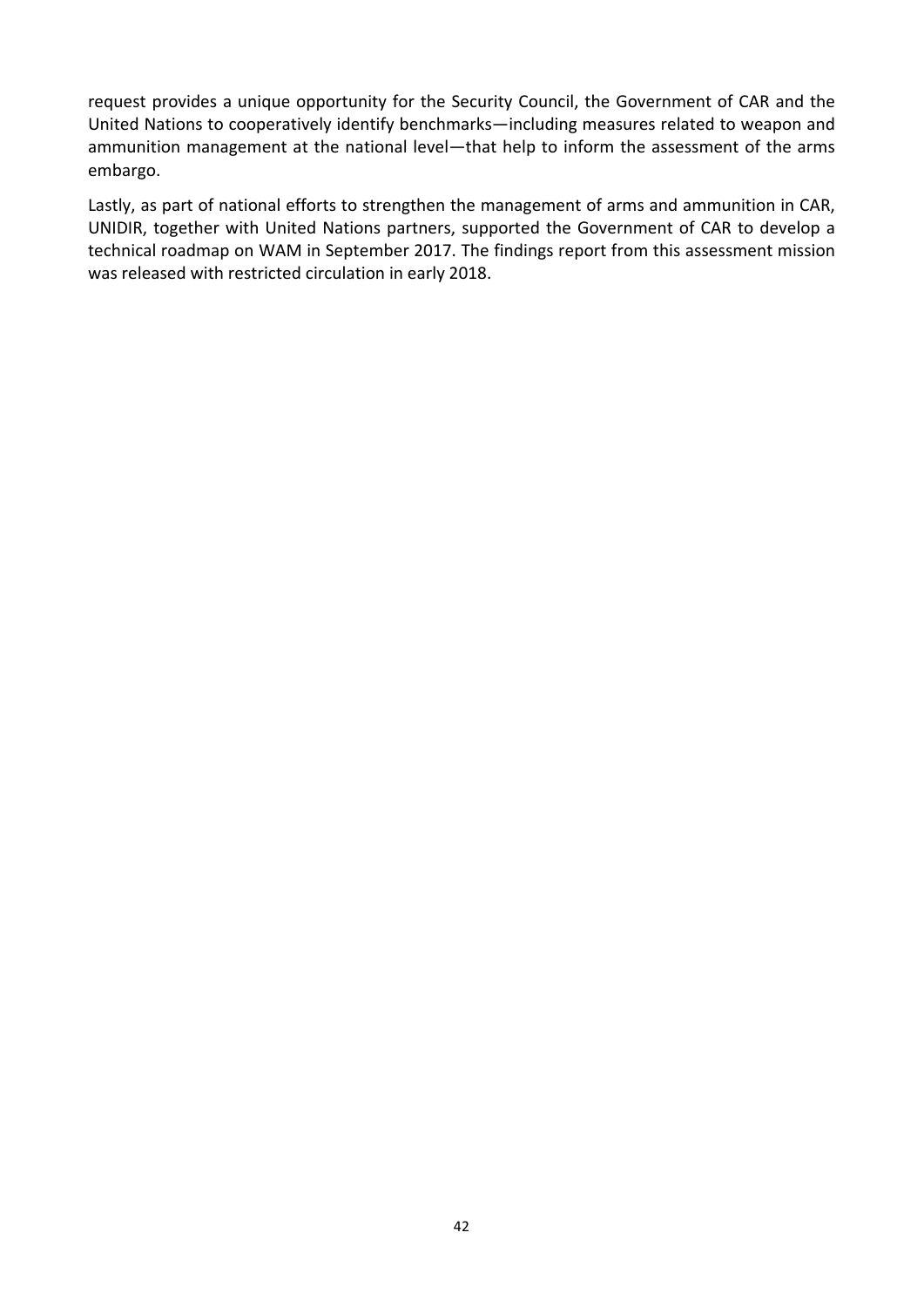# **5** Observations

In-country circulation of SALW and illicit trafficking of weapons and ammunition into CAR has continued despite the arms embargo imposed in December 2013. [179](#page-52-0) Transnational weapons trafficking routes have led to an increasing emphasis of border control and regional cooperation. Given that CAR borders South Sudan and the Democratic Republic of the Congo—both of which have United Nations missions, one of which has a targeted arms embargo sanction (the Democratic Republic of the Congo), and the proliferation of SALW being a risk in the three States—inter-mission cooperation, in particular on information-sharing and record-keeping on captured weapons, would be beneficial.

The arms embargo in CAR is expected to continue to evolve in the coming years. The main developments over the past few years in the arms embargo include:

- Measures being shifted from requiring prior approval to prior notification, for example in the case of non-lethal equipment used for the SSR process and small arms and other related equipment intended for international patrols to defend against poaching and smuggling.
- The increasing emphasis of the operationalization, with the support of relevant international actors, of a national legislative framework on WAM. The creation of the National Commission on Small Arms and Light Weapons is an important first step towards the operationalization f this national legislative framework.
- The Security Council requesting the Secretariat to provide options for the elaboration of benchmarks to assess the arms embargo measures according to the progress of SSR.

It is noteworthy that the sanctionable criteria in the Security Council resolutions reflect developments on the ground in CAR. In January 2017, sexual and gender-based violence was added to the list of sanctionable criteria. From an arms control perspective, such criteria mirror those of the Arms Trade Treaty—of which CAR is a State Party—which require States Parties to take into account the risk of sexual and gender-based violence when conducting export control assessments.[180](#page-52-1)

Lastly, drawing from the main findings from the in-country baseline assessment on WAM undertaken by UNIDIR and the Government of CAR in September 2017, several key WAM requirements as related to the implementation of the arms embargoes at the national level can be highlighted:

- the need for a high-level steering body on WAM at the strategic, national decision-making level, inclusive of coordination on the implementation of the arms embargo, such as centralization of the procurement chain and records related to exemption requests;
- the need to centralize imported exemption materiel at the point of delivery/reception in Bangui to record and account for the materiel prior to distribution down the supply chain entailing that a centralized storage site is needed, taking into account specialized storage needs for conventional ammunition, and that the National Commission on Small Arms and Light Weapons would need to establish a marking and record-keeping programme;

<span id="page-52-0"></span><sup>179</sup> Ibid., p. 3.

<span id="page-52-1"></span><sup>180</sup> See article 7 of the Arms Trade Treaty.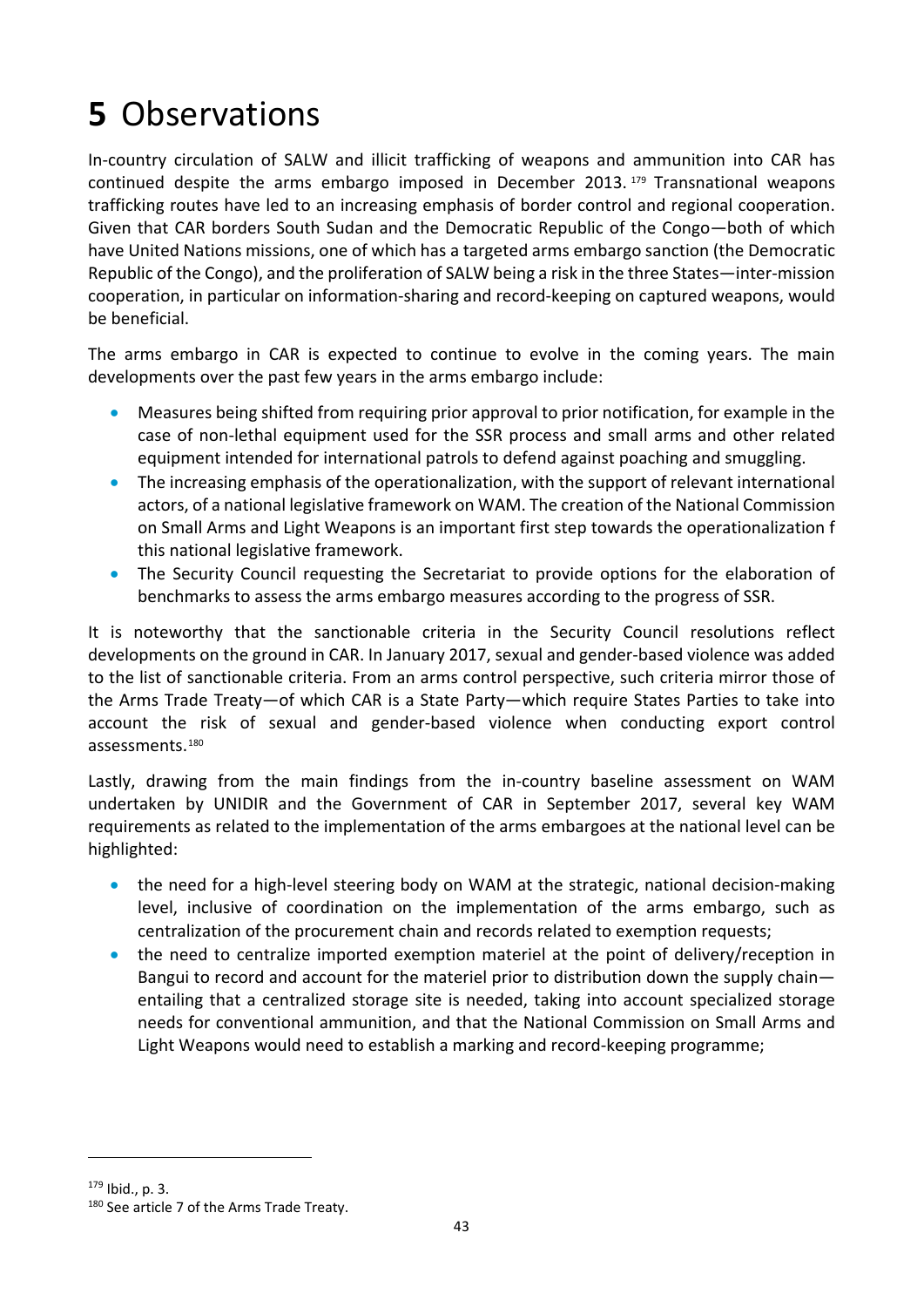- the need for inventory inspection and verification capacity and mechanism at the national level, with support from international partners, in order to support good record-keeping practices as well as to provide oversight on disposal of captured or seized military equipment; and
- the need for the establishment of relevant operational procedures and training based on those documents in order to ensure application of WAM measures for weapons imports as part of the exemption process, as well as for those arms already in possession of the security forces.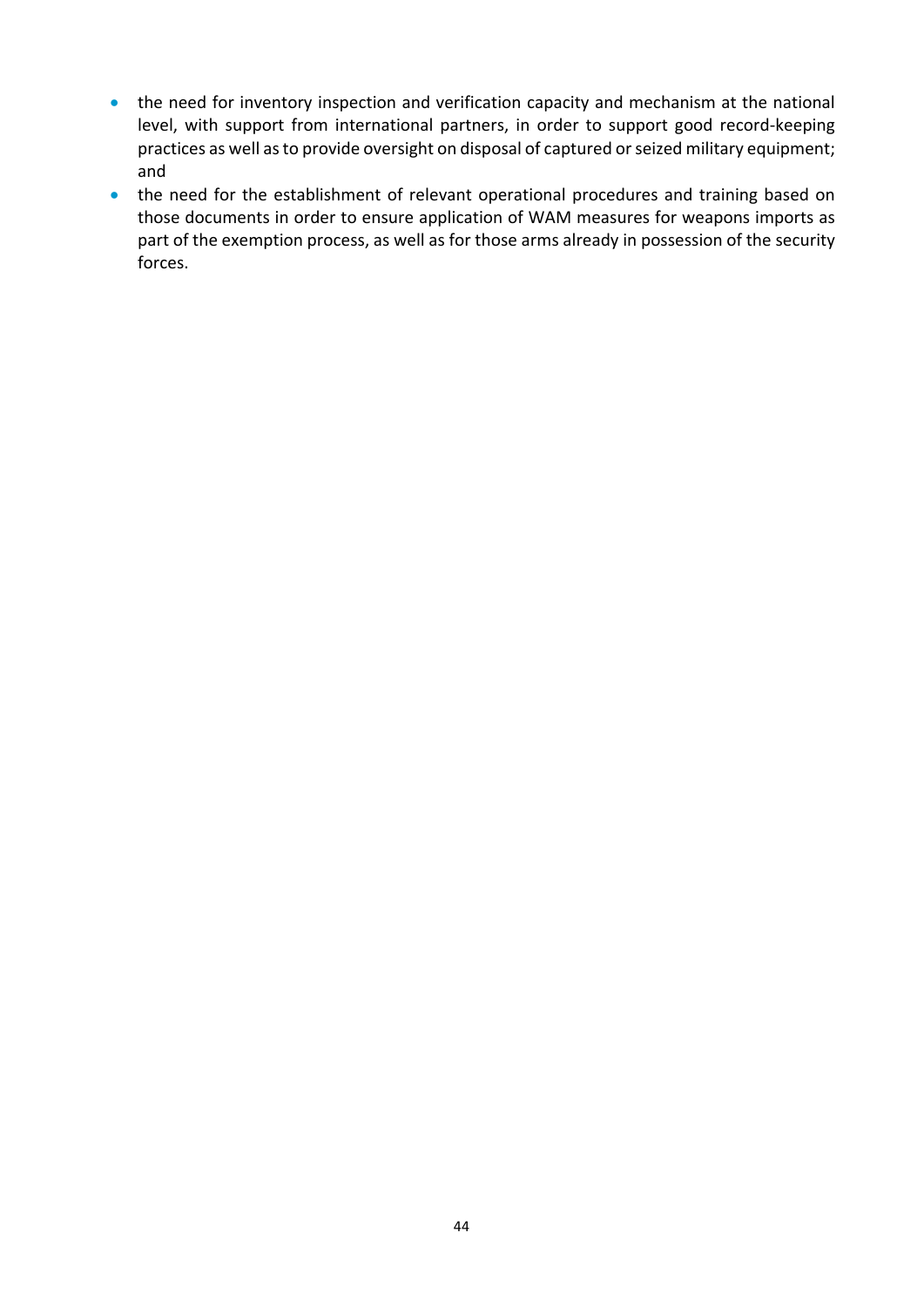# Annex 2: Evolution and termination of the arms embargo in Côte d'Ivoire<sup>[181](#page-54-0)</sup>

# **1** Key findings

- **1.1** Adoption and evolution of arms embargo measures
	- Arms embargo provisions evolved mainly due to political considerations as well as the evolution of the security situation on the ground.
	- Despite regular reports of non-compliance with the provisions of the arms embargo by the authorities and slow progress in the fields of security sector reform (SSR) and disarmament, demobilization and reintegration (DDR), from 2012 the provisions of the arms embargo were gradually eased towards eventual termination.

## **1.2** Monitoring of the arms embargo

• The Security Council mandated numerous actors to contribute to its assessment of the implementation of the embargo: the Committee, its Group of Experts, the Secretary-General, United Nations Operation in Côte d'Ivoire (UNOCI), the French military and United Nations Member States.

## **1.3** Benchmarks

1

- Benchmarks to adjust the arms embargo related to progress regarding peace and electoral processes, SSR, DDR, national reconciliation and fighting against impunity.
- Benchmarks take into account compliance with arms control requirements related to arms embargo provisions and weapons and ammunition management (WAM) capacity of the authorities at the national level.

## **1.4** Arms embargo obligations

- Obligations included pre- and post-delivery arms control provisions including inspection, marking and registration of weapons.
- Côte d'Ivoire authorities noted the significant progress made in the management of national stockpiles of arms and ammunition in the years leading up to the lifting of the sanctions regime as a critical contributing factor to the lifting of the arms embargo; however, it is not clear to what degree this factor played an influential role in the Security Council's consideration for the reassessment of the embargo.

<span id="page-54-0"></span><sup>&</sup>lt;sup>181</sup> This case study was built from the analysis of relevant Security Council resolutions, Côte d'Ivoire Sanctions Committee documents, Security Council meetings records and other United Nations documents as well as interviews and email exchanges with three former members of the Côte d'Ivoire Group of Experts and a representative of the Ivorian Small Arms and Light Weapons Commission. The author also used the Qualitative Database on United Nations Targeted Sanctions created by the Graduate Institute of International Studies. This case study examines relevant information and documentation up to November 2017. Any changes, or new developments, that take place after this date are not captured in the case study.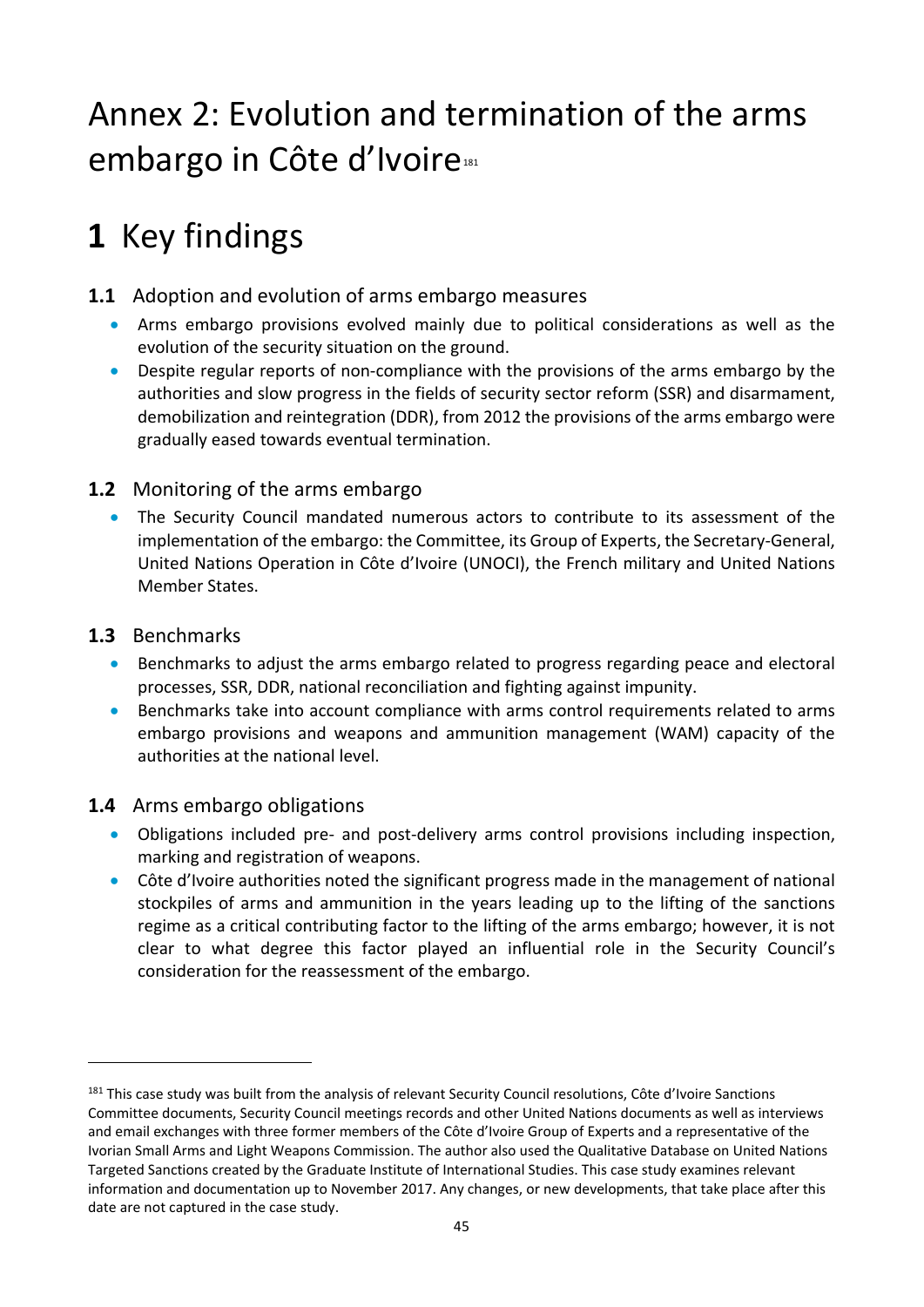# **2** Introduction

The sanctions regime was adopted on 15 November 2004 in response to regular violations of a ceasefire and the deterioration of human rights in country. The establishment of a sanctions regime on Côte d'Ivoire was likely also prompted by an air attack by the Ivorian forces on a French military camp located in Bouake, Côte d'Ivoire, on 6 November 2004.[182](#page-55-0)

All Security Council resolutions related to the sanctions regime include benchmarks to consider the modification or termination of the regime.<sup>[183](#page-55-1)</sup> These include progress in relation to the peace process, elections, stabilization, SSR, DDR, national reconciliation and the fight against impunity.

# **BOX 4: OVERVIEW OF THE CÔTE D'IVOIRE SANCTIONS REGIME**

**Duration**: 15 November 2004 – 28 April 2016 (12 years)

**Penholder**: France

**Objectives**: stability of the country, peace enforcement, support peace building, democracy support

**Sanctions types**: individual sanctions (asset freeze, travel ban) and sectoral sanctions (arms embargo and diamond ban)

**Arms embargo**: A one-way United Nations arms embargo was imposed for 12 years between 2004 and 2016 covering transfers of arms and any related materiel to the whole territory of Côte d'Ivoire. The provisions adopted in 2004 were gradually eased from 2012 and they and all other sanctions imposed on the State were eventually lifted in their entirety in 2016. The embargo provisions always included possibilities of exceptions for international actors' operations in Côte d'Ivoire as well as for the government mainly to support its SSR strategy.

**Other sanctions**: European Union, African Union and unilateral sanctions, including the United Kingdom and United States

In an unusual deviation from the other sanctions regimes at that time, the Côte d'Ivoire resolutions listed a number of benchmarks which, though similar to those applying to the broader regime, related specifically to the adjustment of the arms embargo provisions. In resolution 2045, the first resolution to ease the arms embargo in Côte d'Ivoire, the Security Council decided to review the amended arms embargo provisions:

in light of the progress achieved in the stabilization throughout the country, by the end of the period mentioned [12 months] with a view to possibly further modifying all or part of the remaining measures of the sanctions regime, in accordance with progress achieved in relation to DDR and SSR, national reconciliation and the fight against impunity;  $184$ 

<span id="page-55-0"></span><sup>182</sup> Security Council, UN document S/RES/1572, 2004, para. 1.

<span id="page-55-1"></span><sup>&</sup>lt;sup>183</sup> See ibid., para. 13; Security Council, UN document S/RES/1643, 2005, para. 8; Security Council,

UN document S/RES/1727, 2006, para. 6; Security Council, UN document S/RES/1782, 2007, para. 2; Security Council, UN document S/RES/1842, 2008, para. 2; Security Council, UN document S/RES/1893, 2009, para. 2; Security Council, UN document S/RES/1946, 2010, para. 2; and Security Council, UN document S/RES/2045, 2012, para. 7. 184 See Security Council, UN document S/RES/2045, 2012, para 7.

<span id="page-55-2"></span>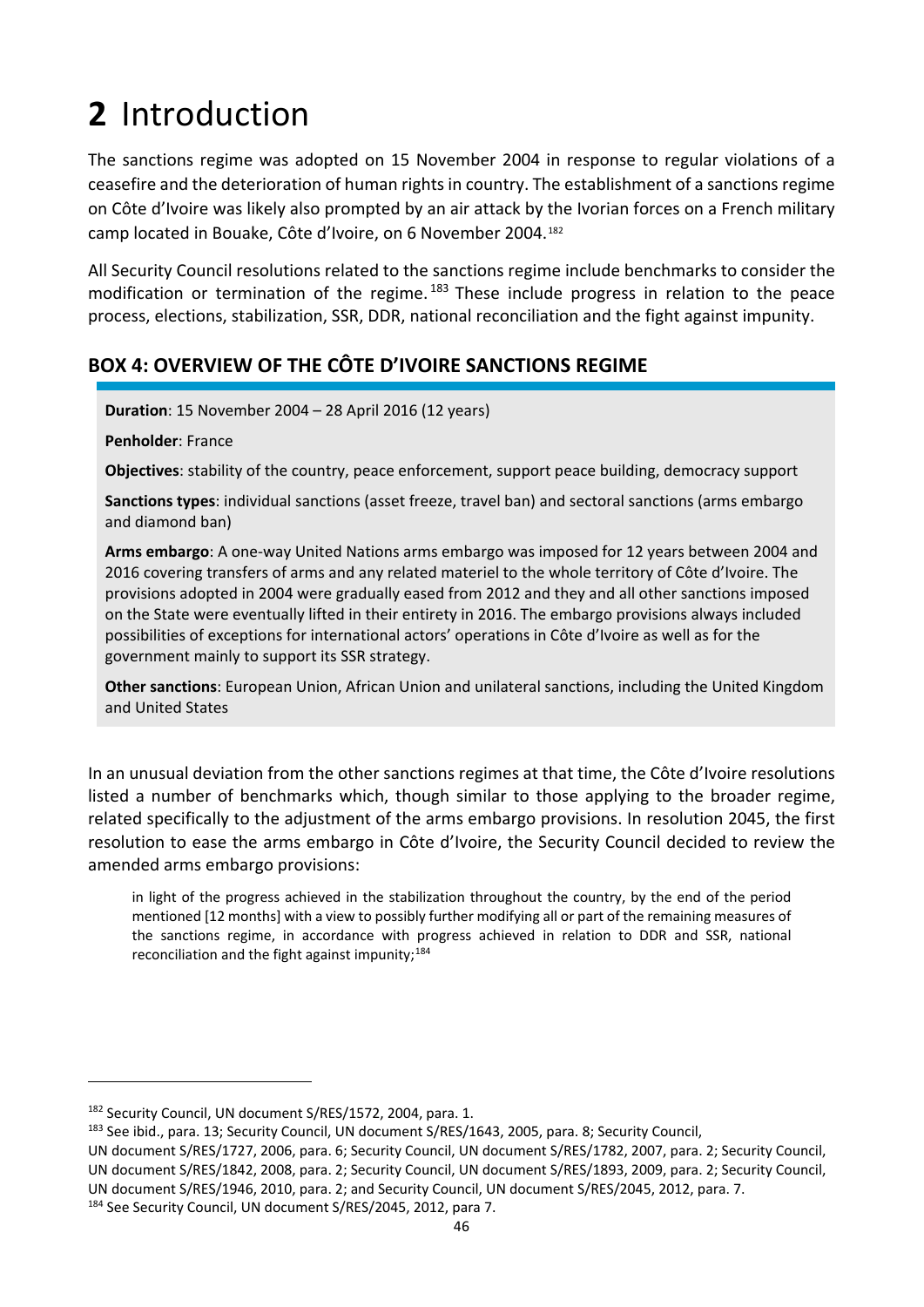# **3** Evolution of the arms embargo in Côte d'Ivoire

Since 2011, successive resolutions note the steady progress made by Côte d'Ivoire towards the stabilization of the country and resolution of the security situation. However, the Security Council opted for an incremental lifting of the embargo, due to both the limited progress made in DDR and SSR and the regular reports of non-compliance, by the Government, with the provisions of the embargo.[185](#page-56-0) Box 5 presents an overview of the key modifications made to the arms embargo in Côte d'Ivoire.

# **BOX 5: KEY MODIFICATIONS TO THE ARMS EMBARGO IN CÔTE D'IVOIRE**



This section provides a detailed overview of the key adjustments, the contributing factors that led to their adoption, and the evolution of the related arms control stipulations.

**3.1** 2004 and 2015: Original arms embargo provisions (resolutions 1572 and 1584) Resolution 1572 established the arms embargo to cover all territory and actors across Côte d'Ivoire. Exemptions included imports by foreign entities operating in Côte d'Ivoire, as well as for the Government.

<span id="page-56-0"></span><sup>&</sup>lt;sup>185</sup> See interventions of the Council members in the Security Council after the adoption of resolution 2153 (2014); see Security Council, UN document S/PV.7163, 2014. In comparison, the other sectoral measure focusing on the export of diamonds was fully lifted in 2014.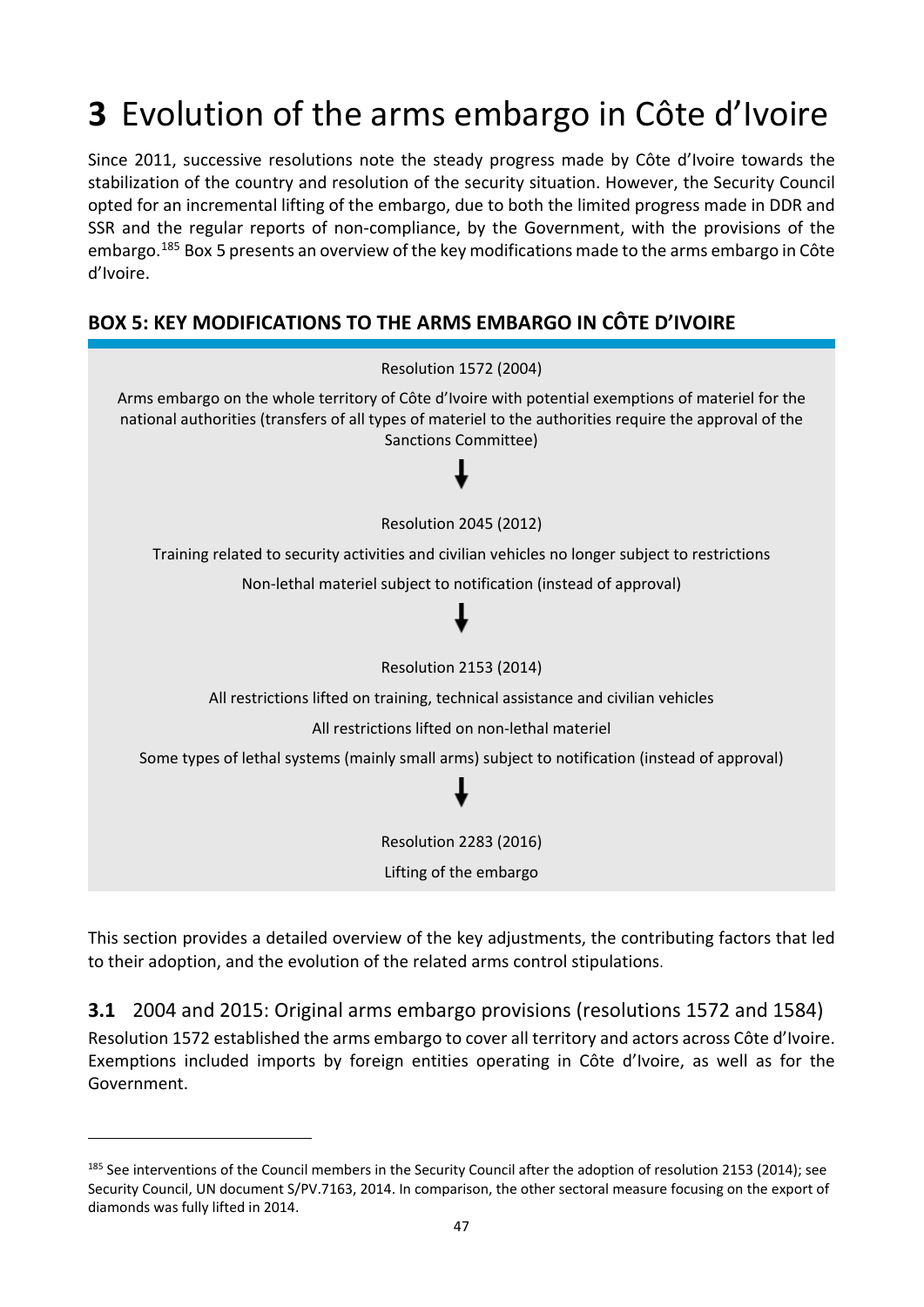Resolution 1572 established the monitoring framework and identified the primary actors to be involved by:

- establishing a Sanctions Committee to collect information on implementation of the measures, circulate guidelines to facilitate implementation, and present the Security Council with ways to strengthen the effectiveness of the measures;<sup>[186](#page-57-0)</sup>
- requesting Member States to report back to the Committee on actions taken to implement the measures and to supply information on possible violations;<sup>[187](#page-57-1)</sup>
- considering the establishment of a Panel of Experts;<sup>[188](#page-57-2)</sup> and
- requesting the Secretary-General to submit a report to the Security Council on progress made towards the goals (benchmarks), including the peace and national reconciliation process.<sup>[189](#page-57-3)</sup>

Resolution 1584 (2005) established the mandate of the Group of Experts (GoE) responsible for gathering and analyzing information related to the implementation of the sanctions regime and reporting to the Security Council. The resolution also authorizes UNOCI and the French military to monitor the implementation of the arms embargo, in cooperation with the GoE, by conducting inspections and collecting and disposing of weapons and related materiel brought into Côte d'Ivoire in violation of the embargo.

In August 2006, following a recommendation from the GoE, UNOCI set up a dedicated arms embargo cell to conduct inspections of national stockpiles, create databases of materiel, assist the GoE and develop relationships with the national authorities in this area of work.<sup>[190](#page-57-4)</sup>

# **3.2** 2010: The Security Council reaffirms the potential for exemptions for essential materiel (resolution 1946)

Though the precise scope of the embargo did not change, resolution 1946 (2010) reaffirmed the provisions for the national authorities to request approvals for the transfer of non-lethal equipment in support of policing work. The resolution noted:

in line with paragraph 27 of resolution 1933 (2010) and in addition to the provisions of paragraph 8 of resolution 1572 (2004), that the arms embargo shall not apply to the supplies of non-lethal equipment intended solely to enable the Ivorian security forces to use only appropriate and proportionate force while maintaining public order, as approved in advance by the Sanctions Committee:<sup>[191](#page-57-5)</sup>

This decision was likely prompted by a recommendation from the Human Rights Division of UNOCI in a report on the violent repression of demonstrations by the opposition in Côte d'Ivoire in February 2010.<sup>[192](#page-57-6)</sup> This activity resulted in 13 dead and at least 76 injured, with the security forces primarily targeting the protesters.  $193$  This report recommended that exemption requests related to the import of crowd control equipment be positively examined in order to prevent the security forces from using lethal firearms and ammunition to maintain order.

<span id="page-57-0"></span><sup>186</sup> Security Council, UN document S/RES/1572, 2004, para. 14.

<span id="page-57-1"></span><sup>187</sup> Ibid., paras. 15-16.

<span id="page-57-2"></span><sup>188</sup> Ibid., para. 17.

<span id="page-57-3"></span><sup>189</sup> Ibid., para. 18.

<span id="page-57-4"></span><sup>190</sup> Security Council, UN document S/2006/964, para. 32.

<span id="page-57-5"></span><sup>&</sup>lt;sup>191</sup> See Security Council, UN document S/RES/1946, 2010, para 5.

<span id="page-57-6"></span><sup>192</sup> P. Wezeman and N. Kelly, "Multilateral arms embargoes, 2010", in *SIPRI Yearbook 2011*, Oxford University Press, 2011, p. 449, UNOCI, Human Rights Division, "Rapport sur les violations des droits de l'homme liées aux evenements de fevrier 2010", p. 21.

<span id="page-57-7"></span><sup>&</sup>lt;sup>193</sup> UNOCI, Human Rights Division, "Rapport sur les violations des droits de l'homme liées aux evenements de fevrier 2010", p. ii and 6.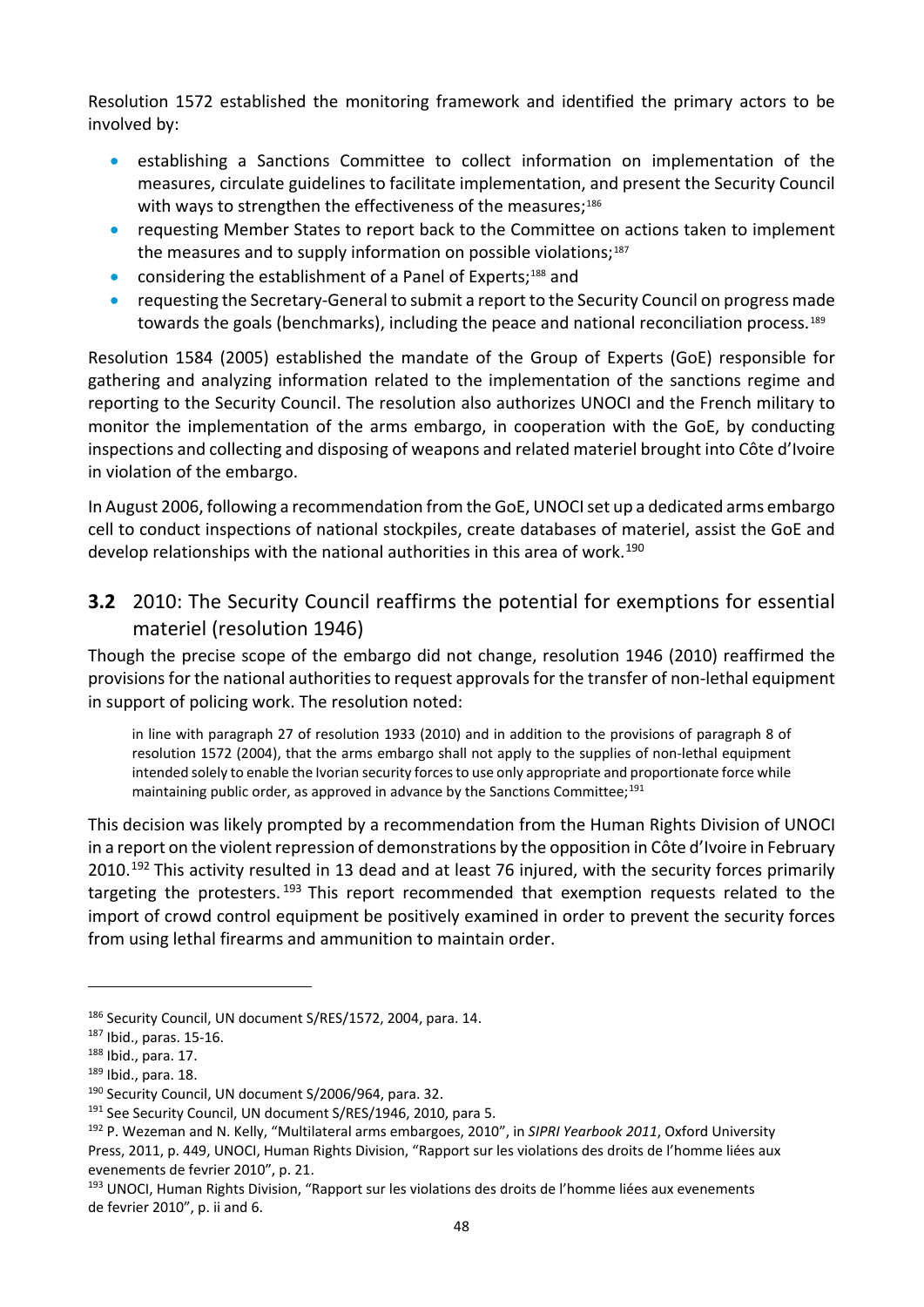## **3.3** 2011: The Security Council links arms embargo exemptions to SSR (resolution 1980)

In paragraph 9 of resolution 1980, the Security Council:

Decides that the exemption procedure set out in paragraph 8 (e) of resolution 1572 (2004) shall apply only to arms and related materiel, vehicles, and the provision of technical training and assistance in support of the Ivorian process of Security Sector Reform, pursuant to a formal request by the Ivorian Government and approved in advance by the Sanctions Committee[.]<sup>[194](#page-58-0)</sup>

While this did not change the provisions of the embargo per se, it meant that the exemptions procedure would now only apply to arms and related materiel, including vehicles and training assistance, related to supporting SSR (rather than restructuring defence and security forces pursuant to paragraph 3 of the Linas-Marcoussis Agreement). Paragraph 9 of the resolution also specified that the Government of Côte d'Ivoire would now be the designated actor responsible for submitting exemption requests to the Committee, a new measure introduced to ease the exemption process by allowing the Government to take the lead in this area.<sup>[195](#page-58-1)</sup>

**3.4** 2012: Partial lifting of arms embargo relating to security training and civilian vehicles, and easing of measures relating to non-lethal materiel (resolution 2045)

Paragraph 1 of resolution 2045 lifted the embargo on the "provision of training, advice and expertise related to security and military activities, as well as to the supplies of civilian vehicles to the Ivorian security forces".<sup>[196](#page-58-2)</sup>

Meanwhile, paragraph 3(e) stated that the transfer of non-lethal law enforcement equipment would no longer be subject to the prior approval of the Committee but would require prior notification, thereby rendering the transfer of this group of materiel much easier for national authorities.

## **3.4.1 Why was resolution 2045 adopted?**

## *Meeting of benchmarks*

2045 welcomed "the steady progress and achievements Côte d'Ivoire has made in the past months in returning to stabilization".<sup>[197](#page-58-3)</sup> The documents reviewed and issues taken note of by the Security Council prior to adopting the resolution included the Secretary-General's report, the final report of the GoE, as well as the intervention of the Special Representative of the Secretary-General of the UNOCI during a meeting of the Security Council.<sup>[198](#page-58-4)</sup> These documents and the intervention by the Special Representative all acknowledged that the security situation in Côte d'Ivoire was stabilizing despite some challenges that remained in the areas of DDR, SSR and national reconciliation.

<span id="page-58-1"></span><span id="page-58-0"></span><sup>&</sup>lt;sup>194</sup> See Security Council, UN document S/RES/1980, 2011.<br><sup>195</sup> See Security Council, UN document S/2012/196, annex 55. The Ivorian authorities had previously complained to the GoE that, due to the high chance that an exemption request would be rejected, exporters were being discouraged from launching the process so they would prefer to be the designated actor for submitting exemption requests to the Security Council; interview with former arms expert of the GoE, July 2017. In 2014, the Security Council decided that Member States delivering assistance may, as an alternative, submit notification of an approval request; Security Council, UN document S/RES/2153, 2014, para. 6.

<span id="page-58-3"></span><span id="page-58-2"></span><sup>&</sup>lt;sup>196</sup> Security Council, UN document S/RES/2045, 2012.<br><sup>197</sup> Ibid.

<span id="page-58-4"></span><sup>198</sup> See Security Council, UN Document S/2012/186; See Security Council, UN Document S/2012/196.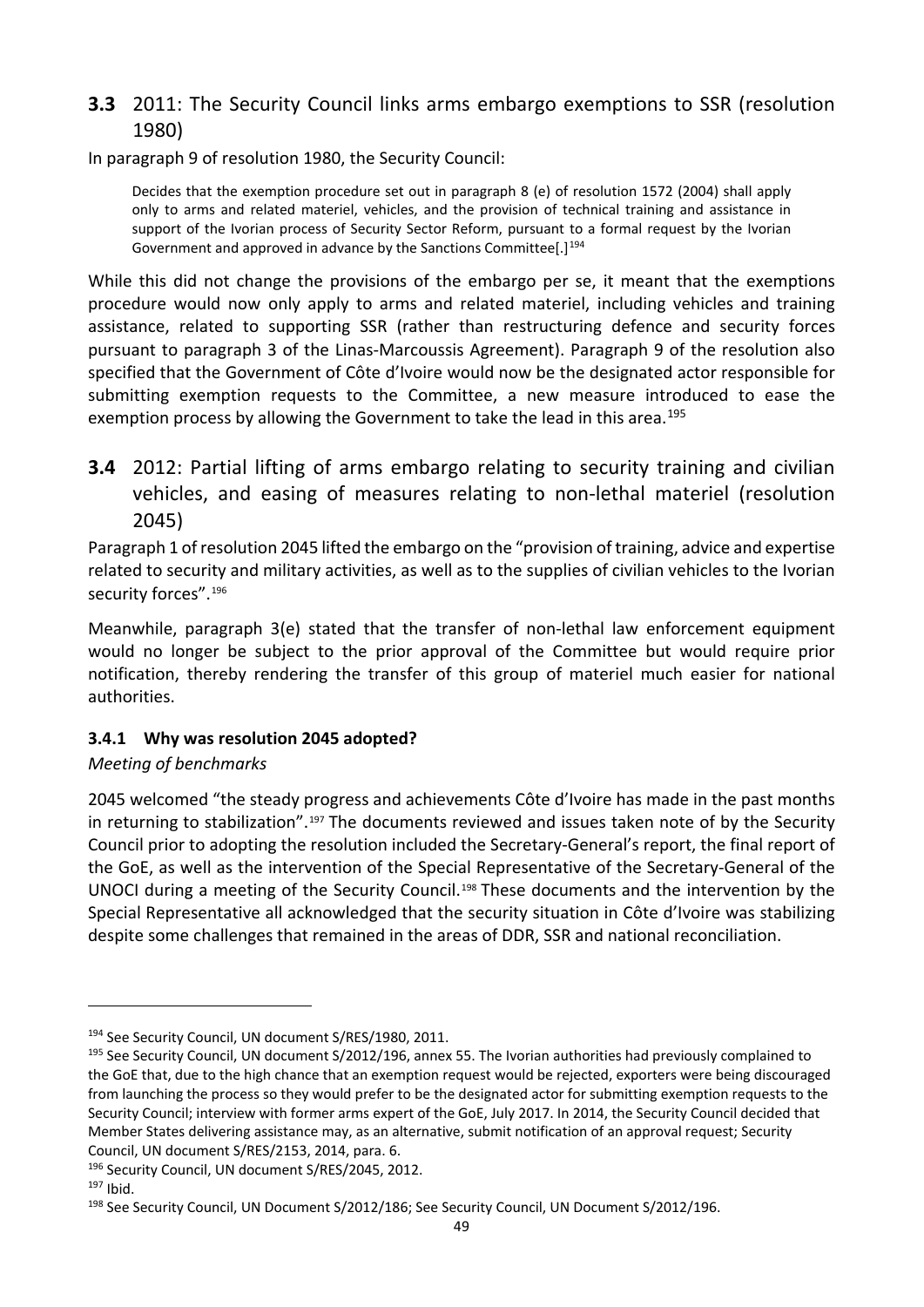Furthermore, resolution 2045 provided benchmarks specifically for the revision of the arms embargo. By paragraph 7, the Security Council decided:

to review the [arms embargo measures] in light of the progress achieved in the stabilization throughout the country … no later than 31 October 2012, with a view to possibly further modifying all or part of the remaining measures of the sanctions regime, in accordance with progress achieved in relation to DDR and SSR, national reconciliation and the fight against impunity; $199$ 

#### *Needs relating to support for SSR*

- **Easing of measures regarding non-lethal materiel**: The resolution acknowledged "the urgent need for the Ivorian Government to train and equip its security forces, especially the police and gendarmerie with standard policing weapons and ammunition"<sup>[200](#page-59-1)</sup>. This issue was also mentioned in previous as well as in subsequent resolutions.
- **Lifting of measures on civilian vehicles***:* Paragraph 155 of the GoE report submitted on 11 April 2012 mentioned the crucial need for the gendarmerie and the police to be equipped with vehicles to enforce the arms embargo, "in order to address mobility problems at borders and prevent the possible introduction of weapons through neighbouring countries."<sup>[201](#page-59-2)</sup>

The easing of arms embargo provisions related to training and non-lethal materiel likely reflects the Security Council's consideration to manage the relationship with the Government of Côte d'Ivoire, providing an indication of positive developments in country, particularly at a time when the national authorities were calling for the lifting of the measures.  $202$  During the intervention of its representative at the Security Council meeting of 26 January 2012, Côte d'Ivoire informed the Security Council that the State would soon submit a formal request for a reconsideration of the sanctions regime with a view to the partial or full lifting of the embargo.<sup>[203](#page-59-4)</sup>

#### *WAM capacity*

No information regarding the capacity of the police and gendarmerie to manage their weapons and ammunition appears to have been considered in resolution 2045.

### *Compliance with arms embargo provisions*

While the resolution does not mention any specific lack of compliance with the arms embargo, in its report to the Security Council submitted prior to the adoption of the resolution, the GoE highlighted numerous violations of the arms embargo. Furthermore, it also reported that the GoE and UNOCI were both frequently prevented from conducting inspections to implement their mandates, and that this had "undoubtedly allowed parties to the conflict to import, store and distribute small arms and light weapons and related materiel".[204](#page-59-5)

<span id="page-59-0"></span> $199$  Ibid., para. 7.

<span id="page-59-1"></span><sup>200</sup> Security Council, UN document S/RES/2045, 2012.

<span id="page-59-3"></span><span id="page-59-2"></span><sup>&</sup>lt;sup>201</sup> See Security Council, UN document S/2012/196, para. 155.<br><sup>202</sup> Interview with former arms expert of the GoE, 2017, and with former arms expert of the Libya Panel of Experts, 2017.

<span id="page-59-4"></span><sup>&</sup>lt;sup>203</sup> See Security Council Un document S/PV.6708, 2012.

<span id="page-59-5"></span><sup>&</sup>lt;sup>204</sup> See Security Council, UN document S/2012/196, para. 5.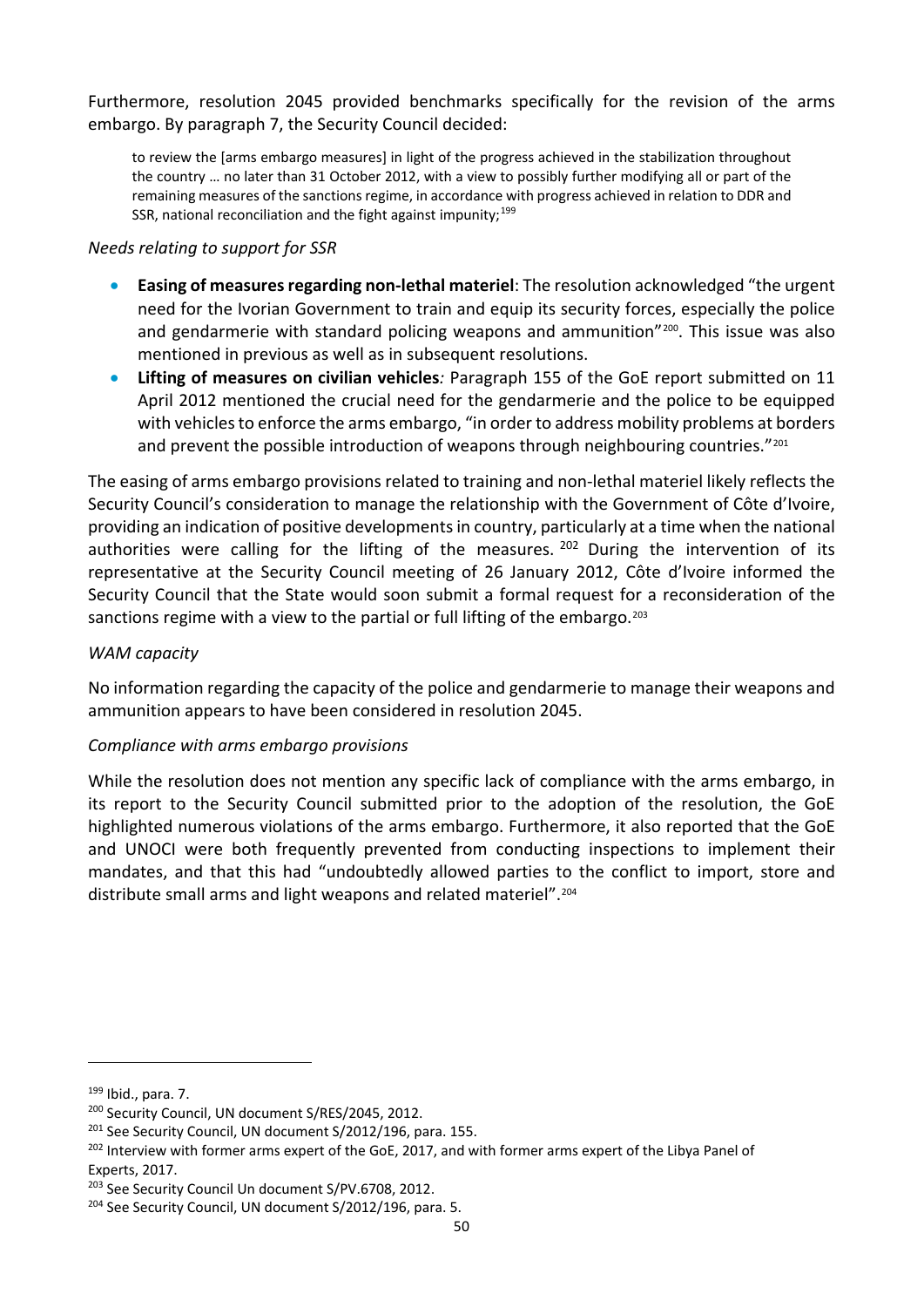### **3.4.2 Arms control obligations**

- **Pre-delivery measures**: The resolution provided clarifications regarding exemption procedures that the Ivorian authorities are required to provide in notifications or requests for approval. This was likely prompted by a suggestion made in the GoE report to provide additional guidance to the national authorities on the exemption process, which included purpose of the use and end user, the technical specifications and quantity of the equipment to be shipped, the supplier, the proposed date of delivery, mode of transportation and itinerary of shipments.
- **Post-delivery measures**: The resolution urged the authorities to allow the GoE and UNOCI access to the exempted materiel at the time of import and before the transfer to the end user takes place. It also requested the Government to mark arms and related materiel when received, and to maintain a registry.
- **International instrument related to small arms and light weapons control**: The Security Council in this resolution called on the Ivorian authorities to ratify and implement the Economic Community of West African States Convention on Small Arms.
- **3.5** 2014: Partial lifting of embargo relating to non-lethal material and easing of measures against lethal materiel (resolution 2153)

Paragraph 2 of resolution 2153 lifted all restrictions on non-lethal equipment, technical assistance, training and financial assistance to the Ivorian authorities.

In Paragraph 4(c), the Security Council decided that, while the transfer of most lethal weapons systems, including light and heavy systems listed in the resolution's annex, remained subject to the approval of the Committee, some systems were now subject to notification. The annex may have been inspired by resolution 2093 (2013) related to the Somalia sanctions regime.

### **3.5.1 Why was resolution 2153 adopted?**

#### *Meeting of benchmarks*

Resolution 2153 welcomed the overall progress made towards restoring security, peace and stability in Côte d'Ivoire, and recognized the positive impact of the arms embargo, noting "the continued contribution the measures … make to the stability of Côte d'Ivoire, including by countering the illicit transfer of small arms and light weapons in Côte d'Ivoire".[205](#page-60-0)

While the benchmarks were not modified, during the Security Council meeting in which resolution 2153 was adopted, a Member State stated that "[i]f the arms embargo modifications in resolution 2153 (2014) have any negative repercussions on stability in Côte d'Ivoire, then the Council should be prepared to take appropriate action."<sup>[206](#page-60-1)</sup>

#### *WAM capacity*

1

The resolution welcomed efforts made towards improving monitoring and management of weapons through the National Commission on Small Arms and Light Weapons with the support of UNOCI.

#### *Compliance with arms embargo provisions*

While the resolution does not mention notable progress in regard to compliance, the GoE's report submitted prior to the adoption of resolution 2153 highlighted the progress made by the Ivorian

<span id="page-60-0"></span><sup>&</sup>lt;sup>205</sup> Security Council, UN document S/RES/2153, 2014.<br><sup>206</sup> Security Council, UN document S/PV.7163, 2014.

<span id="page-60-1"></span>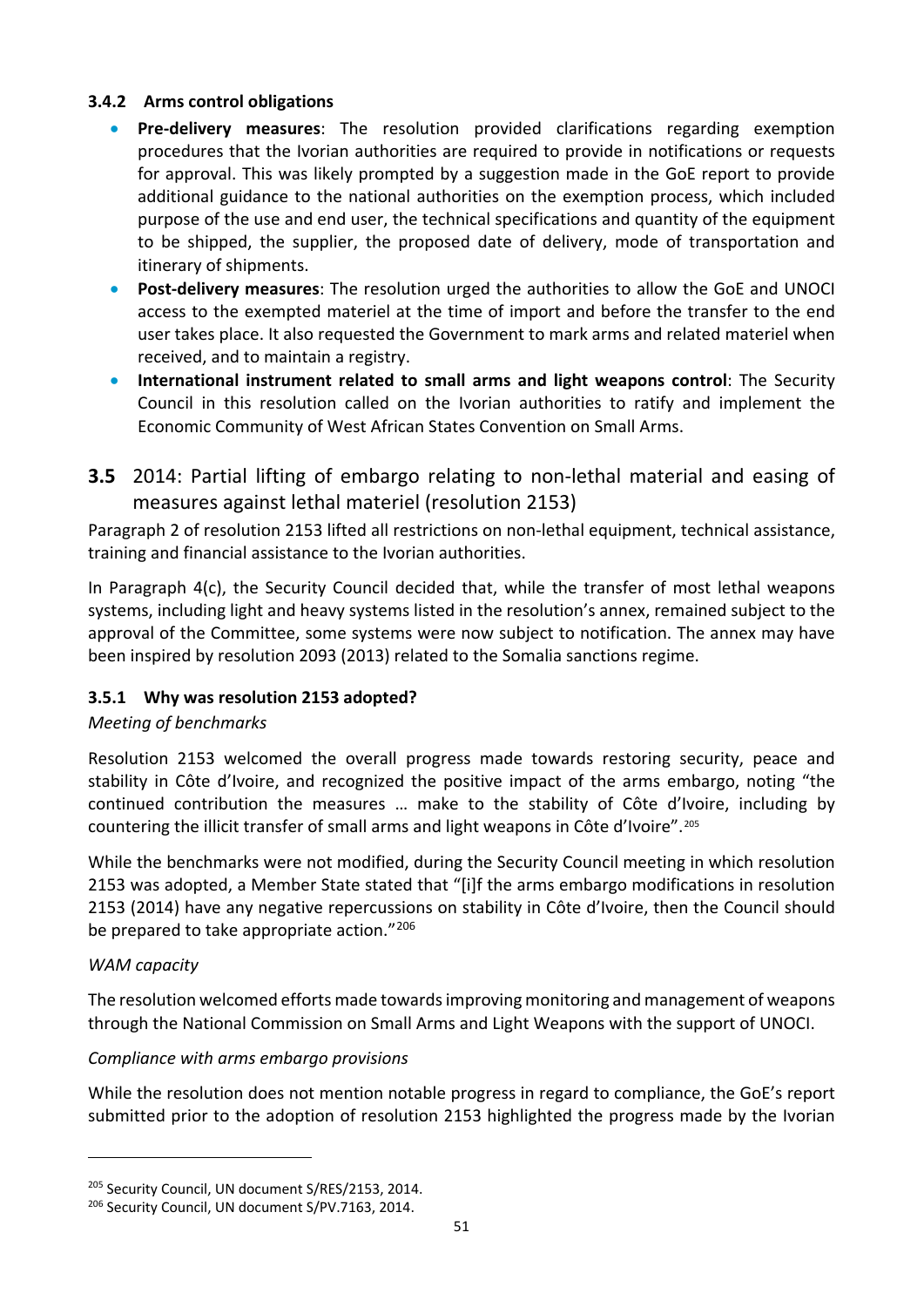authorities with regard to obligations towards the implementation of the sanctions regime and the notification of exceptions in particular.<sup>[207](#page-61-0)</sup> At the same time, the GoE continued to note the lack of compliance by the Ivorian authorities regarding post-delivery inspections of exempted materiel.<sup>[208](#page-61-1)</sup>

### **3.5.2 Arms control obligations**

The resolution reinforced monitoring measures, including by requesting the Ivorian authorities to submit biannual reports on progress achieved on DDR and SSR.<sup>[209](#page-61-2)</sup> The Security Council also provided additional guidelines for the implementation of the embargo by encouraging the Ivorian authorities to consult with UNOCI on exemption and notification requests.<sup>[210](#page-61-3)</sup> In terms of the implementation of the provisions, the Security Council requested "the Government of Côte d'Ivoire to allow the Group of Experts and UNOCI access to the exempted arms and lethal materiel at the time of import and before the transfer to the end user takes place".<sup>211</sup>

The resolution also restated the need for better WAM, stressing:

that the Government of Côte d'Ivoire shall mark the arms and related lethal materiel when received in the territory of Côte d'Ivoire, urges the Government of Côte d'Ivoire to maintain a registry of all arms and materials owned by national security forces, with a specific attention to small arms and light weapons, with a view of improving tracking and monitoring of their circulation;<sup>[212](#page-61-5)</sup>

In its report, the GoE recommended that the Ivorian government maintain a registry of weapons and related materiel imported since the imposition of sanctions measures in 2004, indicating the limited progress of the Ivorian authorities in this regard.<sup>[213](#page-61-6)</sup>

## **3.6** 2016: Lifting of the arms embargo and entire sanctions regime (resolution 2283)

### **3.6.1 Why was resolution 2283 adopted?**

### *Meeting of benchmarks*

In resolution 2283, the Security Council welcomed the progress achieved regarding all benchmarks set up in previous resolutions as well as on WAM. The resolution welcomed:

the stabilization of Côte d'Ivoire, including in relation to [DDR] and [SSR], national reconciliation and the fight against impunity, as well as the successful conduct of the presidential election of 25 October 2015 and progress on the management of arms and related materiel as well as combatting the illicit trafficking of natural resources, while *stressing* the need that such improvements continue….[214](#page-61-7)

The Secretary-General's report and the GoE report submitted prior to the adoption of the resolution noted positive progress made towards the benchmarks.[215](#page-61-8) As one GoE members explained:

there were no reasons to keep the sanctions anymore: there was no conflict, and with a clear improvement of the security situation, the country was relatively stable with the successful conclusion of the 2015 election. So, despite some hesitations expressed by some States, why continue with the

<span id="page-61-0"></span><sup>&</sup>lt;sup>207</sup> Security Council, UN document S/2014/266, 2014, para. 6.

<span id="page-61-1"></span><sup>208</sup> Ibid., para. 31.

<span id="page-61-2"></span><sup>&</sup>lt;sup>209</sup> Security Council, UN document S/RES/2153, 2014, para. 8

<span id="page-61-3"></span><sup>210</sup> Ibid., para. 10.

<span id="page-61-4"></span> $211$  Ibid., para. 10.

<span id="page-61-6"></span><span id="page-61-5"></span><sup>&</sup>lt;sup>212</sup> Security Council, UN document S/RES/2153, 2014, para. 10.<br><sup>213</sup> Security Council, UN document S/2014/266, 2014, para. 320.

<span id="page-61-7"></span><sup>&</sup>lt;sup>214</sup> Security Council, UN document S/RES/2283, 2016; emphasis in original.

<span id="page-61-8"></span><sup>215</sup> See Security Council, UN document S/2016/297, 2016; See Security Council, UN Document S/2016/254, 2016.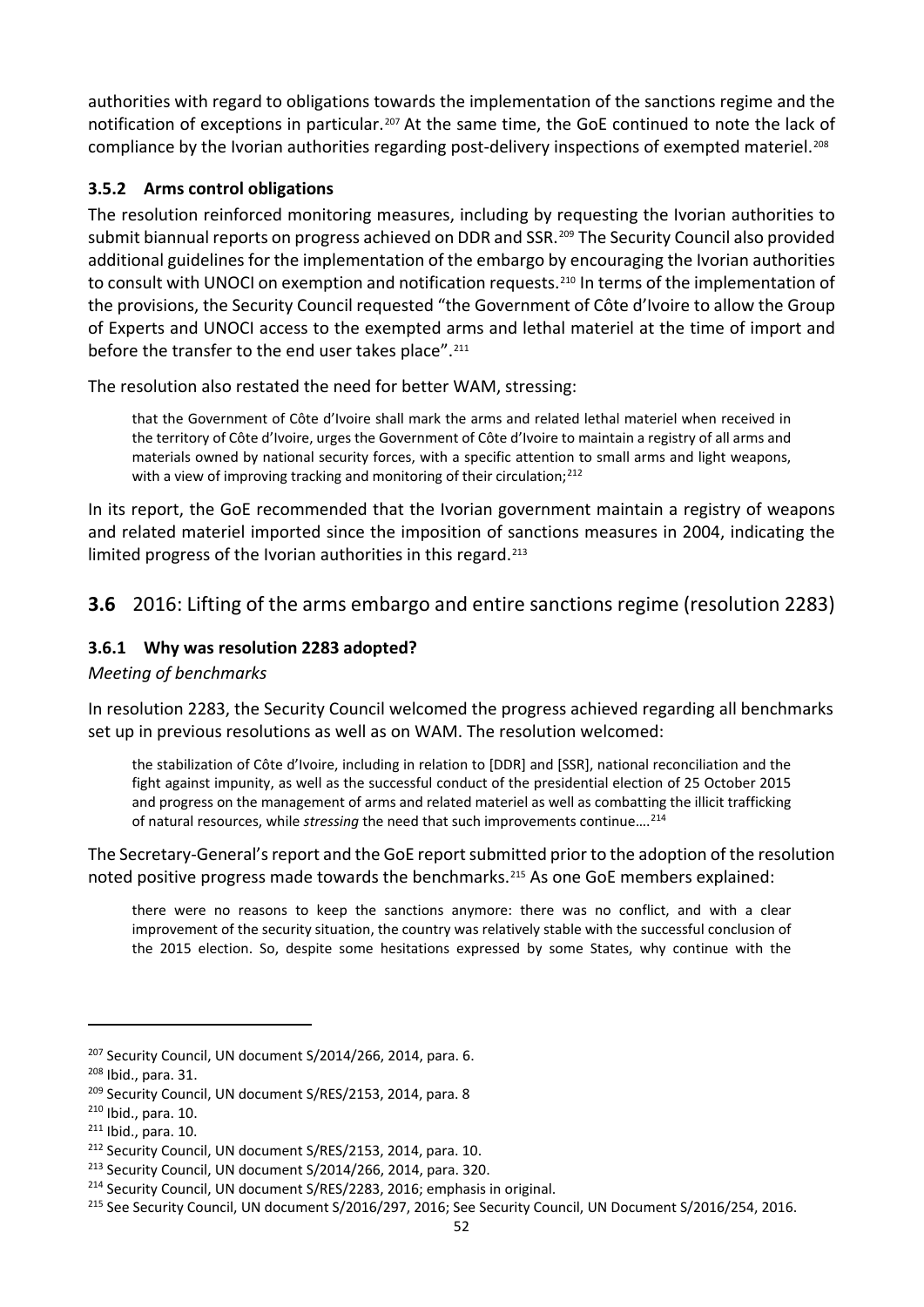sanctions? Furthermore, the Government of [Côte d'Ivoire] had been asking for the sanctions to be lifted for quite some time.<sup>[216](#page-62-0)</sup>

In addition, despite notable improvements with respect to the situation on the ground, both the Secretary-General's report and the GoE report noted that significant challenges remained in relation to the completion of SSR and DDR.

#### *WAM capacity*

The two final reports of the GoE highlighted the significant progress made by the Ivorian authorities regarding WAM, specifically, the marking of weapons, the setting up of an electronic database to record materiel, and the rehabilitation of armouries.<sup>[217](#page-62-1)</sup> Regarding international instruments relevant to small arms and light weapons control, in resolution 2219 (2015), the Security Council took note of the signature and ratification of the Arms Trade Treaty by the Government of Côte d'Ivoire.

#### *Needs relating to support for SSR*

The Secretary-General's report of March 2016 noted that most Government officials expressed the view that efforts to equip the army and law enforcement agencies appropriately were being hampered by the provisions of the arms embargo that remained in effect.<sup>[218](#page-62-2)</sup>

However, since the adoption of resolution 2153, the Government had successfully imported lethal and non-lethal materiel in compliance with the exemptions requirements. These notifications and requests for approval included types and quantities of materiel which were in line with the needs and size of the security forces, indicating progress in military planning and providing greater reassurance concerning the risk that the authorities might make inappropriate purchases once the embargo was lifted.<sup>[219](#page-62-3)</sup>

<span id="page-62-1"></span><span id="page-62-0"></span><sup>&</sup>lt;sup>216</sup> Interview with a former member of the Côte d'Ivoire GoE, September 2017.<br><sup>217</sup> See Security Council, UN Document S/2015/252, 2015; See Security Council, UN Document S/2016/254, 2015.

<span id="page-62-2"></span><sup>218</sup> Security Council, UN document S/2016/297, para. 35.

<span id="page-62-3"></span><sup>&</sup>lt;sup>219</sup> Interview with a former expert of the Côte d'Ivoire GoE, September 2017.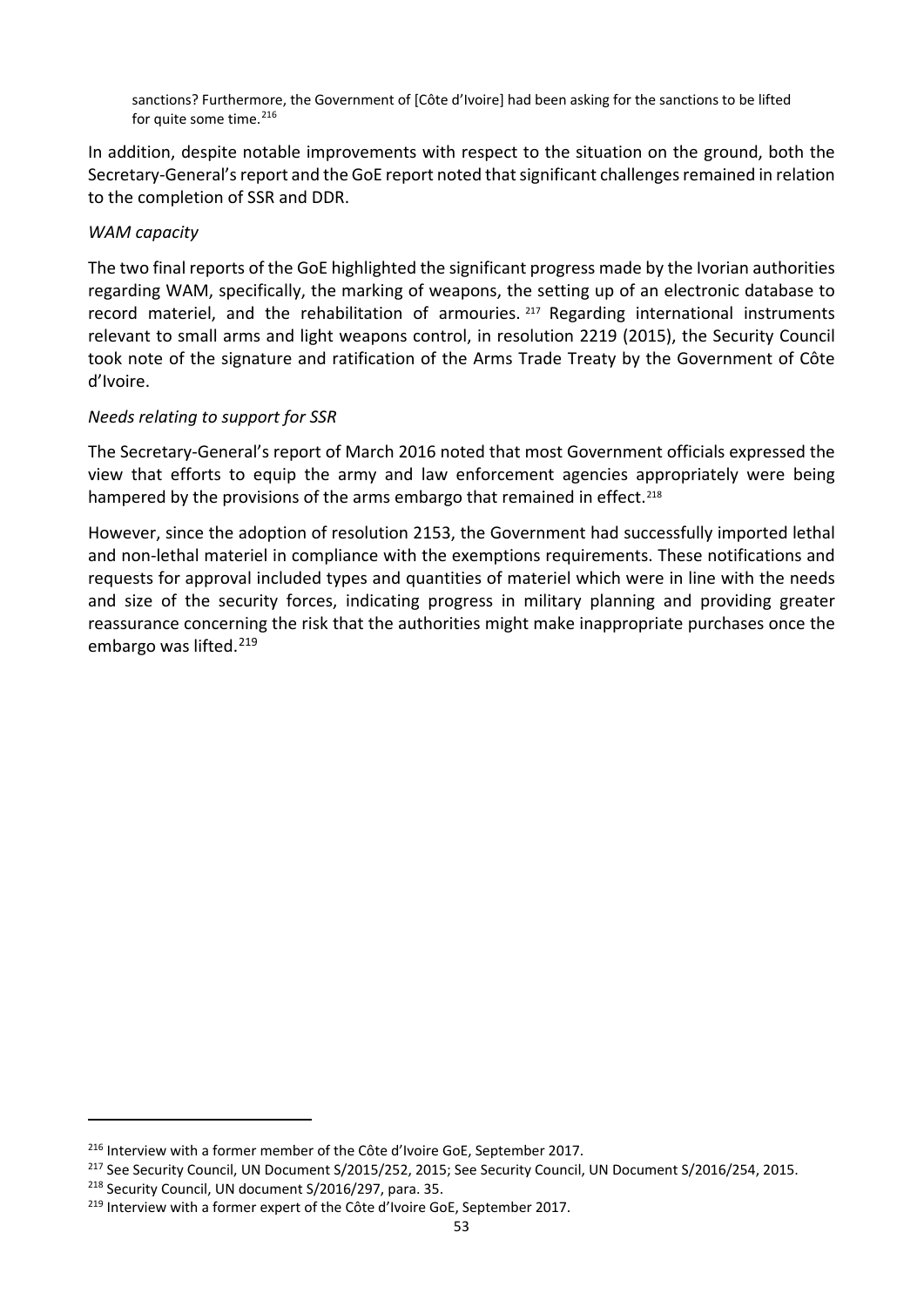# **4** Observations

In April 2016, despite terminating the sanctions regime, the Security Council renewed the mandate of UNOCI one last time and called upon the Ivorian government to continue to prioritize the implementation of SSR and to take forward reforms regarding, among others, improved monitoring and management of weapons, including through the registration of arms and related lethal materiel and the renovation of armouries.<sup>[220](#page-63-0)</sup>

The Statement of the President of the Security Council of 30/06/17 on the termination of UNOCI stressed the importance of improving the monitoring and management of weapons by the national authorities in order to reduce the number of illicit weapons in circulation.<sup>[221](#page-63-1)</sup>

<span id="page-63-0"></span><sup>&</sup>lt;sup>220</sup> See Security Council, UN Document S/RES/2284, 2016, para. 14 and para. 4.

<span id="page-63-1"></span><sup>&</sup>lt;sup>221</sup> See Security Council, UN Document S/PRST/2017/8, 2017.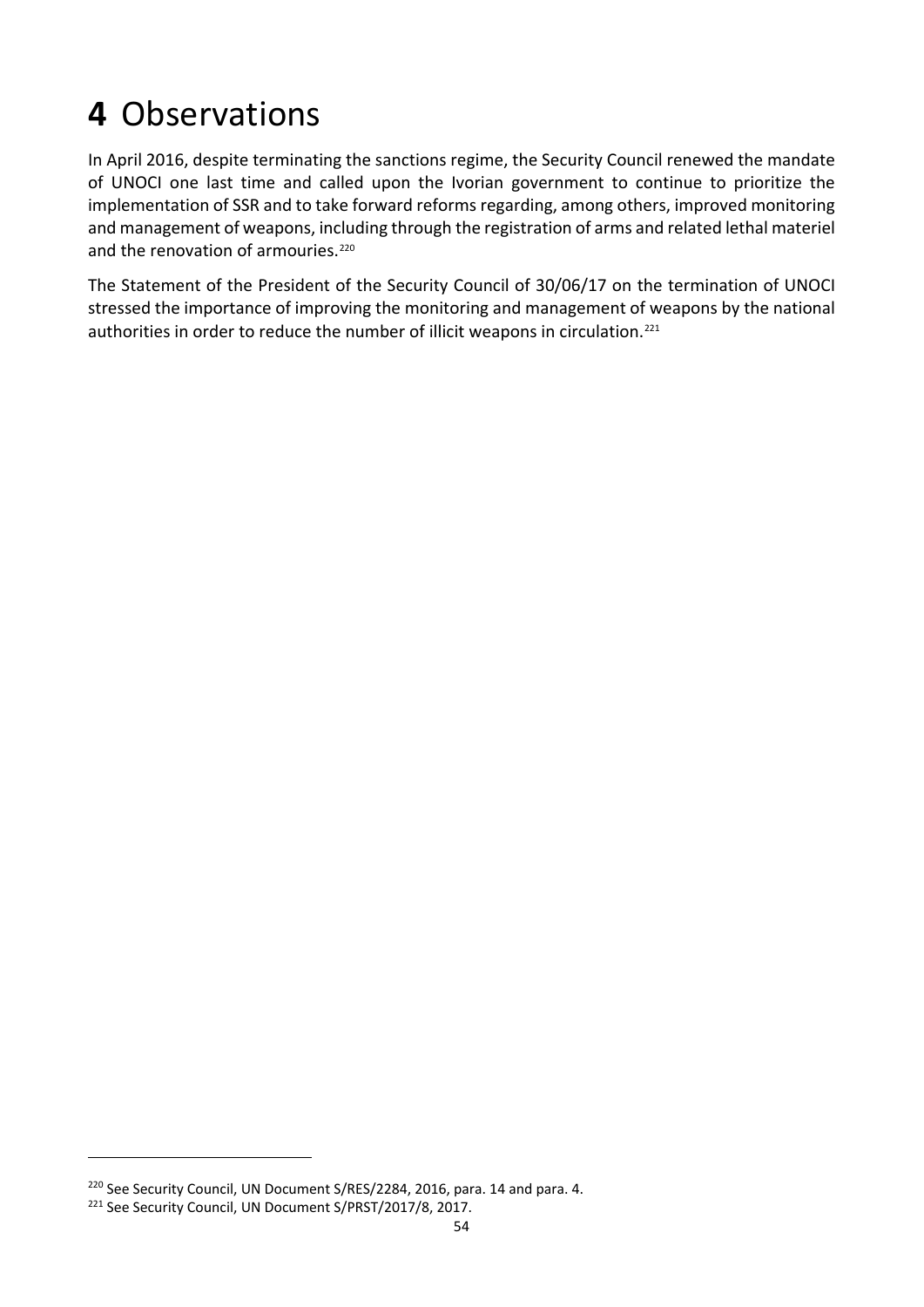# **BOX 6: ARMS EMBARGO AND WAM IN CÔTE D'IVOIRE FROM A NATIONAL PERSPECTIVE**[222](#page-64-0)

According to the National Commission on Small Arms and Light Weapons (COMNAT-ALPC)—a national coordinating body responsible for developing the national framework to prevent the illicit circulation of small arms and light weapons—the Ivorian government had initiated several reforms in the areas of security sector and arms management in order to respect the arms embargo and to contribute to its eventual lifting. These included several key measures, namely:

#### **Structural measures**

- creation of a National Security Council
- adoption of a SSR strategy
- creation of a National DDR Commission
- creation of the COMNAT-ALPC

#### **Physical arms control measures**

- creation of national standards regarding arms and ammunition storages in line with International Ammunition Technical Guidelines and the International Small Arms Control Standards
- rehabilitation and construction of armouries and ammunition depots

#### **Improvement in weapons management and registration**

- creation of a national handbook of WAM procedures
- building by each security agency of a record-keeping database
- inventory, marking and registering of weapons in databases (COMNAT-ALPC noted that 95 per cent of weapons of security forces are marked and registered)

#### **Import control over materiel**

- centralization of procurement process, with the National Security Council as the lead focal mechanism
- respect of procedures related to notifications and requests for approval for transfers of embargoed materiel
- marking of new materiel at the time of import

<span id="page-64-0"></span><sup>&</sup>lt;sup>222</sup> The information provided in this box was collected during an interview with a representative of the COMNAT-ALPC (Bangui, 2017) as well as from a presentation given in Paris by the same individual, 24 January 2017.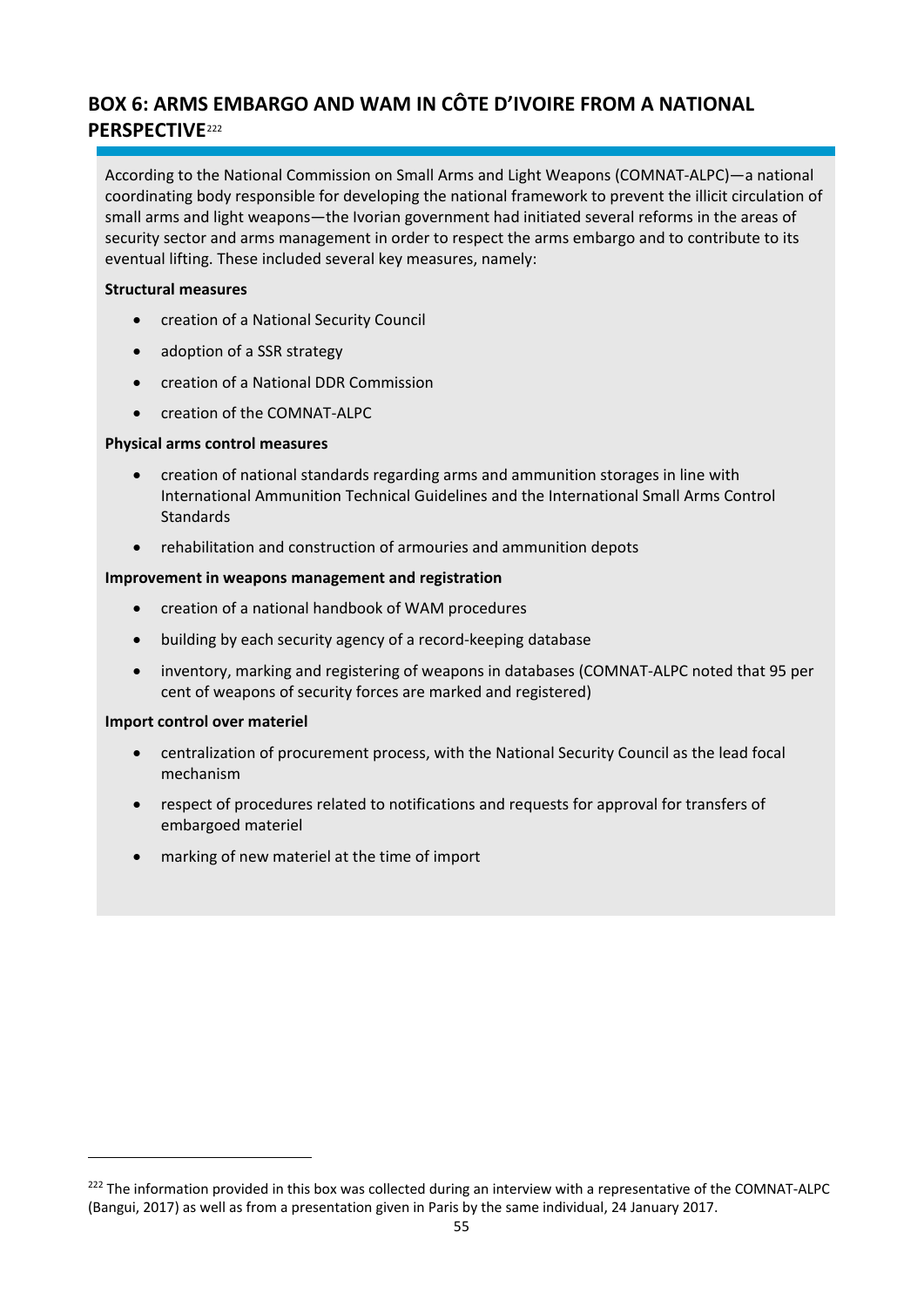# Annex 3: Evolution and termination of the arms embargo in Liberia<sup>[223](#page-65-0)</sup>

# **1** Key findings

# **1.1** Adoption and evolution of arms embargo measures

- The Liberian arms embargo was originally adopted as a single measure, a practice no longer employed by the Security Council. [224](#page-65-1)
- While the Security Council previously often terminated arms embargos/Committee mandates and established new ones under the same resolution in response to significant developments in the country, current practice simply amends existing provisions.
- When the Security Council wanted to send a positive message regarding the evolution of the sanctions regime, it eased measures and afforded a more active role to the State by giving it the opportunity to request the Security Council to review the measures and to report on progress made towards the benchmarks.
- Liberia did not actively seek the lifting of the arms embargo, which is unusual since the majority of target States are generally keen to have sanctions lifted. Seeking to keep the arms embargo in place was a way for the Liberian authorities to maintain political advantage over other groups.

## **1.2** Monitoring of the arms embargo

- The Sanctions Committee (hereafter referred to as the 'Committee') was set up several years after the adoption of the arms embargo, reflecting the significant evolution of Security Council practice over the past 25 years.
- The Liberia Panel of Experts recommended that the United Nations Mission in Liberia (UNMIL) mandate be extended in relation to the monitoring of the arms embargo<sup>[225](#page-65-2)</sup>; UNMIL subsequently became one of the first missions with an arms inspection responsibility.
- The relationship between the Panel of Experts and the UNMIL inspection team was, however, not always without conflict due to varying understandings of roles and responsibilities, reflecting the general challenges that panels of experts' experience in working with United Nations field missions.

<span id="page-65-0"></span><sup>&</sup>lt;sup>223</sup> This case study is based on analysis of relevant Security Council resolutions, Liberia Sanctions Committee documents, records of Security Council meetings and other United Nations documents, as well as an interview with a former member of the Liberia Panel of Experts. The author also used the Qualitative Database on United Nations Targeted Sanctions created by the Graduate Institute of International Studies, as well as Joelle El Sawalhi, *The UN Sanctions Regime and the Evolution of Arms Embargos: The Case of Liberia*, UNIDIR, 2017. This case study examines relevant information and documentation up to November 2017. Any changes, or new developments, that take place after this date are not captured in the case study.

<span id="page-65-1"></span> $224$  Sanctions regimes that employ the use of arms embargos on their own have not proved to be as effective as regimes that employ a combination of measures; interview with Thomas Biersteker, July 2017.

<span id="page-65-2"></span><sup>&</sup>lt;sup>225</sup> Security Council, UN document S/2003/937, para. 10 (b).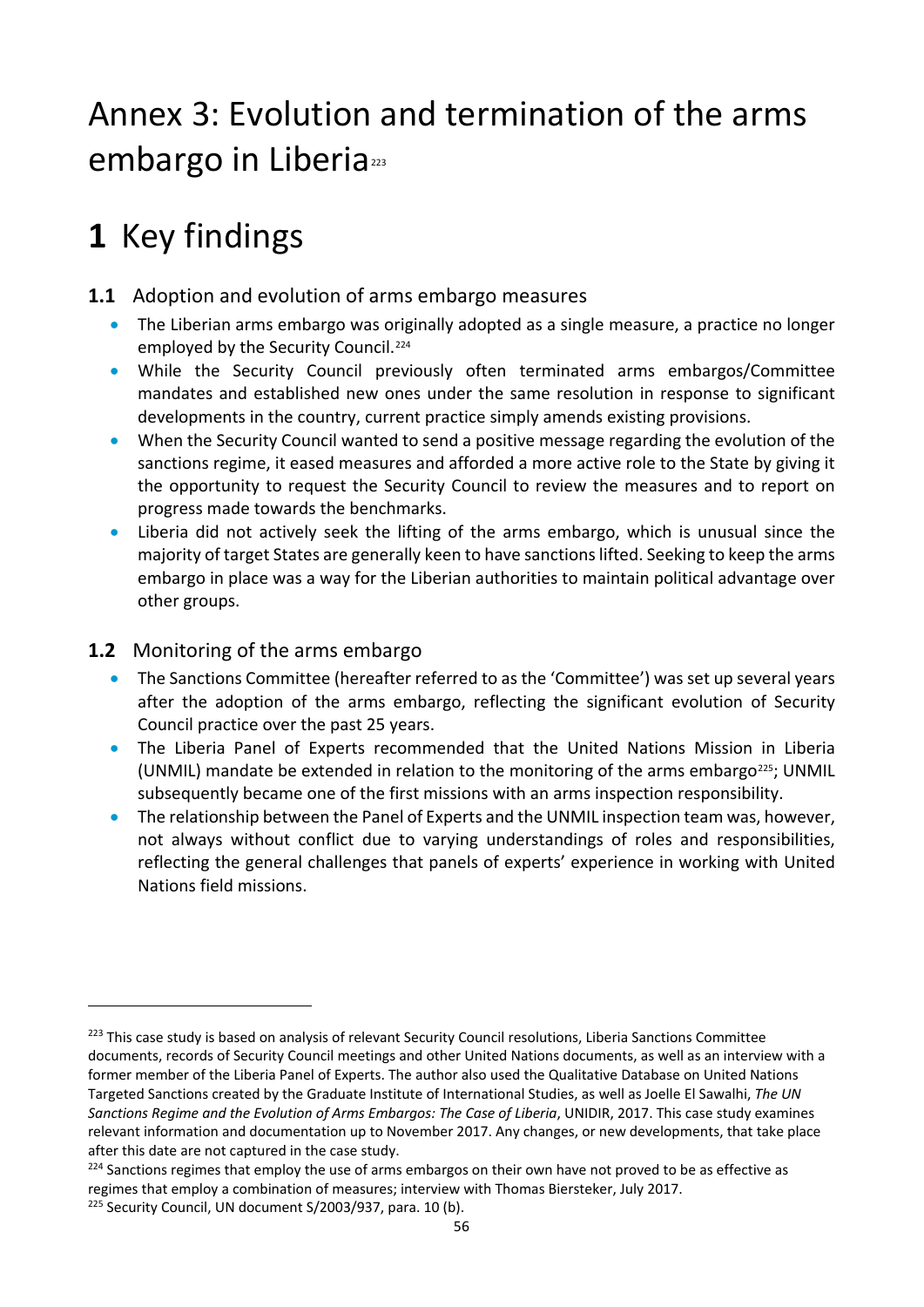## **1.3** Benchmarks

• Benchmarks set up by the Security Council have increasingly been refined overtime. The Security Council first requested the authorities to comply with the regime as a precondition in 2001, and subsequently set specific conditions, including the implementation of the Peace Agreement, disarmament, demobilization and reintegration (DDR) and security sector reform (SSR), in 2003. Finally, in 2006, the Security Council decided to review the measures at the request of the Liberian government—an unusual practice at that time—once it had reported on progress made towards meeting the conditions described above.

## **1.4** Arms embargo obligations

- The Security Council issued the first arms management requirements in 2006, 24 years after the adoption of the Liberia arms embargo.
- Requirements included the marking and registration of materiel, and notification by the Government to the Committee that these measures have been implemented.
- UNMIL was mandated to inspect materiel obtained by the authorities in compliance with the embargo, and to provide periodic reports to the Sanctions Committee.
- The adoption of national firearms control legislation was a key criterion for the Security Council to lift the arms embargo.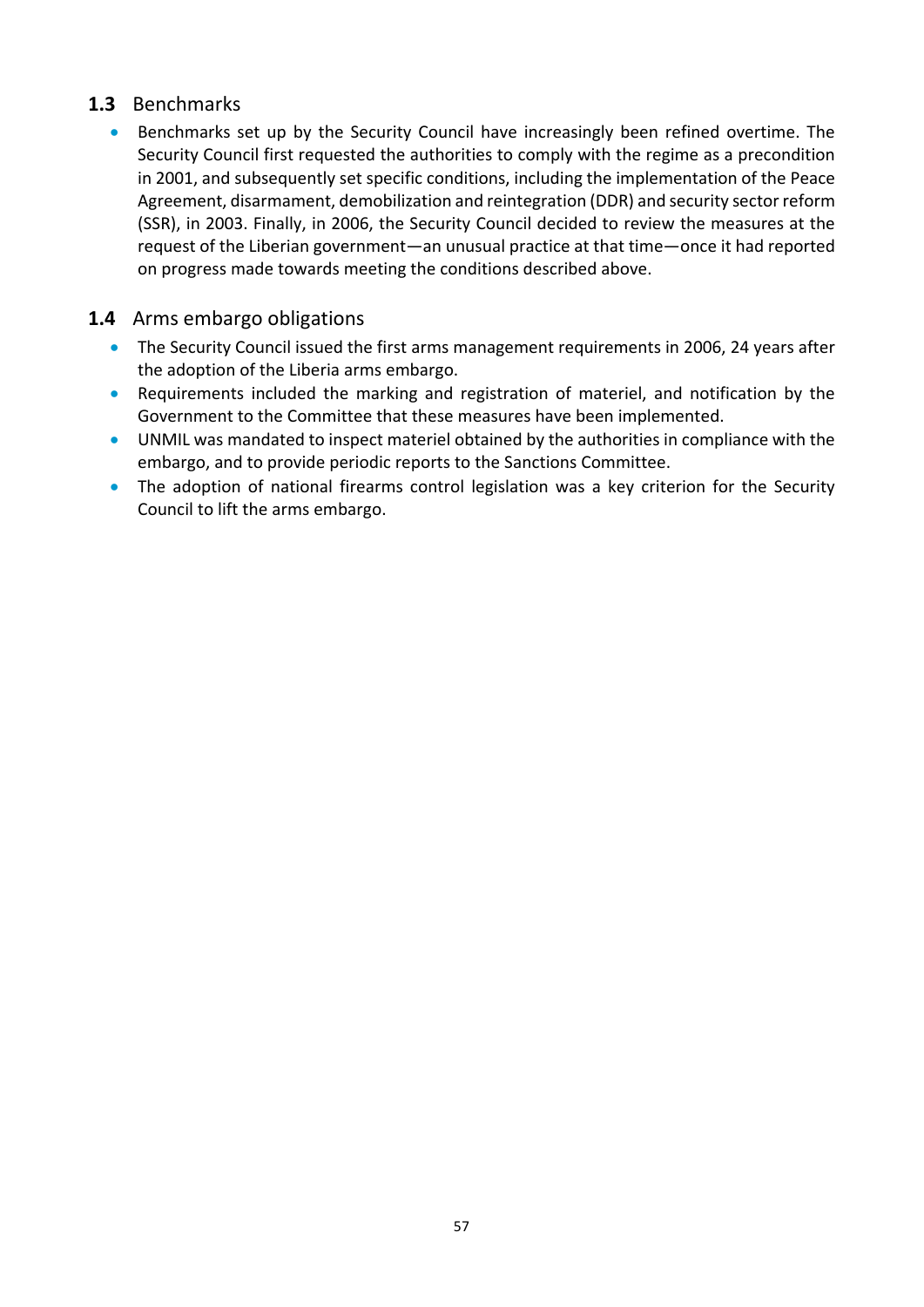# **2** Introduction

Between 1992 and 2016, Liberia was subject to three consecutive arms embargoes, with incremental easing of measures adopted by the Security Council since 2006. The arms embargo was originally adopted in 1992 for the purposes of establishing peace and stability in Liberia until the Security Council decided otherwise.<sup>[226](#page-67-0)</sup> Box 7 presents an overview of the sanctions regime established by the Security Council.

## **BOX 7: OVERVIEW OF THE LIBERIA SANCTIONS REGIME**

**Duration**: 1992–2016

**Penholder**: USA

**Objectives**: Cease hostilities, peace enforcement, support for democracy and judicial process, good governance

**Sanctions types**: Individual (asset freeze, travel ban), sectoral (arms embargo, diamond ban, timber ban)

**Arms embargo**: Arms imports embargo on all actors with progressive exceptions for the Government

**Other sanctions**: European Union, Economic Community of West African States and United States

In 2001, during the second arms embargo, the Security Council decided to review embargo measures based on Liberia's compliance with their demands.[227](#page-67-1) In 2003, with the adoption of the third and final arms embargo, the Security Council established conditions linked to respecting the ceasefire, completion of DDR and SSR, full implementation of the peace agreement, and progress in increasing the stability of the country and the subregion. In 2006, with the election of Ellen Johnson Sirleaf as President of Liberia, the Security Council decided to review the embargo measures at the request of the new Government once it had reported on the progress made towards meeting the conditions outlined above.

<span id="page-67-0"></span><sup>&</sup>lt;sup>226</sup> See Security Council, UN document S/RES/788, 1992.<br><sup>227</sup> See Security Council, UN document S/RES/1343, 2001.

<span id="page-67-1"></span>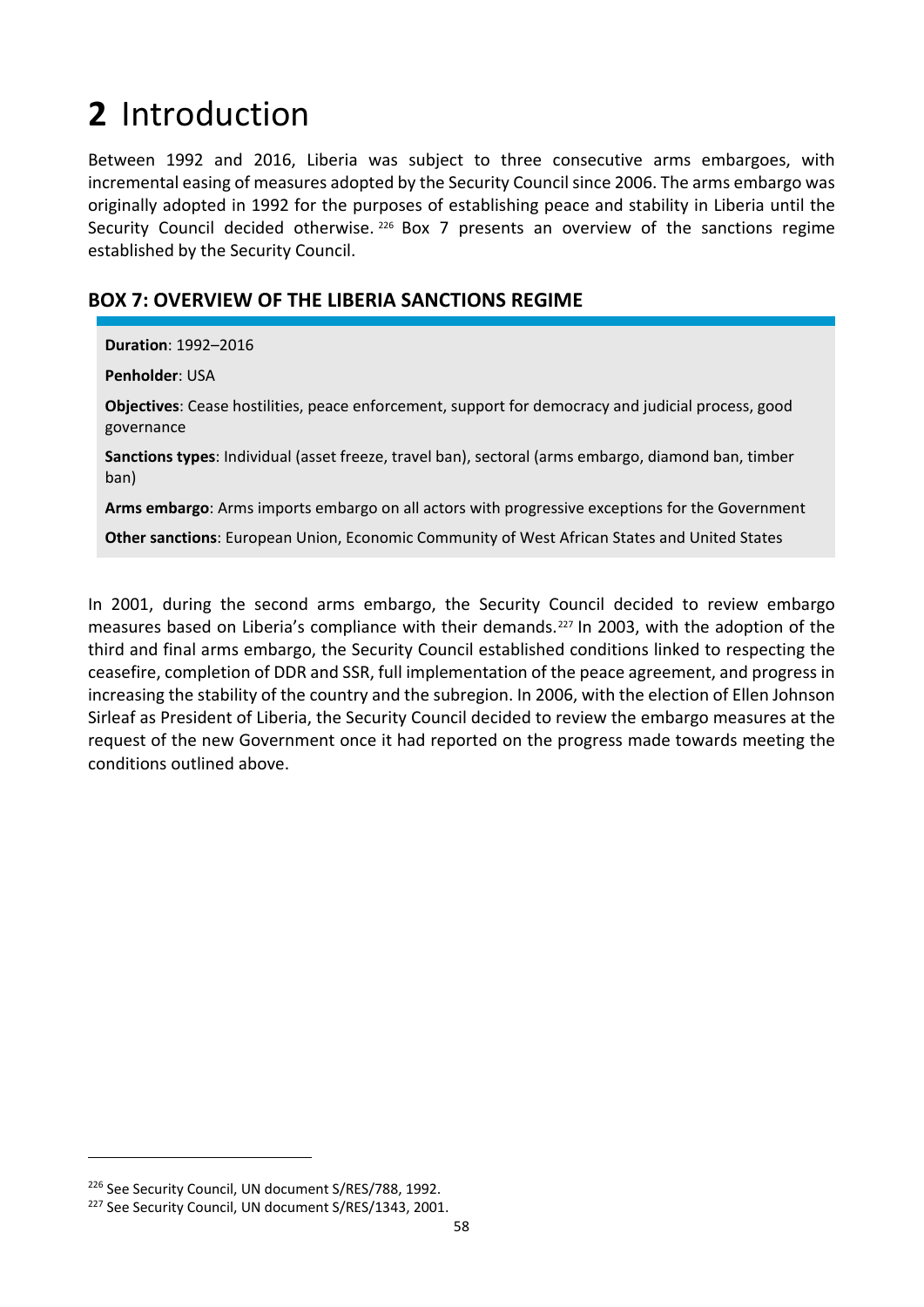# **3** Evolution of the arms embargo in Liberia

This section provides a detailed overview of the key adjustments, the contributing factors that led to their adoption, and the evolution of the related arms control obligations. Box 8 presents the incremental arms embargo adjustments made by the Security Council since 2006.



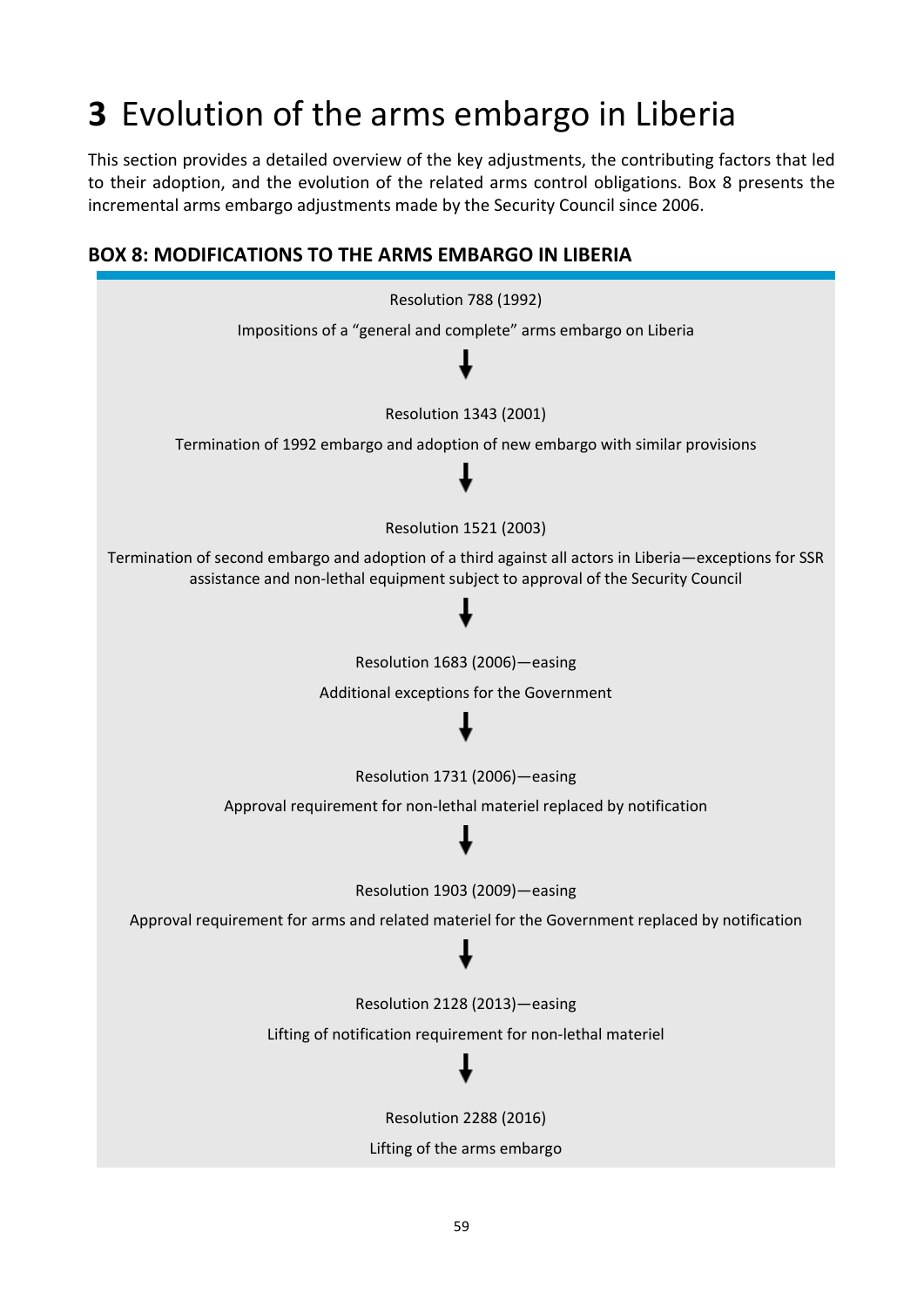# **3.1** November 1992: Adoption of the first arms embargo (resolution 788)

The arms embargo was first adopted in 1992 during what has come to be referred to as the *first Liberian civil war,* which witnessed a significant deterioration in the security situation in the country as Charles Taylor's National Patriotic Front of Liberia launched offensives against the capital, Monrovia. The embargo was "general and complete", providing exceptions for the Economic Community of West African States (ECOWAS) forces only. [228](#page-69-0) In the absence of a Sanctions Committee (which was later created in 1995 under resolution 985), the Security Council requested that the Secretary-General submit a report on the implementation of the arms embargo.<sup>[229](#page-69-1)</sup>

## **3.2** May 2001: End of the first arms embargo and the adoption of second (resolution 1343)

Noting that the progress made in resolving the conflict in Liberia, and that national elections had taken place, in section B of resolution 1343, the Security Council terminated the arms embargo in Liberia and dissolved the Committee established under resolution 985 (1995).

However, in the same resolution, the Security Council expressed its deep concern about the active support of the Government to the Revolutionary United Front in Sierra Leone, and demanded that it cease this activity immediately , including all military support and transfers of arms and ammunition from Liberian territory or by Liberian nationals.<sup>[230](#page-69-2)</sup> In addition, the Security Council imposed sanctions and restrictions on trade on Liberia, including an embargo on weapons transfers into the country , with the single exception applying to non-lethal materiel intended solely for humanitarian or protective use as approved in advance by the Committee.<sup>[231](#page-69-3)</sup>

### **3.2.1 Monitoring and assessing the arms embargo**

The Security Council agreed that the embargo would apply for 14 months, after which the Security Council would decide whether the Government had ceased all support to the Revolutionary United Front and whether or not to extend the embargo measures.<sup>[232](#page-69-4)</sup> Resolution 1343 listed those bodies from which the Security Council would take reports into account in its review of the measures,<sup>233</sup> specifically the Panel of Experts established by the resolution, the Secretary-General (drawing on information from all relevant sources, including the United Nations Mission in Sierra Leone), ECOWAS, and the Sanctions Committee established by the resolution (including information provided by Member States).

The embargo was renewed by resolution 1408 (2002) and again by resolution 1478 (2003); in both resolutions, the Security Council cited the findings of the Panel of Experts that the Government continued to breach the measures imposed by resolution 1343, particularly through the acquisition of new weapons.

# **3.3** December 2003: End of the second arms embargo and adoption of the third (resolution 1521)

Following the signing of the Comprehensive Peace Agreement, the deployment of UNMIL, the departure of president Taylor and the formation of the National Transitional Government, the

<span id="page-69-0"></span><sup>&</sup>lt;sup>228</sup> See Security Council, UN document S/RES/788, 1992, paras 8-9.

<span id="page-69-1"></span><sup>229</sup> Ibid., para. 13.

<span id="page-69-3"></span><span id="page-69-2"></span><sup>&</sup>lt;sup>230</sup> See Security Council, UN document S/RES/985, 1995, para.2.<br><sup>231</sup> See Security Council, UN document S/RES/985, 1995, para.5.

<span id="page-69-4"></span><sup>&</sup>lt;sup>232</sup> See Security Council, UN document S/RES/985, 1995, para.9.

<span id="page-69-5"></span><sup>&</sup>lt;sup>233</sup> See Security Council, UN document S/RES/1343, paras. 11 and 12.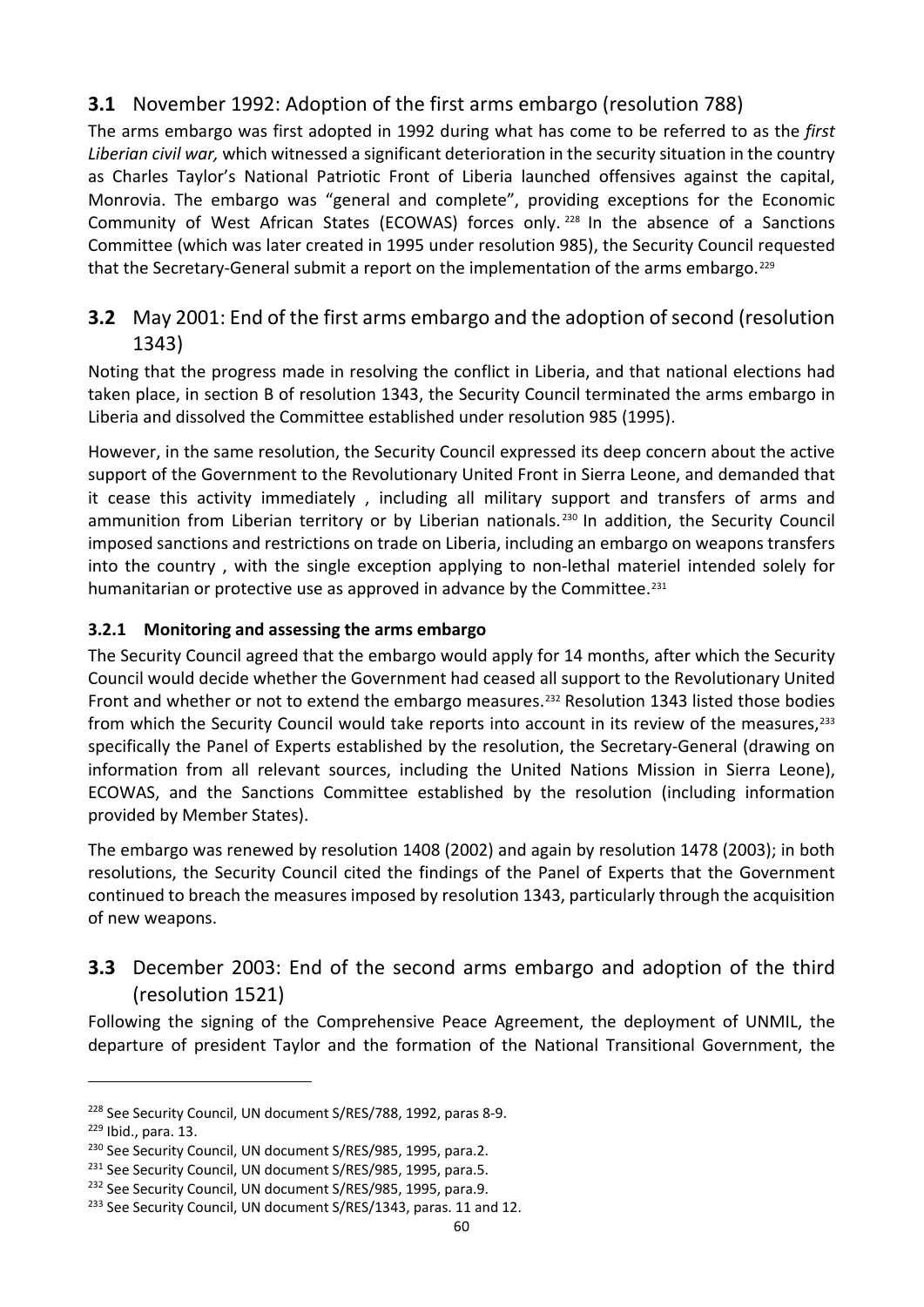Security Council decided to terminate the arms embargo as established under resolution 1343 and to dissolve the Sanctions Committee.<sup>[234](#page-70-0)</sup>

However, the same resolution established a new embargo on transfers of arms and related materiel to Liberia with a range of exceptions, including transfers to UNMIL; supplies intended solely for support of or use in an international training and reform programme for the Liberian armed forces and police, as approved in advance by the new Committee established by the resolution; and supplies of non-lethal military equipment intended solely for humanitarian or protective use as approved in advance by the Committee.

### **3.3.1 Monitoring and assessing the arms embargo**

The resolution listed clearer benchmarks to terminate the arms embargo measures related to the full respect and maintenance of the ceasefire, the completion of DDR and SSR, the full implementation of the provisions of the Comprehensive Peace Agreement, and significant progress in establishing and maintaining stability in Liberia and the subregion.[235](#page-70-1)

The Panel of Experts in its report recommended that the United Nations establish a process using UNMIL to monitor the main ports, airports and border crossings to ensure that sanctions were not violated and that all illegal shipments were seized.<sup>[236](#page-70-2)</sup> Furthermore, the Panel also suggested that UNMIL support the State in implementing the ECOWAS Convention on small arms and light weapons.

In December 2005, resolution 1647 extended the embargo for a period of 12 months, the Security Council having assessed that the State had made insufficient progress towards meeting the conditions set out in resolution 1521.

January 2006 saw Ellen Johnson Sirleaf assume office and increased levels of confidence in the capacity of the Liberian authorities. The Security Council therefore decided to review the measures at the request of the new Government, once the it had reported to the Security Council that the conditions set out in resolution 1521 for terminating the measures had been met and had provided the Security Council with information to justify its assessment.<sup>[237](#page-70-3)</sup>

## **3.4** June 2006: Easing of the arms embargo (resolution 1683)

In resolution 1683, the Security Council decided that the arms embargo no longer applied to limited supplies of weapons and ammunition, as approved in advance on a case-by-case basis by the Committee, intended for use by members of the police and security forces who had been vetted and trained.

<span id="page-70-1"></span><span id="page-70-0"></span><sup>&</sup>lt;sup>234</sup> See Security Council, UN document S/RES/1521, 2003, para.1.<br><sup>235</sup> Ibid., para. 5.<br><sup>236</sup> See Security Council, UN document S/2003/937, 2003.

<span id="page-70-2"></span>

<span id="page-70-3"></span><sup>&</sup>lt;sup>237</sup> See Security Council, UN document S/RES/1647, 2005, para.1 (c).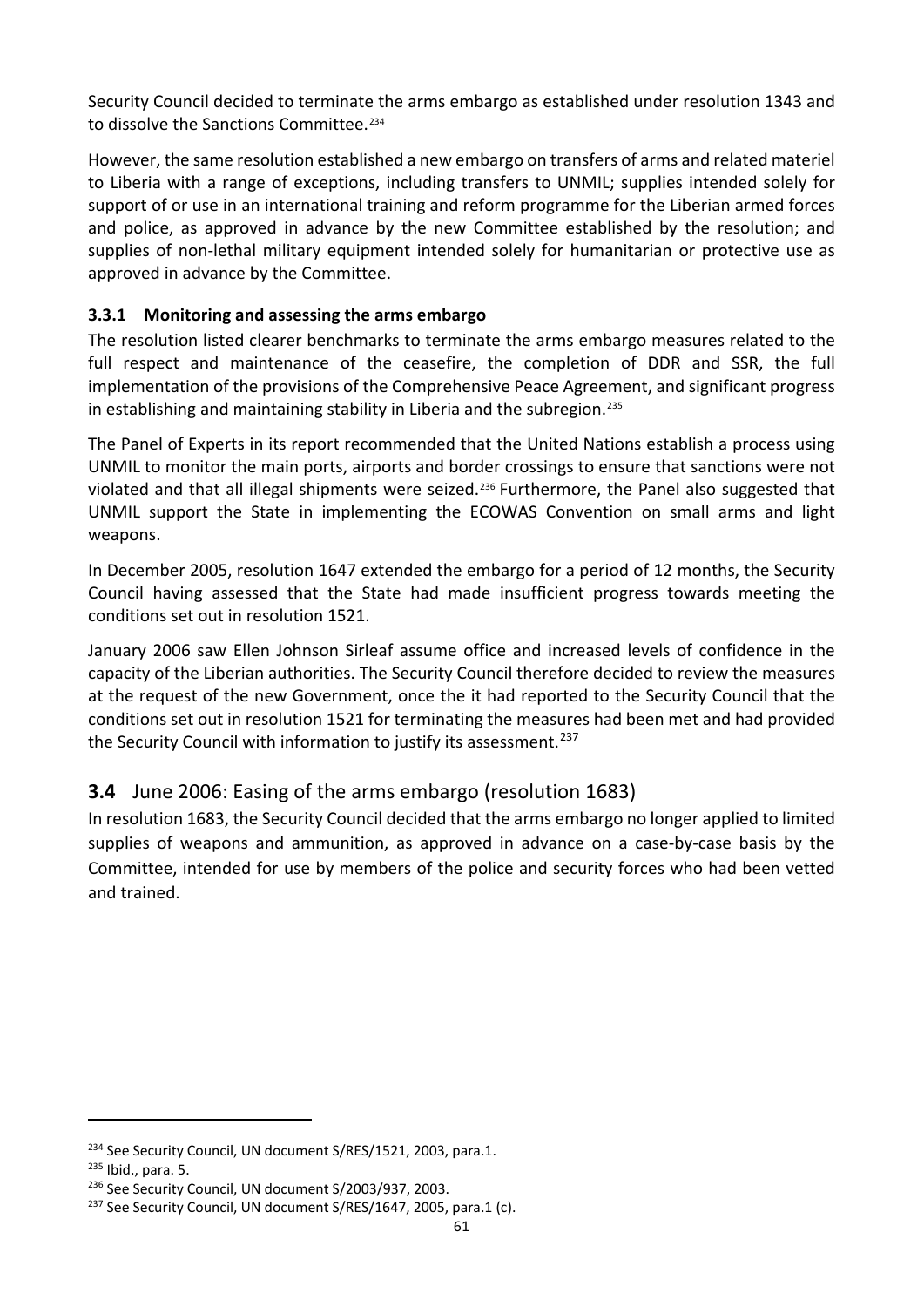### **3.4.1 Why was resolution 1683 adopted?**

The report of the Secretary-General commended the progress of police sector reform initiatives and noted that a lack of basic equipment, including weapons, was seriously hampering the ability of the Liberian National Police to effectively conduct their operations.<sup>[238](#page-71-0)</sup>

The Panel of Experts' final report recommended that, "the arms embargo remain in place until the end of the training of the Liberian Army and, should it be lifted, that the lifting should not extend to non-State actors".[239](#page-71-1) The report mentioned that some national and international actors believed that the arms embargo should be lifted only when storage for weapons and ammunition was ensured by national authorities , reflecting the authorities' lack of capacity to conduct effective weapons and ammunition management.<sup>[240](#page-71-2)</sup>

In a March 2006 intervention before the Security Council, President Johnson Sirleaf cited Liberia's ongoing efforts to meet the conditions to lift the diamond and timber sanctions but did not mention the arms embargo. [241](#page-71-3)

From 2006 onwards, sanctions against Liberia were gradually reduced—the diamond embargo was lifted in 2007—as was the size of the Panel of Experts, which was reduced from five to three members in 2008.

### **3.4.2 Arms control obligations**

### *Marking and registering*

In resolution 1683 (2006), the Security Council requested the Government to mark all weapons and ammunition approved by the Security Council for transfer, maintain a registry of all materiel, and formally notify the Committee that these steps had been taken. [242](#page-71-4)

### *Monitoring*

1

In paragraph 4 of resolution 1683, the Security Council requested UNMIL to inspect inventories of weapons and ammunition obtained in accordance with the provisions of the arms embargo and to make periodic reports to the Committee. Following the adoption of the resolution, UNMIL began to submit weapons inspection reports to the Committee.<sup>[243](#page-71-5)</sup>

## **3.5** December 2006: Easing of measures against non-lethal materiel (excluding weapons and ammunition) (resolution 1731)

Resolution 1731 noted that the arms embargo:

shall not apply to supplies of non-lethal military equipment, excluding non-lethal weapons and ammunition, as notified in advance to the Committee … intended solely for use by members of the Government of Liberia police and security forces who have been vetted and trained since the inception of the [UNMIL] in October 2003.<sup>[244](#page-71-6)</sup>

<span id="page-71-0"></span><sup>&</sup>lt;sup>238</sup> See Security Council, UN document S/2006/376, 2006, para.23.

<span id="page-71-1"></span><sup>&</sup>lt;sup>239</sup> See Security Council, UN document S/2006/379, 2006, para 167.

<span id="page-71-2"></span><sup>&</sup>lt;sup>240</sup> See Security Council, UN document S/2006/379, 2006, para.175.

<span id="page-71-4"></span><span id="page-71-3"></span> $241$  See Security Council, UN document S/PV5389, 2006.<br> $242$  See Security Council, UN document S/RES/1683, 2006, para. 3.

<span id="page-71-5"></span><sup>&</sup>lt;sup>243</sup> See Security Council, UN document S/RES//707, 2014, p.7.

<span id="page-71-6"></span><sup>&</sup>lt;sup>244</sup> See Security Council, UN document S/RES/1731, 2006.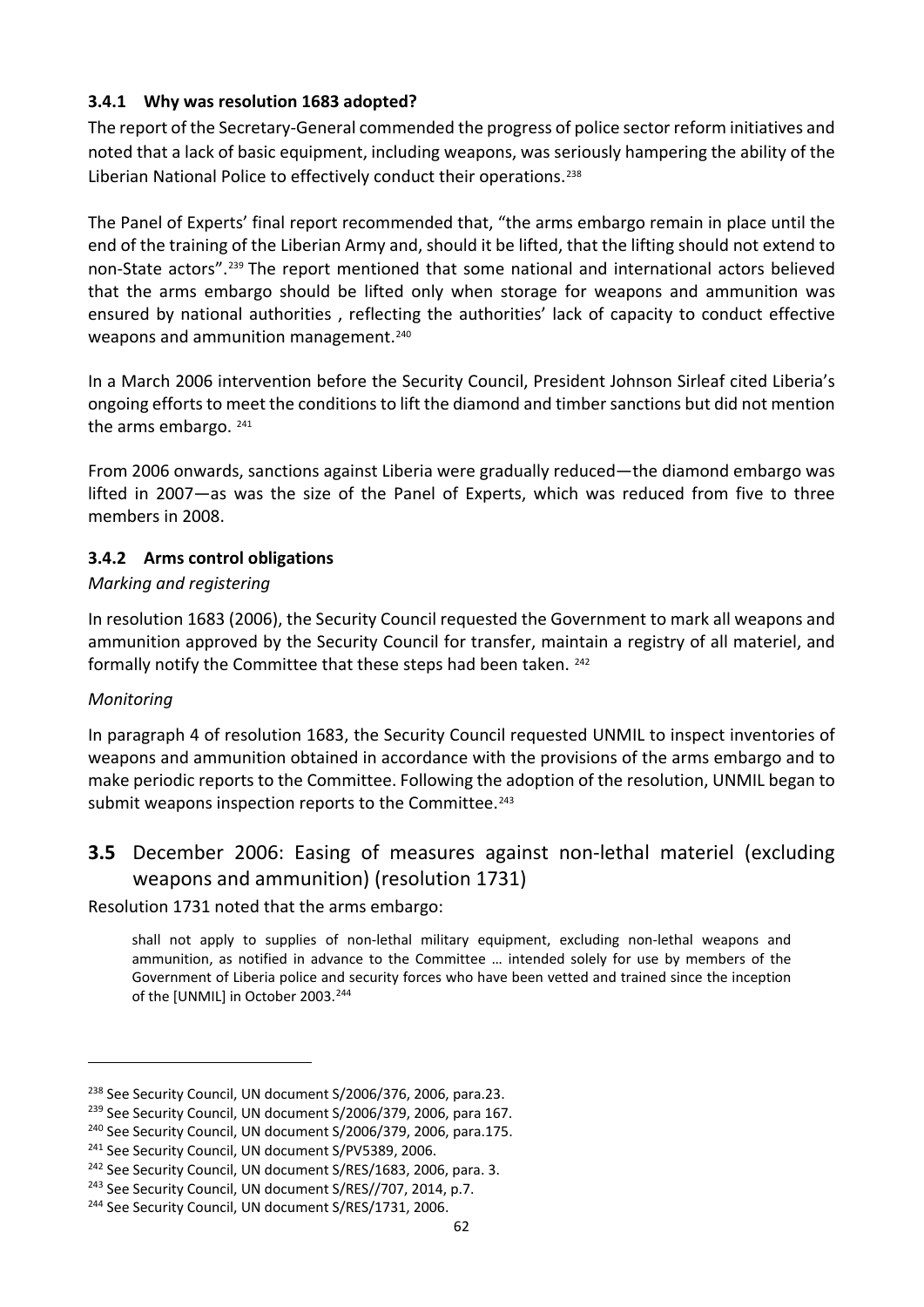## **3.6** December 2009: Easing of arms embargo provisions for the Government (resolution 1903)

In paragraph 4 of resolution 1903, the Security Council eased the embargo on supplies of arms and related materiel and the provision of assistance to the Government. The Security Council also decided that supplying States must notify the Committee in advance of any shipments of arms and related materiel. Notifications were to contain all relevant information, including the type and quantity of weapons and ammunitions delivered, the end user, the proposed date of delivery and the itinerary of shipments.<sup>[245](#page-72-0)</sup>

In paragraph 5, the Security Council articulated further exceptions related to (a) supplies of arms and related materiel, as well as technical training and assistance intended solely for support of or use by UNMIL; (b) protective clothing, including flak jackets and military helmets, temporarily exported to Liberia for United Nations personnel, representatives of the media and humanitarian and development workers and associated personnel, for their personal use only; and (c) other supplies of non-lethal military equipment intended solely for humanitarian or protective use, and related technical assistance and training, as notified in advance to the Committee.

### **3.6.1 Why was resolution 1903 adopted?**

Despite significant positive developments in the situation in Liberia, the resolution concluded that insufficient progress had been made in meeting the conditions to reassess the sanctions, including in the area of marking weapons. That said, it its final report, the Panel of Experts noted that it had not found concrete evidence of any significant actual or attempted violations of the arms embargo.[246](#page-72-1)

### *WAM capacity*

In its final report, the Panel of Experts stated that it was concerned by the fact that the capacity of the Government to control weapons remained low.[247](#page-72-2) The Security Council did not appear to have received a positive assessment regarding the State's weapons and ammunition management (WAM) capacity through any of its additional monitoring mechanisms. The Secretary-General's report on Liberia noted that Liberia had ratified the ECOWAS Convention on small arms and light weapons.<sup>[248](#page-72-3)</sup>

### **3.6.2 Arms control obligations**

### *Notification of transfers*

The requirements for the notification process were not always understood or respected by Member States; the Panel therefore decided to include an annex in its 2012 report listing the requirements, and to explain the process to Liberia and supplying Member States on a regular basis.  $249$ Furthermore, there was no key point of contact within the Liberian authorities for sanctions-related queries.

#### *Marking and registration*

<span id="page-72-1"></span><span id="page-72-0"></span><sup>&</sup>lt;sup>245</sup> See Security Council, UN document S/RES/1903, 2009, para.6.<br><sup>246</sup> See Security Council, UN document S/2009/640, 2009.<br><sup>247</sup> Ibid

<span id="page-72-2"></span>

<span id="page-72-4"></span><span id="page-72-3"></span>

<sup>&</sup>lt;sup>248</sup> See Security Council, UN document S/2009/411, 2009.<br><sup>249</sup> Interview with a former member of the Liberia Panel of Experts, August 2017.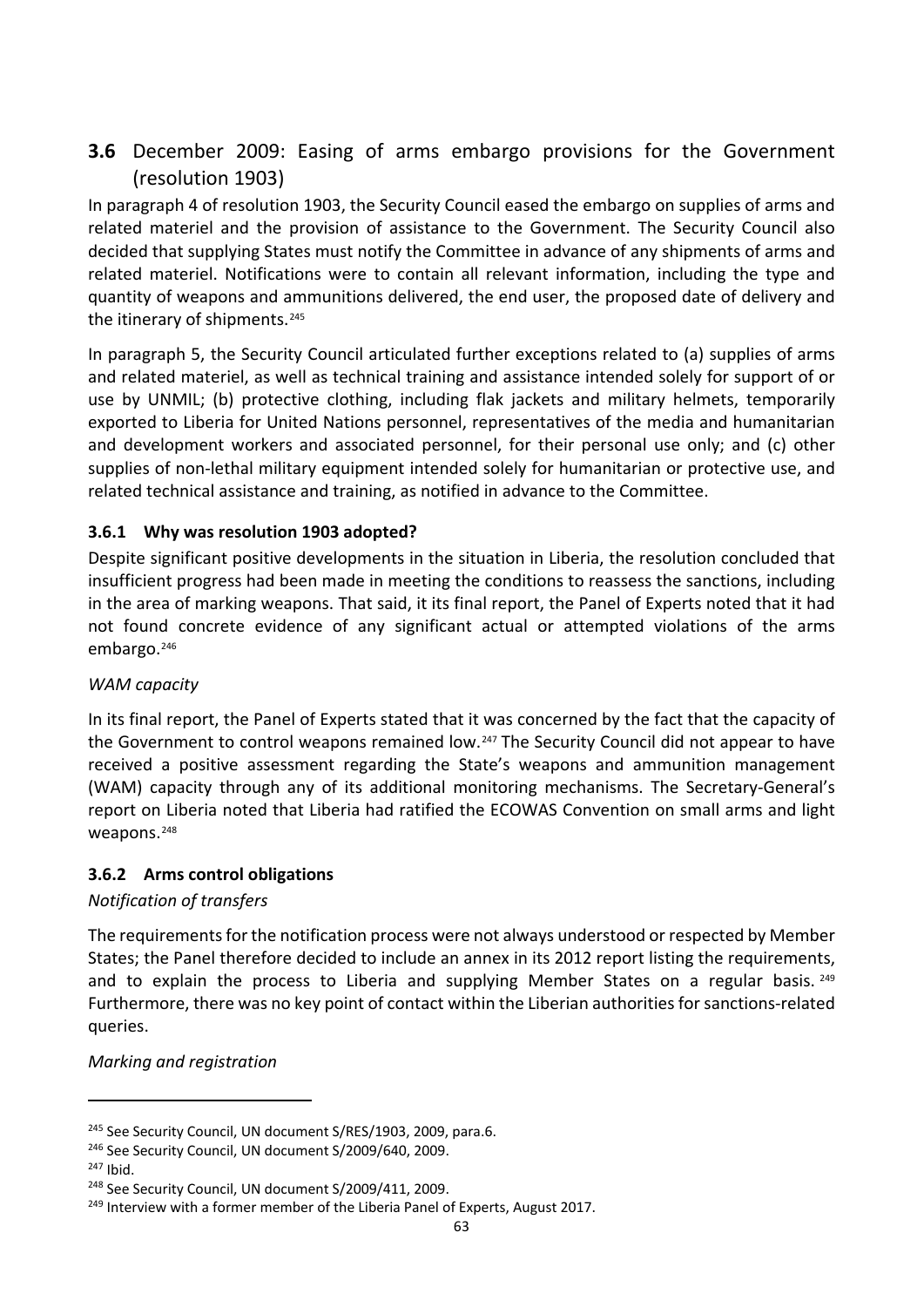The resolution further reiterated that the Government was required to mark imported weapons that had been approved by the Security Council, maintain a registry of them, and formally notify the Committee that these steps had been taken.[250](#page-73-0)

## **3.7** December 2013: Further easing of the arms embargo (resolution 2128)

Through resolution 2128, the Security Council decided to lift the notification requirement for nonlethal materiel.[251](#page-73-1) In terms of notifications, it also decided that the Liberian authorities should have the primary responsibility for notifying the Committee, at least five days in advance of the shipment of any supplies of lethal arms and related materiel, and that Member States delivering assistance could, as an alternative, make this notification in consultation with Liberia.

## **3.8** December 2014: The Security Council requests additional monitoring of WAM capacity (resolution 2188)

In paragraph 4, the Security Council requested

the Secretary-General to provide an update to the Security Council by August 1, 2015 on progress made by the Government of Liberia to implement the recommendations on the proper management of arms and ammunition, including enacting the necessary legislative frameworks, and on facilitating the effective monitoring and management of the border regions between Liberia and Côte d'Ivoire;<sup>[252](#page-73-2)</sup>

The update by the Secretary-General was later submitted in 2015 (see section 3.9 of this Annex).

Resolution 2188 also requested the Panel of Experts to provide information on "progress in the security and legal sectors with respect to the Government of Liberia's ability to effectively monitor and control arms and border issues, and on the Government of Liberia's progress on meeting notification requirements;"[253](#page-73-3) as well as on the status of relevant legislation.

## **3.9** May 2016: Lifting of the arms embargo and termination of the sanctions regime (resolution 2288)

Following the termination of the travel ban and the asset freeze in September 2015, the arms embargo remained the only measure in place until May 2016.

### **3.9.1 Why was resolution 2288 adopted?**

In resolution 2288, the Security Council determined that the conditions set up in resolution 1521 had been met and decided to terminate the measures on arms. In particular, the Security Council considered the Secretary-General's last letter, updating the Security Council on progress made by the Government to implement the recommendations on the proper management of arms and ammunition, including enacting the necessary laws, and on facilitating the effective monitoring and management of the border regions between Liberia and Côte d'Ivoire.[254](#page-73-4) This assessment by the Secretary-General had been conducted remotely, with no on-site observations.

### *WAM capacity*

Several members of the Security Council had been keen to lift the sanctions against Liberia for some time; however, as far as the arms embargo was concerned, the Security Council may have been

<span id="page-73-0"></span><sup>&</sup>lt;sup>250</sup> See Security Council, UN document S/RES/1903, 2009, para.6.

<span id="page-73-1"></span><sup>&</sup>lt;sup>251</sup> See Security Council, UN document S/RES/2128, 2013, para.2.

<span id="page-73-2"></span><sup>&</sup>lt;sup>252</sup> See Security Council, UN document S/RES/2188, 2014.<br><sup>253</sup> Ibid.

<span id="page-73-3"></span>

<span id="page-73-4"></span><sup>&</sup>lt;sup>254</sup> See Security Council, UN document S/2015/590, 2015.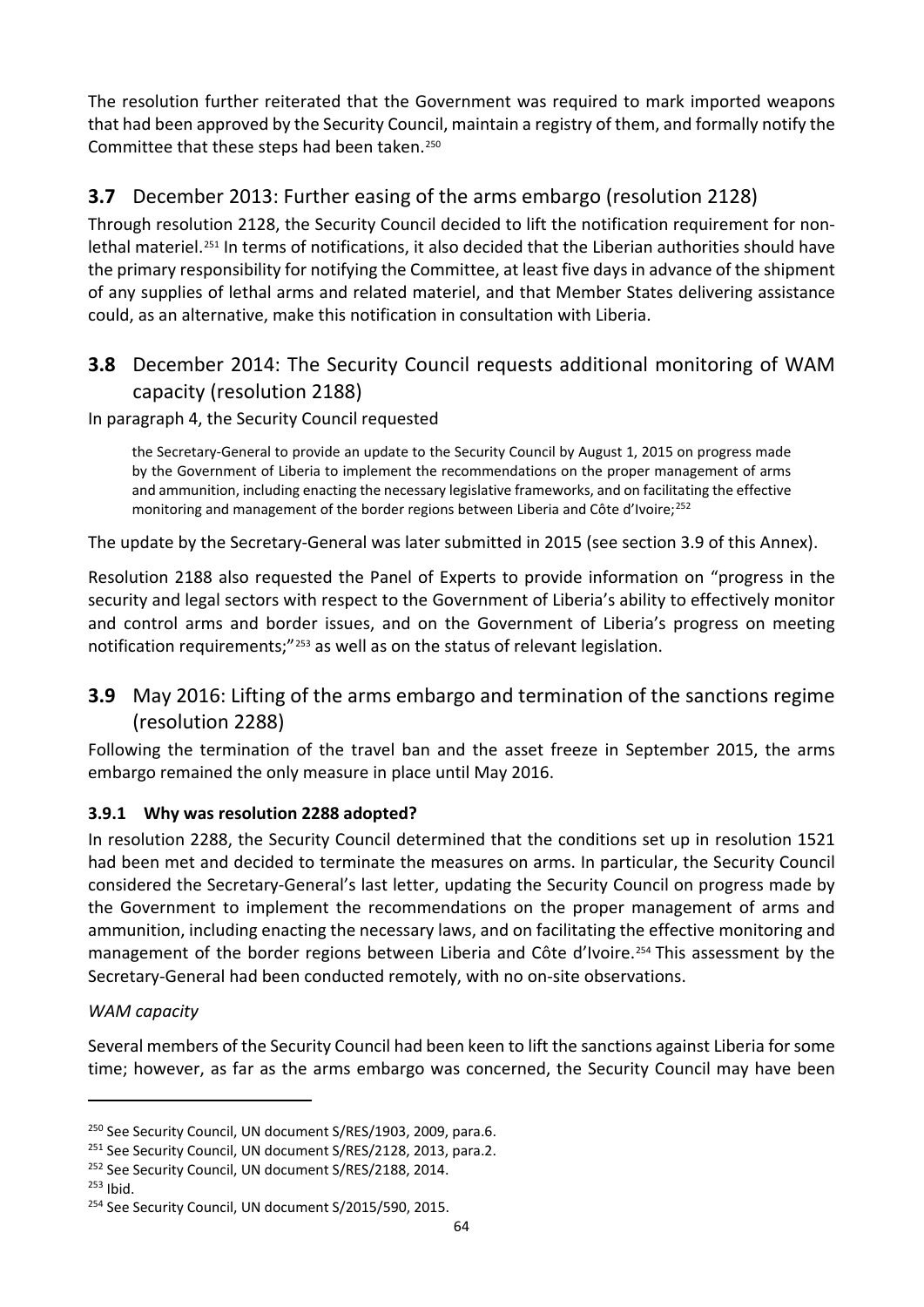waiting for the adoption and implementation of the Firearms Act.<sup>[255](#page-74-0)</sup> Liberia had no national legislation regulating the import of weapons or legal framework to investigate and prosecute illicit imports of arms and, in this regard, the Committee may not have deemed it appropriate to lift the embargo without such measures in place, considering that the only domestic legal mechanism applicable to arms control was the arms embargo.

Following a request from the Security Council, the Secretary-General provided updates on progress made regarding the management of arms and ammunition in July and August 2015. [256](#page-74-1) The Secretary-General noted progress regarding the marking of weapons, training in weapons management, and development of national structure for the control of small arms and light weapons but continued to note concern about the fact that there was no central national registry for weapons, and that the adoption of the Firearms Act had been pending for over a year. According to informal consultations undertaken as part of this study, one member of the Security Council noted the possibility that the Liberian authorities may not have sought the immediate lifting of the arms embargo.<sup>[257](#page-74-2)</sup> Such a view was shared by a former member of the Panel of Experts, who noted that the arms embargo may have "benefited the authorities, giving them a political advantage and disadvantaging others",[258](#page-74-3) in ways not necessarily visible to the Committee.

In their last report to the Committee in April 2016, the Panel of Experts noted that the Firearms Act was still waiting to be passed; it was finally passed at the end of May 2016.[259](#page-74-4)

According to a former member of the Panel of Experts, stockpile management was "rudimentary but not bad, and it was unlikely to get any better by continued monitoring through a sanctions mechanism. Furthermore, these were not substantial violations of the arms embargo, only technical violations".[260](#page-74-5)

<span id="page-74-0"></span> $255$  Ibid.

<span id="page-74-1"></span><sup>&</sup>lt;sup>256</sup> See Security Council, UN document S/2015/590; See Security Council, UN document S/2015/620.

<span id="page-74-2"></span> $257$  Informal consultations with a representative of the Security Council, August 2017.

<span id="page-74-3"></span><sup>&</sup>lt;sup>258</sup> Interview with a former member of the Liberia Panel of Experts, August 2017.

<span id="page-74-4"></span><sup>&</sup>lt;sup>259</sup> Liberia News Agency, "Liberia; Arms Control Body Upbeat about Firearms Act", 31 May 2016, [http://allafrica.com/stories/201606011246.html.](http://allafrica.com/stories/201606011246.html)

<span id="page-74-5"></span><sup>&</sup>lt;sup>260</sup> Interview with a former member of the Liberia Panel of Experts, August 2017.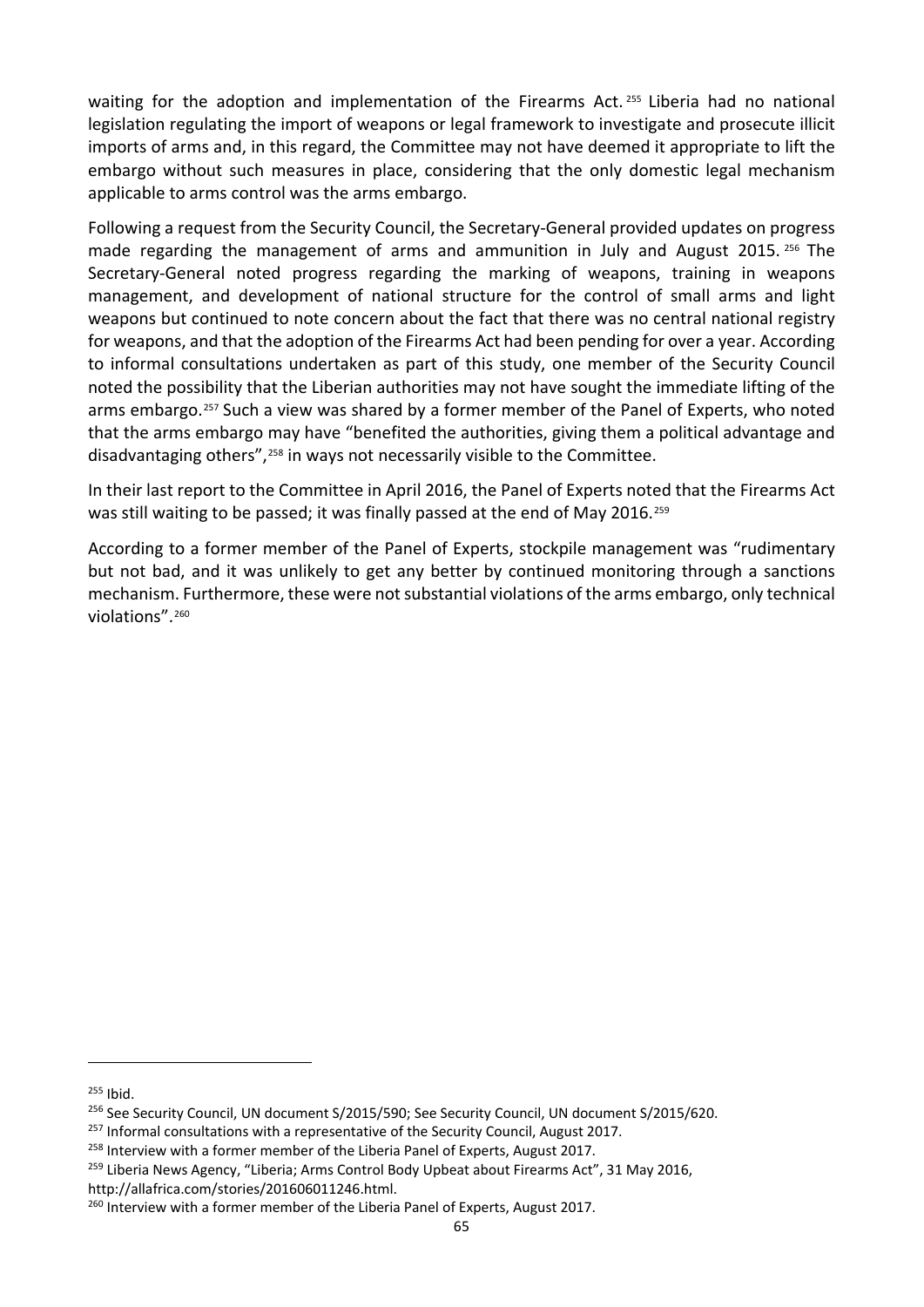## **4** Observations

Review of the arms embargo in Liberia highlights several key arms control measures placed at the national level that informed the assessment and modification of the embargo by the Security Council:

- Monitoring of main ports and physical inspection of materiel imported as exemption to the arms embargo in cooperation with UNMIL;
- Progress made in vetting and training of Liberian security forces to be equipped with imported materiel in cooperation with UNMIL;
- Marking, registration and safe and secure storage of imported arms and related materiel; and
- Adoption of national legislation governing small arms and light weapons.

With regards post-lifting measures, the Government of Liberia is to cooperate with the ECOWAS Commission to comply with the exemption procedures applicable to the region on imports of small arms and light weapons.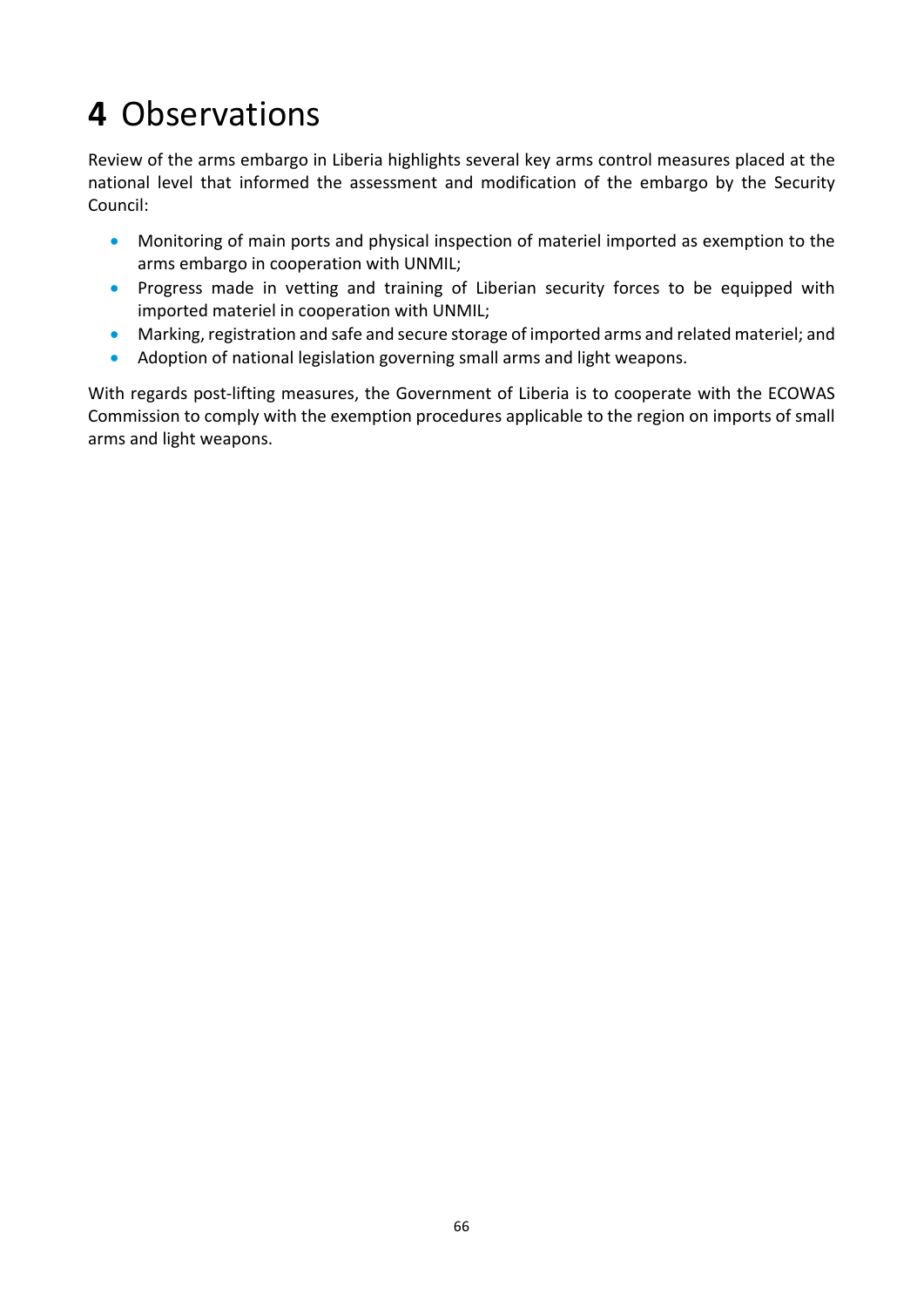## Annex 4: Evolution and termination of the arms embargo in Libya<sup>[261](#page-76-0)</sup>

## **1** Key findings

- **1.1** Adoption and evolution of the arms embargo measures
	- The first easing of the Libyan arms embargo was adopted by the Security Council despite the collapse of the security sector and the lack of control over armed entities nominally working under the Libyan Government.
	- A month after the easing of the embargo in 2011, the Security Council clearly expressed its concern about weapons management in Libya and the risks of proliferation of materiel which could destabilize the region and feed terrorism by enacting resolution 2017; however, no reinforcement of the arms embargo would be made for another three years after more than 80 notifications to the Committee.

## **1.2** Monitoring of the arms embargo

- The first major easing of the arms embargo in 2011, which allowed for transfers to be made to the Libyan authorities after notification to the Security Council, was adopted without the Security Council having a monitoring support in place.
- The Security Council can sometimes take decisions contrary to the evidence and recommendations provided by its monitoring bodies, reflecting their limited impact.
- The Security Council and the Libya Sanctions Committee have used a particularly wide range of support to issue guidance regarding compliance with arms embargo provisions, including through resolutions, notes verbales to Member States, Implementation Assistance Notices (IANs) and press releases. This may reflect the complexity of the arms embargo provisions of the Libya sanctions regime, the regular changes made to it and the political interest of Security Council members in Libya.

## **1.3** Benchmarks

-

• Benchmarks included in resolutions to review sanctions provisions are very broad, none of which specifically relate to the arms embargo.

<span id="page-76-0"></span><sup>&</sup>lt;sup>261</sup> This case study is based on analysis of relevant Security Council resolutions (26 were adopted between 2011 and 2017), Libya Sanctions Committee documents, records of Security Council meetings and other United Nations documents, as well as an interview with a member of the Libya Panel of Experts. The author also used the Qualitative Database on United Nations Targeted Sanctions created by the Graduate Institute of International Studies. This case study examines relevant information and documentation up to November 2017. Any changes, or new developments, that take place after this date are not captured in the case study.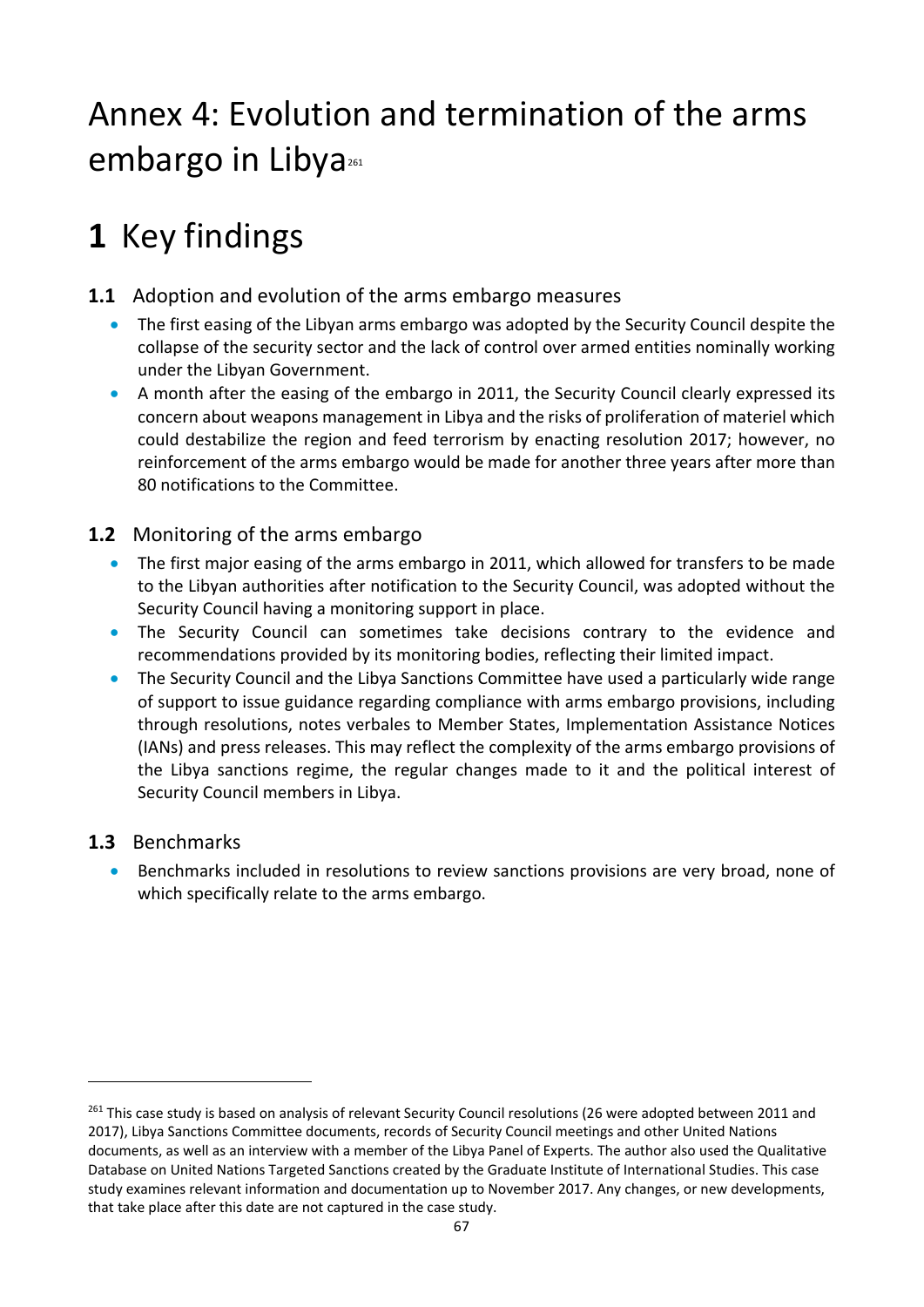# **2** Introduction

In 2011 the Security Council adopted a sanctions regime on Libya, including a two-way arms embargo, very early on in the revolution, just as revolutionaries in the east were about to be defeated by the Gaddafi-led Government. In the introduction of resolution 1970 (2011), the Security Council expressed grave concern at the situation and condemned the violence and use of force against civilians.<sup>[262](#page-77-0)</sup>

The benchmarks provided by the subsequent resolutions are very broad and relate to the review of all measures; to date, the Security Council has not disseminated benchmarks specifically related to the arms embargo. Box 9 presents the overview of the sanctions regime in Libya.

At the outset of the regime in 2011 (resolution 1970), the Security Council:

[a]ffirms that it shall keep the Libyan authorities' actions under continuous review and that it shall be prepared to review the appropriateness of the measures … including the strengthening, modification, suspension or lifting of the measures, as may be needed at any time in light of the Libyan authorities' compliance with relevant provisions…[263](#page-77-1)

Since 2015, the Security Council has affirmed its readiness to review the measures at any time in light of developments in Libya.

## **BOX 9: OVERVIEW OF THE LIBYA SANCTIONS REGIME**

#### **Second Libya United Nations sanctions regime[264](#page-77-2)**

**Duration**: 26 February 2011–present (6 years)

**Penholder**: United Kingdom

**Objectives**: Cease hostilities, peace enforcement, support peace building, support for democracy, human rights, protect population

**Sanctions types**: Current: individual sanctions (asset freeze, travel ban) and sectoral sanctions (arms embargo and illicit oil exports); terminated: no-fly zone, aviation ban, financial restrictions on Central Bank and other governmental financial institutions

**Arms embargo**: A two-way United Nations arms embargo was imposed covering transfers of arms and any related materiel to and from the whole territory of Libya and all actors. The provisions were eased after the fall of Gaddafi and reinforced in 2014 with the acute deterioration of the security situation. The embargo always included possibilities for exemptions for the United Nations, other international bodies, and for the Libyan authorities for security and disarmament assistance.

**Other sanctions**: European Union and unilateral sanctions, including the United Kingdom and United States.

<span id="page-77-0"></span><sup>&</sup>lt;sup>262</sup> See Security Council, UN document S/RES/1970, 2011.

<span id="page-77-1"></span><sup>263</sup> Ibid., para. 27.

<span id="page-77-2"></span><sup>&</sup>lt;sup>264</sup> The United Nations had already imposed a sanctions regime on Libya between 31 March 1992 and 12 September 2003 (11 years), including an arms embargo related to imports.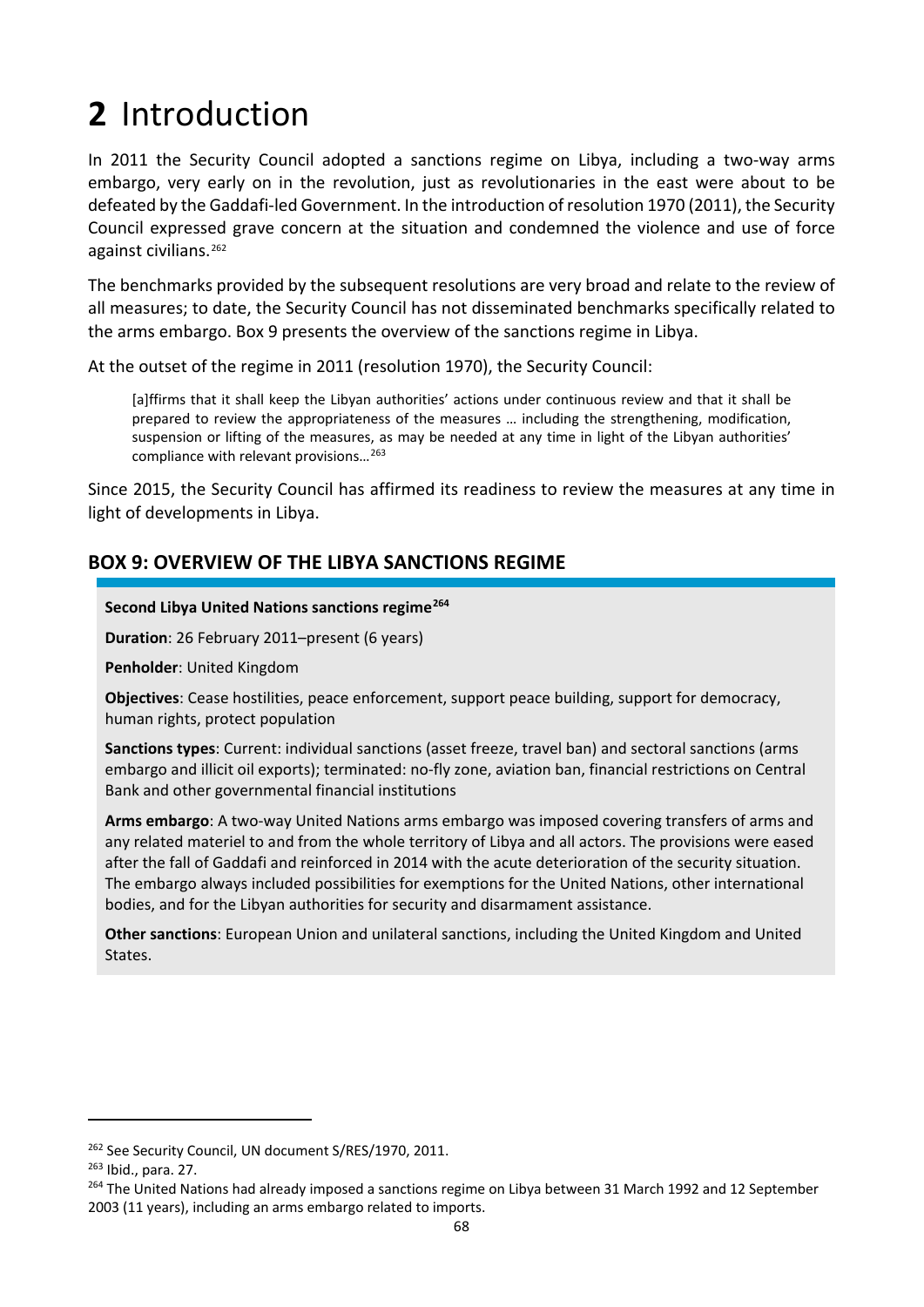## **3** Evolution of the arms embargo in Libya

## **BOX 10: KEY MODIFICATIONS TO THE LIBYA ARMS EMBARGO**



## **3.1** February 2011: Imposition of the arms embargo (resolution 1970)

The resolution adopted a two-way arms embargo on the entire territory of Libya and actors therein and included possibilities of exemptions.

The resolution and the one that followed (resolution 1973) established the monitoring framework and identified the three primary actors involved in it by:

- **establishing a Sanctions Committee** to monitor the implementation of the measures, and establishing guidelines to facilitate their implementation;<sup>265</sup>
- **requesting Member States to report** to the Committee on actions taken to implement the measures and to inspect all cargo to and from Libya which may contain embargoed materiel, to seize and dispose of it and submit an inspection report to the Committee;<sup>[266](#page-78-1)</sup> and
- **creating a Panel of Experts (PoE)** under the direction of the Committee to gather and analyse information regarding the implementation of the measures, including incidents of noncompliance in particular.[267](#page-78-2)

<span id="page-78-0"></span><sup>&</sup>lt;sup>265</sup> See Security Council, UN document S/RES/1970, 2011, para. 24.

<span id="page-78-1"></span><sup>266</sup> Ibid., para. 25 and paras. 11-13.

<span id="page-78-2"></span><sup>&</sup>lt;sup>267</sup> See Security Council, UN document S/RES/1973, 2011, para. 24.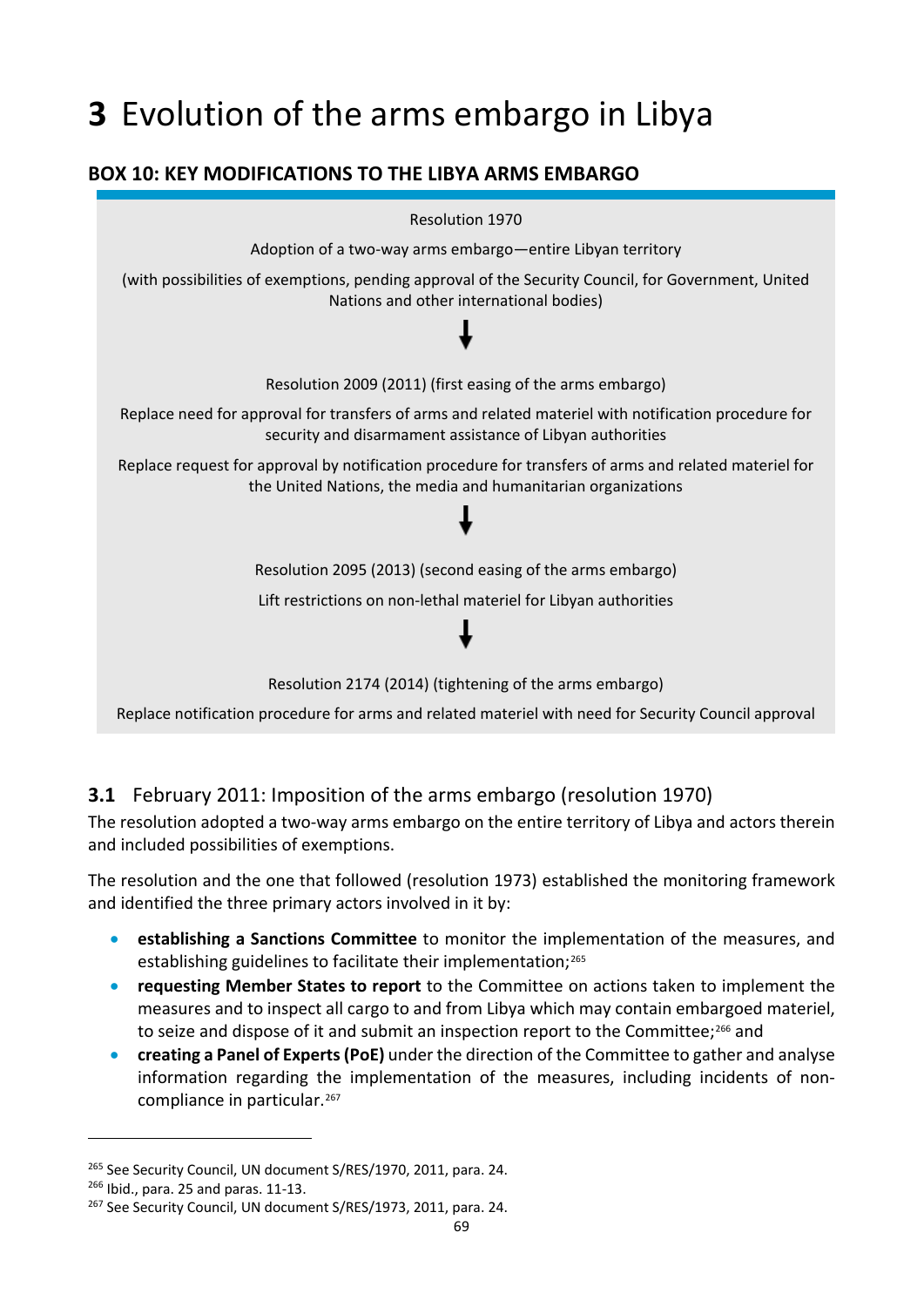## **3.2** March 2011: Protection of civilians and no-fly zone (resolution 1973)

The resolution authorizes Member States that have notified the Secretary-General, and which act in cooperation with the Secretary-General, to take all necessary measures to protect civilians and civilian populated areas under threat of attack in Libya (notwithstanding paragraph 9 of resolution 1970 which imposed the arms embargo).<sup>[268](#page-79-0)</sup> Given the ambiguous language of this paragraph, several States were able to use it to transfer weapons to the Libyan opposition, thereby creating a strong division of interpretation within the Security Council itself.

Regarding those transfers, the PoE informed the Security Council in its first and second reports that the deliveries were completed without adequate control measures in place on the ground, resulting in the uncontrolled movement of materiel.<sup>[269](#page-79-1)</sup> After the revolution, this materiel remained under the control of non-State actors within Libya, and some materiel was found during seizures of military materiel being trafficked out of Libya in violation of the arms embargo .<sup>[270](#page-79-2)</sup> Resolution 1973 also established a ban on all flights to help protect civilians.<sup>[271](#page-79-3)</sup>

## **3.3** September 2011: Significant easing of provisions regarding transfers of all arms and related materiel (resolution 2009)

By paragraph 13a of resolution 2009, the Security Council decided that the transfer of arms and related materiel of all types, including technical assistance, training, financial and other assistance, intended solely for security or disarmament assistance to the Libyan authorities, would be subject to advance notification to the Committee; transfers would be allowed in the absence of a negative decision by the Committee, to be delivered within five working days of such a notification (this was previously subject to the approval of the Security Council).

This amendment of the sanctions regime effectively allowed any transfer of materiel to Libya, a negative decision by the Security Council being practically difficult to issue within five days.

By paragraph 13b of the resolution, the Security Council decided to replace the approval request requirement regarding the transfer of small arms and light weapons and related materiel temporarily exported to Libya for the sole use of United Nations personnel, representatives of the media, and humanitarian organizations with a notification procedure.

### **3.3.1 Why was resolution 2009 adopted?**

The resolution did not provide detailed justification for such a significant easing of the arms embargo. It simply "[t]akes note of the developments in Libya, welcomes the improved situation there".[272](#page-79-4)

During the Security Council session during which the resolution was adopted, Member States noted the "new era" in Libya. On the same day, the General Assembly recognized the National Transitional

<span id="page-79-0"></span><sup>268</sup> Ibid., para. 4.

<span id="page-79-1"></span><sup>&</sup>lt;sup>269</sup> See Security Council, UN document S/2012/163, 2012; See Security Council, UN document S/2013/99, 2013.

<span id="page-79-2"></span><sup>&</sup>lt;sup>270</sup> See Security Council, UN document S/2013/99, 2013.

<span id="page-79-3"></span><sup>&</sup>lt;sup>271</sup> See Security Council, UN document S/RES/1973, 2011, para. 6.

<span id="page-79-4"></span><sup>&</sup>lt;sup>272</sup> See Security Council, UN document S/RES/2009, 2011.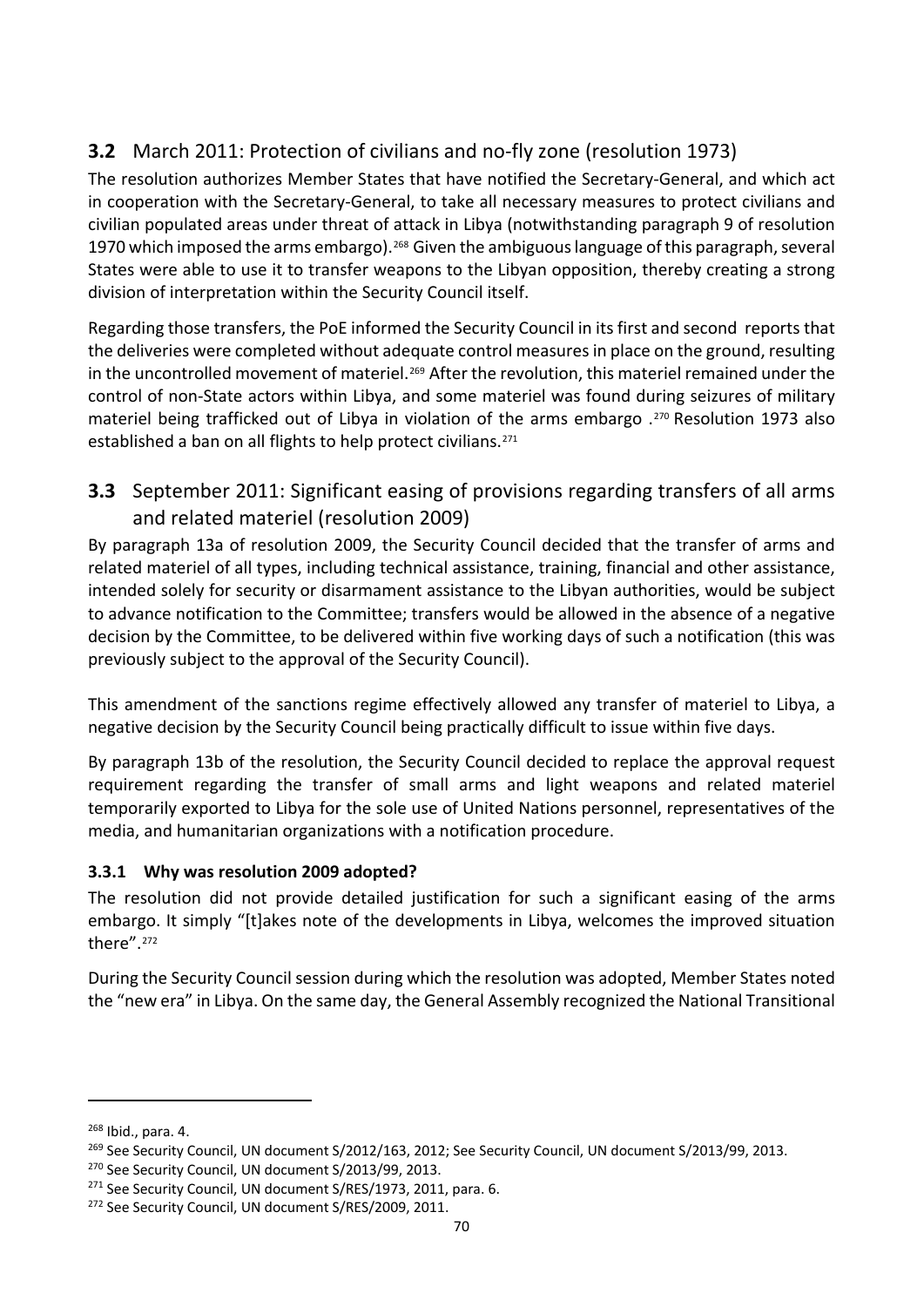Council (NTC) as holding Libya's seat at the United Nations (after forces aligned with the NTC seized control of Tripoli.[273](#page-80-0)

This easing of the embargo may have been premature at the time as no conditions to manage arms transfers were in place. The NTC, for example, did not control the whole of Libyan territory; furthermore, the national security sector had collapsed with armed groups assuming de facto responsibility for local security. However, with the fall of the Gaddafi-led Government and the prospect of a "new Libya", the international community appeared optimistic about a rapid postrevolution recovery. According to one Member State, "There was so much optimism we thought that, with the end of the Revolution, the problem was solved and wanted to treat Libya as a normal country. Everyone got it wrong."[274](#page-80-1)

The Security Council amended the sanctions regime without its usual monitoring support. A United Nations mission was not yet deployed, no report of the Secretary-General was submitted prior to the resolution, nor was there any PoE report as the Panel was not due to report back for several months.

### *Meeting of benchmarks/Compliance with the arms embargo*

There is no reference to improvements in compliance and the resolution expresses its concern about the proliferation of arms to the region in violation of the embargo.

### *WAM capacity*

1

The resolution encourages the Libyan authorities to prevent proliferation and to meet Libya's arms control and non-proliferation obligations under international law.[275](#page-80-2)

### **3.3.2 Arms control obligations**

Despite the significant easing of the arms embargo which allowed Libya to import arms and ammunition, the Security Council did not request any additional control measures prior or post transfer as part of the arms embargo provisions.

## **3.4** October 2011: The Security Council requests an assessment and recommendations regarding the regional threat posed by weapons proliferation from Libya (resolution 2017)

The resolution reflected the concern of the Security Council regarding the proliferation of all kinds of weapons from Libya, particularly man-portable surface-to-air missiles (MANPADS), the custody of weapons in Libya and the State's arms control measures. The Security Council requested the Sanctions Committee to assess the threats posed by proliferation of weapons and to submit proposals to counter this threat including measures to secure these arms and to ensure that stockpiles are managed safely and securely.<sup>276</sup>

In 2012, prior to the resolution that renewed the sanctions regime, the Sanctions Committee sent its assessment to the Security Council. The document highlighted the Government's lack of authority and control over brigades and gross deficiencies in stockpile management and security, which contributed to the risk of illicit proliferation both within and outside Libya.

<span id="page-80-0"></span><sup>&</sup>lt;sup>273</sup> See General Assembly, UN document GA/11137, 2011.

<span id="page-80-2"></span><span id="page-80-1"></span><sup>&</sup>lt;sup>274</sup> Consultation with a representative of a Council member, New York, August 2017.<br><sup>275</sup> See Security Council, UN document S/RES/2009, 2011, para. 5e.

<span id="page-80-3"></span><sup>&</sup>lt;sup>276</sup> See Security Council, UN document S/RES/2017, 2011, para. 5.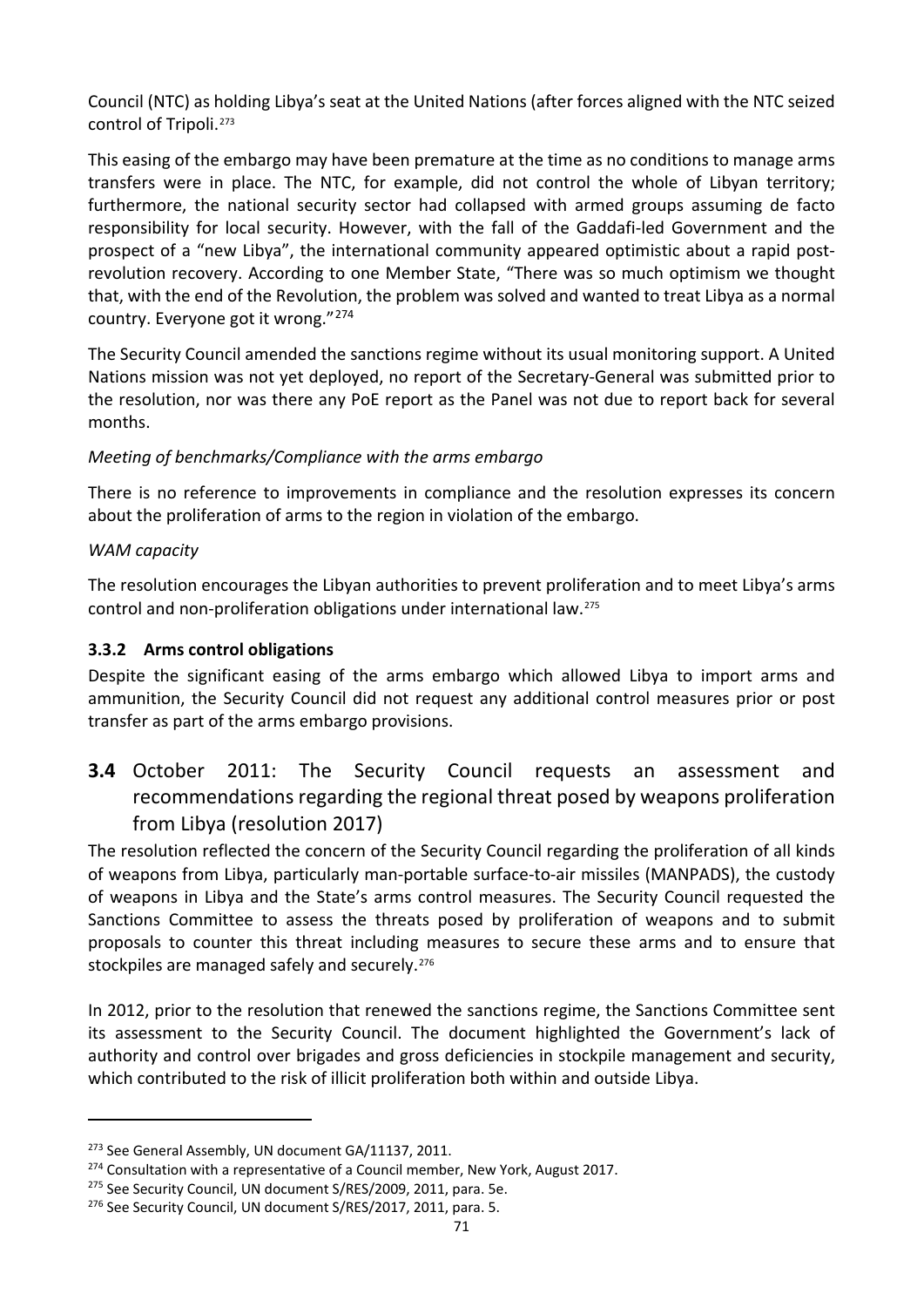## **3.5** March 2012: Alleged embargo renewed and monitoring further reduced (resolution 2040)

Resolution 2040 renewed the embargo in its current state and terminated the authorization for Member States to inspect cargos, further reducing the tools for monitoring the arms embargo (after the termination of the no-fly zone and NATO operation Unified Protector, which implemented the arms embargo at sea and in the air).<sup>[277](#page-81-0)</sup> The Panel of Experts was downsized. The resolution reflected a positive message regarding the situation in Libya after the NATO operation, the ousting of Gaddafi, and the imposition of sanctions.

### **3.5.1 Why was resolution 2040 adopted?**

The resolution welcomed the recent positive developments in Libya, including the adoption of the electoral law and the establishment of an electoral commission, paving the way for the first postconflict national elections.[278](#page-81-1)

### *Meeting of benchmarks/Compliance with the arms embargo*

The resolution, however, did not include elements reflecting improvement of compliance with sanctions. The report of the PoE submitted to the Sanctions Committee prior to the adoption of resolution 2040 reported continuous violations of the arms embargo.<sup>[279](#page-81-2)</sup>

#### *WAM capacity*

The resolution did not indicate improvement in the control of national authorities over the security sector or regarding weapons and ammunition management.

On the contrary, analysis by monitoring bodies, including the Sanctions Committee and PoE, highlighted the collapse of security sector institutions, the near absence of operational law enforcement bodies, and the extremely minimal measures in place for stockpile management.[280](#page-81-3)

The resolution renewed the mandate of the United Nations Support Mission in Libya (UNSMIL), requesting it to support the Libyans in countering the illicit proliferation of all types of arms and related materiel, particularly MANPADS.<sup>[281](#page-81-4)</sup> This request would be repeated in each of UNSMIL's mandate renewals. UNSMIL is not mandated to monitor the arms embargo.

### **3.5.2 Arms control obligations and provision of guidance**

The Security Council made no additional requests related to arms control applicable to Libya in this resolution. However, to assist Member States in implementing the arms embargo on Libya and to support the Sanctions Committee in ensuring that transfers were solely for security and disarmament assistance to the Libyan authorities as provided for in paragraph 13 of resolution 2009 (2011), the Panel helped to draft the Implementation Assistance Notice 2 (IAN 2), which was issued by the Sanctions Committee in July 2012. It provided guidance to Member States regarding the exceptions of the arms embargo and a list of information that Member States should include in their notifications, including the precise end user, the exact quantity of items and a detailed list of equipment to be provided, in addition to a note from the Libyan body responsible for dealing with requests for support and dates of delivery.

<span id="page-81-0"></span><sup>&</sup>lt;sup>277</sup> See Security Council, UN document S/RES/2040, 2012, para. 8.

<span id="page-81-1"></span><sup>278</sup> Ibid., p. 2.

<span id="page-81-2"></span><sup>&</sup>lt;sup>279</sup> See Security Council, UN document S/2012/163, 2012.

<span id="page-81-3"></span><sup>&</sup>lt;sup>280</sup> See Security Council, UN Document S/2012/178, 2012, paras. 21 and 26.

<span id="page-81-4"></span><sup>&</sup>lt;sup>281</sup> See Security Council, UN document S/RES/2040, 2012, para. 6d.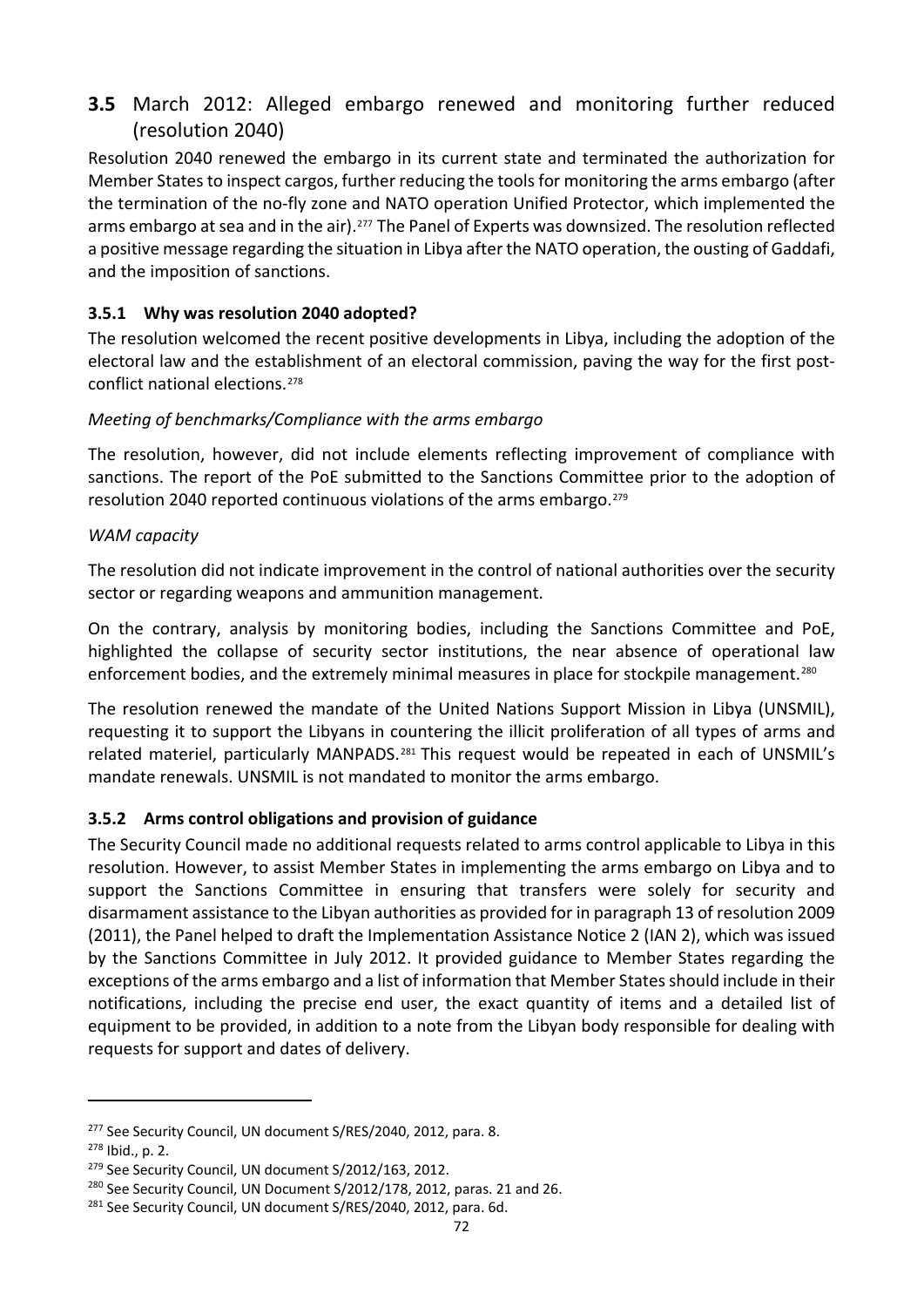## **3.6** March 2013: Partial lifting of the arms embargo (resolution 2095)

In paragraph 9 of the resolution, the Security Council decided that supplies of non-lethal military equipment intended solely for humanitarian or protective use, and related technical assistance or training, should no longer require the approval of the Committee.

In paragraph 10, the Security Council decided that supplies of non-lethal military equipment, and the provision of any technical assistance, training or financial assistance, when intended solely for security or disarmament assistance to the Government, should no longer require notification to, or the absence of a negative decision by, the Committee.

### **3.6.1 Why was resolution 2095 adopted?**

Despite the partial lifting of embargo provisions, the resolution did not reflect improvement in compliance with sanctions. On the contrary, in the section of the text that dealt with the arms embargo, the Security Council condemned the reported continuing violations of the measures contained in resolutions 1970 (2011) and 1973 (2011).

### *WAM capacity*

The resolution requested UNSMIL to support the Libyan authorities in fighting against arms proliferation and the latter to improve their arms monitoring processes (see below).

In its report submitted prior to the resolution, the PoE highlighted its concerns regarding the transfer of notified materiel to unclear end-users, the absence of an official procurement body overseeing transfers, and the fragmentation of the security sector.[282](#page-82-0) Notifications of transfers of military materiel, including weapons systems and ammunition, were signed by a range of Libyan representatives with unclear affiliations. At the time of the report, close to 80 notifications had been received by the Sanctions Committee and subsequently passed since the adoption of resolution 2009, 18 months previously. The PoE also emphasized the fact that entry ports where materiel was being delivered were not under the direct control of the national authorities, which resulted in a high risk of diversion.

### **3.6.2 Arms control obligations and provision of guidance**

Resolution 2095 urged the Libyan Government to improve further the monitoring of arms and related materiel that is supplied, sold or transferred to Libya in accordance with the provisions of the arms embargo, including through the use of end-user certificates (EUCs). It further urged Member States and regional organizations to provide assistance to the Libyan Government to strengthen the infrastructure and mechanisms currently in place to do so.

A month later, on 3 April 2013, the Chair of the Sanctions Committee sent a letter to the Libyan authorities requesting that they assign a focal point for notifications, to issue EUCs, and to inform the Sanctions Committee on the safeguarding procedures in place for arms and ammunition.

The Libyan authorities identified two members of the Ministry of Defence as the focal points for arms procurement and informed the Sanctions Committee that "the "Arms and Ammunition Department" had rules and procedures in place for the storage, recording and distribution of materiel, which were strictly applied", without providing further details.[283](#page-82-1)

<span id="page-82-0"></span><sup>282</sup> See Security Council, UN document S/2013/99, 2013.

<span id="page-82-1"></span><sup>&</sup>lt;sup>283</sup> See Security Council, UN document S/2014/106, 2014, para. 50.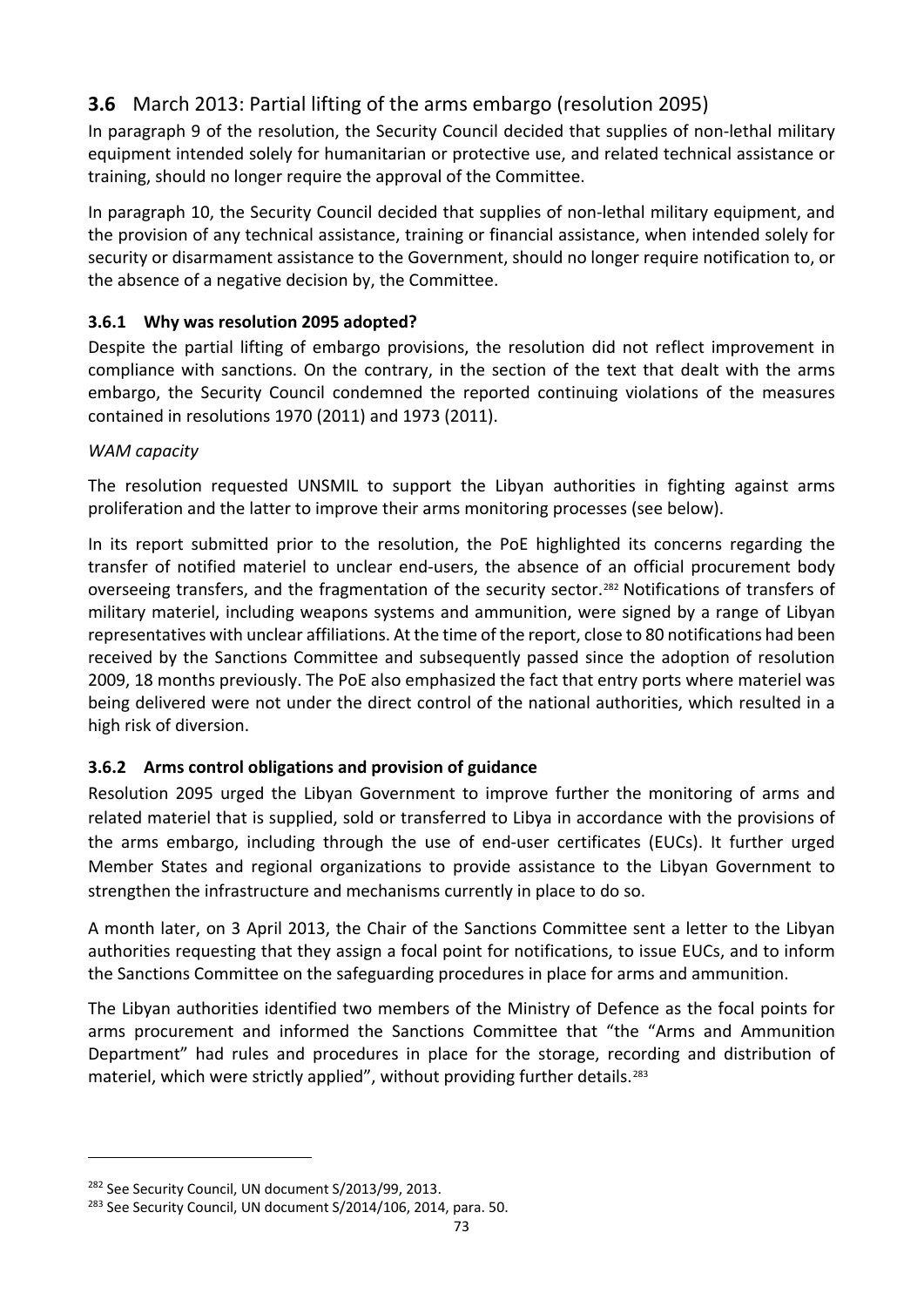The report of the PoE, however, noted that competing procurement networks within official institutions were continuing to operate in parallel, and that the identified focal points were not always aware of notifications being made, indicating transfers to end-users whose identity was unclear and that posed a high risk of diversion.[284](#page-83-0)

Finally, IAN 2 was amended in July 2014 by the Sanctions Committee and requested that those Member States providing notification also notify the Sanctions Committee upon the delivery of each consignment to confirm the transfer and provide the following information: exact quantity of items delivered, actual port of entry, place(s) of delivery, and recipient of shipment (name and organizational position). No later than one month after the delivery of each consignment, the Libyan authorities should notify the Committee of the specific place of storage of the delivered materiel.

### **3.7** August 2014: Reinforcement of the arms embargo provisions (resolution 2174)

In paragraph 8, the Security Council decided that the supply, sale or transfer of arms and related materiel, including related ammunition and spare parts, to Libya must be approved in advance by the Sanctions Committee. This rendered legal transfers of materiel very difficult.<sup>[285](#page-83-1)</sup>

The resolution calls on Member States to inspect all cargo to and from Libya which may contain arms or related embargoed materiel, and to seize and dispose of the materiel, and to submit an inspection report to the Sanctions Committee.<sup>[286](#page-83-2)</sup>

### **3.7.1 Why was resolution 2174 adopted?**

Resolution 2144, which renewed the sanctions regime in March 2014, noted the worsening of the security situation in Libya, including an increased terrorism threat and political divisions, but did not tighten the provisions of the arms embargo. Resolution 2174, adopted five months later, finally reinforced the arms embargo, bringing it back to the same restriction level that was in force during the 2011 revolution.

Resolution 2174 was prompted by the acute deterioration in the security situation and the attack and destruction of Tripoli International Airport by a coalition of armed groups a few days earlier (23 August 2014), indicating the shortcoming of the Government's control and a return to high levels of conflict intensity.

The final report of the PoE , dated 23 February 2015, documented continuous violations of the provisions of the arms embargo.[287](#page-83-3) With multiple diversions of materiel, and divisions within the security sector, the PoE recommended to bring non-lethal materiel back under the embargo (this had been lifted by resolution 2095 in 2013), particularly armoured personal carriers, which were being mounted with light weapons upon their arrival in Libya, significantly increasing the military capabilities of armed groups.[288](#page-83-4) However, to date, the transfer of non-lethal materiel remains free of restrictions when intended solely for security or disarmament assistance to the Government.[289](#page-83-5)

<span id="page-83-0"></span> $284$  Ibid., pg. 6.

<span id="page-83-1"></span><sup>&</sup>lt;sup>285</sup> Since resolution 2174 (August 2014) to date, no requests for approval regarding transfer of arms and ammunition to Libya have been granted. With the increased terrorist threat and control of territory by Islamic State in Iraq and the Levant (ISIL) and Ansar al-Charia, the Security Council adopted resolution 2214 (27 March 2015—drafted by Egypt) calling upon the Committee to consider expeditiously requests for transfer of arms and related materiel for the use by Libyan governmental armed forces to combat ISIL and other terrorist groups operating in Libya.<br><sup>286</sup> See Security Council, UN document S/RES/2174, 2014, para. 9-11.

<span id="page-83-2"></span>

<span id="page-83-3"></span><sup>&</sup>lt;sup>287</sup> See Security Council, UN document S/2015/128, 2015.

<span id="page-83-5"></span><span id="page-83-4"></span><sup>&</sup>lt;sup>288</sup> Ibid., recommendation 8.<br><sup>289</sup> See IAN 2 at https://www.un.org/sc/suborg/en/sanctions/1970/implementation-assistance.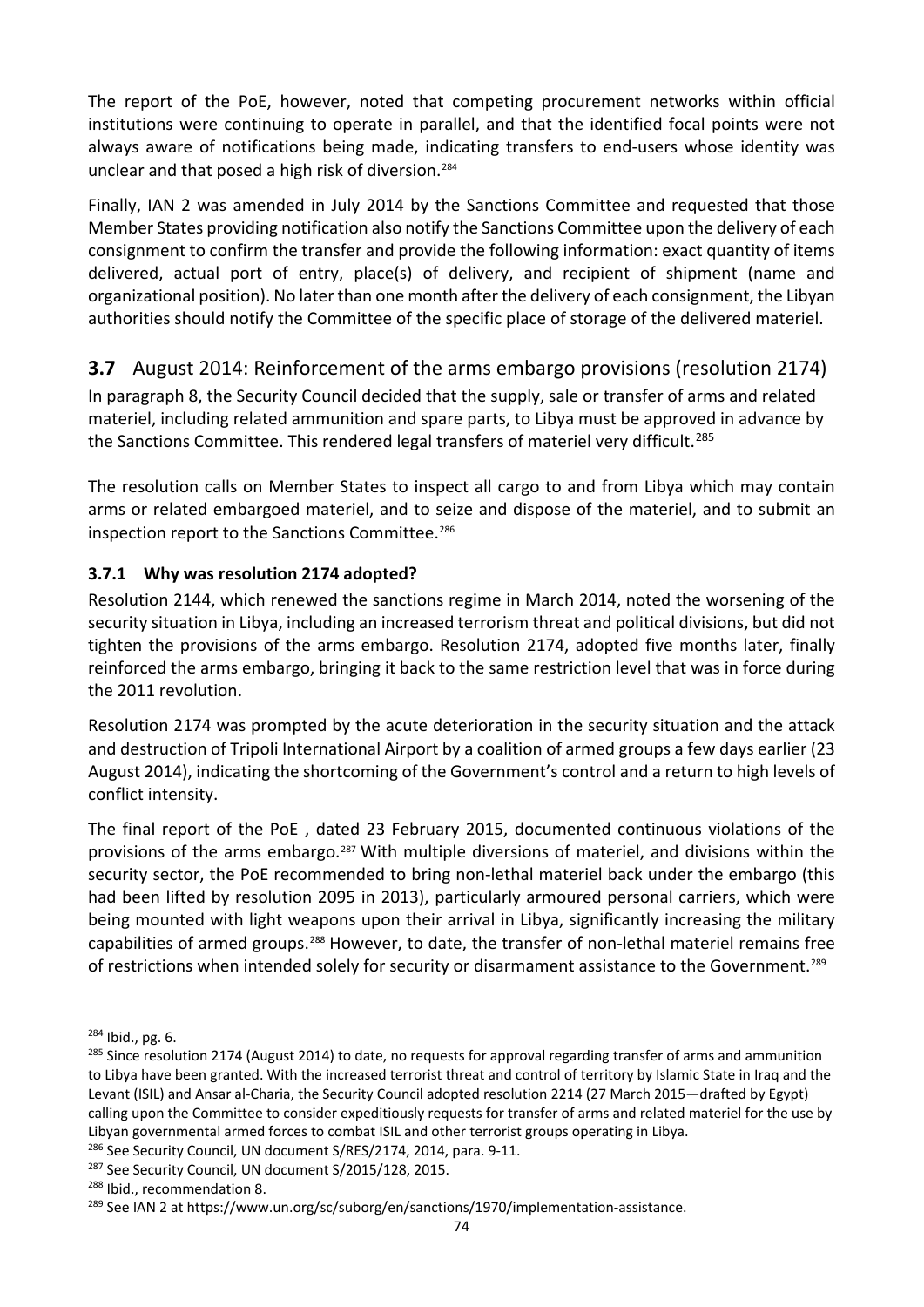### **3.7.2 Why was resolution 2174 adopted?**

On 11 September 2014, the Sanctions Committee issued the updated version of IAN 2 reflecting the reinforcement of the embargo provisions. On 24 November 2014, the Sanctions Committee issued IAN 3, focusing on the reporting of detections of violations of the arms embargo and the disposal of materiel (see section 3.7 of this Annex).

On 25 September 2014, the Sanctions Committee issued a note verbale to all Member States regarding outstanding deliveries of notified materiel (prior to the reinforcement of the embargo by resolution 2174) stressing the high risk of diversion and misuse of the materiel and urging States to exercise caution and due diligence.

On 13 October 2014, the Sanctions Committee issued additional guidance through a press release to Member States and international organizations stressing that they are responsible for the management of the materiel previously notified to or approved by the Committee. [290](#page-84-0) The Committee encouraged them to report any loss, theft or diversion. This was likely prompted by the evacuation from Libya of the United Nations and diplomatic missions, which had previously transferred arms and ammunition for their own protection.

**3.8** March 2016: The Security Council requests additional arms control measures related to the implementation of the arms embargo and provision of additional guidance (resolution 2278)

In paragraph 6 of the resolution, the Security Council requested the Government of National Accord (GNA) to appoint a focal point to brief the Sanctions Committee at its request, and to provide information relevant to the Sanctions Committee's work on the structure of the security forces under its control, the infrastructure in place to ensure the safe storage, registration, maintenance and distribution of military equipment by the Government security forces, and training needs. The resolution further emphasized the importance of the GNA exercising control over and safely storing arms, with the support of the international community.<sup>[291](#page-84-1)</sup>

In paragraph 7, the resolution affirmed that the GNA may submit requests for the supply, sale or transfer of arms and related materiel, including related ammunition and spare parts, for use by security forces under its control to combat terrorist groups, and called upon the Sanctions Committee to consider expeditiously such requests, and affirmed the Security Council's readiness to consider reviewing the arms embargo, when appropriate.

In paragraph 9, the Security Council urged the GNA to improve further the monitoring and control of arms or related materiel that are supplied, sold or transferred to Libya in accordance with the embargo provisions, including through the use of EUCs issued by the GNA. It further requested the PoE to consult with the Government about the safeguards needed to safely procure and secure arms and related materiel and urged Member States and regional organizations to provide assistance to the Government upon its request to strengthen the infrastructure and mechanisms currently in place to do so.

<span id="page-84-0"></span><sup>&</sup>lt;sup>290</sup> See Security Council, UN document SC/11597, 2014.

<span id="page-84-1"></span><sup>&</sup>lt;sup>291</sup> In resolution 2362 of June 2017, the Security Council welcomed the appointment by the Government of a focal point and took note of the briefing provided by the focal point to the Committee on the structure of the security forces under its control, the infrastructure in place to ensure the safe storage, registration, maintenance and distribution of military equipment by the Government security forces, and training needs. However, the information provided was reportedly not very substantial (interview with a member of the PoE, 2017).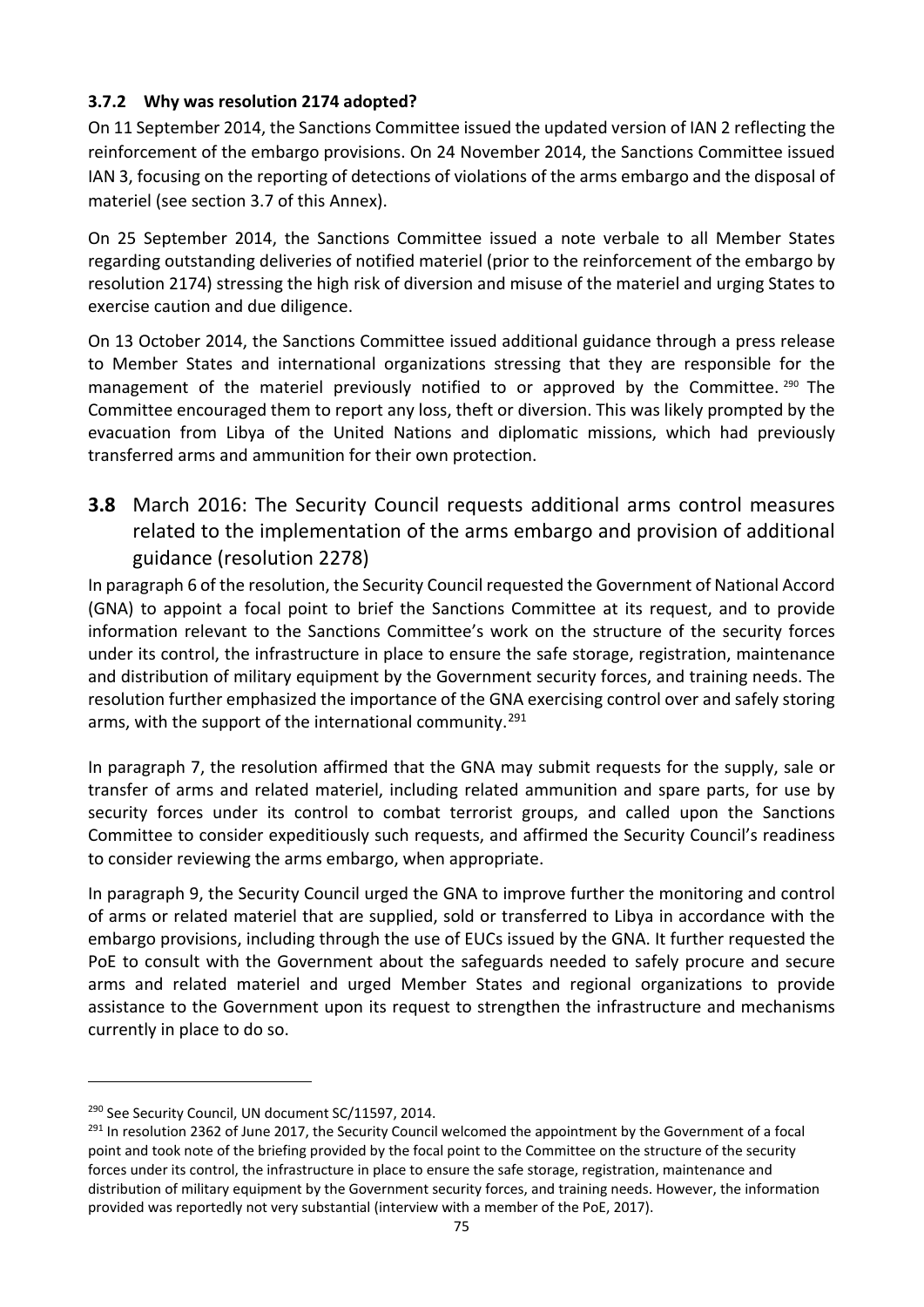### **3.8.1 Why was resolution 2278 adopted?**

Because of the lack of clarity regarding the security sector and the extent to which the Government controls its components, in its final report , the PoE recommended that the Security Council encourage the Government to report back to the Security Council on the structure, strength and composition of the security and defence forces before submitting any exemption requests.<sup>[292](#page-85-0)</sup> It also recommended the Security Council to request the Government of Libya to establish a single channel for the procurement of all materiel for the Government, which should also be responsible for overseeing the entire chain of transfer, including for post-delivery notifications.[293](#page-85-1)

**3.9** June 2016: The Security Council authorizes inspections on the high seas of vessels bound to or from Libya (resolution 2292)

Due to the regular violations of the arms embargo and the concern of the Security Council that materiel could also be used by terrorist groups operating in Libya, resolution 2292 authorized Member States for a period of 12 months to inspect on the high seas off the coast of Libya vessels which they believed were carrying arms or related materiel in violation of the embargo. The resolution provided detailed guidance on how to conduct these inspections, as well as on reporting methods and on the disposal of seized materiel. IAN 3 was updated accordingly in August 2016.<sup>[294](#page-85-2)</sup> The provisions of resolution 2292 were then renewed a year later under resolution 2357 (2017).

<span id="page-85-0"></span><sup>&</sup>lt;sup>292</sup> See Security Council, UN document S/2016/209, 2016, recommendation 1.<br><sup>293</sup> Ibid., recommendation 2.

<span id="page-85-1"></span>

<span id="page-85-2"></span><sup>&</sup>lt;sup>294</sup> See https://www.un.org/sc/suborg/en/sanctions/1970/implementation-assistance.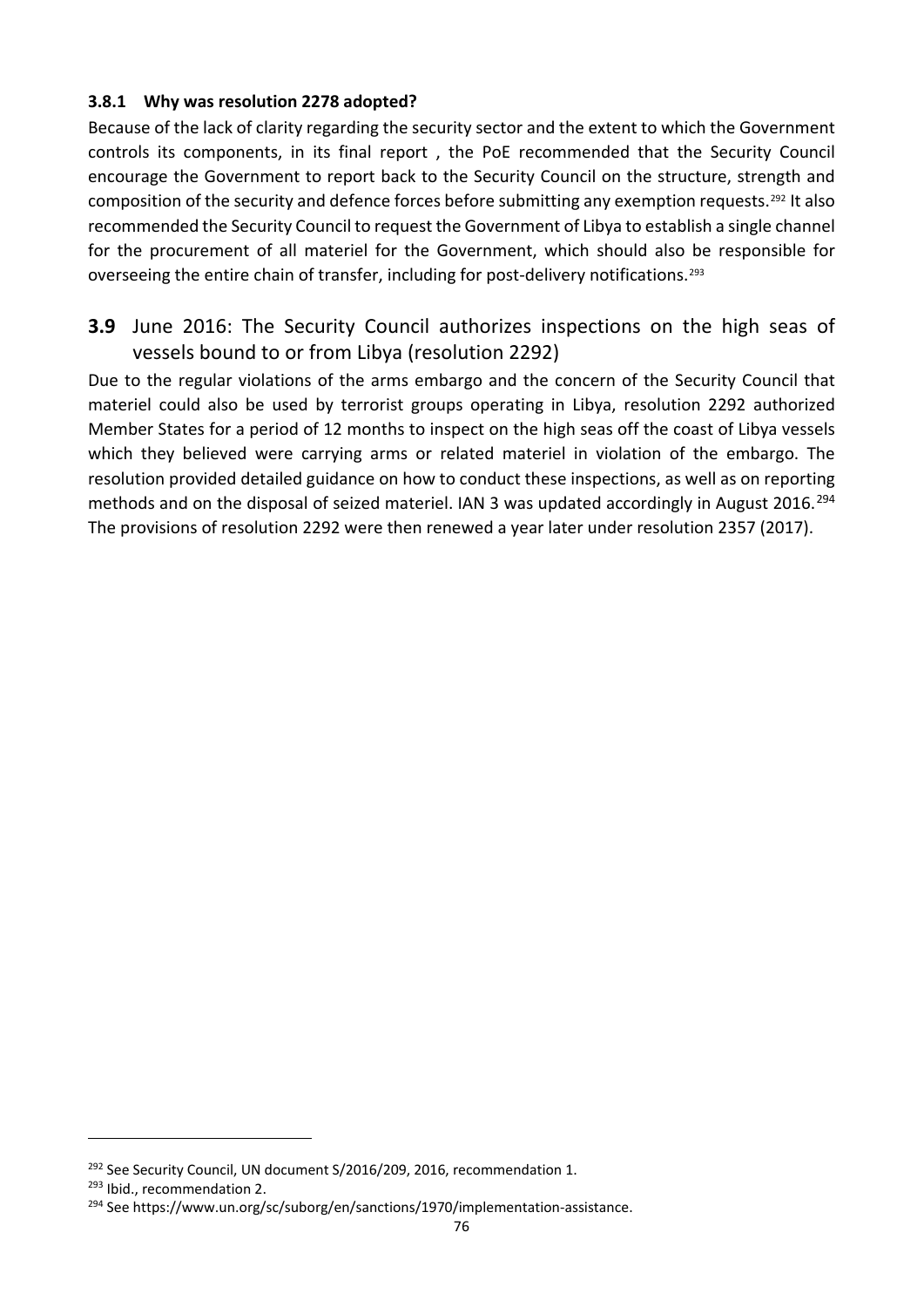## **4** Observations

The situation in Libya remains extremely volatile, with strong political divisions and the internationally backed Government having limited control of territory or of the armed forces. In its recent report, the PoE again recommended to bring non-lethal materiel back under embargo; however, the latest resolution adopted by the Security Council did not tighten any of the arms embargo provisions.[295](#page-86-0)

Regarding the future of the arms embargo, one member of the PoE explained: "The decision-making process regarding adjustments of the arms embargo should in general be less political. For the time being, no conditions are met for a potential easing of the arms embargo: the country needs one government, with one security sector under its control and some weapons management and control first."[296](#page-86-1)

<span id="page-86-0"></span><sup>&</sup>lt;sup>295</sup> See Security Council, UN document S/2017/466, 2017, recommendation 2; See Security Council, UN document S/RES/2362, 2017, paras. 6-10.

<span id="page-86-1"></span><sup>&</sup>lt;sup>296</sup> Interview with a member of the PoE, 2017.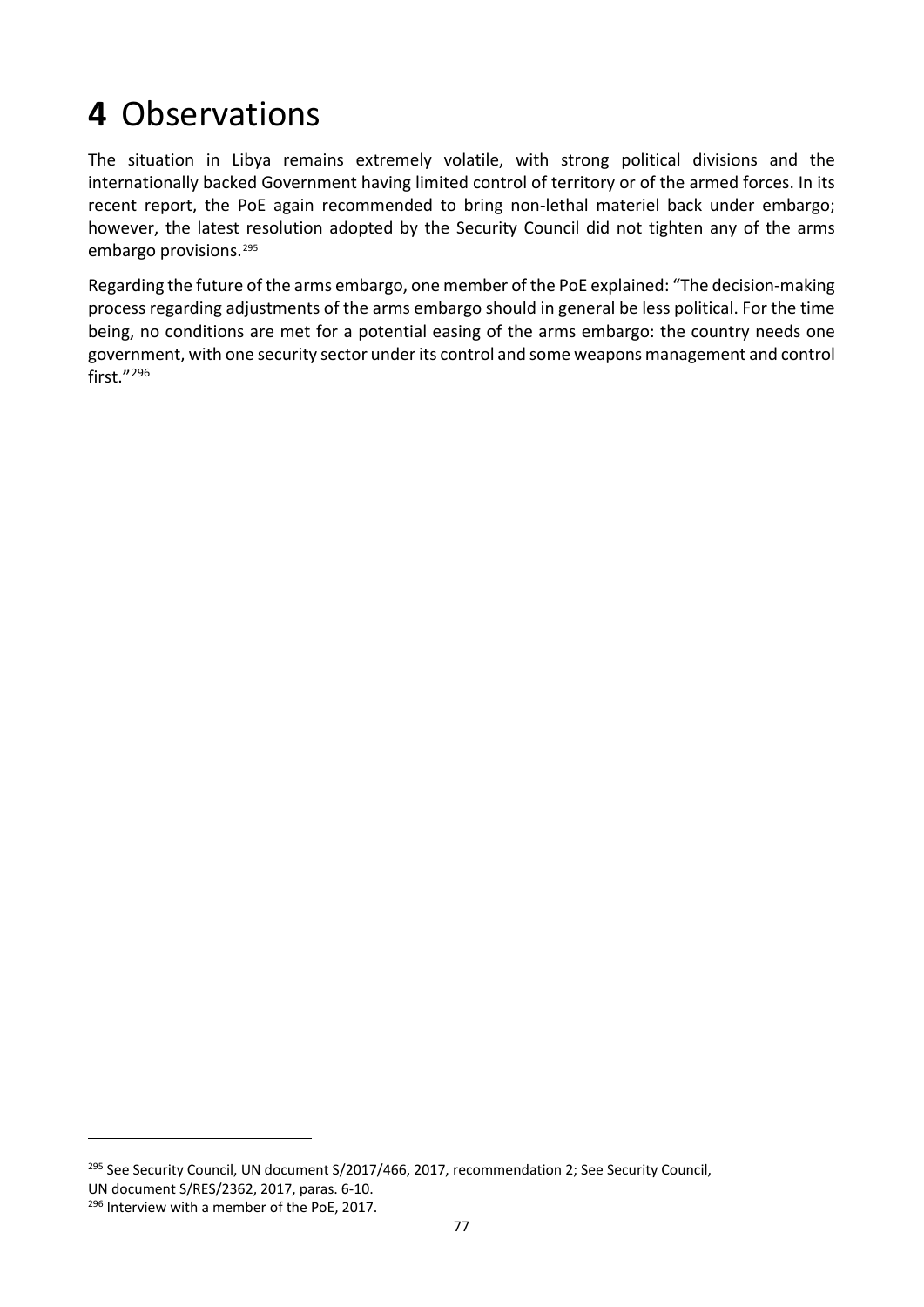## Annex 5: Evolution of the arms embargo in Somalia<sup>[297](#page-87-0)</sup>

## **1** Key findings

## **1.1** Adoption and evolution of embargo measures

- The partial lifting of the arms embargo in Somalia elaborates on a number of measurable benchmarks centred on arms control obligations applicable to the Federal Government of Somalia (FGS) at the national level.
- The majority of arms control provisions applicable to the FGS require the Government to establish a relevant management framework, including procedures to secure and account for stocks held by the national security forces and to prevent their diversion to unauthorized end users.
- Following the partial suspension of the arms embargo in 2013 which establish a requirement for advance delivery notification, the subsequent resolutions have imposed further stringent arms control obligations on the FGS as part of the provisions of the embargo.
- The first notable modification was made also in 2013, to require advance approval by the Sanctions Committee for certain large calibre conventional weapons, followed by requirements related to post-delivery controls in March 2014.

### **1.2** Benchmarks

-

• An in-country United Nations assessment conducted in March 2014 in response to a request by the Security Council to the Secretary-General in resolution 2142 played an essential role in supporting the Security Council to establish a series of measurable benchmarks applicable to the implementation of the arms embargo by the FGS moving forward.

## **1.3** Arms embargo obligations

- The subsequent resolution 2182 of October 2014 reflects the recommendations made by the Secretary-General, requiring the FGS to institute several key weapon and ammunition management measures at the national level, including in the areas of marking, registration, verification of distributed arms and ammunition, as well as processing of captured military equipment from operations.
- In addition to reporting on the structure and composition of the national security forces since 2013, security sector-related benchmarks were introduced in more detail for the first time in 2016 in relation to the national security architecture reform process at the national level.

<span id="page-87-0"></span><sup>&</sup>lt;sup>297</sup> This case study was built from the analysis of relevant Security Council resolutions, Sanctions Committee documents, Security Council meeting records and other United Nations documents. Inputs were received through incountry consultations with national authorities in Mogadishu, as well as through interviews with national authorities at the Permanent Mission of Somalia to the United Nations in New York. Additionally, interviews were conducted with former members of the Somalia and Eritrea Monitoring Group. The author also drew information from UNIDIR reports on weapon and ammunition management in Somalia, which can be found on the UNIDIR website. This case study examines relevant information and documentation up to November 2017. Any changes, or new developments, that take place after this date are not captured in the case study.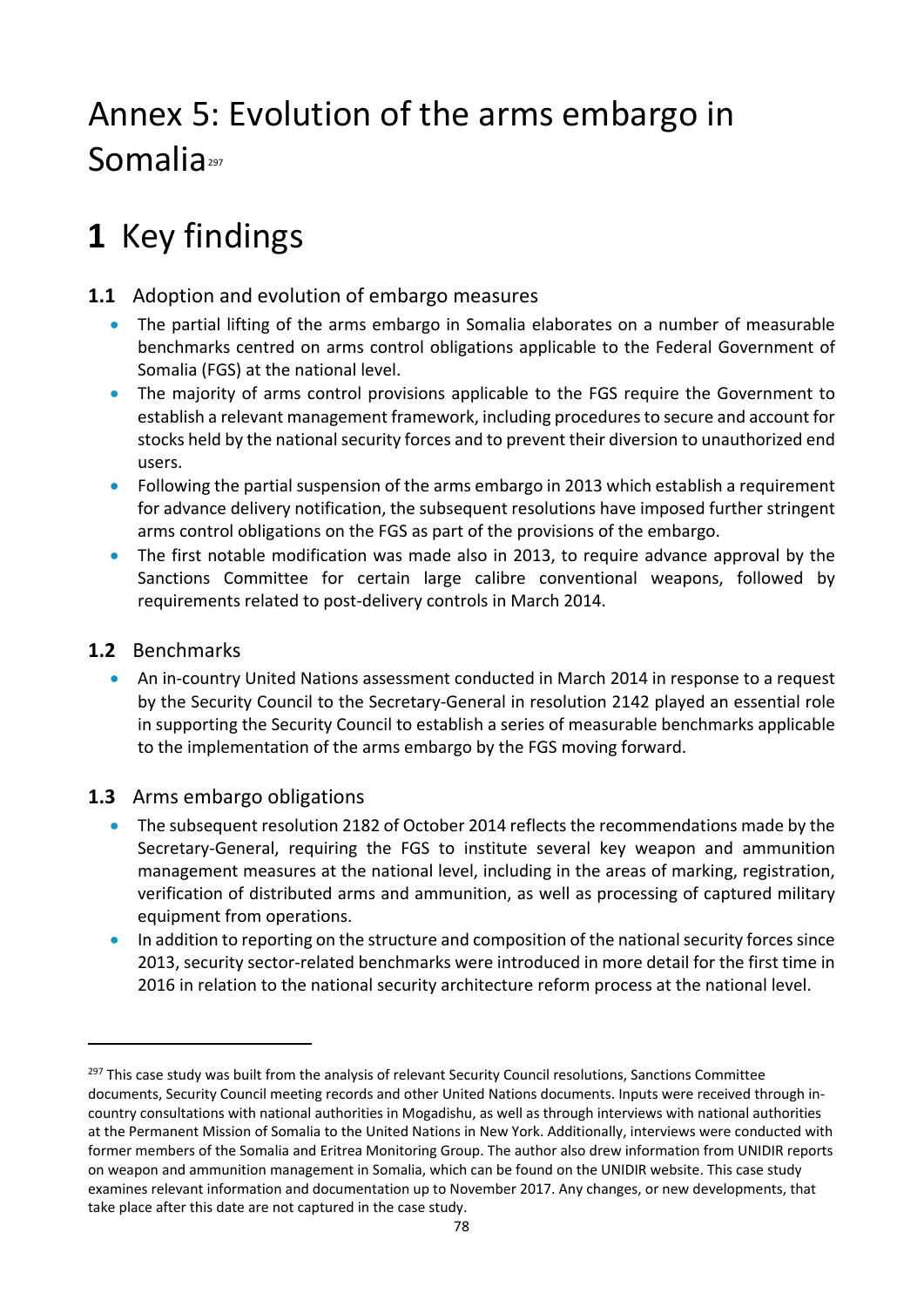• Since the successful conclusion of the Presidential elections in Somalia in 2017, the FGS has expressed interest to work with the Security Council on a roadmap for the eventual lifting of the arms embargo.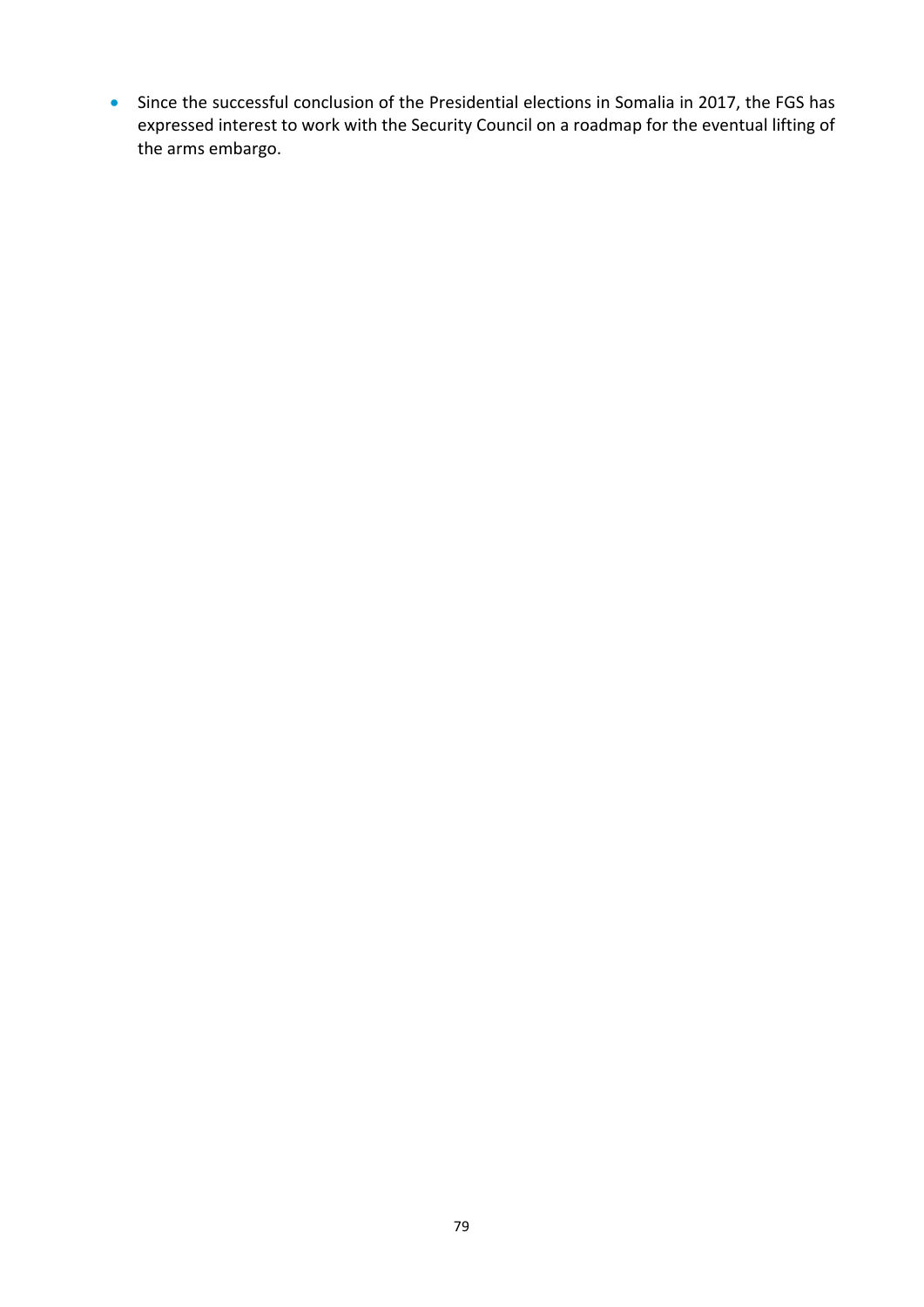# **2** Introduction

In 1992 the United Nations Security Council, through resolution 733, imposed a complete and general embargo on all deliveries of weapons and military equipment to Somalia.[298](#page-89-0) In the same year, the Security Council subsequently established a Committee to oversee the general and complete arms embargo on Somalia through resolution 751.<sup>[299](#page-89-1)</sup> In 2002, through resolution 1425, the Security Council adjusted the arms embargo, expanding the embargo to encompass technical advice, financial and other assistance, and training related to military activities.<sup>[300](#page-89-2)</sup>

With the passage of resolution 2093 (2013), the Security Council amended the general and complete "embargo on all deliveries of weapons and military equipment to Somalia" imposed by resolution 733 (1992) and elaborated in resolution 1425 (2002). This partial suspension of the arms embargo on Somalia has been extended, with modifications, by the Security Council in subsequent resolutions 2111 (2013), 2142 (2014), 2182 (2014), 2244 (2015), and 2317 (2016).[301](#page-89-3) Box 11 presents an overview of the sanctions regime applicable to Somalia.

## **BOX 11: OVERVIEW OF THE SOMALIA AND ERITREA SANCTIONS REGIME**

**Somalia and Eritrea sanctions regime (as of 2013)**

**Duration**: March 2013–present (4 years)

**Penholder**: United Kingdom

1

**Objective**: Tackling Al-Shabaab and other illegal armed groups; support to political process; development of national security architecture and security forces; establishment of weapon and ammunition management framework

**Sanctions type—Somalia**: arms embargo; travel ban; assets freeze; charcoal ban. Authorization of maritime interdiction of charcoal and arms expired on 15 November 2017

**Arms embargo**: Open-ended general arms embargo and targeted arms embargo on designated individuals and entities (partially lifted until 15 November 2017)

<span id="page-89-0"></span><sup>&</sup>lt;sup>298</sup> See Security Council, UN document S/RES/733, 1992, op. para. 5.<br><sup>299</sup> See Security Council, UN document S/RES/751, 1992, op. para. 11.

<span id="page-89-1"></span>

<span id="page-89-2"></span><sup>300</sup> See Security Council, UN document S/RES/1425, 2002, para. 2.

<span id="page-89-3"></span><sup>301</sup> See Security Council, UN document S/RES/2111, 2013, op. para. 6; Security Council, UN

document S/RES/2142, 2014, op. para. 2; Security Council, UN document S/RES/2182, 2014, op. para. 3; Security Council, UN document S/RES/2244, 2015, op. para. 2; and Security Council, UN document S/RES/2317, 2016, op. para. 2.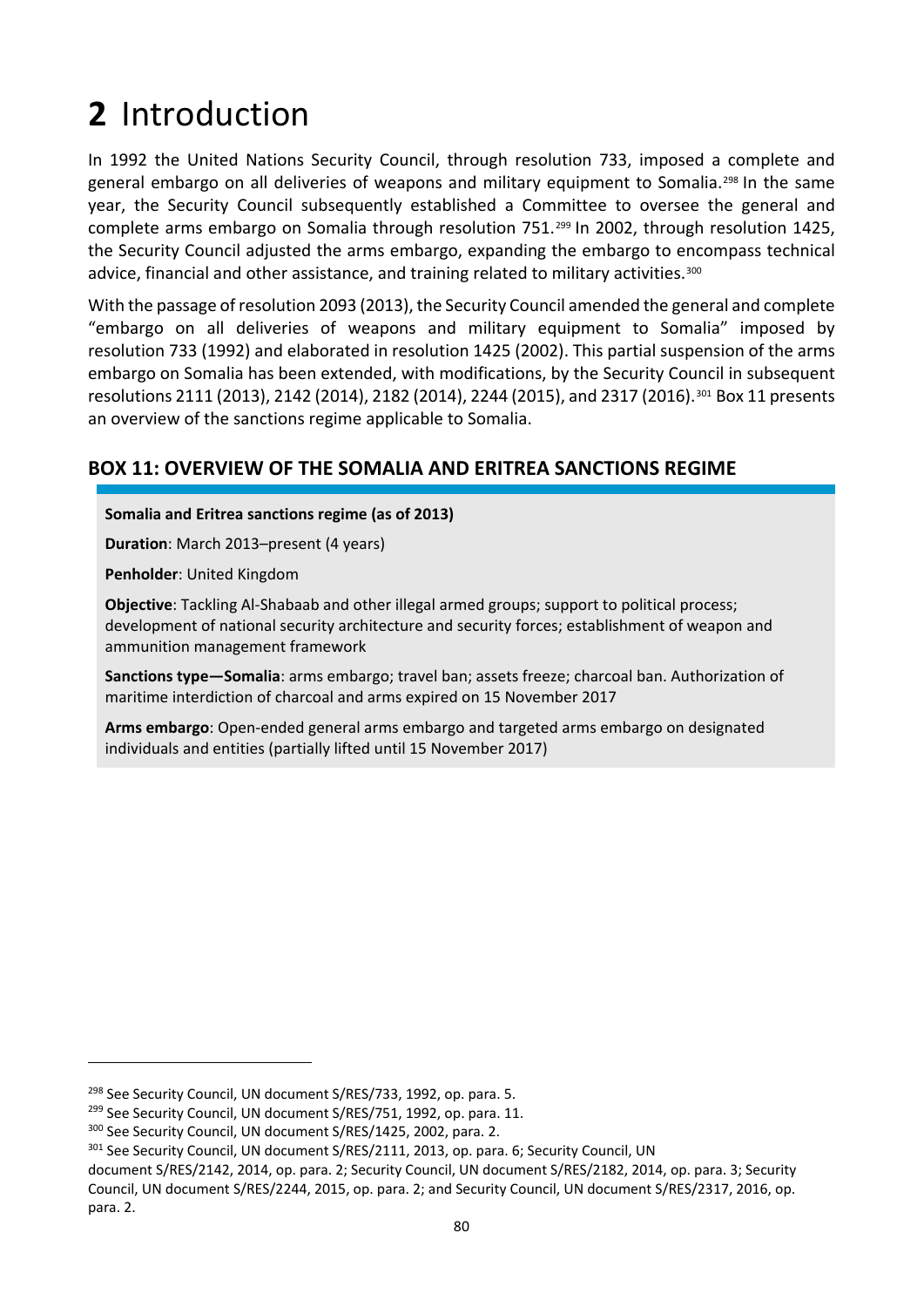# **3** Evolution of the arms embargo in Somalia

This section presents a narrative overview of key modifications made in the evolution of the arms embargo on Somalia.

## **3.1** 2013: Partial suspension of the arms embargo (resolution 2093)

In 2013 the Security Council decided, through resolution 2093, to partially suspend the arms embargo in Somalia. Specifically, paragraph 33 of resolution 2093 (2013) stipulates that the arms embargo:

shall not apply to deliveries of weapons or military equipment or the provision of advice, assistance or training, intended solely for the development of the Security Forces of the Federal Government of Somalia, and to provide security for the Somali people … .[302](#page-90-0)

In the annex to the resolution, the Security Council provided a list of arms, ammunition, and military equipment and materials which are not covered by this modification of the arms embargo.<sup>[303](#page-90-1)</sup>

The partial suspension of the arms embargo, however, was not without conditions. In order to promote accountability and transparency on the part of the FGS, and to keep abreast of Somalia's arms imports, the Security Council imposed a number of arms control requirements related to reporting and transfer controls—namely advance delivery notification and end-user restrictions on the FGS.

The resolution, through paragraph 38, introduces the requirement by FGS to provide advance delivery notification (ADN) to the Committee five days in advance of any delivery into Somalia of weapons, ammunition, or military equipment, or advice, assistance, or training intended for the development of the security forces of the FGS. [304](#page-90-2)

The end-user restrictions, as stipulated in paragraph 34 of resolution 2093, shed light on the Security Council's awareness and concern regarding the potential diversion of arms intended for use by the Somali security forces to unauthorized recipients. The reporting requirement, as outlined in paragraph 39 of the resolution, seeks to create a baseline on the structure and the composition of the national security forces, as well as procedures and infrastructure that need to be established by the FGS to adequately manage arms supplies received as part of the partial suspension of the arms embargo.

The obligations for ADN, end-user restriction, and reporting to the Committee has been maintained, with slight modifications for reporting, in subsequent resolutions relevant to the arms embargo in Somalia.[305](#page-90-3) 

### **3.1.1 Why was resolution 2093 adopted?**

The consideration by the Security Council to partially suspend the arms embargo in Somalia may stem from the request made by the FGS to lift the arms embargo,<sup>[306](#page-90-4)</sup> as well as recognition by the Secretary-General, through the United Nations strategic review on Somalia, that increased efforts

*exemptions*, 14 March 2016, p. 3, para. 15.

<span id="page-90-0"></span><sup>302</sup> See Security Council, UN document S/RES/2093, 2013, op. para. 33.

<span id="page-90-2"></span><span id="page-90-1"></span><sup>&</sup>lt;sup>303</sup> See Security Council, UN document S/RES/2093, 2013; and Security Council, UN document S/RES/1425, 2002. <sup>304</sup> See paragraph 38 of resolution 2093. See also Security Council, UN document S/RES/2317, 2016, para. 8. See also Security Council Committee pursuant to resolutions 751 (1992) and 1907 (2009), Implementation Assistance Notice No. 2, *Summary of arms embargo restrictions in place for Somalia and Eritrea, including* 

<span id="page-90-3"></span><sup>305</sup> In resolutions 2111 (2013), 2142 (2014), 2182 (2014), 2244 (2015), and 2317 (2016).

<span id="page-90-4"></span><sup>306</sup> See Security Council, UN document S/PV.6921, 2013.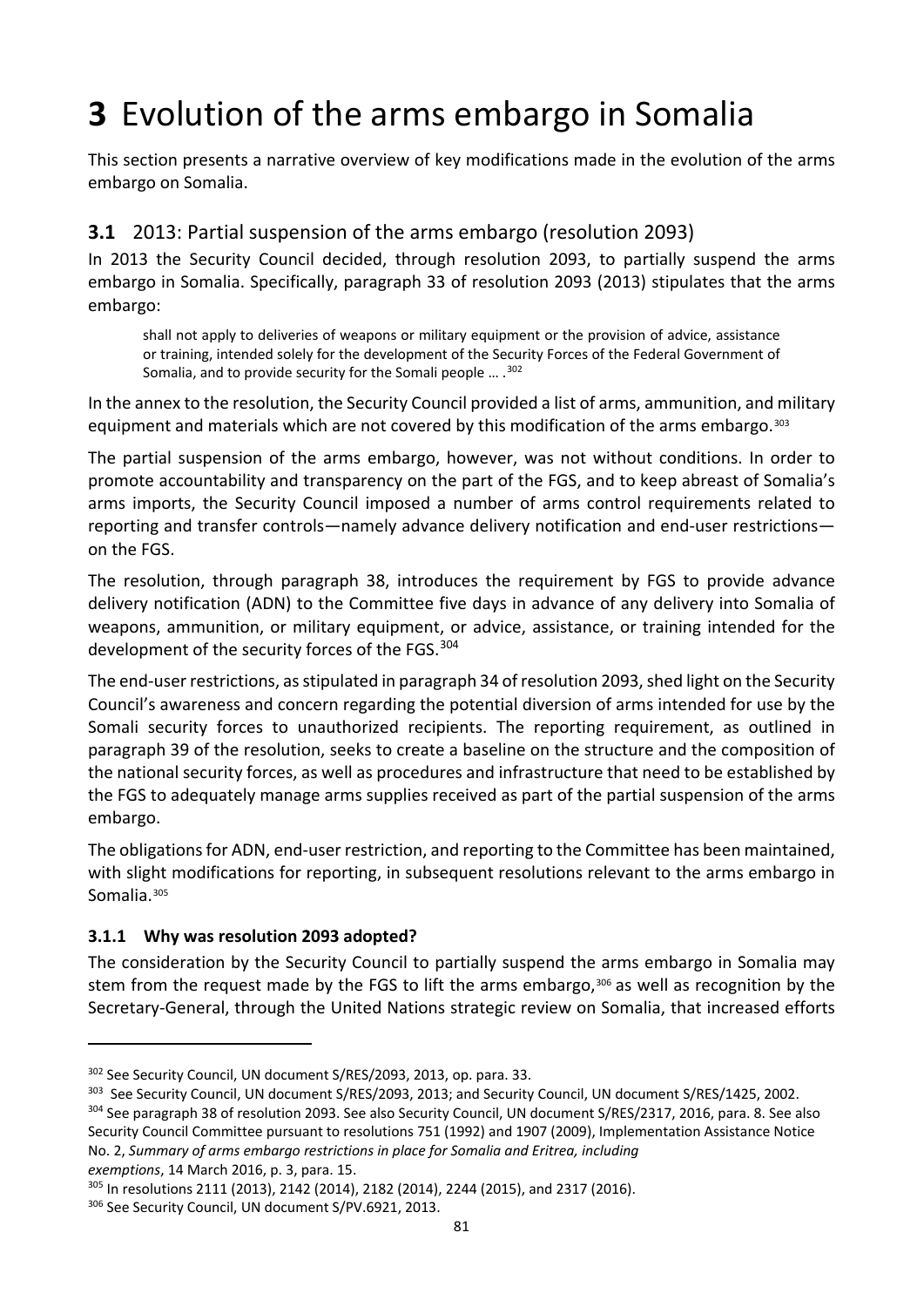were needed to develop Somali national security forces in order to complement the African Union stabilization operations to liberate and secure Somali territory from Al-Shabaab.<sup>[307](#page-91-0)</sup> In his report on Somalia in January 2013, the Secretary-General noted, "Enhanced efforts are likewise urgently needed to develop the Somali National Security Forces. In this regard, the Security Council may wish to consider the repeated request by the Government for lifting the arms embargo."[308](#page-91-1)

This recommendation was considered by the Security Council on 14 February 2013 through a briefing provided by then Assistant Secretary-General for Political Affairs, Taye Brook Zerihoun, and then Somali Deputy Prime Minister Fauzia Yusuf Haji Adan. During the briefing, Mr. Zerihoun noted:

Meanwhile, [Security] Council members are aware of the request of the Somali Government for a relaxation of the arms embargo to facilitate the development of the Somalia security sector. The Secretary-General suggests in his report that it would be important to take a calibrated approach based on all the factors at play, including the pressing need to support the development of the Somali forces while avoiding the proliferation of uncontrolled weapons that could exacerbate the security situation. We understand that the Somalia and Eritrea Monitoring Group is ready to provide technical advice in the development of options in this regard.<sup>[309](#page-91-2)</sup>

Somalia briefed the Security Council by repeating the request to lift the arms embargo in order to strengthen its security forces in an effort to better tackle the security challenges in the country. At this briefing, Ms. Adan noted:

[t]he lifting of the arms embargo is a prerequisite for attaining this goal. The Somali Government reiterates its request for the arms embargo to be lifted. The Somali Government will put in place the necessary mechanisms to ensure that armaments do not fall into the wrong hands.<sup>[310](#page-91-3)</sup>

In this regard, the Security Council in resolution 2093 underlines the importance of capacity-building of the FGS and reaffirms the need to re-establish, train, and equip the Somali national security forces. [311](#page-91-4) The resolution reflects three key elements from the rationale presented above: 1) to strengthen the national security forces through the partial lifting of arms embargo; 2) to prevent uncontrolled proliferation of arms from imported materiel by imposing end-user restrictions; and 3) to monitor, through submission of reports by the FGS and the Somalia and Eritrea Monitoring Group (SEMG), the progress made in weapons and ammunition management (WAM) in the country.

## **3.2** July 2013: Advance approval requirement for certain categories of conventional weapons (resolution 2111)

On 24 July 2013, the Security Council unanimously adopted resolution 2111, which extended the partial suspension of the arms embargo until 6 March 2014, introduced an advance approval requirement by the Security Council Sanctions Committee ("the Committee") for certain types of arms and ammunition,<sup>[312](#page-91-5)</sup> and specified that primary responsibility rested with the FGS to notify the Committee in advance of any delivery of weapons or military equipment, or provision of assistance for the security forces.<sup>[313](#page-91-6)</sup>

<span id="page-91-0"></span><sup>307</sup> See Security Council, UN document S/2013/69 ,2013.

<span id="page-91-2"></span>

<span id="page-91-4"></span><span id="page-91-3"></span>

<span id="page-91-1"></span><sup>&</sup>lt;sup>308</sup> Ibid., para. 67.<br><sup>309</sup> See Security Council, UN document S/PV.6921, 2013.<br><sup>310</sup> See Security Council, UN document S/PV.6921, 2013.<br><sup>311</sup> See Security Council, UN document S/RES/2093, preamble paragraph.<br><sup>312</sup> See Sec

<span id="page-91-6"></span><span id="page-91-5"></span><sup>&</sup>lt;sup>313</sup> As an alternative, the delivering entity (i.e. Member State, or international, regional, or subregional organization) may notify the Committee. See ibid., op. para. 15. See also Security Council, UN document S/RES/2142, 2014, op. para. 4; for information to be included in the ADN, see para. 5.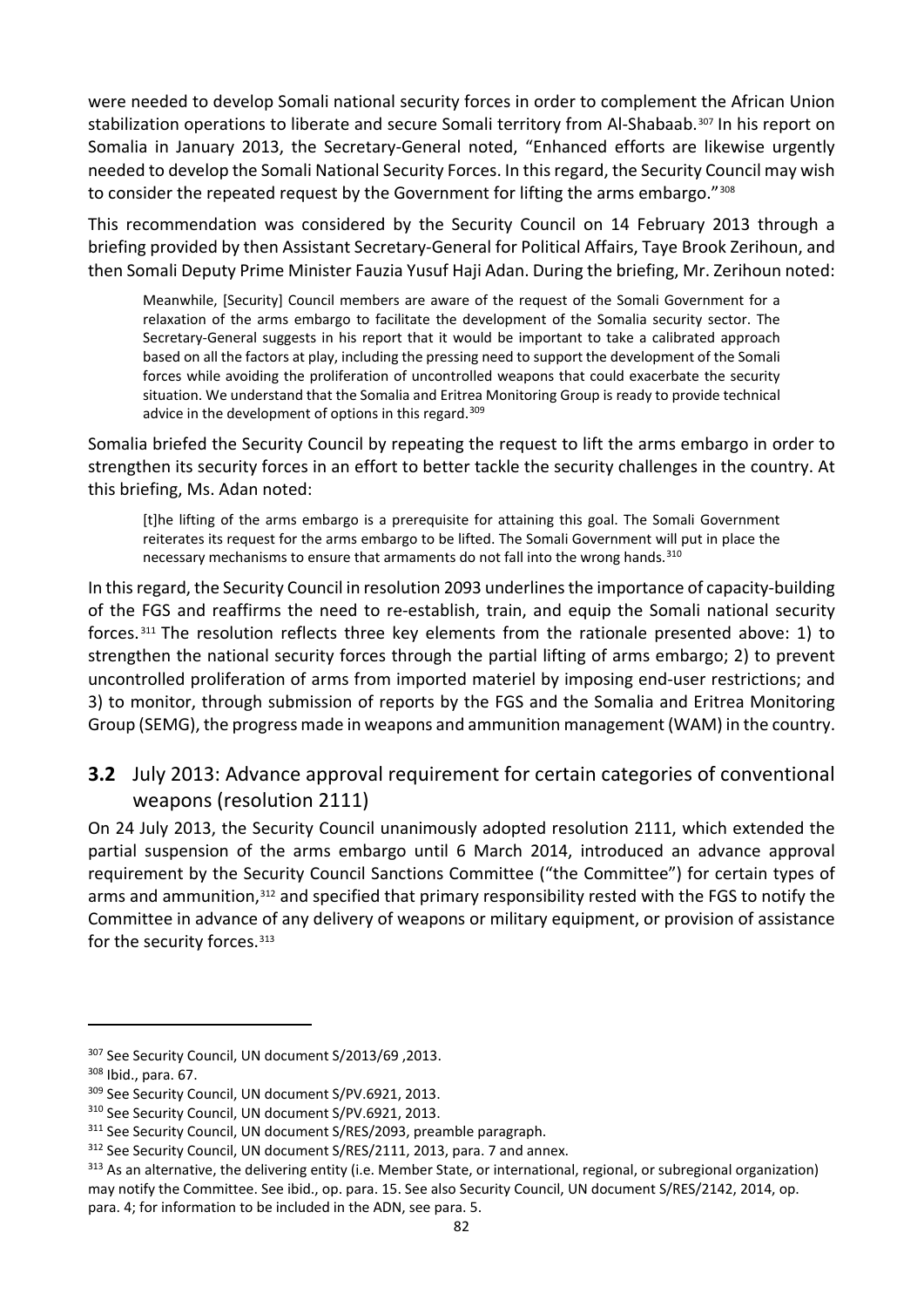The following types of arms and ammunition require advance approval by the Committee for the FGS to import, on a case-by-case basis: [314](#page-92-0)

- surface-to-air missiles, including man-portable air-defence systems (MANPADS);
- guns, howitzers, and cannons with a calibre greater than 12.7 mm, and ammunition and components specially designed for these (this does not include shoulder-fired anti-tank rocket launchers, such as rocket-propelled grenades or light anti-tank weapons, rifle grenades, or grenade launchers);
- mortars with a calibre greater than 82 mm;
- anti-tank guided weapons, including anti-tank guided missiles and ammunition and components specially designed for these items;
- charges and devices intended for military use containing energetic materials;
- mines and related materiel; and
- weapon sights with night-vision capability.

The obligation for prior approval from the Committee for certain conventional weapons has been maintained in subsequent resolutions relevant to arms embargo in Somalia.<sup>[315](#page-92-1)</sup>

### **3.2.1 Why was resolution 2111 adopted?**

Literature that elaborates on the precise reasons for the introduction of advance approval requirements on certain conventional arms by the Security Council is limited. However, discussions held by Security Council members on 6 June 2013 on the report of the Secretary-General on Somalia, as well as on the report of the SEMG, transmitted to the Security Council on 12 July 2017, point towards concerns related to the potential diversion of arms intended for Somali security forces to unauthorized end users, in violation of the arms embargo. [316](#page-92-2) In this regard, it may be that the Security Council sought to enforce more stringent controls over certain conventional arms regarded as high risk in the hands of illegal armed groups and terrorists, such as MANPADS.

For example, one Security Council member at the briefing noted:

The arms and charcoal embargoes on Somalia and the region remain important tools in the cooperative stabilization effort as long as they are strictly observed by Member States, which is far from always the case. Weapons freely enter Somalia, and charcoal continues to be shipped to consumers, and is a source of significant material and financial sustenance for Al-Shabaab.[317](#page-92-3)

Such concerns were echoed by another Security Council member:

Security Council resolution 2093 (2013) partially suspended the arms embargo in Somalia in order to support the strengthening of its security institutions.

The potential flow of arms into the hands of terrorists should be avoided at all costs. In this regard, the Somali Government and supplying States are strongly requested to abide by the provisions of the resolution.[318](#page-92-4)

Resolution 2111 reflects the concerns of the Security Council by "[c]ondemning flows of weapons and ammunition supplies to and through Somalia and Eritrea in violation of the arms embargo on Somalia ... as a serious threat to peace and stability in the region".<sup>[319](#page-92-5)</sup>

<span id="page-92-0"></span><sup>&</sup>lt;sup>314</sup> Security Council, UN document S/RES/2111, 2013, para. 7 and annex.

<span id="page-92-1"></span><sup>315</sup> In resolutions 2142 (2014), 2182 (2014), 2244 (2015), and 2317 (2016).

<span id="page-92-2"></span> $316$  For information from the SEMG report, see Security Council, UN document S/2013/413, 2013.  $317$  See Security Council. UN document S/PV.6975, 2013.

<span id="page-92-3"></span>

<span id="page-92-4"></span><sup>318</sup> Ibid.

<span id="page-92-5"></span><sup>319</sup> See Security Council, UN document S/RES/2111, 2013, preambular paragraphs.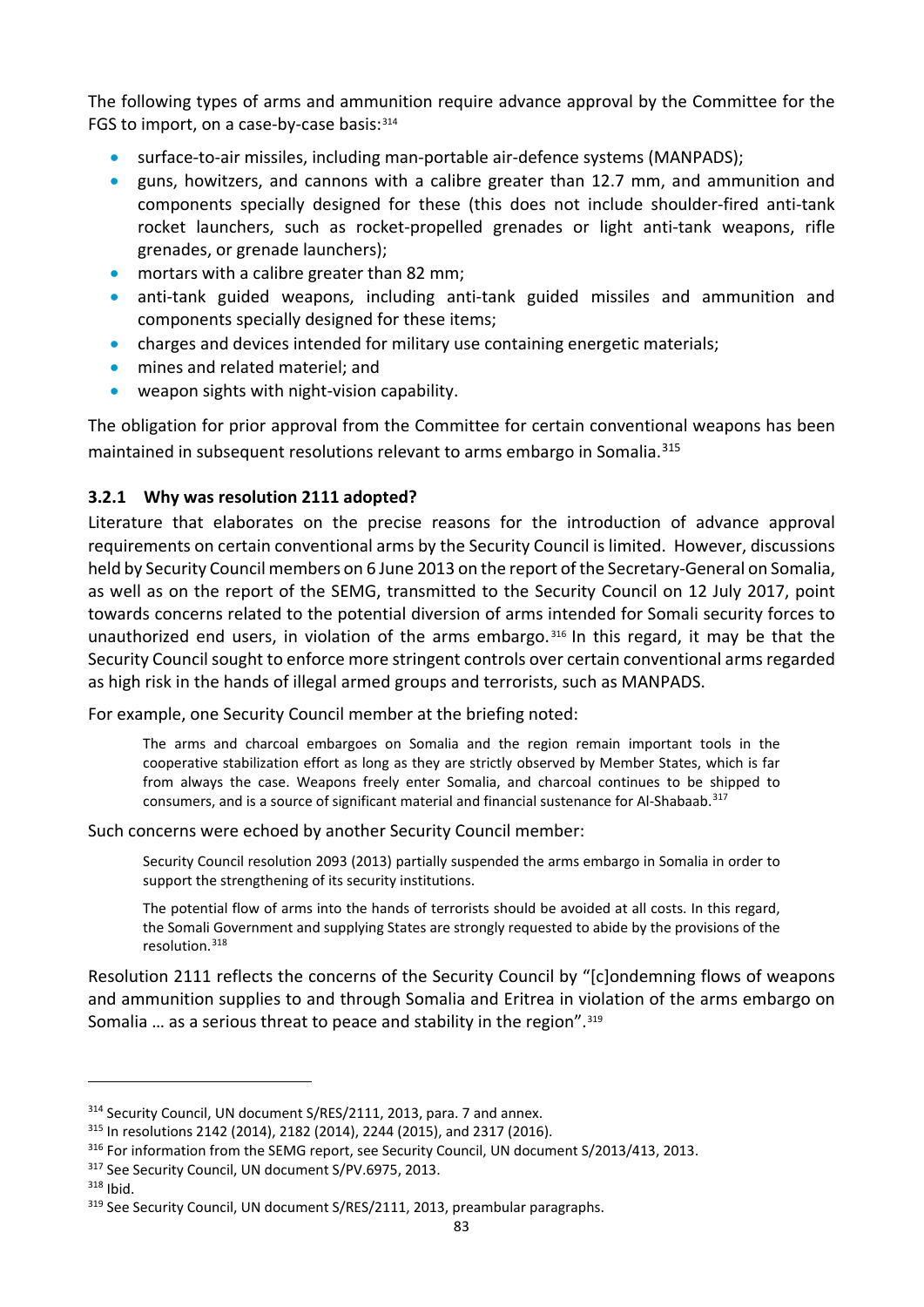Regarding the modification to allow, as an alternative, the supplying Member State to submit ADN to the Committee, may stem from the capacity challenge faced by the FGS to adequately prepare and submit ADNs in a timely manner for all supplies imported as part of the partial suspension of the arms embargo.<sup>320</sup>

**3.3** March 2014: Further stringent arms control requirements and requests the Secretary-General to develop options relevant to implementation of the arms embargo (resolution 2142)

On 5 March 2014, the Security Council unanimously adopted resolution 2142, which extended the partial suspension of the arms embargo on Somalia until 25 October 2014,<sup>[321](#page-93-1)</sup> and imposed more stringent notification requirements on the FGS than previous resolutions (2093 and 2111). In addition to bearing the primary responsibility to notify the Committee in advance of deliveries, the FGS was required to confirm to the Committee that deliveries had actually arrived—known as postdelivery confirmation (PDC)—and to provide information on the details of distribution within Somalia, including the destination unit in its security forces or the place of storage—known as post-distribution notification (PDN).<sup>[322](#page-93-2)</sup> The obligations for FGS to undertake PDC and PDN has been maintained in subsequent resolutions relevant to the arms embargo in Somalia.<sup>[323](#page-93-3)</sup> The SEMG was also requested by the Security Council to provide feedback to the FGS on reporting to the Committee.[324](#page-93-4)

Resolution 2142 further requested the Secretary-General to provide the Security Council with options and recommendations, within 30 days, on United Nations and other technical assistance to the FGS on:

- complying with relevant requirements of the arms embargo as set out in resolution 2142; and
- assisting in improving the FGS's capacity in the safe and transparent storage, distribution and management of weapons and military equipment, including monitoring and verification.<sup>[325](#page-93-5)</sup>

In response to this request, a United Nations assessment mission to Mogadishu was undertaken in March 2014 and subsequently a letter from the Secretary-General was addressed to the President of the Security Council on 3 April 2014 on this matter.<sup>[326](#page-93-6)</sup> On 22 May 2014 the Security Council

<span id="page-93-1"></span><span id="page-93-0"></span><sup>&</sup>lt;sup>320</sup> Consultations with officials from the Office of the National Security Adviser, FGS, June 2016.<br><sup>321</sup> See Security Council, *Security Council, Adopting Resolution 2142 (2014), Partially Lifts Weapons Ban on Somalia,* Agreeing *to End or Suspend It on Basis of Full Compliance*, UN document SC/11307[,](http://www.un.org/News/Press/docs/2014/sc11307.doc.htm) 

[http://www.un.org/News/Press/docs/2014/sc11307.doc.htm.](http://www.un.org/News/Press/docs/2014/sc11307.doc.htm) Small arms and ammunition and other military equipment, as well as advice, assistance, and training intended for the development of security forces of the FGS, are included in the extension of the arms embargo suspension, while exceptions exist in relation to deliveries of items set out in the annex of resolution 2111 (2013). See Security Council, UN document S/RES/2142, 2014, para. 2; and Security Council, UN document S/RES/2111, 2013, annex.

<span id="page-93-2"></span> $322$  Notifications concerning the provision of weapons or military equipment should include, among other things, details of the manufacturer and supplier of the arms and ammunition, as well as a description of the materiel. No later than 30 days after delivery of the arms and ammunition, Somalia should submit to the Committee written confirmation of the delivery's completion and, within five days of its distribution, inform the Committee, also in writing, of the destination unit of the security forces or place of storage. See the requirements as set out in Security Council, UN document S/RES/2111, 2013, paras. 4–7.

<span id="page-93-3"></span><sup>323</sup> In resolutions 2182 (2014), 2244 (2015), and 2317 (2016).

<span id="page-93-5"></span><span id="page-93-4"></span> $324$  See Security Council, UN document S/RES/2142, 2014, para. 12.  $325$  Ibid.

<span id="page-93-6"></span><sup>&</sup>lt;sup>326</sup> See Security Council, UN document S/2014/243, 2014.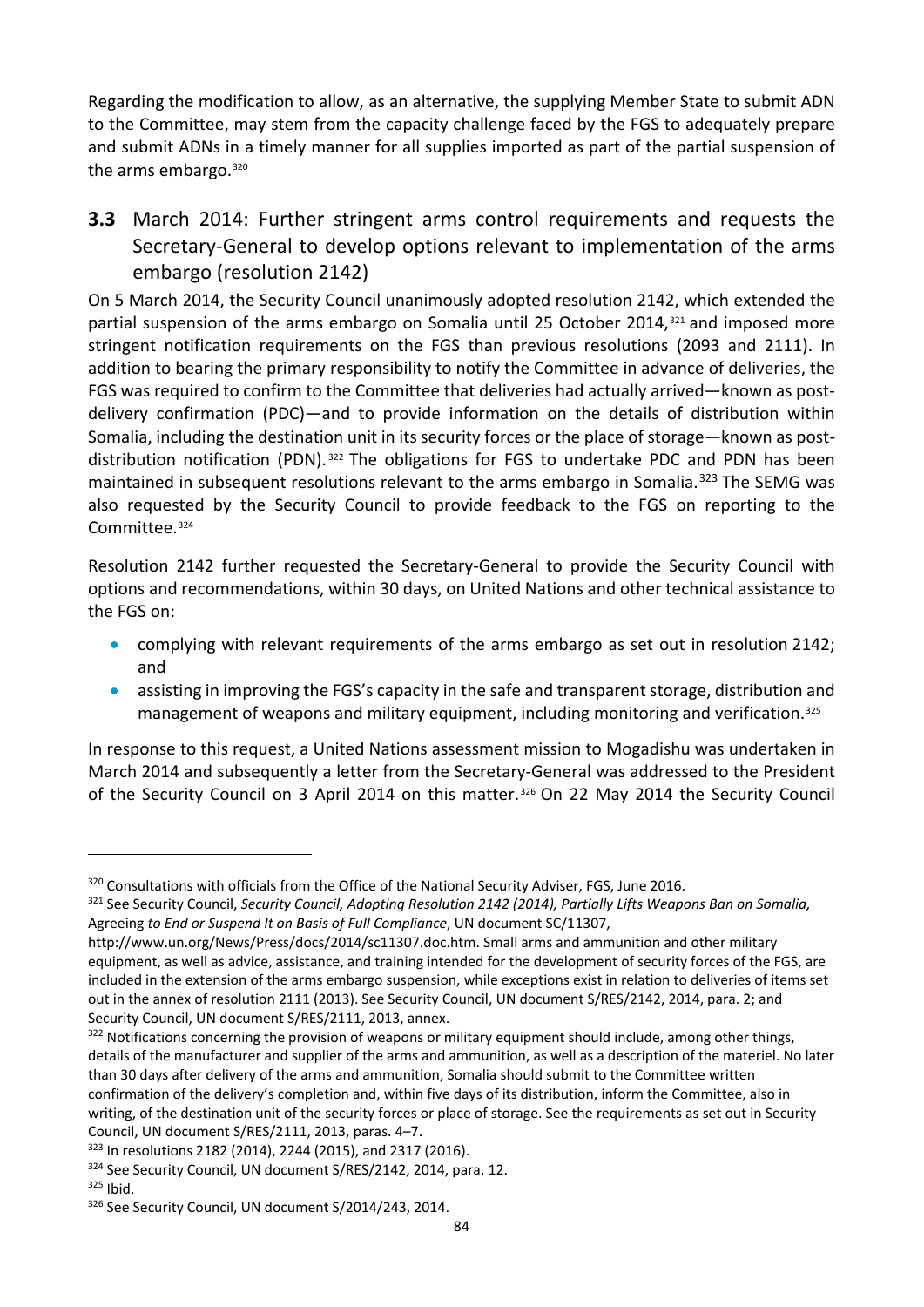welcomed this letter through a Presidential Statement, [327](#page-94-0) which included calls for the FGS to establish a joint verification mechanism with international experts for oversight of distribution of arms and ammunition in Somalia, and appealed to Member States to support the FGS in the area of reporting to the Security Council as well as marking and record-keeping of arms and ammunition to inform future verification activities.

### **3.3.1 Why was resolution 2142 adopted?**

Resolution 2142 was adopted at a time of growing concern within the Security Council regarding reported diversion of arms supplies, as well as the lack of progress by the FGS to implement the requirements of the arms embargo. In light of this, the resolution introduces more stringent arms control requirements to the FGS than the previous resolutions relevant to the arms embargo in Somalia since 2013, namely by imposing PDC and PDN requirements, and expanding on reporting requirements related to implementation of WAM at the national level. It is worth noting that while PDCs of imported supplies are observed in other arms embargo regimes in the United Nations system (for example, in the Libya regime), PDN is a unique requirement observed in the Somalia case, which points to the Security Council's close examination of control measures established at the national level to process imports intended for security forces and to establish a mechanism to monitor potential diversion.

The resolution offers some degree of insight into the concerns considered by the Security Council, including in the area of notification and reporting to the Security Council. Further, the Security Council noted with concern the report of the SEMG, which reported on potential diversion, including to Al-Shabaab, of arms and ammunition intended for Somali national security forces.<sup>[328](#page-94-1)</sup>

Notably, the Security Council in this resolution explicitly noted that:

any decision to continue or end the partial suspension of the arms embargo on the Federal Government of Somalia will be taken in the light of the thoroughness of the Federal Government of Somalia's implementation of its requirements as set out in this and other relevant Security Council resolutions…[329](#page-94-2)

Such reference demonstrates close monitoring by the Security Council on the implementation of arms control-related obligations imposed on Somalia and its applicability to the reassessment of the arms embargo.

The resolution, however, also offers possible insight into the Security Council's willingness to identify possible options to strengthen WAM in Somalia while maintaining the partial suspension of the arms embargo. In addition to welcoming measures taken by the FGS to better manage arms and ammunition, [330](#page-94-3) the Security Council requested the Secretary-General, through operative paragraph 10 of the resolution, to identify options and recommendations to improve both the implementation of the arms embargo and the management and governance of arms and ammunition in the country. The key findings and contributions from this assessment are reflected in the subsequent resolution 2182.

Regarding the request for the SEMG to provide feedback to the FGS on reporting to the Committee, this modification may stem from two factors. First, it could demonstrate the Security Council's recognition that support is needed to build the capacity of the FGS to improve compliance with reporting to the Committee. Second, it could illustrate the complexity of cooperation between the

<span id="page-94-1"></span><span id="page-94-0"></span><sup>&</sup>lt;sup>327</sup> See Security Council, UN document S/PRST/2014/9, 2014.<br><sup>328</sup> See Security Council, UN document S/RES/2142, 2014, preambular paragraphs.<br><sup>329</sup> Ibid. This language is also repeated in the subsequent resolution 2182.<br><sup></sup>

<span id="page-94-2"></span>

<span id="page-94-3"></span>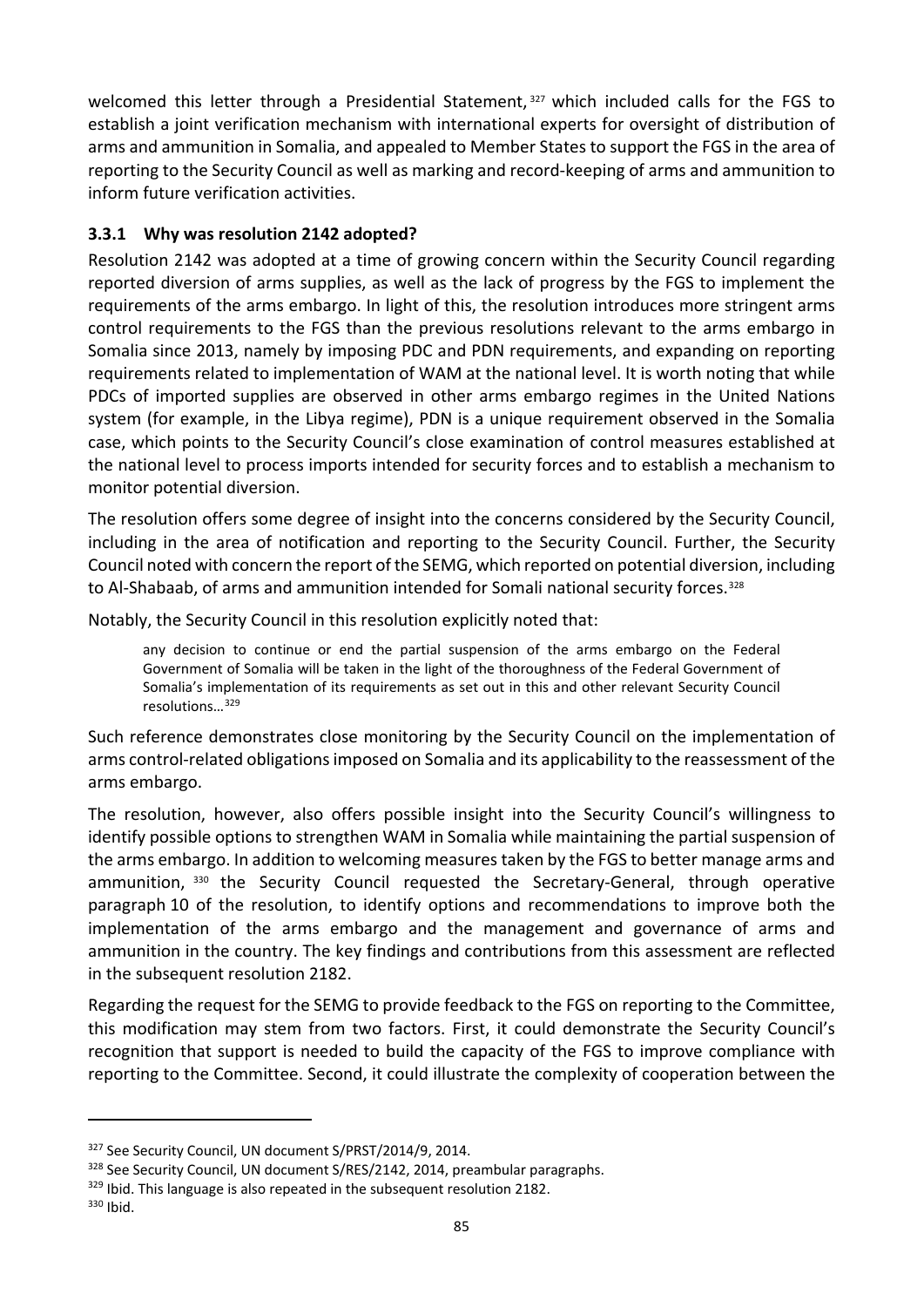FGS and the SEMG at that time, where FGS were keen to demonstrate progress made on WAM in Somalia and to improve its reporting to the Committee, while the SEMG's mandate strictly focused on reporting on violations of the sanctions. Consultations with officials of the FGS at that time revealed the Government's desire to work more cooperatively with the SEMG on reporting to the Committee, which may provide insight on the modification under this resolution.[331](#page-95-0)

## **3.4** October 2014: Introducing the Joint Verification Team and reporting on captured military equipment from military operations (resolution 2182)

In addition to reaffirming and extending the partial suspension of the arms embargo, the subsequent resolution, resolution 2182 of 24 October 2014, reiterated the Security Council's request (from the 22 May 2014 Presidential Statement) for the FGS to establish a joint verification mechanism.[332](#page-95-1) Such a verification body is further requested to share its findings to the Committee. Further, the resolution introduced a requirement for the Somali National Army (SNA) and African Union Mission in Somalia (AMISOM) to document and register all captured military equipment from military operations and to allow inspection on those items by the SEMG.<sup>[333](#page-95-2)</sup> The obligations for the FGS to conduct verification of distributed materiel and to document and report on captured military equipment have been maintained in subsequent resolutions relevant to the arms embargo in Somalia.<sup>[334](#page-95-3)</sup>

Notably, while the Security Council welcomed the establishment of a national coordinating mechanism on WAM, it noted a number of inadequacies on the part of the FGS in regard to WAM as required by the arms embargo, including in the areas of notification, prevention of diversion, as well as marking and record-keeping of State-held stocks.<sup>[335](#page-95-4)</sup>

### **3.4.1 Why was resolution 2182 adopted?**

Modifications made under resolution 2182 primarily draw from two key documents: 1) the letter dated 3 April 2014 from the Secretary-General presenting options and recommendations in response to the request made by the Security Council under paragraph 10 of the resolution 2142; and 2) the statement by the President of the Security Council on this matter of 22 May 2014.

The two documents above highlighted three priority areas for the FGS and called upon Member States and relevant United Nations organizations to support the Government in this regard: 1) notification and reporting by the FGS; 2) WAM; and 3) monitoring and verification.

Resolution 2182 reflects concerns, and in some areas disappointment, on the part of the Security Council with the lack of progress made by the FGS in implementing the arms embargo and its related WAM provisions at the national level. Regarding notifications, the Security Council noted with concern that the Committee had not been notified of some deliveries of weapon and military equipment and underlined the importance of timely and detailed notification by the FGS. Further, the Security Council encouraged supplying Member States to assist the FGS in improving notification to the Committee. [336](#page-95-5) In this regard, consultations with FGS officials revealed two particular challenges. First, FGS officials noted that some arms deliveries from supplying States were made directly to security force units at the sector level, at times without the knowledge of relevant FGS offices. In this regard, the FGS stressed the importance of supplying States to cooperate with the

<span id="page-95-1"></span><span id="page-95-0"></span> $331$  Consultations with FGS officials, January 2014.<br> $332$  See Security Council, UN document S/RES/2182, 2014, para. 7.<br> $333$  See Ibid., para. 6.

<span id="page-95-2"></span>

<span id="page-95-3"></span><sup>334</sup> In resolutions 2244 (2015) and 2317 (2016).

<span id="page-95-4"></span><sup>&</sup>lt;sup>335</sup> See Security Council, UN document S/RES/2182, 2014, paras. 2, 4 and 5.

<span id="page-95-5"></span><sup>336</sup> See Security Council, UN document S/RES/2182, 2014, para. 2.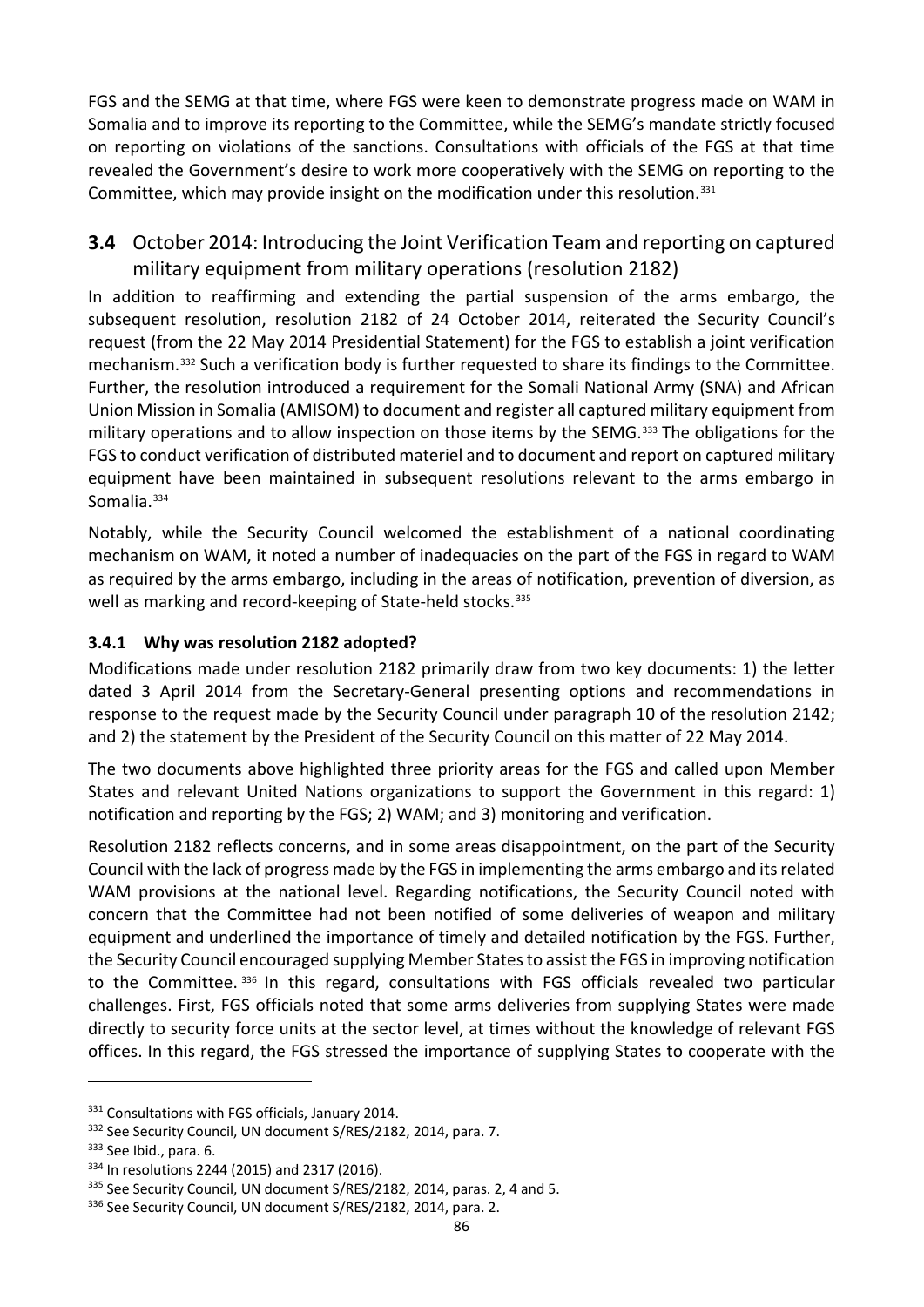FGS and for those supplying States to also comply with the arms embargo provisions by submitting an ADN to the Committee. In such cases, given that the supplies were not processed through the WAM system established by the FGS in Mogadishu, it proved challenging for the FGS to comply with ADN, PDC and PDN obligations. Second, the FGS noted practical concerns in effectively implementing PDN obligations. Given the operational environment in the fight against Al-Shabaab, where materiel may move rapidly among security forces, the FGS noted the challenge to notification of the Committee—in writing, within five days of distribution of imported arms and ammunition of the destination unit of the security forces or the place of storage. This challenge and concern still remains.

With regard to marking and record-keeping, resolution 2182 is the first resolution where the requirement by the FGS to mark and register its weapons is referenced in the context of arms embargo provisions. The formulation behind this requirement merits elaboration. The first mention of marking and registration of imported weapons and those already in possession of the national security forces is seen in the Secretary-General's letter to the Security Council of April 2014, where the Secretary-General recommends that the FGS, with support from the international community, commence a weapons marking and registration process, against which future verification activities should be conducted.<sup>[337](#page-96-0)</sup> Building on this recommendation, the Security Council delivered a Presidential Statement on 22 May 2014, appealing to Member States to support the FGS in starting a marking and registration process for all weapons and ammunition held by the national security forces [338](#page-96-1) as a prerequisite to the establishment of a verification mechanism in Somalia. In this regard, the Security Council expressed disappointment that the marking and registration process had not yet commenced in October 2014, approximately five months after the Presidential Statement, which reveals a high degree of expectation, and to some extent desire, on the part of the Security Council for the FGS to institute an effective WAM system in Somalia.

Resolution 2182 of 2014 introduced two further obligations which, from the perspective of WAM, merit attention. First, the resolution called for the establishment of a Joint Verification Team (JVT) on arms and ammunition. [339](#page-96-2) The purpose of the JVT is to establish a national mechanism, with support from international experts, to conduct routine inspections of the security forces' stockpiles, inventory records and the supply chain of weapons, with the purpose of mitigating the diversion of arms and ammunition to entities outside the security services of the FGS. Importantly, the JVT is requested, through paragraph 7 of resolution 2182, to submit findings of such verification activities to the Committee.

The modification by the Security Council to introduce the JVT provides several key insights on the Security Council's work in the area of arms embargoes. First, it demonstrates flexibility on the part of the Security Council to consider and welcome innovative ideas to make arms embargoes more effective. Second, the JVT in fact places emphasis on national ownership by empowering the FGS to conduct internal verification of distributed material, with support from international experts, rather than strictly relying on external entities to monitor and assess compliance with the arms embargo. Third, the design of the JVT enables the FGS to cooperate with the Security Council, namely the Committee and the SEMG, in demonstrating progress made on WAM at the national level, which forms a critical indicator with regard to the ability of the FGS to safely and securely manage its imported materiel.

<span id="page-96-2"></span><span id="page-96-1"></span>

<span id="page-96-0"></span><sup>&</sup>lt;sup>337</sup> See the recommendations contained in Security Council, UN document S/2014/243, 2014.<br><sup>338</sup> See Security Council, UN document S/PRST/2014/9, 2014, para. 3.<br><sup>339</sup> Security Council, UN document S/RES/2182, 2014, para. 7 UN document S/PRST/2014/9, 2014.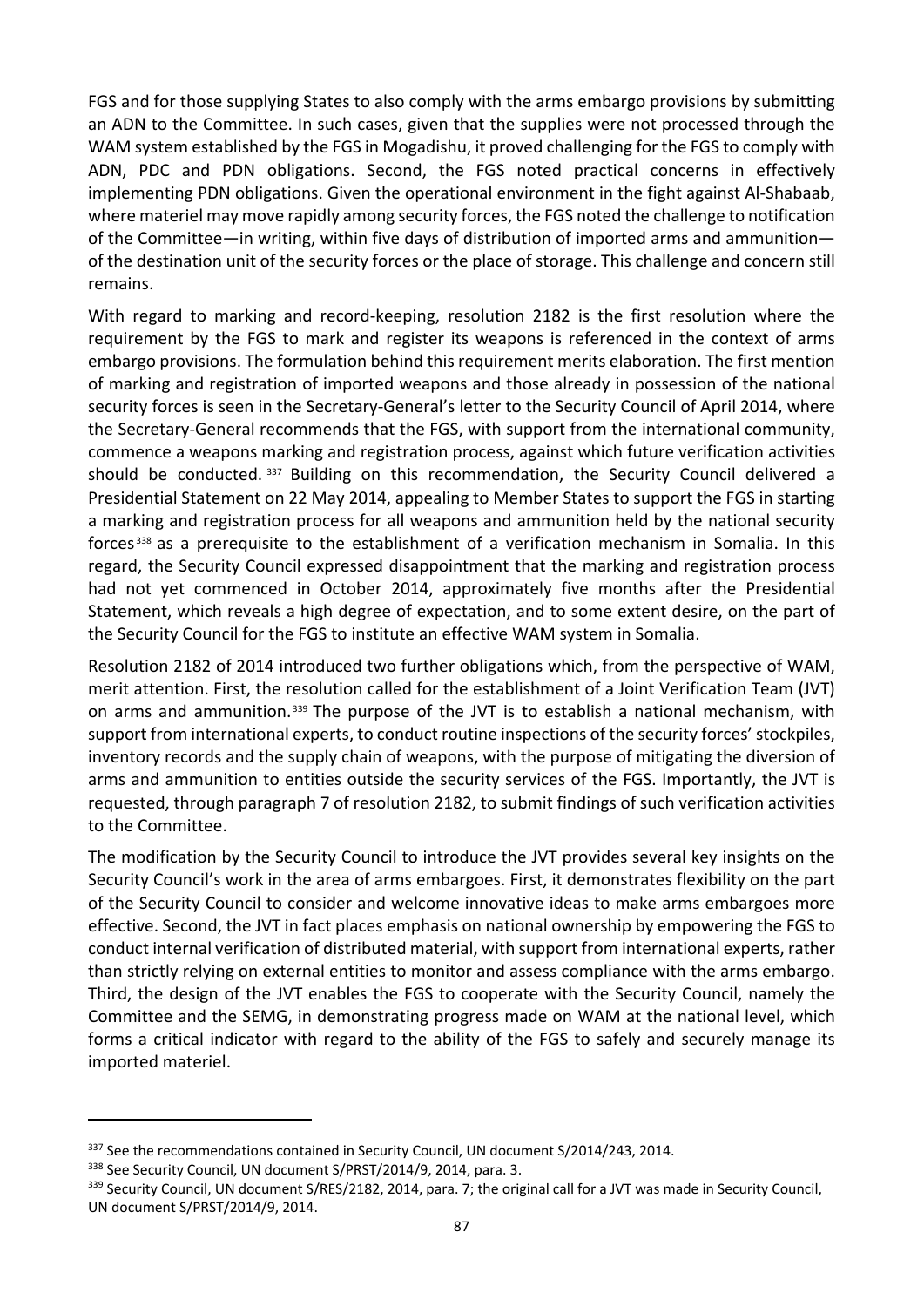The second modification worth noting is the obligation of the FGS to document and inspect captured military equipment (CME). The resolution requests the SNA and AMISOM to document and register all military equipment captured as part of offensive operations or in the course of carrying out their mandates.[340](#page-97-0) Further, the SNA and AMISOM are to facilitate inspection by the SEMG of all CME before its redistribution or destruction. While it is not clear if originally intended by the Security Council, this modification has two key benefits for WAM in Somalia. First, by requiring both SNA and AMISOM to document captured materiel, it has encouraged the FGS and AMISOM to cooperate closely on procedures related to the processing of captured weapons, including steps involved in registration, integration of serviceable weapons, and destruction of unserviceable weapons. This cooperation extends to inter-agency coordination at the national level among various security forces that may recover or capture weapons from military operations, which has helped create stronger oversight by the FGS of weapons in circulation beyond those in the hands of security forces. Second, as progress is made to account for weapons in possession of the national security forces, this modification enables the FGS to start gaining insight on the types and quantity of weapons that are used by Al-Shabaab and other illegal armed groups in Somalia. While challenges remain to this obligation, including implementation by SNA and AMISOM of procedures established by the FGS, through such information-gathering and -sharing the FGS may develop a better position to identify and tackle illicit trafficking routes in and through Somalia in the long term.

## **3.5** October 2015: One-time baseline inventory of military equipment in possession of national security forces and to assess it against needs (resolution 2244)

Resolution 2244 of 2015 introduced a one-time arms control-related adjustment, which called upon the FGS to conduct a baseline inventory of military equipment, arms and ammunition in possession of the national security forces and to assess it against their needs.[341](#page-97-1) Further, the Security Council requested the Committee to develop an Implementation Assistance Notice summarizing the restrictions and exemptions in place for Somalia.<sup>[342](#page-97-2)</sup> Other arms embargo obligations applicable in resolution 2244 were maintained from resolution 2182, including notifications (ADN, PDC, and PDN), end-use restrictions, reporting to the Committee, establishment of the JVT, documentation of CME, and cooperation with the SEMG.

### **3.5.1 Why was resolution 2244 adopted?**

Resolution 2244 generally recognizes positive progress made by the FGS in several areas related to the implementation of the arms embargo. Apart from the baseline inventory obligation, the Security Council for the first time does not introduce new arms control measures on the FGS since the partial lifting of the arms embargo in 2013. In particular, the Security Council welcomed the commencement of a marking and registration programme by the FGS,<sup>[343](#page-97-3)</sup> and welcomed the FGS's efforts to improve its reporting to the Committee.<sup>[344](#page-97-4)</sup> While concerns remained over reports of arms diversion, as well as the content and timing of the FGS's reporting to the Committee, the focus of the Security Council in this resolution was placed on calling upon Member States to support the FGS in building capacity to implement the arms embargo provisions.<sup>345</sup>

<span id="page-97-0"></span><sup>&</sup>lt;sup>340</sup> See Security Council, UN document S/RES/2182, 2014, para.6.

<span id="page-97-2"></span><span id="page-97-1"></span><sup>&</sup>lt;sup>341</sup> See Security Council, UN document S/RES/2244, 2015, para. 6.  $342$  Ibid., para. 4.<br><sup>343</sup> Ibid., para. 6.<br><sup>343</sup> Ibid., para. 8.<br><sup>345</sup> See, for example, ibid., para. 6.

<span id="page-97-3"></span>

<span id="page-97-4"></span>

<span id="page-97-5"></span>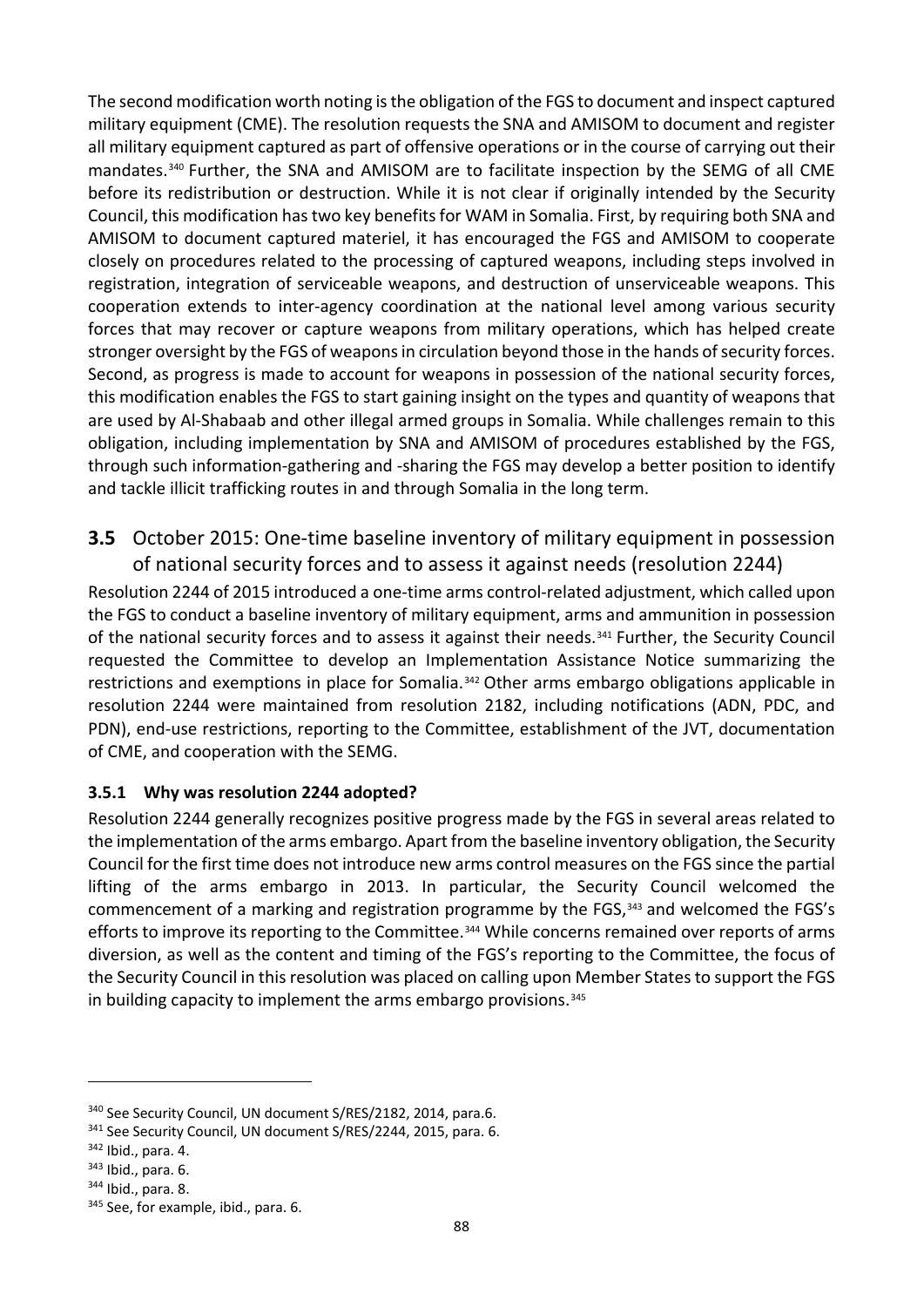The modification made under resolution 2244 to establish a baseline inventory of military equipment held by the Somali national security forces stems from a recommendation made in the report of the SEMG of 9 October 2015. In this report, the SEMG recommends for the FGS:

to conduct a baseline inventory of military equipment, arms and ammunition in the possession of the Federal Government of Somalia security forces, assessed against their respective strength, needs and missions, in order to assist Member States in providing more targeted assistance under the partial lifting of the arms embargo, building on the development of the Guulwade and draft Heegan plans, welcomed by the Council in its resolution 2232 (2015);<sup>[346](#page-98-0)</sup>

Further, one additional factor could be considered in light of this modification. This modification is made at a time of continued intensifying attacks by Al-Shabaab, and by the FGS and AMISOM military operation against the group, in Somalia. National consultations held by the FGS and UNIDIR in Mogadishu in this period revealed the Government's strong desire for acquiring an increased volume of arms to adequately equip the SNA and other national forces, namely the Somali Police Force and National Intelligence and Security Agency.<sup>[347](#page-98-1)</sup> In this regard, a baseline inventory may have been considered by the Security Council as a useful exercise to obtain information on how many weapons were held by which national security forces (including the location of the holdings), which would help in gaining further insight on the structure, composition and strength of the national security forces.

## **3.6** October 2016: Enhanced focus on security sector matters within arms embargo provisions (resolution 2317)

Notably, while continuing to impose existing arms control-relevant provisions from previous resolutions, resolution 2317 does not introduce new additional arms control obligations for the FGS. The Security Council in resolution 2317 offered positive language regarding the progress made by the FGS in the implementation of various arms embargo provisions, including in the areas of marking and record-keeping,<sup>[348](#page-98-2)</sup> development of standard operating procedures,<sup>[349](#page-98-3)</sup> the establishment of the JVT,<sup>[350](#page-98-4)</sup> reporting,<sup>[351](#page-98-5)</sup> and notifications.<sup>[352](#page-98-6)</sup> Provisions related to documenting and reporting on CME were maintained.[353](#page-98-7)

Key modifications made in resolution 2317 relate more closely to security sector reform requirements. Notable modifications included calls for the FGS to implement appropriate vetting procedures for, as well as an improved system for payment and provision of, supplies to national security forces.<sup>[354](#page-98-8)</sup>

### **3.6.1 Why was resolution 2317 adopted?**

It is worth noting that efforts undertaken by the FGS to establish written standard operating procedures on WAM are recognized for the first time by the Security Council in resolution 2317. With regard to notifications, the Security Council focused its emphasis on the responsibilities of Member States to comply with the arms embargo provisions, reflecting feedback provided by the FGS and the SEMG on their concerns regarding violations by supplying States. With regard to the

<span id="page-98-0"></span><sup>346</sup> See Security Council, UN document S/2015/801, 2015, para. 173(a)(iii).

<span id="page-98-2"></span><span id="page-98-1"></span><sup>&</sup>lt;sup>347</sup> National consultations on WAM in Mogadishu, June 2015.<br><sup>348</sup> Security Council, UN document S/RES/2317, 2016, para. 5.<br><sup>349</sup> Ibid., para. 5.<br><sup>350</sup> Ibid., para. 7.<br><sup>352</sup> Ibid., para. 8.

<span id="page-98-3"></span>

<span id="page-98-4"></span>

<span id="page-98-5"></span>

<span id="page-98-6"></span>

<span id="page-98-7"></span><sup>353</sup> Ibid., para. 12.

<span id="page-98-8"></span><sup>354</sup> Ibid., paras. 13 and 14 respectively.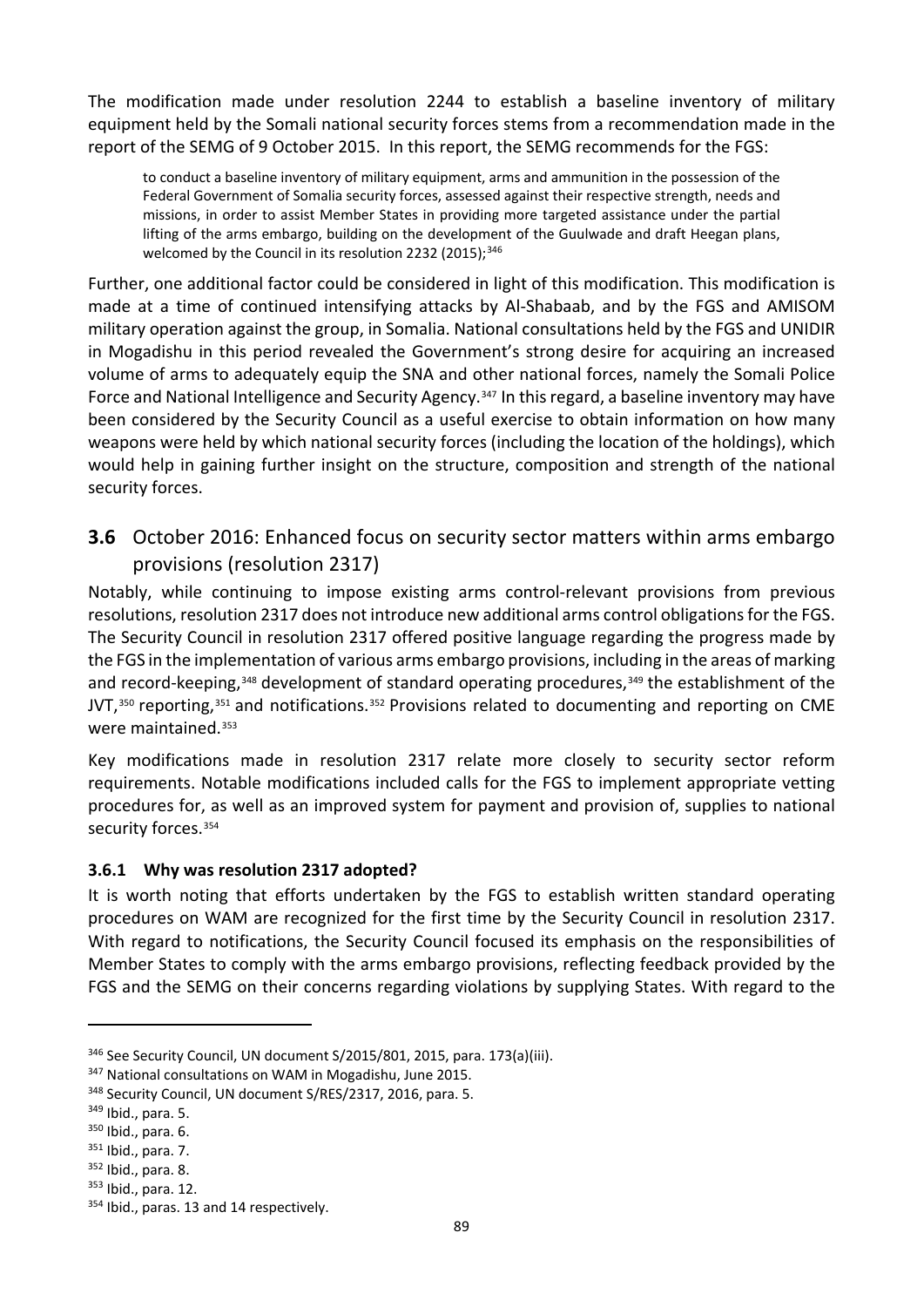JVT, its establishment was recognized by the Security Council. As of November 2017, the JVT had undertaken four verification missions in Mogadishu, Baidoa and Baledogle. Moving forward, the JVT is planned to be integrated into wider FGS efforts to roll out WAM to the federal member states, including enhancement of record-keeping and processing of captured weapons. With regard to documenting and reporting on CME, the Security Council continued to call for enhanced cooperation between AMISOM and the SNA. Challenges remain in processing all CME through the procedures established by the FGS in Mogadishu, in particular for those weapons recovered at the sector and field levels.

As noted above, resolution 2317 places particular focus on security sector-related measures as part of the arms embargo. This greater focus may have been related to the support for the political process in Somalia ahead of the Presidential elections that took place, with delay, in early 2017. With the expected finalization of relevant national security policy and national security architecture, which would design and implement the structure of the national security forces in Somalia, the resolution placed emphasis on measures to 1) strengthen the vetting procedures for security forces;<sup>[355](#page-99-0)</sup> 2) improve systems for payment and supply of provisions to security forces;<sup>[356](#page-99-1)</sup> and 3) improve reporting by the FGS on the structure, composition, strength and disposition of the national security forces.<sup>[357](#page-99-2)</sup>

### **3.7** Recent developments relevant to the arms embargo: Development of a roadmap towards lifting the arms embargo in Somalia

Following the Presidential elections in Somalia in February 2017, the Security Council held a highlevel meeting on Somalia on 23 March 2017. At this meeting, the recently elected Somali President, Abdullahi Mohamed Farmajo, made a request to the Security Council to develop, in a cooperative manner, a clear roadmap towards the lifting of the arm embargo in Somalia. President Farmajo noted:

We are working with our partners to develop a clear road map for the reduction of AMISOM forces, while we are also expanding both the quality and quantity of our security services. In that regard, I would like to ask the Security Council to work with us on a road map towards the full lifting of the arms embargo. The road map will be presented at the upcoming London conference in May.<sup>[358](#page-99-3)</sup>

President Farmajo reiterated this request at the London Somalia Conference in May 2017. He noted:

Time has come for Somalia to be able to get access to qualitatively better weapons than terrorists. In this regard, we are working with our partners and the Security Council to develop a clearly defined roadmap to the full lifting of the arms embargo. This would include the improvements we must make to our weapons management, command and control systems.<sup>[359](#page-99-4)</sup>

Consultations with Somali nationals in August 2017 reveal that the FGS is aiming to develop a draft roadmap on lifting the arms embargo by the end of 2017. As of November 2017, no such roadmap has been presented by the FGS to the Security Council.

Consultations indicated that the FGS would work with relevant key stakeholders in development of such a roadmap, including notably with the penholder of the Security Council resolution. Further FGS officials have acknowledged that such a roadmap would not seek for an immediate lifting of the

<span id="page-99-0"></span><sup>355</sup> Ibid., para. 13.

<span id="page-99-1"></span><sup>356</sup> Ibid., para. 14.

<span id="page-99-2"></span><sup>357</sup> Ibid., para. 7.

<span id="page-99-3"></span><sup>&</sup>lt;sup>358</sup> See Security Council, UN document S/PV.7905, 2017.

<span id="page-99-4"></span><sup>&</sup>lt;sup>359</sup> See the statement by the President of the FGS at [https://www.gov.uk/government/speeches/london-somalia](https://www.gov.uk/government/speeches/london-somalia-conference-2017-president-mohamed-abdullahi-mohameds-opening-speech)[conference-2017-president-mohamed-abdullahi-mohameds-opening-speech.](https://www.gov.uk/government/speeches/london-somalia-conference-2017-president-mohamed-abdullahi-mohameds-opening-speech)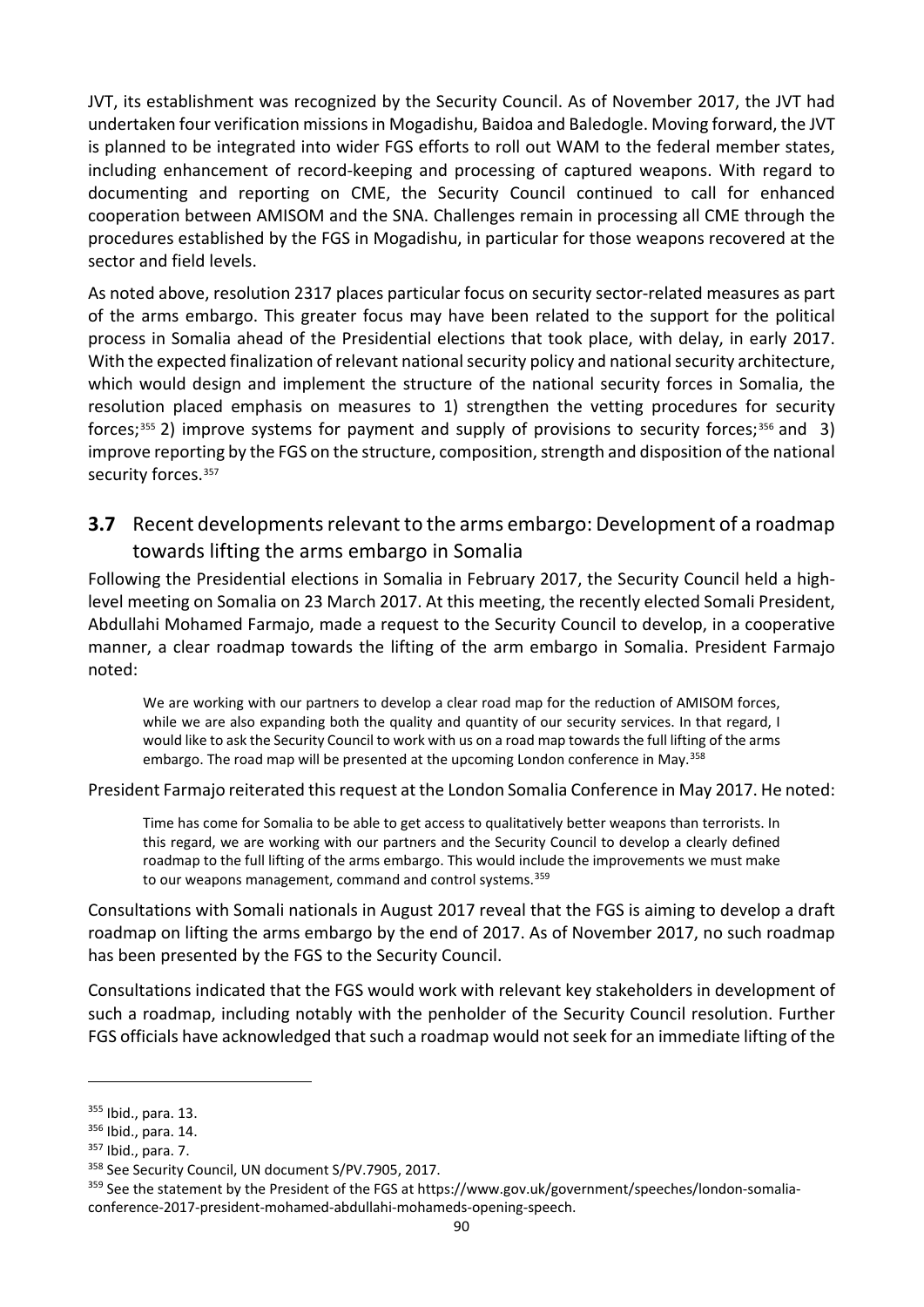arms embargo, but rather seek to put into place an incremental process that is measurable in line with progress made in instituting control systems at the national level.

It is worth noting that such a proposal to develop and implement a cooperative roadmap to lift an arms embargo between an embargoed State and the Security Council has not been attempted in other sanctions regimes, thus presenting a unique case to observe and monitor moving forward. It is also important to note that caution remains among certain members of the Security Council on such a proposal to lift the arms embargo, as the threat of terrorism and insecurity persist, and the need to build the capacity of national security forces in light of the drawing down of AMISOM forces remains a high priority in Somalia at this time.<sup>[360](#page-100-0)</sup>

<span id="page-100-0"></span><sup>&</sup>lt;sup>360</sup> For example, one Security Council member stated in the high-level meeting on Somalia of March 2017 that "the arms and coal embargoes against Somalia are an important and effective instrument in preventing extremist and terrorist forces from resupplying and re-arming. It is those forces that prevent the normalization of the region. The policy of partially lifting the embargo on arms to benefit the security forces of Somalia has proven its effectiveness."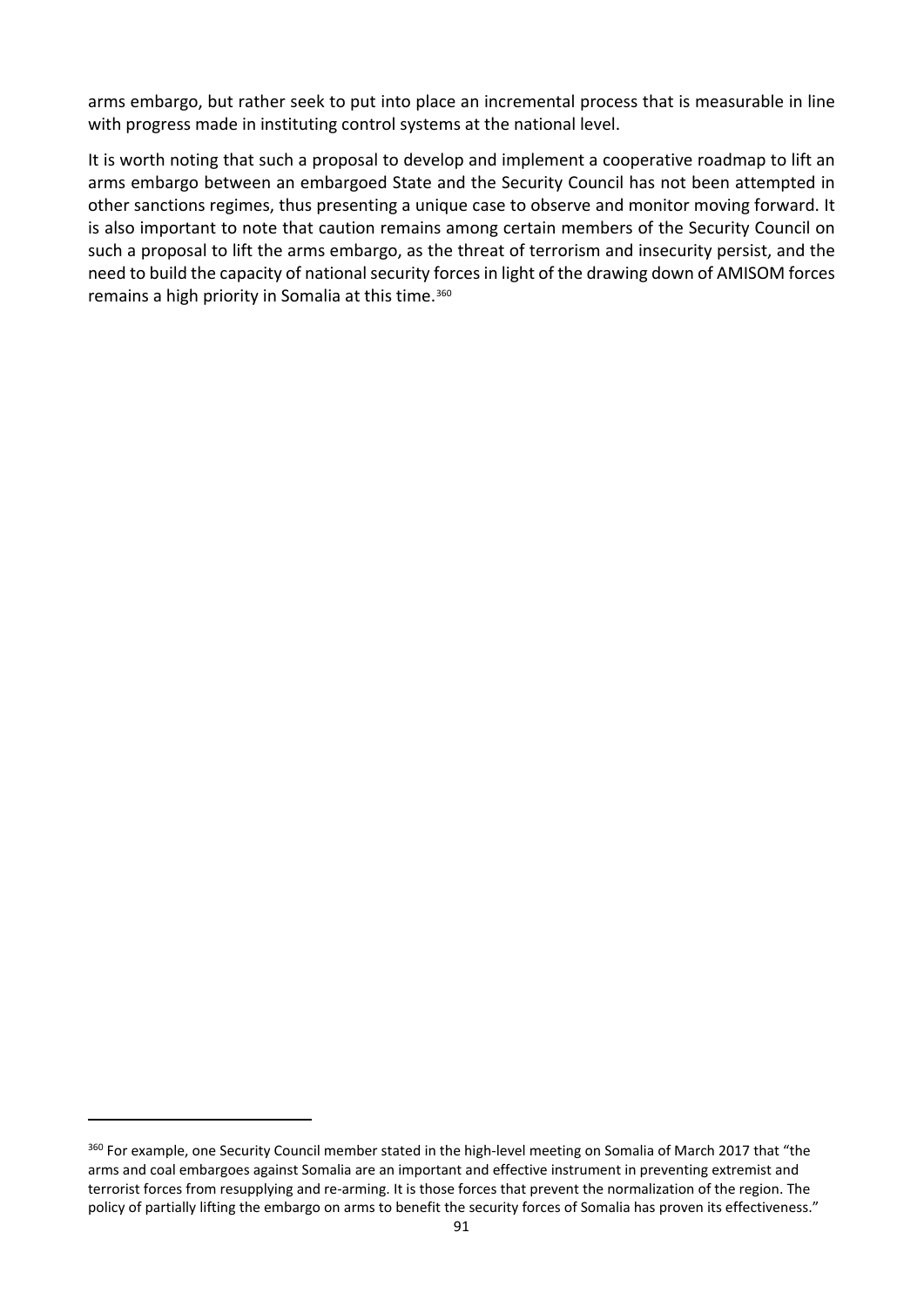## **4** Observations

This section provides an observation of the adjustments made by the Security Council to the arms embargo in Somalia during 2013–2016. The observation considers the evolution in the arms embargo provisions, including methods utilized by the Security Council in assessing the arms embargo, as well as key references made by the Security Council on the progress made by the FGS in implementing relevant obligations at the national level.

## **4.1** Summary of key adjustments in the arms embargo

There are several key actions that merit focus when examining the adjustments made in the arms embargo in Somalia during 2013–2016:

- partial suspension of the arms embargo in March 2013 (resolution 2013), requiring ADN and reporting on the structure of the national forces, existing infrastructure, code of conduct, and procedures to manage arms and ammunition;
- requirement of advanced approval for annexed items in July 2013 (resolution 2111);
- requirement of PDC and PDN in March 2014 (resolution 2142);
- request to the SEMG to provide feedback to the FGS on its reporting obligations in March 2014 (resolution 2142);
- request by the Security Council to the Secretary-General for options and recommendations in March 2014 (resolution 2014);
	- o an in-country assessment by the United Nations Secretariat in Mogadishu in March 2014;
	- o letter from the Secretary-General to the President of the Security Council following the in-country assessment in April 2014;
- a statement by the President of the Security Council in April 2014 requesting the FGS to establish a JVT on arms and ammunition and appealing to Member States to support the FGS in establishing a marking and registration system as a prerequisite;
- requirement to establish the JVT, as well as to document and register CME in cooperation with AMISOM in October 2014 (resolution 2182);
- request to the Committee to develop an Implementation Assistance Note in October 2015 (resolution 2244);
- request to the FGS to conduct a baseline inventory of military equipment and arms and ammunition and to assess against the needs of security forces in October 2015 (resolution 2244); and
- call for the FGS to establish and implement vetting procedures and a system for payment and supply of provisions to national security forces in October 2016 (resolution 2317).

These key actions are examined in the sections below.

## **4.2** Reflection and commentary on benchmarks and adjustments

The partial suspension of the arms embargo in Somalia places strong emphasis on arms control requirements at the national level. In particular, the arms control provisions set out during 2013– 2016 require the FGS to establish and implement a robust and transparent WAM framework. The arms control provisions focus on measures to increase accountability over State-held materiel and to prevent their diversion to unauthorized end users, as demonstrated by the responsibilities of the FGS to conduct notifications, registration and verification of distributed materiel.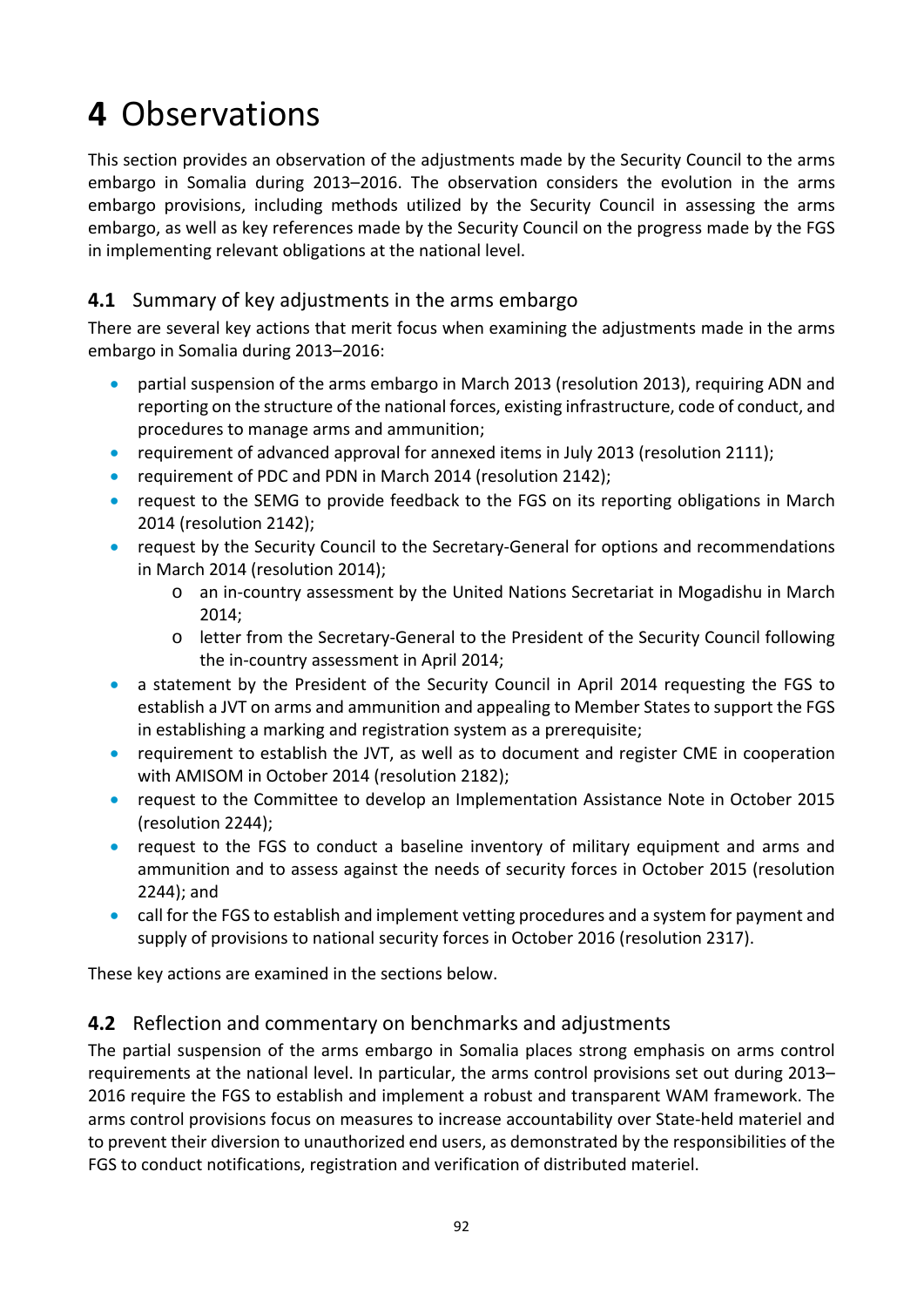### **4.2.1 FGS responsibilities on arms control**

### *Import controls including notifications*

FGS's capacity to regulate its imports of arms and ammunition, including the accurate and timely submission of notifications to the Committee, is one of the areas assessed by the Security Council. Through its resolutions on a number of occasions, the Security Council has expressed concerns on compliance in this area.[361](#page-102-0) In particular, emphasis has been placed on the FGS's compliance with PDCs as well as PDNs.

With regard to post-distribution notification, the FGS has noted practical challenges to implementing this measure, including the requirement to submit a notification within a five-day period of distribution of materiel.[362](#page-102-1) 

### *End-user restrictions and prevention of diversion from State stockpiles*

In each resolution extending the partial suspension of the arms embargo in Somalia, the Security Council has placed an end-user restriction on the FGS, deciding that arms and ammunition supplied to Somalia may not be resold, transferred or made available for use by any entity not in the service of the FGS. The Security Council has continued to express concerns of reported diversion of materiel from FGS stockpiles. [363](#page-102-2) In this context the Security Council has repeatedly called for improved management of arms and ammunition by the national security forces, underlining the FGS's responsibility for stockpile management and calling upon Member States to support the Government to strengthen this area of work.

Monitoring violations of end-user restrictions should be considered in proportion, examining the number of diverted items against the number of actual deliveries. Such analysis may be challenging given that not all exporters of arms to Somalia coordinate their delivery of supplies with the Office of the National Security Adviser, which enables the circumvention of the arms control framework established by the FGS. The importance of Member States coordinating supplies with the Office of the National Security Adviser has been recognized by the Security Council in resolution 2244.[364](#page-102-3)

In this regard, further strengthening the FGS's capacity to safely and securely manage its stocks, including through physical security and stockpile management, remains a high priority for the Government to mitigate the risk of diversion from State-held stocks. In particular, the FGS's focus is placed on security and accountability of stocks down the supply chain at the sector level, where the FGS has continued to request capacity-building support, including the need for appropriate infrastructure, to strengthen physical security and stockpile management.

### *Marking and registration*

-

As a prerequisite to establishing a verification mechanism for distribution of arms in Somalia, the Security Council appealed to Member States to support the FGS's efforts to start a weapons marking and record-keeping programme. Since that appeal in 2014, the Security Council expressed initial concerns (in resolution 2182), but has since welcomed (in resolutions 2244 and 2317) the progress

<span id="page-102-0"></span><sup>361</sup> See Security Council, UN document S/RES/2182, 2014, para. 2; Security Council, UN document S/RES/2244, 2015, para. 8; and Security Council, UN document S/RES/2317, 2017, para. 97.

<span id="page-102-1"></span><sup>&</sup>lt;sup>362</sup> Interview with a member of the Office of the National Security Adviser, FGS, in June 2017. Such concern has also been expressed by the Office in June 2016 during the Sixth Biennial Meeting of States on the United Nations Programme of Action on Small Arms.

<span id="page-102-2"></span><sup>&</sup>lt;sup>363</sup> See Security Council, UN document S/RES/2182, 2014, para. 2; Security Council, UN document S/RES/2244, 2015, para. 6; and Security Council, UN document S/RES/2317, 2017, para. 5.<br><sup>364</sup> See Security Council, UN document S/RES/2244, 2015, para. 9.

<span id="page-102-3"></span>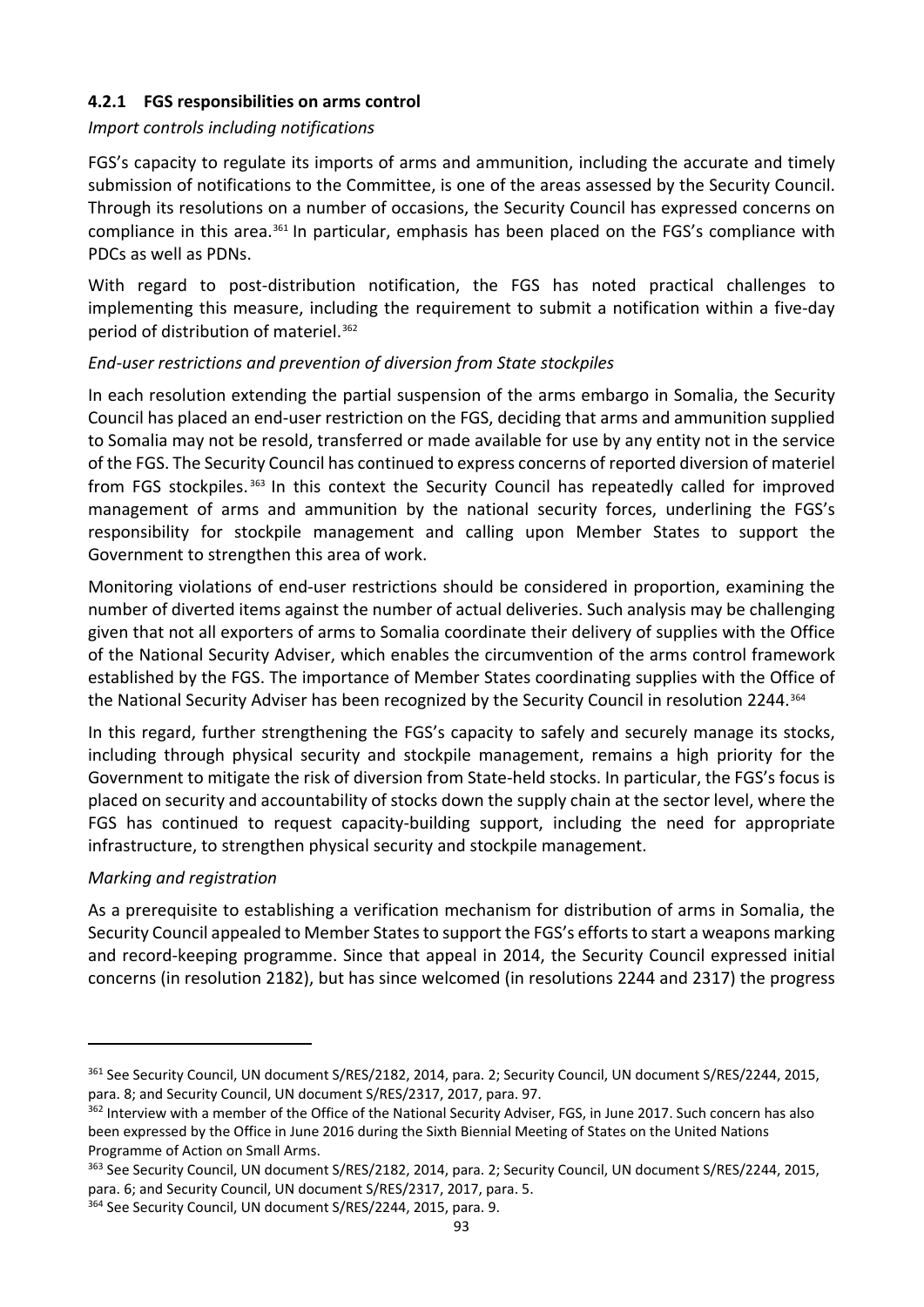made by the FGS in this area. Such observations reflect the Security Council's assessment of this arms control provision.

Marking and registration is one of the key areas on which the FGS has placed its focus since 2014. While the marking of weapons makes them uniquely identifiable to Somalia and its security forces, registration forms the basis of a national management system. As such, progress made in establishing and implementing a robust record-keeping system for all security forces, including down the supply chain, remains an essential requirement for the FGS. In terms of means of assessment, progress in marking and registration can be assessed with relative ease, as both provisions can be physically verified.

### *Joint Verification Team*

Since the request to establish a JVT in 2014 (resolution 2182), the Security Council has urged Member States to support the establishment of such a team (resolution 2244), and subsequently welcomed its establishment in 2016 (resolution 2317).

The provision for a JVT is a unique provision to the arms embargo in Somalia. It enables the FGS to take ownership of accountability of its stocks, while it embeds an external verification mechanism by including international experts as part of the team. The JVT and its reports can play a critical role in supporting the Security Council in its assessment of the arms embargo in Somalia as it serves as an avenue to periodically evaluate the FGS's regulation and control over its imports, marking, registration, storage and distribution of arms and ammunition in the country.

### *Processing captured military equipment*

The Security Council in resolution 2182 requested the FGS and AMISOM to cooperate on the documentation and registration of military equipment captured during operations, and to enable the SEMG to inspect those items. There are three key methods in which the implementation of the measure can be assessed: First, processing captured materiel (document, record and dispose, either through reintegration or destruction) requires the establishment of appropriate procedures (in the form of standard operating procedures) that should be applied to relevant national security forces. Such procedures should be harmonized with AMISOM in order to ensure the accuracy and credibility of the records. This is a measure that can be physically verified. Second, the reports provided by the Office of the National Security Adviser on captured weapons serve as secondary data which can be examined by the Committee. Third, either through the JVT or the SEMG, those items that have been captured and stored by the national security forces could be physically inspected periodically and possibly traced.

### *Reporting by the FGS*

1

Since the partial suspension of the arms embargo in 2013, the Security Council has requested the FGS, with some variations, to report on three key issues: 1) the structure of its national security forces; 2) the infrastructure relevant to the management of arms and ammunition; and 3) code of conduct and procedures relevant to management of arms and ammunition. The Security Council has, over time, welcomed the improvement in reporting by the FGS in this area.<sup>[365](#page-103-0)</sup>

The reporting obligation is particularly relevant to a wider security sector benchmark. In particular, the Security Council's request to report on the structure, composition and strength of the national security forces, including the status of regional and militia forces, takes into account the national security policy and architecture reform process currently being undertaken by the FGS. Accurate

<span id="page-103-0"></span><sup>365</sup> In particular in Security Council, UN document S/RES/2244, 2015; and Security Council, UN document S/RES/2317, 2017.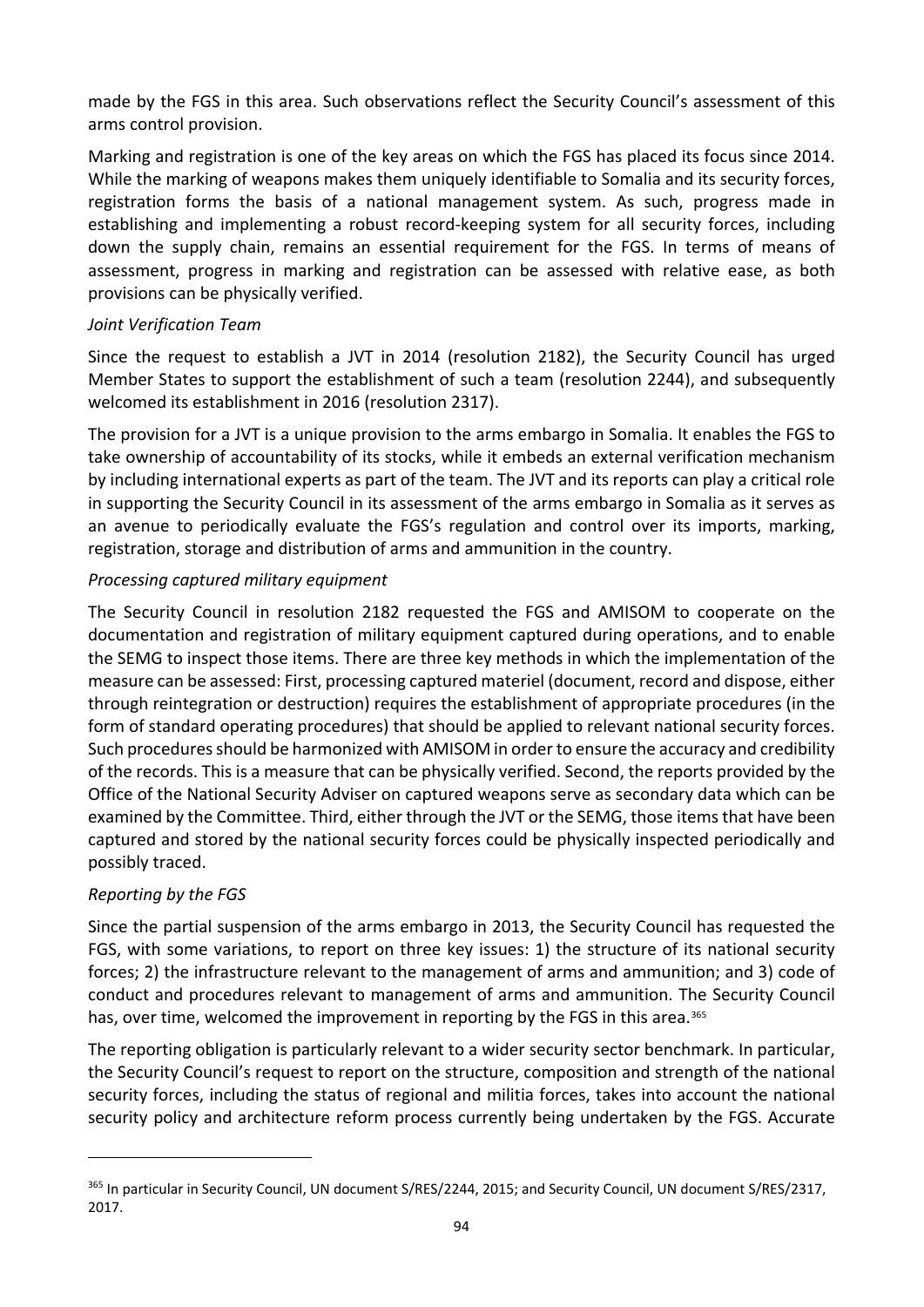and detailed reporting by the FGS in this area is directly relevant to future FGS planning for management of arms and ammunition, as it will inform the approach that the FGS envisages for the establishment and implementation of arms control systems and procedures at the federal and sector levels.

### **4.2.2 Role of United Nations assessment**

The in-country assessment conducted by the United Nations Secretariat—in response to the call by the Security Council to identify options and recommendations in resolution 2142—was a key catalyst in the reassessment and adjustment of the arms embargo in Somalia. The options and recommendations—in particular to establish a marking and registration system as well as a JVT has helped place emphasis on the FGS's responsibility to govern and manage its arms and ammunition management, while enabling a more systematic assessment of the arms embargo by the Security Council moving forward. The United Nations assessment has proved useful in this case to bring stakeholders together to examine and provide practical options that help the FGS to better comply with the arms embargo and at the same time address diversion concerns of the national authorities and the international community.

### **4.2.3 Role of the SEMG**

The reports of the SEMG continue to play an essential role in helping to inform the Sanctions Committee on the implementation and compliance by the FGS on the arms embargo in Somalia. The reports prepared by the SEMG have directly contributed to informing the modification process in Somalia on at least one occasion for resolution 2244 with regard to conducting a baseline inventory exercise. In addition to the monitoring of arms embargo violations, one particular provision relevant to the SEMG set out by the Security Council merits focus. In resolution 2142, the Security Council requested the SEMG to provide feedback to the FGS on its reporting to the Security Council.[366](#page-104-0) While this was a one-time request by the Security Council, this provision on the SEMG played two important roles in the reassessment process. First, given the timing of the request, the provision enabled the SEMG to cooperate with the FGS in improving its reporting to the Security Council. Second, through promoting engagement, the provision played a role in building trust and cooperation between the FGS and the SEMG.

### **4.2.4 Role of the Committee**

In similar fashion to other select sanctions regimes, in resolution 2244 the Security Council requested the Committee to develop an Implementation Assistance Notice for Somalia. Subsequently, the Security Council in resolution 2317 encouraged its use by Member States. Such support documents help to provide further guidance to the FGS and Member States in the effective implementation of arms embargo provisions. It is important to note, however, that Implementation Assistance Notice provides information on what the provisions and exemptions are, rather than what is to be undertaken. It particularly lacks details and guidance on post-shipment provisions that are applicable at the national level (such as marking, registration, distribution, and verification).

### **4.2.5 Role of the Committee**

1

While a cooperative framework between the Security Council and Somalia to develop a roadmap to eventually lift the arms embargo remains to be developed and tested, such an exercise may prove useful when further political and security advances are achieved in Somalia. The political agreement between the FGS and the federal member states on a national security architecture in April 2017, followed by the Security Pact agreed by the FGS and the international community in May 2017,

<span id="page-104-0"></span><sup>&</sup>lt;sup>366</sup> See Security Council, UN document S/RES/2142, 2014, para. 12.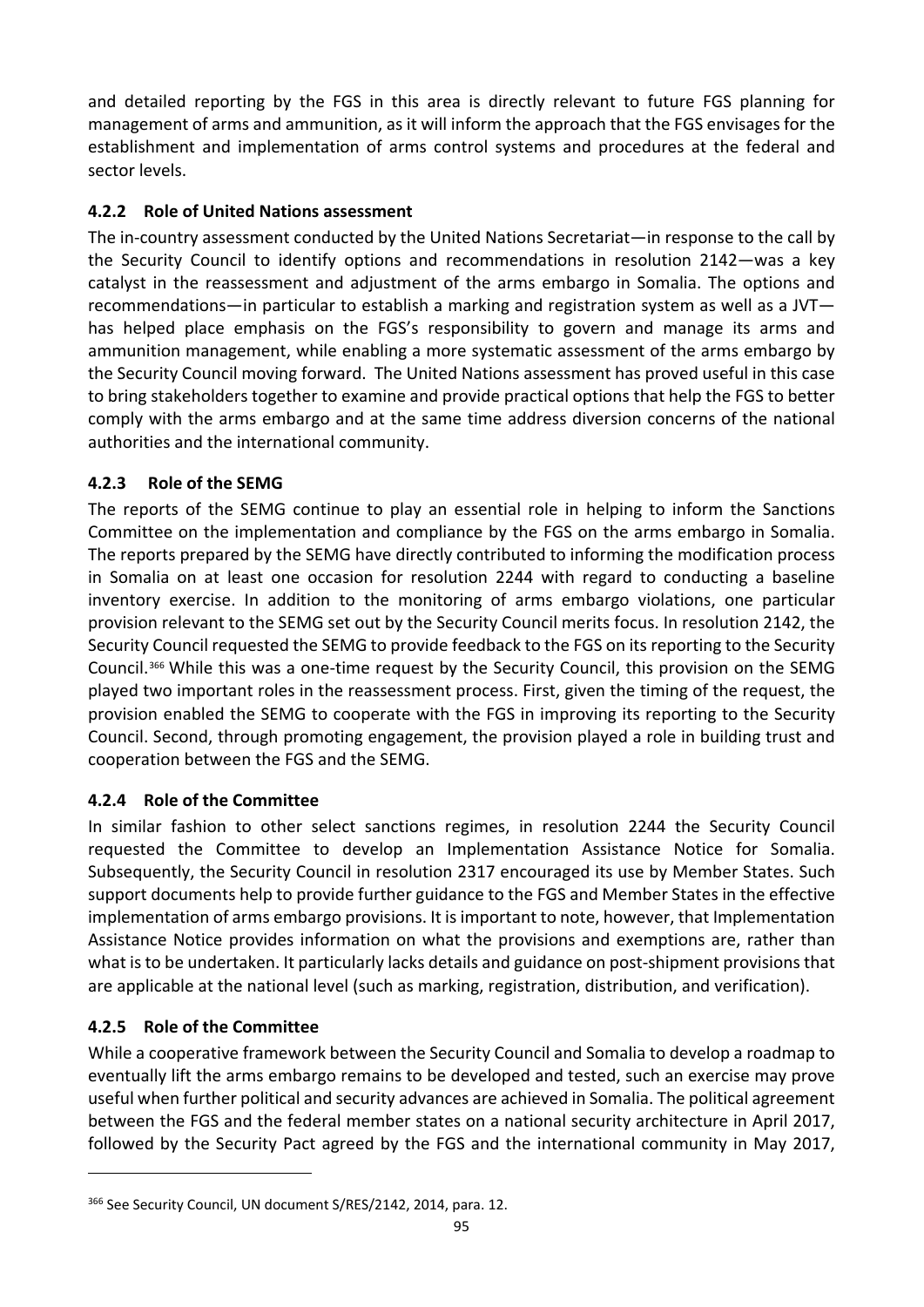represent crucial frameworks for enabling sustainable, long-term security in Somalia. In this context, elaborating on the relevance and applicability of WAM is important for the following reasons.

First, in the context of implementing the national security architecture and further developing the Somali national security institutions and forces, attention will need to be paid on how security forces will be supplied and equipped with arms, and how those supplies would be managed and accounted for down the supply chain. This is particularly critical in light of the obligations that the international community has placed on Somalia to ensure that weapons are not being diverted to unauthorized end users in violation of the arms embargo.

Second, in the absence of adequate and functioning WAM governance systems beyond Mogadishu, which can manage and account for weapons already in stock or in circulation, there is a risk that the influx of new supplies, without adequate oversight, may contribute to the unintentional proliferation of arms throughout the country. In conclusion, it is imperative that WAM is considered part of the discussion on implementing the national security architecture and developing the national security institutions and forces, in order to mitigate the risk that weapons supplies intended to strengthen Somali forces do not lead to the unintended proliferation of arms, which may destabilize the progress made by the FGS to establish security in the country.